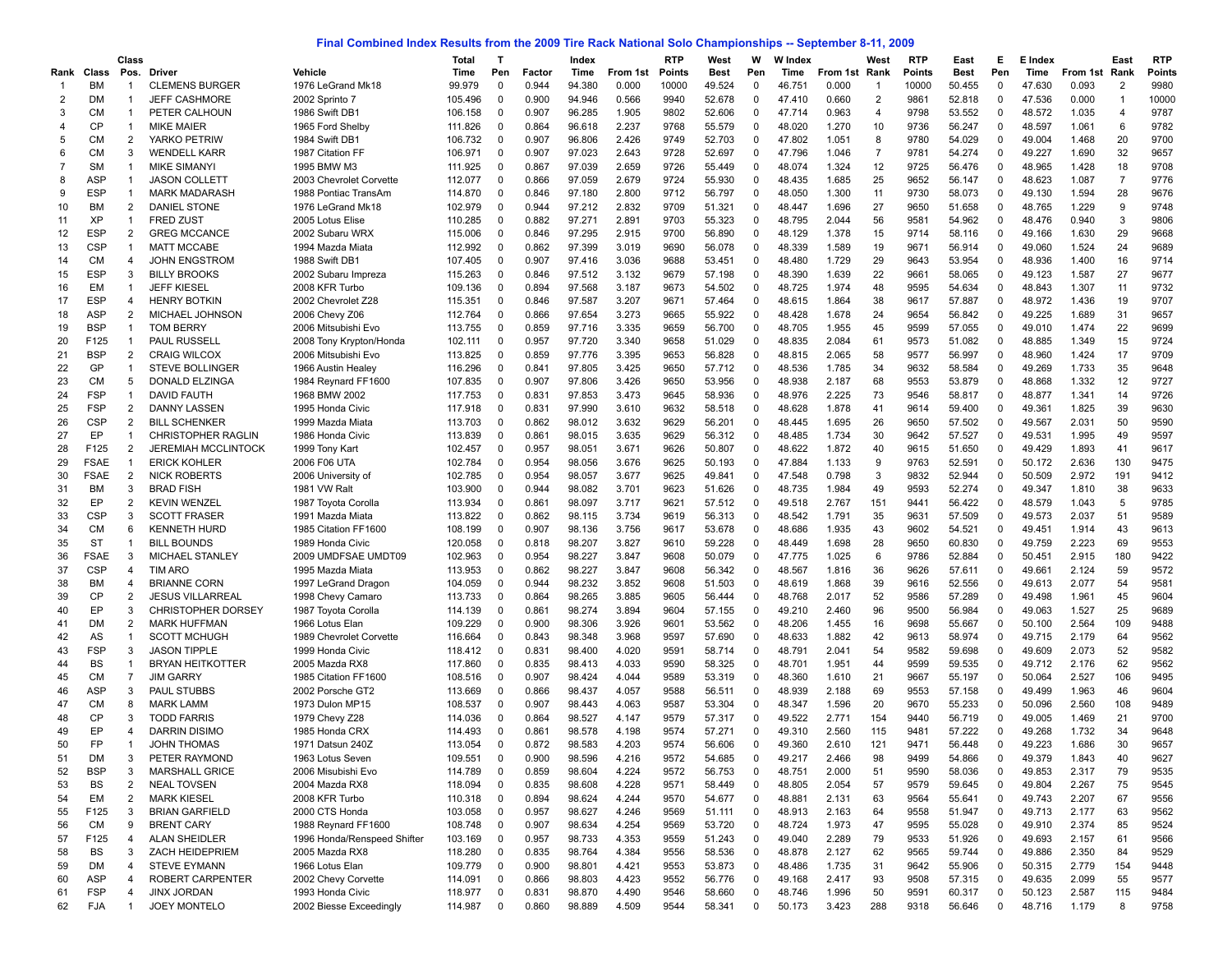| 63  | <b>ST</b>  | 2              | PATRICK WASHBURN           | 1989 Honda Civic        | 120.925 | $\Omega$       | 0.818 | 98.917 | 4.536 | 9541 | 59.811 | $\Omega$     | 48.925 | 2.175 | 65  | 9555 | 61.114 | $\Omega$    | 49.991 | 2.455 | 96  | 9509 |
|-----|------------|----------------|----------------------------|-------------------------|---------|----------------|-------|--------|-------|------|--------|--------------|--------|-------|-----|------|--------|-------------|--------|-------|-----|------|
| 64  | <b>ESP</b> | 5              | <b>DREW LITTLE</b>         | 2004 Subaru WRX         | 116.933 | $\Omega$       | 0.846 | 98.925 | 4.545 | 9541 | 58.231 | $\Omega$     | 49.263 | 2.513 | 107 | 9490 | 58.702 | $\Omega$    | 49.662 | 2.126 | 60  | 9572 |
| 65  | EP         | 5              | <b>Fred Robertson</b>      | 1988 Honda CRX          | 114.914 | 0              | 0.861 | 98.941 | 4.561 | 9539 | 57.237 | $\Omega$     | 49.281 | 2.530 | 112 | 9487 | 57.677 | $\Omega$    | 49.660 | 2.124 | 58  | 9572 |
| 66  | <b>STS</b> | $\mathbf{1}$   | <b>MATTHEW GLAGOLA</b>     | 1988 Honda CRX          | 120.667 | $\Omega$       | 0.820 | 98.947 | 4.567 | 9538 | 59.749 | $\Omega$     | 48.994 | 2.244 | 77  | 9542 | 60.918 | $\Omega$    | 49.953 | 2.417 | 92  | 9516 |
| 67  | GP         | 2              | <b>ALLEN KUGLER</b>        | 1990 Honda CRX          | 117.655 | $\Omega$       | 0.841 | 98.948 | 4.568 | 9538 | 58.345 | $\Omega$     | 49.068 | 2.317 | 84  | 9528 | 59.310 | $\Omega$    | 49.880 | 2.344 | 83  | 9530 |
|     | <b>ST</b>  | 3              |                            |                         |         | 0              |       |        | 4.625 | 9533 |        | $\Omega$     |        |       |     | 9485 | 60.780 | $\Omega$    |        |       | 65  | 9561 |
| 68  |            |                | <b>JASON FRANK</b>         | 1989 Honda Civic        | 121.033 |                | 0.818 | 99.005 |       |      | 60.253 |              | 49.287 | 2.536 | 113 |      |        |             | 49.718 | 2.182 |     |      |
| 69  | ВM         | 5              | <b>TOMMY SAUNDERS</b>      | 1997 Dragon SR1B        | 104.884 | $\Omega$       | 0.944 | 99.010 | 4.630 | 9532 | 51.996 | $\Omega$     | 49.084 | 2.334 | 86  | 9525 | 52.888 | $\Omega$    | 49.926 | 2.390 | 86  | 9521 |
| 70  | AS         | $\overline{2}$ | <b>GREGORY HAHN</b>        | 2008 Honda S2000        | 117.496 | 0              | 0.843 | 99.049 | 4.669 | 9529 | 58.378 | 0            | 49.213 | 2.462 | 97  | 9500 | 59.118 | $\mathbf 0$ | 49.836 | 2.300 | 77  | 9538 |
| 71  | <b>ST</b>  | 4              | <b>ANDY HOLLIS</b>         | 1989 Honda Civic        | 121.120 | $\Omega$       | 0.818 | 99.076 | 4.696 | 9526 | 59.983 | $\Omega$     | 49.066 | 2.315 | 83  | 9528 | 61.137 | $\mathbf 0$ | 50.010 | 2.474 | 97  | 9505 |
| 72  | XP         | 2              | <b>MARK MAURO</b>          | 1993 Mazda RX7          | 112.367 | $\Omega$       | 0.882 | 99.108 | 4.728 | 9523 | 56.120 | 0            | 49.498 | 2.747 | 146 | 9445 | 56.247 | $\mathbf 0$ | 49.610 | 2.074 | 53  | 9582 |
| 73  | DS         | $\mathbf{1}$   | <b>ALEX MURESAN</b>        | 1998 Acura Integra      | 121.019 | $\Omega$       | 0.819 | 99.115 | 4.734 | 9522 | 59.618 | $\Omega$     | 48.827 | 2.076 | 60  | 9575 | 61.401 | $\Omega$    | 50.287 | 2.751 | 148 | 9453 |
| 74  | <b>SM</b>  | $\overline{2}$ | <b>JARROD HOOPS</b>        | 2006 Mitsubishi EVO     | 114.339 | 0              | 0.867 | 99.132 | 4.752 | 9521 | 56.909 | $\mathbf 0$  | 49.340 | 2.589 | 119 | 9475 | 57.430 | $\Omega$    | 49.792 | 2.256 | 74  | 9547 |
|     | FP         | $\overline{2}$ | <b>TOBY LARSSON</b>        | 1999 BMW E36            |         | $\Omega$       | 0.872 | 99.134 | 4.754 | 9520 |        | $\Omega$     | 49.393 | 2.642 | 126 | 9465 | 57.043 | $\Omega$    | 49.741 | 2.205 | 66  | 9557 |
| 75  |            |                |                            |                         | 113.686 |                |       |        |       |      | 56.643 |              |        |       |     |      |        |             |        |       |     |      |
| 76  | <b>ASP</b> | 5              | <b>ERIC STEMLER</b>        | 1999 Chevrolet Corvette | 114.478 |                | 0.866 | 99.138 | 4.758 | 9520 | 57.393 |              | 49.702 | 2.952 | 183 | 9406 | 57.085 | $\Omega$    | 49.436 | 1.899 | 42  | 9616 |
| 77  | <b>ST</b>  | 5              | <b>TIM SMITH</b>           | 1989 Honda Civic        | 121.301 | 0              | 0.818 | 99.224 | 4.844 | 9512 | 60.229 | $\Omega$     | 49.267 | 2.517 | 108 | 9489 | 61.072 | $\mathbf 0$ | 49.957 | 2.421 | 93  | 9515 |
| 78  | CS         | -1             | <b>RYAN BUETZER</b>        | 2007 Pontiac Solstice   | 118.551 | $\Omega$       | 0.837 | 99.227 | 4.847 | 9512 | 58.297 | $\Omega$     | 48.795 | 2.044 | 55  | 9581 | 60.254 | $\mathbf 0$ | 50.433 | 2.896 | 174 | 9426 |
| 79  | <b>ESP</b> | 6              | <b>BRIAN BURDETTE</b>      | 1995 Chevrolet Camaro   | 117.310 | 0              | 0.846 | 99.244 | 4.864 | 9510 | 58.017 | $\Omega$     | 49.082 | 2.332 | 85  | 9525 | 59.293 | $\mathbf 0$ | 50.162 | 2.626 | 127 | 9477 |
| 80  | <b>CSP</b> | 5              | <b>TOM KUBO</b>            | 1991 Mazda Miata        | 115.150 | $\Omega$       | 0.862 | 99.259 | 4.879 | 9508 | 56.769 | $\Omega$     | 48.935 | 2.184 | 67  | 9554 | 58.381 | $\mathbf 0$ | 50.324 | 2.788 | 156 | 9446 |
| 81  | <b>FSP</b> | 5              | <b>JAY STORM</b>           | 1996 Subaru Impreza     | 119.464 | 0              | 0.831 | 99.275 | 4.894 | 9507 | 59.347 | 0            | 49.317 | 2.567 | 116 | 9480 | 60.117 | $\mathbf 0$ | 49.957 | 2.421 | 94  | 9515 |
| 82  | BS         | 4              | <b>JASON RUGGLES</b>       | 2007 Mazda RX8          | 118.908 | $\Omega$       | 0.835 | 99.288 | 4.908 | 9506 | 59.305 | $\mathbf 0$  | 49.520 | 2.769 | 153 | 9441 | 59.603 | $\Omega$    | 49.769 | 2.232 | 70  | 9551 |
|     |            | $\mathbf{1}$   |                            | 1985 Merkur XR4         |         | $\Omega$       |       |        |       |      |        | $\Omega$     |        |       |     | 9491 |        | $\Omega$    |        |       |     |      |
| 83  | <b>DSP</b> |                | <b>BEN MARTINEZ</b>        |                         | 117.542 |                | 0.845 | 99.323 | 4.943 | 9502 | 58.292 |              | 49.257 | 2.506 | 105 |      | 59.250 |             | 50.066 | 2.530 | 107 | 9495 |
| 84  | <b>FSP</b> | 6              | <b>JAIN MANNIX</b>         | 1968 BMW 2002           | 119.524 | $\Omega$       | 0.831 | 99.324 | 4.944 | 9502 | 59.297 | $\Omega$     | 49.276 | 2.525 | 110 | 9488 | 60.227 | $\Omega$    | 50.049 | 2.512 | 101 | 9498 |
| 85  | CP         | 4              | <b>ROBERT LEWIS</b>        | 1965 Ford Mustang       | 114.959 | $\Omega$       | 0.864 | 99.325 | 4.944 | 9502 | 57.229 | 0            | 49.446 | 2.695 | 135 | 9455 | 57.730 | $\Omega$    | 49.879 | 2.343 | 81  | 9530 |
| 86  | <b>SM</b>  | 3              | <b>ANDREW LIEBER</b>       | 2006 Mitsubishi EVO     | 114.568 | $\mathbf 0$    | 0.867 | 99.330 | 4.950 | 9502 | 56.713 | $\Omega$     | 49.170 | 2.420 | 94  | 9508 | 57.855 | $\mathbf 0$ | 50.160 | 2.624 | 126 | 9477 |
| 87  | <b>STS</b> | 2              | <b>CHRISTOPHER RAYMOND</b> | 1988 Honda CRX          | 121.137 | $\Omega$       | 0.820 | 99.332 | 4.952 | 9501 | 60.089 | $\Omega$     | 49.273 | 2.522 | 109 | 9488 | 61.048 | $\mathbf 0$ | 50.059 | 2.523 | 105 | 9496 |
| 88  | <b>ASP</b> | 6              | <b>ROB BOYNTON</b>         | 2002 Porsche GT         | 114.725 | 0              | 0.866 | 99.352 | 4.972 | 9500 | 57.764 | 0            | 50.024 | 3.273 | 257 | 9346 | 56.961 | $\mathbf 0$ | 49.328 | 1.792 | 37  | 9637 |
| 89  | CP         | 5              | <b>KURT JANISH</b>         | 1995 Pontiac Trans      | 115.023 | $\Omega$       | 0.864 | 99.380 | 5.000 | 9497 | 57.560 | $\Omega$     | 49.732 | 2.981 | 190 | 9401 | 57.463 | $\mathbf 0$ | 49.648 | 2.112 | 56  | 9575 |
|     |            | 5              |                            |                         |         |                |       |        |       |      |        |              |        |       |     |      |        | $\mathbf 0$ |        |       |     |      |
| 90  | BS         |                | <b>CHRIS HARVEY</b>        | 2006 Mazda RX8          | 119.029 | $\Omega$       | 0.835 | 99.389 | 5.009 | 9496 | 58.603 | 0            | 48.934 | 2.183 | 66  | 9554 | 60.426 |             | 50.456 | 2.920 | 181 | 9421 |
| 91  | <b>ST</b>  | 6              | <b>HEYWARD WAGNER</b>      | 1989 Honda Civic        | 121.520 | $\Omega$       | 0.818 | 99.403 | 5.023 | 9495 | 60.192 | $\Omega$     | 49.237 | 2.486 | 102 | 9495 | 61.328 | $\Omega$    | 50.166 | 2.630 | 128 | 9476 |
| 92  | AS         | 3              | <b>ALAN DAHL</b>           | 2007 Pontiac Solstice   | 117.917 | $\Omega$       | 0.843 | 99.404 | 5.024 | 9495 | 58.250 | $\Omega$     | 49.105 | 2.354 | 87  | 9521 | 59.667 | $\Omega$    | 50.299 | 2.763 | 151 | 9451 |
| 93  | AS         | 4              | <b>JOEY SCHILLING</b>      | 2003 Honda S2000        | 117.919 | $\Omega$       | 0.843 | 99.406 | 5.026 | 9494 | 58.457 | $\Omega$     | 49.279 | 2.529 | 111 | 9487 | 59.462 | $\Omega$    | 50.126 | 2.590 | 116 | 9483 |
| 94  | XP         | 3              | <b>RANDALL WILCOX</b>      | 1991 Nissan 240SX       | 112.705 | $\Omega$       | 0.882 | 99.406 | 5.026 | 9494 | 55.961 | $\Omega$     | 49.358 | 2.607 | 120 | 9472 | 56.744 | $\mathbf 0$ | 50.048 | 2.512 | 99  | 9498 |
| 95  | GP         | 3              | <b>SCOTT GILES</b>         | 1985 Honda CRX          | 118.218 | 0              | 0.841 | 99.421 | 5.041 | 9493 | 58.826 | $\mathbf 0$  | 49.473 | 2.722 | 142 | 9450 | 59.392 | $\mathbf 0$ | 49.949 | 2.412 | 90  | 9517 |
| 96  | CM         | 10             | <b>CRAIG CARR</b>          | 1984 Van Diemer         | 109.628 | $\Omega$       | 0.907 | 99.433 | 5.052 | 9492 | 54.081 | $\Omega$     | 49.051 | 2.301 | 81  | 9531 | 55.547 | $\mathbf 0$ | 50.381 | 2.845 | 163 | 9435 |
| 97  | <b>BSP</b> | 4              | <b>ALEX JONES</b>          | 2007 Pontiac Solstice   | 115.766 | $\Omega$       | 0.859 | 99.443 | 5.063 | 9491 | 57.802 | $\Omega$     | 49.652 | 2.901 | 177 | 9416 | 57.964 | $\mathbf 0$ | 49.791 | 2.255 | 73  | 9547 |
|     |            |                |                            |                         |         |                |       |        |       |      |        | $\Omega$     |        |       |     |      |        |             |        |       |     |      |
| 98  | XP         | 4              | <b>JEFF HANCOCK</b>        | 2005 Lotus Elise        | 112.767 | $\Omega$       | 0.882 | 99.460 | 5.080 | 9489 | 55.226 |              | 48.709 | 1.959 | 46  | 9598 | 57.541 | $\mathbf 0$ | 50.751 | 3.215 | 231 | 9367 |
| 99  | AS         | 5              | <b>MARC PFANNENSCHMIDT</b> | 2008 Honda S2000        | 118.001 | $\mathbf 0$    | 0.843 | 99.475 | 5.095 | 9488 | 59.311 | $\mathbf 0$  | 49.999 | 3.249 | 249 | 9350 | 58.690 | $\Omega$    | 49.476 | 1.939 | 44  | 9608 |
| 100 | <b>CSP</b> | 6              | <b>JOHN BECKER</b>         | 1994 Mazda Miata        | 115.402 | $\Omega$       | 0.862 | 99.477 | 5.096 | 9488 | 57.464 | $\Omega$     | 49.534 | 2.783 | 156 | 9438 | 57.938 | $\Omega$    | 49.943 | 2.406 | 89  | 9518 |
| 101 | DS         | 2              | <b>KINCH REINDL</b>        | 1998 Acura ITR          | 121.480 | $\Omega$       | 0.819 | 99.492 | 5.112 | 9486 | 60.099 | $\Omega$     | 49.221 | 2.470 | 100 | 9498 | 61.381 | $\Omega$    | 50.271 | 2.735 | 142 | 9456 |
| 102 | <b>ESP</b> | $\overline{7}$ | <b>KENT KROLL</b>          | 2006 Ford Mustang       | 117.612 | 0              | 0.846 | 99.500 | 5.120 | 9485 | 58.919 | $\Omega$     | 49.845 | 3.095 | 221 | 9379 | 58.693 | $\mathbf 0$ | 49.654 | 2.118 | 57  | 9573 |
| 103 | <b>DSP</b> | $\overline{2}$ | ALEX SHCHIPKOV             | 1989 BMW 325i           | 117.773 | $\Omega$       | 0.845 | 99.518 | 5.138 | 9484 | 57.960 | $\Omega$     | 48.976 | 2.226 | 74  | 9546 | 59.813 | $\mathbf 0$ | 50.542 | 3.006 | 196 | 9405 |
| 104 | <b>ESP</b> | 8              | <b>MARCUS MERIDETH</b>     | 1996 Ford Mustang       | 117.636 | 0              | 0.846 | 99.520 | 5.140 | 9484 | 58.378 | 0            | 49.388 | 2.637 | 124 | 9466 | 59.258 | $\mathbf 0$ | 50.132 | 2.596 | 119 | 9482 |
| 105 | ASP        | $\overline{7}$ | ANDREW COWDEN              | 2003 Chevrolet Corvette | 114.926 | $\Omega$       | 0.866 | 99.526 | 5.146 | 9483 | 57.034 | $\Omega$     | 49.391 | 2.641 | 125 | 9465 | 57.892 | $\mathbf 0$ | 50.134 | 2.598 | 120 | 9482 |
|     | BS         | 6              | <b>IVAN AUSTIN</b>         | 2004 Mazda RX8          |         | 0              | 0.835 | 99.558 | 5.178 | 9480 |        | $\mathbf 0$  | 49.449 | 2.698 | 136 | 9454 |        | $\mathbf 0$ | 50.109 | 2.573 | 113 | 9487 |
| 106 |            |                |                            |                         | 119.231 |                |       |        |       |      | 59.220 |              |        |       |     |      | 60.011 |             |        |       |     |      |
| 107 | EM         | 3              | <b>ROBERT TUNNELL</b>      | 1995 BMW M3             | 111.378 | $\Omega$       | 0.894 | 99.572 | 5.192 | 9479 | 55.504 | $\mathbf 0$  | 49.621 | 2.870 | 170 | 9422 | 55.874 | $\Omega$    | 49.951 | 2.415 | 91  | 9516 |
| 108 | <b>FSP</b> | $\overline{7}$ | <b>GEOFFREY ZIMMER</b>     | 1977 VW Rabbit          | 119.901 | $\Omega$       | 0.831 | 99.638 | 5.258 | 9472 | 58.382 | $\Omega$     | 48.515 | 1.765 | 33  | 9636 | 61.519 | $\Omega$    | 51.122 | 3.586 | 313 | 9299 |
| 109 | AS         | 6              | <b>BOB KLINGLER</b>        | 2004 Honda S2000        | 118.195 | $\Omega$       | 0.843 | 99.638 | 5.258 | 9472 | 58.731 | $\Omega$     | 49.510 | 2.760 | 148 | 9443 | 59.464 | $\Omega$    | 50.128 | 2.592 | 118 | 9483 |
| 110 | FM         | -1             | SALVATORE DIPOMPO          | 1984 DareDevil F500     | 110.356 | $\Omega$       | 0.903 | 99.651 | 5.271 | 9471 | 53.278 | $\Omega$     | 48.110 | 1.359 | 14  | 9717 | 57.078 | $\Omega$    | 51.541 | 4.005 | 426 | 9223 |
| 111 | CP         | 6              | <b>GRAYDEN OBENOUR</b>     | 1997 Chevy Camero       | 115.377 | $\mathbf 0$    | 0.864 | 99.686 | 5.306 | 9468 | 58.070 | $\mathbf 0$  | 50.172 | 3.422 | 287 | 9318 | 57.307 | $\mathbf 0$ | 49.513 | 1.977 | 47  | 9601 |
| 112 | DM         | 5              | <b>THOMAS AUSTIN</b>       | 1960 Austin Mini        | 110.782 | $\Omega$       | 0.900 | 99.704 | 5.324 | 9466 | 54.718 | $\Omega$     | 49.246 | 2.496 | 103 | 9493 | 56.064 | 0           | 50.458 | 2.921 | 182 | 9421 |
| 113 | ASP        | 8              | RADOMIN DELGADO            | 2009 Fiat Quattro       | 115.135 | 0              | 0.866 | 99.707 | 5.327 | 9466 | 57.029 | $\Omega$     | 49.387 | 2.636 | 123 | 9466 | 58.106 | $\mathbf 0$ | 50.320 | 2.784 | 155 | 9447 |
|     |            | $\overline{7}$ |                            |                         |         | $\Omega$       |       |        |       |      |        |              |        |       |     |      |        | $\Omega$    |        |       | 133 |      |
| 114 | AS         |                | <b>DAVE HEINIG</b>         | 2007 Pontiac Solstice   | 118.291 |                | 0.843 | 99.719 | 5.339 | 9465 | 58.745 | $\Omega$     | 49.522 | 2.771 | 155 | 9440 | 59.546 |             | 50.197 | 2.661 |     | 9470 |
| 115 | <b>BSP</b> | 5              | <b>JOHN WINCHESTER</b>     | 2003 Mitsu Evo          | 116.106 | 0              | 0.859 | 99.735 | 5.355 | 9463 | 57.335 | 0            | 49.251 | 2.500 | 104 | 9492 | 58.771 | 0           | 50.484 | 2.948 | 187 | 9416 |
| 116 | XP         | 5              | JESSE NAUGHTON             | 2001 Toyota MR          | 113.080 | 0              | 0.882 | 99.737 | 5.356 | 9463 | 56.112 | 0            | 49.491 | 2.740 | 144 | 9446 | 56.968 | $\mathbf 0$ | 50.246 | 2.710 | 138 | 9461 |
| 117 | CM         | 11             | STEPHEN GEIGER             | 1988 Reynard FF         | 109.984 | 0              | 0.907 | 99.755 | 5.375 | 9461 | 54.531 | $\mathbf 0$  | 49.460 | 2.709 | 138 | 9452 | 55.453 | $\mathbf 0$ | 50.296 | 2.760 | 150 | 9451 |
| 118 | DM         | 6              | JEFFREY ELLERBY            | 1994 Westfield SERX7    | 110.852 | 0              | 0.900 | 99.767 | 5.387 | 9460 | 54.638 | $\mathbf 0$  | 49.174 | 2.424 | 95  | 9507 | 56.214 | $\mathbf 0$ | 50.593 | 3.056 | 202 | 9396 |
| 119 | BS         | $\overline{7}$ | <b>ERIC JONES</b>          | 2004 Mazda RX8          | 119.511 | 0              | 0.835 | 99.792 | 5.412 | 9458 | 59.295 | $\mathbf 0$  | 49.511 | 2.761 | 149 | 9442 | 60.216 | 0           | 50.280 | 2.744 | 147 | 9454 |
| 120 | <b>DSP</b> | 3              | <b>GILBERT DE</b>          | 2000 Subaru Impreza     | 118.156 | 0              | 0.845 | 99.842 | 5.462 | 9453 | 58.923 | 0            | 49.790 | 3.039 | 201 | 9390 | 59.233 | $\mathbf 0$ | 50.052 | 2.516 | 104 | 9497 |
| 121 | XP         | 6              | DAVID NEWMAN               | 1970 Porsche 911        | 113.202 | 0              | 0.882 | 99.844 | 5.464 | 9453 | 56.022 | 0            | 49.411 | 2.661 | 130 | 9462 | 57.180 | 0           | 50.433 | 2.897 | 175 | 9426 |
|     |            |                |                            |                         |         |                |       |        |       |      |        |              |        |       |     |      |        |             |        |       |     |      |
| 122 | <b>DSP</b> | 4              | <b>MARK ALAN</b>           | 2004 VW FrankenGolf     | 118.165 | 0              | 0.845 | 99.849 | 5.469 | 9452 | 58.511 | $\mathbf 0$  | 49.442 | 2.691 | 134 | 9456 | 59.654 | 0           | 50.408 | 2.871 | 169 | 9430 |
| 123 | AS         | 8              | <b>DOUGLAS ADKISSON</b>    | 2007 Pontiac Solstice   | 118.447 | 0              | 0.843 | 99.851 | 5.471 | 9452 | 58.871 | 0            | 49.628 | 2.878 | 173 | 9420 | 59.576 | $\mathsf 0$ | 50.223 | 2.686 | 136 | 9465 |
| 124 | EP         | 6              | <b>TOM ELLAM</b>           | 1972 Mazda RX3          | 115.982 | $\overline{1}$ | 0.861 | 99.861 | 5.480 | 9451 | 58.463 | $\mathbf{1}$ | 50.337 | 3.586 | 335 | 9288 | 57.519 | 0           | 49.524 | 1.988 | 48  | 9599 |
| 125 | <b>CSP</b> | $\overline{7}$ | <b>JASON SAINI</b>         | 2006 Mazda MX5          | 115.849 | 0              | 0.862 | 99.862 | 5.482 | 9451 | 56.804 | 0            | 48.965 | 2.214 | 72  | 9548 | 59.045 | 0           | 50.897 | 3.361 | 265 | 9340 |
| 126 | <b>BSP</b> | 6              | <b>JOE SILVA</b>           | 2006 Mitsubishi Evo     | 116.277 | 0              | 0.859 | 99.882 | 5.502 | 9449 | 57.943 | 0            | 49.773 | 3.022 | 196 | 9393 | 58.334 | 0           | 50.109 | 2.573 | 112 | 9487 |
| 127 | <b>ESP</b> | 9              | <b>MARK ANDY</b>           | 1999 Chevy Camaro       | 118.085 | 0              | 0.846 | 99.900 | 5.520 | 9447 | 58.926 | 0            | 49.851 | 3.101 | 222 | 9378 | 59.159 | $\mathsf 0$ | 50.049 | 2.512 | 100 | 9498 |
|     |            |                |                            |                         |         |                |       |        |       |      |        |              |        |       |     |      |        |             |        |       |     |      |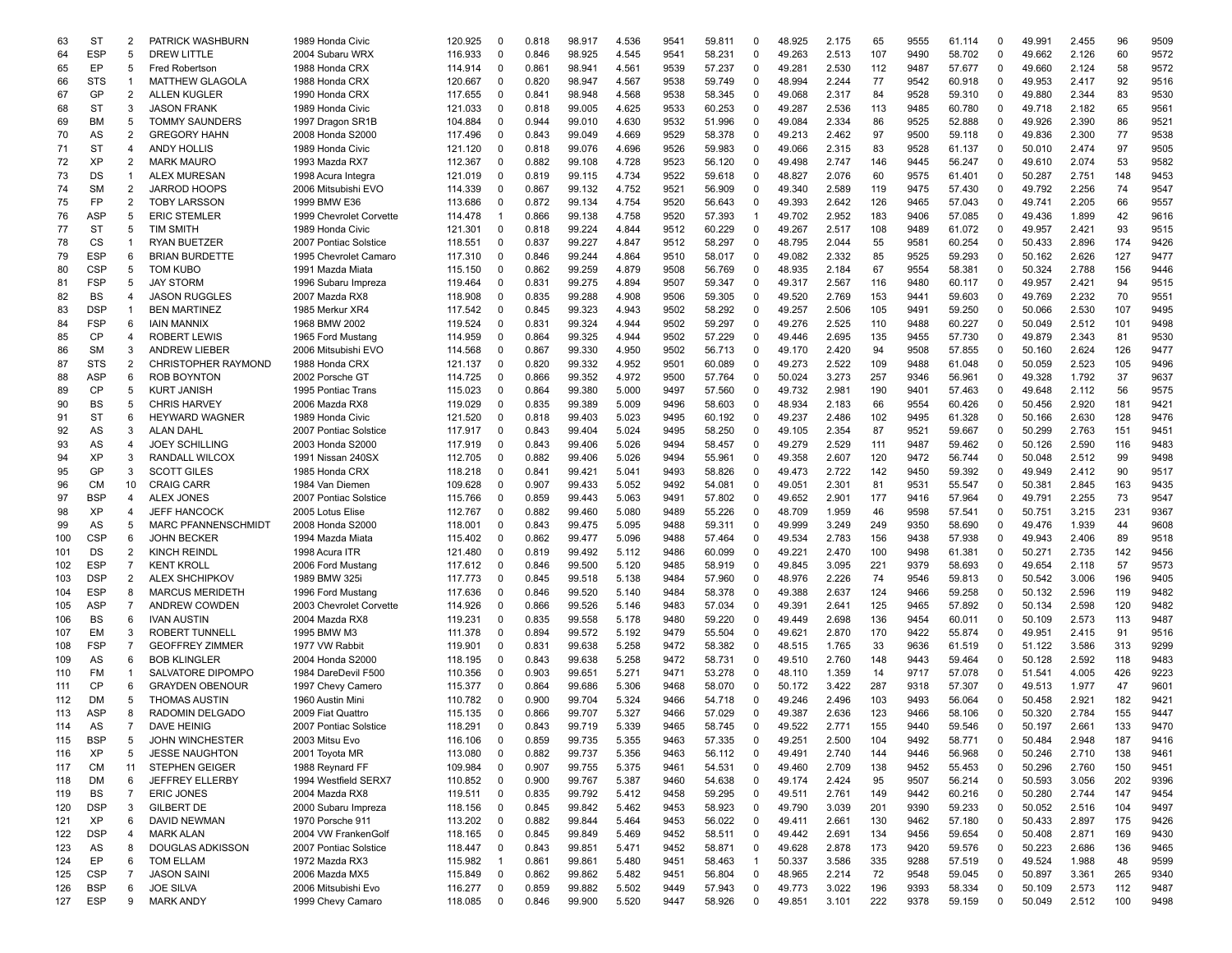| 128 | <b>DSP</b>  | 5              | <b>MIKE SHIELDS</b>       | 1993 BMW 325is            | 118.270 | 0            | 0.845 | 99.938  | 5.558 | 9444 | 58.167 | $\Omega$       | 49.151 | 2.400 | 90  | 9512 | 60.103 | 0           | 50.787 | 3.251 | 236 | 9360 |
|-----|-------------|----------------|---------------------------|---------------------------|---------|--------------|-------|---------|-------|------|--------|----------------|--------|-------|-----|------|--------|-------------|--------|-------|-----|------|
| 129 | <b>SM</b>   | 4              | DAVID WHITE               | 1995 Nissan 240SX         | 115.273 | $\Omega$     | 0.867 | 99.942  | 5.562 | 9444 | 57.292 | $\Omega$       | 49.672 | 2.922 | 179 | 9412 | 57.981 | $\mathbf 0$ | 50.270 | 2.733 | 141 | 9456 |
| 130 | FSP         | 8              | <b>STEVE KUPPER</b>       | 1970 BMW 2002             | 120.267 | $\Omega$     | 0.831 | 99.942  | 5.562 | 9444 | 59.813 | 0              | 49.705 | 2.954 | 184 | 9406 | 60.454 | 0           | 50.237 | 2.701 | 137 | 9462 |
| 131 | <b>ESP</b>  | 10             | JENNIFER MERIDETH         | 1996 Ford Mustang         | 118.195 | $\Omega$     | 0.846 | 99.993  | 5.613 | 9439 | 58.787 | $\Omega$       | 49.734 | 2.983 | 191 | 9400 | 59.408 | 0           | 50.259 | 2.723 | 140 | 9458 |
| 132 | AS          | 9              | <b>TERRY TABOR</b>        | 2008 Honda S2000          | 118.619 | $\Omega$     | 0.843 | 99.996  | 5.616 | 9438 | 59.054 | $\mathbf 0$    | 49.783 | 3.032 | 197 | 9391 | 59.565 | $\mathbf 0$ | 50.213 | 2.677 | 135 | 9467 |
|     |             |                | <b>JEFF JANZEN</b>        |                           |         | $\Omega$     |       |         |       | 9438 |        | $\Omega$       |        |       |     |      |        | $\Omega$    |        |       |     |      |
| 133 | AS          | 10             |                           | 2001 Honda S2000          | 118.623 |              | 0.843 | 99.999  | 5.619 |      | 59.145 |                | 49.859 | 3.109 | 227 | 9377 | 59.478 |             | 50.140 | 2.604 | 123 | 948' |
| 134 | <b>DSP</b>  | 6              | <b>CHRIS FRANSON</b>      | 1993 BMW 325is            | 118.348 | $\Omega$     | 0.845 | 100.004 | 5.624 | 9438 | 58.650 | $\Omega$       | 49.559 | 2.809 | 160 | 9433 | 59.698 | $\Omega$    | 50.445 | 2.909 | 177 | 9423 |
| 135 | <b>STS</b>  | 3              | <b>IAN BAKER</b>          | 1988 Honda CRX            | 121.968 | $\mathbf 0$  | 0.820 | 100.014 | 5.634 | 9437 | 60.861 | $\mathbf 0$    | 49.906 | 3.155 | 237 | 9368 | 61.107 | $\mathbf 0$ | 50.108 | 2.572 | 111 | 9487 |
| 136 | <b>ST</b>   | 7              | KEN MOTONISHI             | 1989 Honda Civic          | 122.267 | $\Omega$     | 0.818 | 100.014 | 5.634 | 9437 | 60.743 | 0              | 49.688 | 2.937 | 181 | 9409 | 61.524 | 0           | 50.327 | 2.790 | 158 | 9446 |
| 137 | <b>ASP</b>  | 9              | <b>REIJO SILVENNOINEN</b> | 2007 Lotus Exige          | 115.503 | -1           | 0.866 | 100.026 | 5.645 | 9436 | 58.026 | $\overline{1}$ | 50.251 | 3.500 | 305 | 9304 | 57.477 | $\mathbf 0$ | 49.775 | 2.239 | 72  | 9550 |
|     |             | 4              |                           |                           |         | $\Omega$     |       |         |       | 9435 |        | $\Omega$       |        |       | 169 | 9422 |        | 0           | 50.409 |       | 170 | 9430 |
| 138 | STS         |                | KRAIG KLIPPEL             | 1994 Mazda Miata          | 121.984 |              | 0.820 | 100.027 | 5.647 |      | 60.510 |                | 49.618 | 2.868 |     |      | 61.474 |             |        | 2.872 |     |      |
| 139 | SS          | -1             | <b>TOM KOTZIAN</b>        | 2003 Chevy Z06            | 116.856 | $\mathbf 0$  | 0.856 | 100.029 | 5.649 | 9435 | 57.666 | $\mathbf 0$    | 49.362 | 2.611 | 122 | 9471 | 59.190 | 0           | 50.667 | 3.130 | 214 | 9382 |
| 140 | AS          | 11             | PAUL KOZLAK               | 1997 Porsche 993          | 118.696 | $\Omega$     | 0.843 | 100.061 | 5.681 | 9432 | 58.791 | $\Omega$       | 49.561 | 2.810 | 161 | 9433 | 59.905 | $\Omega$    | 50.500 | 2.964 | 190 | 9413 |
| 141 | <b>ESP</b>  | 11             | <b>JASON KOLK</b>         | 1999 Chevrolet Camaro     | 118.291 | $\Omega$     | 0.846 | 100.074 | 5.694 | 9431 | 59.030 | $\Omega$       | 49.939 | 3.189 | 242 | 9361 | 59.261 | $\Omega$    | 50.135 | 2.599 | 121 | 9482 |
| 142 | BS          | 8              | <b>JIM FOSSUM</b>         | 2007 Mazda RX8            | 119.859 | $\Omega$     | 0.835 | 100.082 | 5.702 | 9430 | 58.947 | $\Omega$       | 49.221 | 2.470 | 99  | 9498 | 60.912 | $\Omega$    | 50.862 | 3.325 | 255 | 9346 |
| 143 | CP          | $\overline{7}$ | <b>FRANK STAGNARO</b>     | 1965 Shelby GT            | 115.842 | $\Omega$     | 0.864 | 100.087 | 5.707 | 9430 | 58.761 | $\Omega$       | 50.770 | 4.019 | 458 | 9208 | 57.081 | $\mathbf 0$ | 49.318 | 1.782 | 36  | 9639 |
|     |             | 1              |                           |                           |         |              |       |         |       |      |        |                |        |       |     |      |        | $\mathbf 0$ |        |       |     |      |
| 144 | <b>STX</b>  |                | <b>BRYCE MERIDETH</b>     | 1997 BMW 328is            | 121.765 | 0            | 0.822 | 100.091 | 5.711 | 9429 | 60.485 | 0              | 49.719 | 2.968 | 187 | 9403 | 61.280 |             | 50.372 | 2.836 | 161 | 9437 |
| 145 | FJA         | 2              | <b>MICHAEL MONTELO</b>    | 2001 BRM Smokin           | 116.388 | $\Omega$     | 0.860 | 100.094 | 5.714 | 9429 | 58.389 | 0              | 50.215 | 3.464 | 295 | 9310 | 57.999 | 0           | 49.879 | 2.343 | 82  | 9530 |
| 146 | FSP         | 9              | <b>MICHAEL BURGESS</b>    | 1982 Volkswagon Rabbit    | 120.474 | 0            | 0.831 | 100.114 | 5.734 | 9427 | 59.767 | 0              | 49.666 | 2.916 | 178 | 9413 | 60.707 | 0           | 50.448 | 2.911 | 179 | 9423 |
| 147 | <b>CSP</b>  | 8              | <b>GLENN ELLINGSON</b>    | 1999 Mazda 10AE           | 116.159 | $\Omega$     | 0.862 | 100.129 | 5.749 | 9426 | 57.386 | $\Omega$       | 49.467 | 2.716 | 141 | 9451 | 58.773 | $\Omega$    | 50.662 | 3.126 | 212 | 9383 |
| 148 | AS          | 12             | <b>ERIC PETERSON</b>      | 2004 Honda S2000          | 118.791 | $\Omega$     | 0.843 | 100.141 | 5.761 | 9425 | 58.613 | $\mathbf 0$    | 49.411 | 2.660 | 129 | 9462 | 60.178 | $\Omega$    | 50.730 | 3.194 | 229 | 9370 |
| 149 | <b>ASP</b>  | 10             | <b>HENRY BJOIN</b>        | 2003 Chevrolet Corvette   | 115.652 | $\Omega$     | 0.866 | 100.155 | 5.774 | 9423 | 57.699 | $\Omega$       | 49.967 | 3.217 | 245 | 9356 | 57.953 | $\Omega$    | 50.187 | 2.651 | 132 | 9472 |
|     |             |                |                           |                           |         |              |       |         |       |      |        |                |        |       |     |      |        |             |        |       |     |      |
| 150 | <b>ST</b>   | 8              | <b>JOHN HALE</b>          | 1989 Honda Civic          | 122.458 | $\Omega$     | 0.818 | 100.171 | 5.790 | 9422 | 60.835 | $\Omega$       | 49.763 | 3.012 | 194 | 9395 | 61.623 | $\Omega$    | 50.408 | 2.871 | 168 | 9430 |
| 151 | CP          | 8              | <b>DARREL PADBERG</b>     | 1988 Ford Mustang         | 115.956 | -1           | 0.864 | 100.186 | 5.806 | 9420 | 56.658 | $\Omega$       | 48.953 | 2.202 | 70  | 9550 | 59.298 | -1          | 51.233 | 3.697 | 345 | 9278 |
| 152 | AS          | 13             | JADRICE TOUSSAINT         | 2008 Honda S2000          | 118.847 | $\Omega$     | 0.843 | 100.188 | 5.808 | 9420 | 58.771 | $\Omega$       | 49.544 | 2.793 | 158 | 9436 | 60.076 | $\mathbf 0$ | 50.644 | 3.108 | 210 | 9386 |
| 153 | F125        | 5              | <b>RYAN LOWER</b>         | 1999 CRG Kalifornia       | 104.700 | 0            | 0.957 | 100.198 | 5.818 | 9419 | 51.945 | 0              | 49.711 | 2.961 | 185 | 9404 | 52.755 | $\mathbf 0$ | 50.487 | 2.950 | 188 | 9416 |
| 154 | HS          | -1             | JIMMY CRAWFORD            | 2006 Datatoys Mini        | 124.939 | $\Omega$     | 0.802 | 100.201 | 5.821 | 9419 | 62.386 | 0              | 50.034 | 3.283 | 259 | 9344 | 62.553 | 0           | 50.168 | 2.631 | 129 | 9475 |
|     |             | $\overline{7}$ |                           |                           |         |              |       |         |       | 9417 |        |                |        |       |     |      |        | 0           |        |       | 171 |      |
| 155 | <b>BSP</b>  |                | <b>CHRISTOPHER CARRIS</b> | 2003 Mitsubishi Evo       | 116.669 | 0            | 0.859 | 100.219 | 5.838 |      | 57.979 | 0              | 49.804 | 3.053 | 208 | 9387 | 58.690 |             | 50.415 | 2.879 |     | 9429 |
| 156 | GP          | 4              | <b>SCOTT HEARNE</b>       | 1984 Honda CRX            | 119.169 | $\Omega$     | 0.841 | 100.221 | 5.841 | 9417 | 59.208 | $\Omega$       | 49.794 | 3.043 | 203 | 9389 | 59.961 | $\mathbf 0$ | 50.427 | 2.891 | 172 | 9427 |
| 157 | <b>ASP</b>  | 11             | <b>CARL VANDERSCHUIT</b>  | 2009 Fiat Quattro         | 115.822 | $\Omega$     | 0.866 | 100.302 | 5.922 | 9410 | 57.174 | $\Omega$       | 49.513 | 2.762 | 150 | 9442 | 58.648 | $\Omega$    | 50.789 | 3.253 | 238 | 9360 |
| 158 | AS          | 14             | <b>CHRISTOPHER TRAVIS</b> | 2008 Honda S2000          | 118.986 | $\Omega$     | 0.843 | 100.305 | 5.925 | 9409 | 59.547 | $\Omega$       | 50.198 | 3.447 | 294 | 9313 | 59.439 | $\Omega$    | 50.107 | 2.571 | 110 | 9487 |
| 159 | HS          | $\overline{2}$ | <b>JERRY IRVINE</b>       | 2007 Mini Cooper          | 125.076 | $\Omega$     | 0.802 | 100.311 | 5.931 | 9409 | 62.371 | $\Omega$       | 50.022 | 3.271 | 256 | 9346 | 62.705 | $\Omega$    | 50.289 | 2.753 | 149 | 9453 |
| 160 | <b>STX</b>  | $\overline{2}$ | <b>JASON ISLEY</b>        | 2005 Mazda RX8            | 122.044 | $\Omega$     | 0.822 | 100.320 | 5.940 | 9408 | 60.638 | $\mathbf 0$    | 49.844 | 3.094 | 220 | 9379 | 61.406 | $\mathbf 0$ | 50.476 | 2.940 | 185 | 9418 |
|     |             |                | <b>JOE THARPE</b>         |                           |         |              |       |         |       |      |        |                |        |       |     |      |        |             |        |       |     |      |
| 161 | BS          | 9              |                           | 2009 Mazda RX8            | 120.155 | $\Omega$     | 0.835 | 100.329 | 5.949 | 9407 | 59.417 | $\Omega$       | 49.613 | 2.863 | 168 | 9423 | 60.738 | 0           | 50.716 | 3.180 | 225 | 9373 |
| 162 | ESP         | 12             | <b>ANDY HOHL</b>          | 2000 Chevy Camaro         | 118.603 | 0            | 0.846 | 100.338 | 5.958 | 9406 | 59.358 | 0              | 50.217 | 3.466 | 296 | 9310 | 59.245 | $\mathbf 0$ | 50.121 | 2.585 | 114 | 9484 |
| 163 | FP          | 3              | MARK BERRY                | 2003 Mitsubishi Evolution | 115.082 | $\Omega$     | 0.872 | 100.352 | 5.971 | 9405 | 57.694 | $\Omega$       | 50.309 | 3.559 | 323 | 9293 | 57.388 | 0           | 50.042 | 2.506 | 98  | 9499 |
| 164 | <b>CP</b>   | 9              | JEFF STROH                | 1979 Chevy Camaro         | 116.149 | $\mathbf 0$  | 0.864 | 100.353 | 5.973 | 9405 | 58.542 | 0              | 50.580 | 3.830 | 386 | 9243 | 57.607 | $\mathbf 0$ | 49.772 | 2.236 | 71  | 9551 |
| 165 | <b>ESP</b>  | 13             | <b>DAVID FEIGHNER</b>     | 1995 Ford Mustang         | 118.625 | $\Omega$     | 0.846 | 100.357 | 5.977 | 9404 | 58.898 | $\Omega$       | 49.828 | 3.077 | 213 | 9382 | 59.727 | $\Omega$    | 50.529 | 2.993 | 195 | 9408 |
| 166 | <b>DSP</b>  | $\overline{7}$ | DARRYL WROLSON            | 1995 BMW 325is            | 118.797 | $\Omega$     | 0.845 | 100.383 | 6.003 | 9402 | 58.649 | $\Omega$       | 49.558 | 2.808 | 159 | 9433 | 60.148 | $\Omega$    | 50.825 | 3.289 | 245 | 9353 |
|     |             |                |                           |                           |         |              |       |         |       |      |        |                |        |       |     |      |        |             |        |       |     |      |
| 167 | BS          | 10             | <b>JOHN ROGERS</b>        | 2006 Mazda RX8            | 120.228 | $\Omega$     | 0.835 | 100.390 | 6.010 | 9401 | 59.415 | $\Omega$       | 49.612 | 2.861 | 167 | 9423 | 60.813 | $\Omega$    | 50.779 | 3.243 | 235 | 9361 |
| 168 | <b>BSP</b>  | 8              | <b>STEVEN POUNDS</b>      | 1990 Chevy Corvette       | 116.888 | $\Omega$     | 0.859 | 100.407 | 6.027 | 9400 | 57.958 | 0              | 49.786 | 3.035 | 199 | 9390 | 58.930 | $\mathbf 0$ | 50.621 | 3.085 | 208 | 9391 |
| 169 | ВM          | 6              | <b>KEITH STARR</b>        | 1982 Tiga DSR             | 106.368 | 0            | 0.944 | 100.411 | 6.031 | 9399 | 53.473 | 0              | 50.479 | 3.728 | 362 | 9261 | 52.895 | $\mathbf 0$ | 49.933 | 2.397 | 87  | 9520 |
| 170 | CS          | 2              | DANIEL PEDROZA            | 2007 Mazda MX5            | 119.989 | $\Omega$     | 0.837 | 100.431 | 6.051 | 9398 | 59.444 | $\Omega$       | 49.755 | 3.004 | 192 | 9396 | 60.545 | 0           | 50.676 | 3.140 | 216 | 9380 |
| 171 | AS          | 15             | <b>ERIC KRIEMELMEYER</b>  | 2008 Pontiac Solstice     | 119.139 | 0            | 0.843 | 100.434 | 6.054 | 9397 | 59.061 | 0              | 49.788 | 3.038 | 200 | 9390 | 60.078 | 0           | 50.646 | 3.110 | 211 | 9386 |
| 172 | CМ          | 12             | Michael Marich            | 1984 Swift DB             | 110.744 |              | 0.907 | 100.445 | 6.065 | 9396 | 55.760 | $\mathbf 1$    | 50.574 | 3.824 | 383 | 9244 | 54.984 | $\mathbf 0$ | 49.870 | 2.334 | 80  | 9532 |
|     |             |                |                           |                           |         |              |       |         |       |      |        |                |        |       |     |      |        |             |        |       |     |      |
| 173 | <b>ASP</b>  | 12             | <b>JASON UYEDA</b>        | 2005 Lotus Elise          | 115.988 | $\Omega$     | 0.866 | 100.446 | 6.065 | 9396 | 58.280 | $\Omega$       | 50.470 | 3.720 | 361 | 9263 | 57.708 | $\Omega$    | 49.975 | 2.439 | 95  | 9512 |
| 174 | HS          | 3              | <b>RON WILLIAMS</b>       | 2005 Mini Cooper          | 125.244 | $\Omega$     | 0.802 | 100.446 | 6.066 | 9396 | 62.257 | $\Omega$       | 49.930 | 3.179 | 240 | 9363 | 62.987 | $\Omega$    | 50.516 | 2.979 | 193 | 9410 |
| 175 | <b>DSP</b>  | 8              | <b>GEORGE CURTIS</b>      | 1993 BMW 325is            | 118.885 | $\Omega$     | 0.845 | 100.458 | 6.078 | 9395 | 59.136 | $\Omega$       | 49.970 | 3.219 | 246 | 9356 | 59.749 | $\Omega$    | 50.488 | 2.952 | 189 | 9415 |
| 176 | <b>ASP</b>  | 13             | <b>TED LEWIS</b>          | 1965 Lotus Elan           | 116.003 | $\Omega$     | 0.866 | 100.459 | 6.078 | 9395 | 57.568 | $\Omega$       | 49.854 | 3.103 | 225 | 9378 | 58.435 | $\Omega$    | 50.605 | 3.069 | 204 | 9394 |
| 177 | EP          | $\overline{7}$ | ROBERT FOLEY              | 1986 Honda Civic          | 116.678 | $\Omega$     | 0.861 | 100.460 | 6.080 | 9395 | 57.656 | $\Omega$       | 49.642 | 2.891 | 176 | 9418 | 59.022 | $\mathbf 0$ | 50.818 | 3.282 | 244 | 9354 |
|     |             |                |                           |                           |         |              |       |         |       |      |        |                |        |       |     |      |        |             |        |       |     |      |
| 178 | ВM          | $\overline{7}$ | <b>GREG SCHARNBERG</b>    | 1982 Ralt RT5             | 106.431 | 0            | 0.944 | 100.471 | 6.091 | 9394 | 52.182 | 0              | 49.260 | 2.509 | 106 | 9491 | 54.249 | $\mathbf 0$ | 51.211 | 3.675 | 338 | 9282 |
| 179 | ВM          | 8              | <b>RONALD FISH</b>        | 1981 VW Ralt              | 106.443 | $\Omega$     | 0.944 | 100.482 | 6.102 | 9393 | 52.457 | $\Omega$       | 49.519 | 2.769 | 152 | 9441 | 53.986 | $\Omega$    | 50.963 | 3.427 | 283 | 9328 |
| 180 | CP          | 10             | <b>JOEL VILLARREAL</b>    | 1998 Chevrolet Camaro     | 116.299 | $\mathbf{1}$ | 0.864 | 100.482 | 6.102 | 9393 | 59.521 | $\overline{1}$ | 51.426 | 4.675 | 607 | 9091 | 56.778 | 0           | 49.056 | 1.520 | 23  | 9690 |
| 181 | <b>BM</b>   | 9              | <b>JOSE GONZALEZ</b>      | 1979 LeGrand MK18         | 106.445 | 0            | 0.944 | 100.484 | 6.104 | 9393 | 52.385 | 0              | 49.451 | 2.701 | 137 | 9454 | 54.060 | $\mathsf 0$ | 51.033 | 3.496 | 295 | 9315 |
| 182 | EP          | 8              | <b>ROB HEISER</b>         | 1988 Honda CRX            | 116.708 | 0            | 0.861 | 100.486 | 6.105 | 9392 | 57.260 | 0              | 49.301 | 2.550 | 114 | 9483 | 59.448 | 0           | 51.185 | 3.649 | 335 | 9287 |
|     | <b>SM</b>   | 5              | <b>TYLER FAUCETT</b>      | 1996 BMW 328i             | 115.901 | 0            | 0.867 | 100.486 | 6.106 | 9392 | 57.776 | 0              | 50.092 | 3.341 | 267 | 9333 | 58.125 | 0           | 50.394 | 2.858 | 165 | 9433 |
| 183 |             |                |                           |                           |         |              |       |         |       |      |        |                |        |       |     |      |        |             |        |       |     |      |
| 184 | DM          | 7              | <b>DELMAR LONG</b>        | 2002 Sprinto 7            | 111.657 | 0            | 0.900 | 100.491 | 6.111 | 9392 | 55.674 | 0              | 50.107 | 3.356 | 270 | 9330 | 55.983 | 0           | 50.385 | 2.848 | 164 | 9435 |
| 185 | CS          | 3              | <b>BUD COLLINS</b>        | 2007 Pontiac Solstice     | 120.098 | 0            | 0.837 | 100.522 | 6.142 | 9389 | 59.535 | 0              | 49.831 | 3.080 | 215 | 9382 | 60.563 | $\mathsf 0$ | 50.691 | 3.155 | 217 | 9378 |
| 186 | DM          | 8              | <b>KEVIN FRETT</b>        | 1994 Westfield SERx7      | 111.712 | 0            | 0.900 | 100.541 | 6.161 | 9387 | 55.325 | 0              | 49.793 | 3.042 | 202 | 9389 | 56.387 | 0           | 50.748 | 3.212 | 230 | 9367 |
| 187 | GP          | 5              | <b>BO RADER</b>           | 1964 Austin Healey        | 119.553 | 0            | 0.841 | 100.544 | 6.164 | 9387 | 60.318 | 0              | 50.727 | 3.977 | 447 | 9216 | 59.235 | 0           | 49.817 | 2.280 | 76  | 9542 |
| 188 | <b>FSAE</b> | 4              | <b>JOSH HAHNE</b>         | 2008 UTA FSAE             | 105.405 | 0            | 0.954 | 100.556 | 6.176 | 9386 | 51.713 | 0              | 49.334 | 2.584 | 118 | 9476 | 53.692 | 0           | 51.222 | 3.686 | 343 | 9280 |
|     | <b>ESP</b>  | 14             | ROBERT ANDERSON           |                           |         |              |       |         |       |      |        | $\mathbf 0$    |        |       |     |      |        | $\mathsf 0$ | 50.302 |       | 152 |      |
| 189 |             |                |                           | 1998 Chevy Camaro         | 118.879 | 0            | 0.846 | 100.572 | 6.191 | 9384 | 59.420 |                | 50.269 | 3.519 | 312 | 9300 | 59.459 |             |        | 2.766 |     | 9450 |
| 190 | BS          | 11             | <b>BENJAMIN PULLEN</b>    | 1993 Toyota Mr2           | 120.468 | 0            | 0.835 | 100.591 | 6.211 | 9383 | 59.544 | 0              | 49.719 | 2.969 | 188 | 9403 | 60.924 | 0           | 50.872 | 3.335 | 260 | 9344 |
| 191 | <b>DSP</b>  | 9              | <b>THOMAS BLEH</b>        | 1987 BMW 325is            | 119.070 | 0            | 0.845 | 100.614 | 6.234 | 9380 | 58.747 | 0              | 49.641 | 2.891 | 175 | 9418 | 60.323 | 0           | 50.973 | 3.437 | 285 | 9326 |
| 192 | <b>SM</b>   | 6              | <b>PJ CORRALES</b>        | 1995 Nissan 240sx         | 116.060 | 0            | 0.867 | 100.624 | 6.244 | 9379 | 57.215 | 0              | 49.605 | 2.855 | 164 | 9425 | 58.845 | 0           | 51.019 | 3.482 | 294 | 9317 |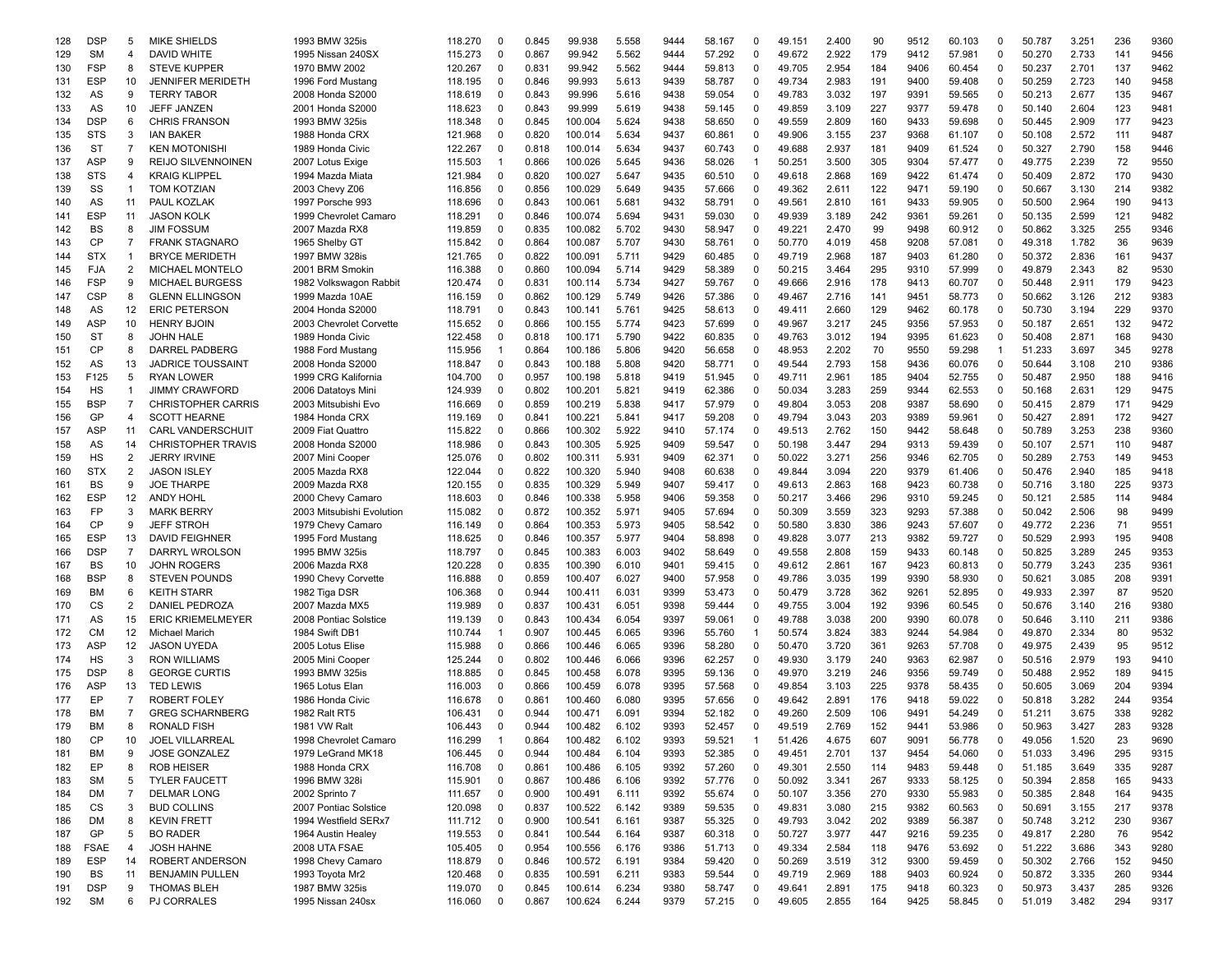| 193 | FM         | 2                 | <b>CHRIS MOSLEY</b>       | 1997 Red Devil          | 111.463 | 0           | 0.903 | 100.651 | 6.271 | 9377 | 53.248 | 0           | 48.083 | 1.332 | 13  | 9723 | 58.215 | 0              | 52.568 | 5.032 | 665 | 9043 |
|-----|------------|-------------------|---------------------------|-------------------------|---------|-------------|-------|---------|-------|------|--------|-------------|--------|-------|-----|------|--------|----------------|--------|-------|-----|------|
| 194 | <b>ST</b>  | 9                 | <b>JEFF MABREY</b>        | 1990 Honda Civic        | 123.051 | $^{\circ}$  | 0.818 | 100.656 | 6.276 | 9377 | 60.833 | $\Omega$    | 49.761 | 3.011 | 193 | 9395 | 62.218 | $\mathbf 0$    | 50.894 | 3.358 | 264 | 9340 |
| 195 | F125       | 6                 | TOM REYNOLDS              | 2008 GP 8               | 105.208 | 0           | 0.957 | 100.684 | 6.304 | 9374 | 52.328 | 0           | 50.078 | 3.327 | 266 | 9336 | 52.880 | 0              | 50.606 | 3.070 | 205 | 9393 |
| 196 | CP         | 11                | <b>MIKE UCKER</b>         | 1986 Ford Mustang       | 116.533 | 0           | 0.864 | 100.685 | 6.304 | 9374 | 58.340 | $\Omega$    | 50.406 | 3.655 | 348 | 9275 | 58.193 | $\mathbf 0$    | 50.279 | 2.743 | 145 | 9455 |
| 197 | GS         | $\overline{1}$    | <b>ANTHONY SAVINI</b>     | 2005 Mini Cooper        | 122.661 | $\Omega$    | 0.821 | 100.705 | 6.325 | 9372 | 60.653 | $\Omega$    | 49.796 | 3.045 | 205 | 9388 | 62.008 | $\mathbf 0$    | 50.909 | 3.372 | 268 | 9338 |
| 198 | XP         | $\overline{7}$    | <b>DAVID SMART</b>        | 2007 Lotus Exige        | 114.197 | 0           | 0.882 | 100.722 | 6.342 | 9370 | 57.131 | $\Omega$    | 50.390 | 3.639 | 346 | 9278 | 57.066 | $\mathbf 0$    | 50.332 | 2.796 | 159 | 9444 |
| 199 | FM         | 3                 | <b>BRIAN CIARLEI</b>      | 1988 Red Devil          | 111.556 | 0           | 0.903 | 100.735 | 6.355 | 9369 | 54.327 | $\Omega$    | 49.057 | 2.307 | 82  | 9530 | 57.229 | 0              | 51.678 | 4.142 | 457 | 9199 |
| 200 | F125       | $\overline{7}$    | <b>ANTHONY MONTELO</b>    | 2001 SKM Blindingly     | 105.280 | 0           | 0.957 | 100.753 | 6.373 | 9367 | 52.694 | 0           | 50.428 | 3.678 | 353 | 9271 | 52.586 | $\mathbf 0$    | 50.325 | 2.789 | 157 | 9446 |
| 201 | <b>DSP</b> | 10                | <b>NOEL DE</b>            | 2000 Subaru Impreza     | 119.236 | 0           | 0.845 | 100.754 | 6.374 | 9367 | 58.706 | 0           | 49.607 | 2.856 | 165 | 9424 | 60.530 | $\mathbf 0$    | 51.148 | 3.612 | 322 | 9294 |
| 202 | STU        | $\overline{1}$    | <b>THOMAS KENNA</b>       | 2004 Mitsubishi Evo     | 120.522 | 0           | 0.836 | 100.756 | 6.376 | 9367 | 59.634 | 0           | 49.854 | 3.103 | 226 | 9378 | 60.888 | $\mathbf 0$    | 50.902 | 3.366 | 267 | 9339 |
| 203 | <b>DSP</b> | 11                | <b>DOUG ROWSE</b>         | 2003 BMW 330i           | 119.245 | $\mathbf 0$ | 0.845 | 100.762 | 6.382 | 9367 | 58.660 | $\Omega$    | 49.568 | 2.817 | 162 | 9432 | 60.585 | 0              | 51.194 | 3.658 | 336 | 9285 |
| 204 | <b>ASP</b> | 14                | <b>JEFF BARSTOW</b>       | 2004 Porsche 911 GT3    | 116.361 | 0           | 0.866 | 100.769 | 6.388 | 9366 | 58.157 | 0           | 50.364 | 3.613 | 340 | 9283 | 58.204 | $\mathbf 0$    | 50.405 | 2.868 | 167 | 9431 |
| 205 | STU        | $\overline{2}$    | <b>RICHARD JUNG</b>       | 2003 Mitsubishi Evo     | 120.545 | 0           | 0.836 | 100.776 | 6.395 | 9365 | 60.069 | $\Omega$    | 50.218 | 3.467 | 297 | 9310 | 60.476 | $\Omega$       | 50.558 | 3.022 | 198 | 9402 |
| 206 | GS         | 2                 | <b>JEFF SCHAADT</b>       | 2007 Mini Cooper        | 122.756 | $\Omega$    | 0.821 | 100.783 | 6.403 | 9365 | 60.824 | $\Omega$    | 49.937 | 3.186 | 241 | 9362 | 61.932 | 0              | 50.846 | 3.310 | 252 | 9349 |
| 207 | <b>FP</b>  | $\overline{4}$    | <b>TOM HOLT</b>           | 1974 Mitsubishi Evo     | 115.585 | $\Omega$    | 0.872 | 100.790 | 6.410 | 9364 | 58.100 | 0           | 50.663 | 3.913 | 422 | 9228 | 57.485 | $\mathbf 0$    | 50.127 | 2.591 | 117 | 9483 |
| 208 | FJA        | 3                 | <b>JONATHAN CLEMENTS</b>  | <b>CRG Kali</b>         | 117.211 | 0           | 0.860 | 100.801 | 6.421 | 9363 | 58.904 | 0           | 50.657 | 3.907 | 419 | 9229 | 58.307 | 0              | 50.144 | 2.608 | 124 | 9480 |
| 209 | <b>ST</b>  | 10                | DAVID OMALEY              | 1989 Honda Civic        | 123.231 | 0           | 0.818 | 100.803 | 6.423 | 9363 | 61.518 | 0           | 50.322 | 3.571 | 333 | 9290 | 61.713 | $\mathbf 0$    | 50.481 | 2.945 | 186 | 9417 |
|     | CS         | $\overline{4}$    | <b>MATTHEW ELLAM</b>      | 2007 Mazda MX5          | 120.452 | 0           | 0.837 | 100.818 | 6.438 | 9361 | 59.139 | $\mathbf 0$ | 49.499 | 2.749 | 147 | 9445 | 61.313 | 0              | 51.319 | 3.783 | 376 | 9263 |
| 210 | EP         | 9                 | <b>HOWARD WOLF</b>        |                         |         | 0           | 0.861 | 100.821 |       | 9361 |        | 0           |        | 2.688 | 133 | 9456 |        | $\mathbf 0$    | 51.383 |       | 391 | 9251 |
| 211 |            | 5                 |                           | 1970 Ford Escort        | 117.098 |             |       |         | 6.441 |      | 57.420 |             | 49.439 |       |     |      | 59.678 | $\Omega$       |        | 3.847 | 341 |      |
| 212 | <b>STS</b> |                   | <b>MIKE KING</b>          | 1988 Honda CRX          | 122.995 | 0           | 0.820 | 100.856 | 6.476 | 9358 | 60.533 | 0           | 49.637 | 2.886 | 174 | 9418 | 62.462 |                | 51.219 | 3.683 |     | 928' |
| 213 | <b>SM</b>  | $\overline{7}$    | <b>VICTOR SIAS</b>        | 2002 BMW M3             | 116.329 | $\Omega$    | 0.867 | 100.857 | 6.477 | 9358 | 55.682 | 0           | 48.276 | 1.526 | 17  | 9684 | 60.647 | $\overline{1}$ | 52.581 | 5.045 | 667 | 904' |
| 214 | AS         | 16                | <b>RICKY CROW</b>         | 2000 Honda S2000        | 119.643 | $\Omega$    | 0.843 | 100.859 | 6.479 | 9358 | 59.506 | 0           | 50.164 | 3.413 | 283 | 9320 | 60.137 | $\mathbf 0$    | 50.695 | 3.159 | 219 | 9377 |
| 215 | <b>DSP</b> | $12 \overline{ }$ | <b>ERIC CAMPBELL</b>      | 1989 BMW 325            | 119.362 | $\Omega$    | 0.845 | 100.861 | 6.481 | 9357 | 58.711 | $\Omega$    | 49.611 | 2.860 | 166 | 9423 | 60.651 | $\Omega$       | 51.250 | 3.714 | 350 | 9275 |
| 216 | F125       | 8                 | <b>MIKE MCCLINTOCK</b>    | 2000 Tony Kart          | 105.395 | 0           | 0.957 | 100.863 | 6.483 | 9357 | 52.167 | $\Omega$    | 49.924 | 3.173 | 238 | 9364 | 53.228 | $\mathbf 0$    | 50.939 | 3.403 | 275 | 9332 |
| 217 | DS         | 3                 | <b>KEVIN DIETZ</b>        | 2008 GM Cobalt          | 123.156 | 0           | 0.819 | 100.865 | 6.485 | 9357 | 60.913 | 0           | 49.888 | 3.137 | 234 | 9371 | 62.243 | $\mathbf 0$    | 50.977 | 3.441 | 287 | 9325 |
| 218 | <b>STX</b> | 3                 | <b>JIM REYENGA</b>        | 1989 Honda Civic        | 122.717 | 0           | 0.822 | 100.873 | 6.493 | 9356 | 60.659 | 0           | 49.862 | 3.111 | 228 | 9376 | 62.058 | $\mathbf 0$    | 51.012 | 3.475 | 293 | 9319 |
| 219 | <b>STX</b> | $\overline{4}$    | <b>GARY MERIDETH</b>      | 1997 BMW 328is          | 122.738 | $\Omega$    | 0.822 | 100.891 | 6.510 | 9355 | 60.979 | 0           | 50.125 | 3.374 | 274 | 9327 | 61.759 | $\mathbf 0$    | 50.766 | 3.230 | 233 | 9364 |
| 220 | <b>ST</b>  | 11                | <b>JEFF WONG</b>          | 1991 Honda Civic        | 123.341 | 0           | 0.818 | 100.893 | 6.513 | 9354 | 61.253 | 0           | 50.105 | 3.354 | 269 | 9331 | 62.088 | 0              | 50.788 | 3.252 | 237 | 9360 |
| 221 | <b>STS</b> | 6                 | <b>TIMOTHY HERRON</b>     | 1991 Honda CRX          | 123.041 | 0           | 0.820 | 100.894 | 6.513 | 9354 | 61.144 | 0           | 50.138 | 3.387 | 275 | 9324 | 61.897 | $\mathbf 0$    | 50.756 | 3.219 | 232 | 9366 |
| 222 | HS         | $\overline{4}$    | <b>SHAWN HILL</b>         | 2007 Mini Cooper        | 125.804 | $\Omega$    | 0.802 | 100.895 | 6.515 | 9354 | 62.728 | 0           | 50.308 | 3.557 | 322 | 9293 | 63.076 | $\mathbf 0$    | 50.587 | 3.051 | 201 | 9397 |
| 223 | <b>SSM</b> | $\overline{1}$    | <b>DAN CHADWICK</b>       | 1993 Mazda RX7          | 115.178 | $\Omega$    | 0.876 | 100.896 | 6.516 | 9354 | 58.043 | 0           | 50.846 | 4.095 | 474 | 9195 | 57.135 | $\Omega$       | 50.050 | 2.514 | 103 | 9498 |
| 224 | <b>ST</b>  | 12                | <b>CRAIG MANKIEWICZ</b>   | 1989 Honda Civic        | 123.345 | $\Omega$    | 0.818 | 100.896 | 6.516 | 9354 | 61.403 | $\Omega$    | 50.228 | 3.477 | 298 | 9308 | 61.942 | 0              | 50.669 | 3.132 | 215 | 9382 |
| 225 | CP         | 12                | <b>SCOTT LEWIS</b>        | 1997 Chevrolet Camaro   | 116.800 | 0           | 0.864 | 100.915 | 6.535 | 9352 | 58.872 | 0           | 50.865 | 4.115 | 478 | 9191 | 57.928 | $\mathbf 0$    | 50.050 | 2.514 | 102 | 9498 |
| 226 | <b>CM</b>  | 13                | LOU ROHAN                 | 1984 Van Diemen         | 111.267 | 0           | 0.907 | 100.919 | 6.539 | 9352 | 54.499 | 0           | 49.431 | 2.680 | 132 | 9458 | 56.768 | $\mathbf 0$    | 51.489 | 3.952 | 411 | 9232 |
| 227 | <b>FM</b>  | $\overline{4}$    | <b>ALEX LOWE</b>          | 1993 Red Devil          | 111.766 | 0           | 0.903 | 100.925 | 6.545 | 9352 | 53.463 | 0           | 48.277 | 1.526 | 18  | 9684 | 58.303 | $\mathbf 0$    | 52.648 | 5.111 | 681 | 9029 |
| 228 | <b>ESP</b> | 15                | DAVID HEINRICH            | 1999 Chevrolet Camaro   | 119.325 | $\Omega$    | 0.846 | 100.949 | 6.569 | 9349 | 59.405 | 0           | 50.257 | 3.506 | 307 | 9302 | 59.920 | 0              | 50.692 | 3.156 | 218 | 9377 |
| 229 | <b>FSP</b> | 10                | <b>ANTHONY HODGES</b>     | 1995 Plymouth Neon      | 121.483 | 0           | 0.831 | 100.952 | 6.572 | 9349 | 60.172 | 0           | 50.003 | 3.252 | 251 | 9350 | 61.311 | $\mathbf 0$    | 50.949 | 3.413 | 277 | 9330 |
| 230 | CS         | 5                 | <b>VIVEK GOEL</b>         | 2007 Mazda MX5          | 120.619 | $\Omega$    | 0.837 | 100.958 | 6.578 | 9348 | 60.015 | $\Omega$    | 50.233 | 3.482 | 299 | 9307 | 60.604 | $\Omega$       | 50.726 | 3.189 | 227 | 9371 |
| 231 | <b>CM</b>  | 14                | <b>RAYMOND THOMAS</b>     | 1983 Reynard Formula    | 111.319 | 0           | 0.907 | 100.966 | 6.586 | 9348 | 55.422 | 0           | 50.268 | 3.517 | 311 | 9300 | 55.897 | 0              | 50.699 | 3.162 | 221 | 9376 |
| 232 | <b>ESP</b> | 16                | <b>PATRICK GRIFFITH</b>   | 2006 Subaru WRX         | 119.359 | 0           | 0.846 | 100.978 | 6.598 | 9347 | 59.734 | 0           | 50.535 | 3.784 | 376 | 9251 | 59.625 | 0              | 50.443 | 2.907 | 176 | 9424 |
| 233 | XP         | 8                 | <b>STAN WHITNEY</b>       | 2008 Porsche Cayman     | 114.539 | -1          | 0.882 | 101.023 | 6.643 | 9342 | 57.394 | -1          | 50.622 | 3.871 | 403 | 9235 | 57.145 | $\mathbf 0$    | 50.402 | 2.866 | 166 | 9431 |
| 234 | <b>STS</b> | $\overline{7}$    | <b>MICHAEL HEINITZ</b>    | 1995 Mazda Miata        | 123.236 | 0           | 0.820 | 101.054 | 6.673 | 9340 | 60.796 | 0           | 49.853 | 3.102 | 224 | 9378 | 62.440 | $\mathbf 0$    | 51.201 | 3.665 | 337 | 9284 |
| 235 | HS         | 5                 | <b>JEFF JACOBS</b>        | 2008 Mini Cooper        | 126.002 | 0           | 0.802 | 101.054 | 6.673 | 9340 | 63.101 | 0           | 50.607 | 3.856 | 397 | 9238 | 62.901 | $\mathbf 0$    | 50.447 | 2.910 | 178 | 9423 |
| 236 | <b>ST</b>  | 13                | <b>WAYNE ATKINS</b>       | 1991 Honda Civic        | 123.542 | $\Omega$    | 0.818 | 101.057 | 6.677 | 9339 | 61.357 | 0           | 50.190 | 3.439 | 293 | 9315 | 62.185 | $\mathbf 0$    | 50.867 | 3.331 | 258 | 9345 |
| 237 | FM         | 5                 | <b>SCOTT NARDIN</b>       | 1995 KBS MK7            | 111.933 | 0           | 0.903 | 101.075 | 6.695 | 9338 | 54.422 | $\Omega$    | 49.143 | 2.392 | 89  | 9513 | 57.511 | $\Omega$       | 51.932 | 4.396 | 528 | 9153 |
| 238 | <b>FP</b>  | -5                | <b>MICHAEL TEWS</b>       | 1973 Datsun 240Z        | 115.923 | $\Omega$    | 0.872 | 101.085 | 6.705 | 9337 | 57.386 | $\Omega$    | 50.041 | 3.290 | 262 | 9343 | 58.537 | $\Omega$       | 51.044 | 3.508 | 297 | 9313 |
| 239 | <b>ST</b>  | 14                | <b>JESSE CAUDILL</b>      | 1989 Honda Civic        | 123.582 | $\Omega$    | 0.818 | 101.090 | 6.710 | 9336 | 61.173 | 0           | 50.040 | 3.289 | 260 | 9343 | 62.409 | $\Omega$       | 51.051 | 3.514 | 299 | 9312 |
|     | <b>BS</b>  |                   |                           |                         |         |             |       |         |       |      |        |             |        |       |     |      |        |                |        |       |     |      |
| 240 |            | 12                | <b>KENNETH BAKER</b>      | 2008 Mazda RX8          | 121.073 | $\Omega$    | 0.835 | 101.096 | 6.716 | 9336 | 59.682 | $\Omega$    | 49.834 | 3.084 | 218 | 9381 | 61.391 | 0              | 51.261 | 3.725 | 357 | 9273 |
| 241 | ASP        | 15                | DAVID LEHMAN              | 2004 Chevrolet Corvette | 116.748 | 0           | 0.866 | 101.104 | 6.724 | 9335 | 57.935 | 0           | 50.172 | 3.421 | 286 | 9318 | 58.813 | 0              | 50.932 | 3.396 | 274 | 9333 |
| 242 | <b>CM</b>  | 15                | <b>CHRISTOPHER PRUETT</b> | 1985 Swift DB1          | 111.472 | $\Omega$    | 0.907 | 101.105 | 6.725 | 9335 | 55.874 | 0           | 50.678 | 3.927 | 427 | 9225 | 55.598 | 0              | 50.427 | 2.891 | 173 | 9427 |
| 243 | GS         | 3                 | <b>KEVIN ROYCE</b>        | 2005 Mini Cooper        | 123.163 | 0           | 0.821 | 101.117 | 6.737 | 9334 | 60.918 | 0           | 50.014 | 3.263 | 253 | 9348 | 62.245 | $\mathbf 0$    | 51.103 | 3.567 | 307 | 9302 |
| 244 | <b>BM</b>  | 10                | PER SCHROEDER             | 1976 LeGrand Mk18       | 107.120 | $\Omega$    | 0.944 | 101.121 | 6.741 | 9333 | 53.155 | $\Omega$    | 50.178 | 3.428 | 290 | 9317 | 53.965 | $\Omega$       | 50.943 | 3.407 | 276 | 9331 |
| 245 | <b>BSP</b> | 9                 | <b>JOHN WARD</b>          | 2002 Honda S2000        | 117.723 | 0           | 0.859 | 101.124 | 6.744 | 9333 | 58.552 | 0           | 50.296 | 3.546 | 320 | 9295 | 59.171 | $\mathbf 0$    | 50.828 | 3.292 | 248 | 9352 |
| 246 | DS         | 4                 | <b>CARL WENER</b>         | 1998 Acura Integra      | 123.487 | 0           | 0.819 | 101.136 | 6.756 | 9332 | 61.128 | 0           | 50.064 | 3.313 | 264 | 9338 | 62.359 | $\mathbf 0$    | 51.072 | 3.536 | 303 | 9308 |
| 247 | AS         | 17                | <b>GEORGE SCHILLING</b>   | 2003 Honda S2000        | 119.975 | 0           | 0.843 | 101.139 | 6.759 | 9332 | 59.306 | 0           | 49.995 | 3.244 | 248 | 9351 | 60.669 | 0              | 51.144 | 3.608 | 320 | 9295 |
| 248 | AS         | 18                | <b>STUART MAXCY</b>       | 2008 Honda S2000CR      | 119.993 | 0           | 0.843 | 101.154 | 6.774 | 9330 | 59.744 | 0           | 50.364 | 3.614 | 341 | 9283 | 60.249 | 0              | 50.790 | 3.254 | 239 | 9359 |
| 249 | BS         | 13                | <b>JOE GOEKE</b>          | 2005 Mazda Rx8          | 121.147 | 0           | 0.835 | 101.158 | 6.778 | 9330 | 59.880 | 0           | 50.000 | 3.249 | 250 | 9350 | 61.267 | $\mathbf 0$    | 51.158 | 3.622 | 324 | 9292 |
| 250 | AS         | 19                | PETER LONEY               | 2008 Honda S2000        | 120.002 | 0           | 0.843 | 101.162 | 6.782 | 9330 | 59.225 | 0           | 49.927 | 3.176 | 239 | 9364 | 60.777 | $\mathbf 0$    | 51.235 | 3.699 | 347 | 9278 |
| 251 | STU        | 3                 | <b>JAKE NAMER</b>         | 2004 Subaru Impreza     | 121.028 | 0           | 0.836 | 101.179 | 6.799 | 9328 | 60.231 | 0           | 50.353 | 3.602 | 338 | 9285 | 60.797 | 0              | 50.826 | 3.290 | 247 | 9353 |
| 252 | ST         | 15                | <b>CHRIS CARGILL</b>      | 1991 Honda Civic        | 123.703 | 0           | 0.818 | 101.189 | 6.809 | 9327 | 61.728 | 0           | 50.494 | 3.743 | 365 | 9259 | 61.975 | 0              | 50.696 | 3.159 | 220 | 9377 |
| 253 | <b>SM</b>  | 8                 | <b>CHRIS TEAGUE</b>       | 1995 BMW M3             | 116.713 | 0           | 0.867 | 101.190 | 6.810 | 9327 | 58.609 | 0           | 50.814 | 4.063 | 466 | 9200 | 58.104 | 0              | 50.376 | 2.840 | 162 | 9436 |
| 254 | BS         | 14                | <b>MIKE BRONSON</b>       | 2005 Mazda RX8          | 121.186 | 0           | 0.835 | 101.190 | 6.810 | 9327 | 59.639 | 0           | 49.799 | 3.048 | 206 | 9388 | 61.547 | $\mathbf 0$    | 51.392 | 3.856 | 395 | 9250 |
| 255 | GPL        | $\overline{1}$    | <b>DENISE KUGLER</b>      | 1990 Honda CRX          | 120.322 | 0           | 0.841 | 101.191 | 6.811 | 9327 | 60.259 | 0           | 50.678 | 3.927 | 428 | 9225 | 60.063 | 0              | 50.513 | 2.977 | 192 | 9411 |
| 256 | CS         | 6                 | <b>ALBERT CHAN</b>        | 2008 Pontiac Solstice   | 120.919 | 0           | 0.837 | 101.209 | 6.829 | 9325 | 60.195 | 0           | 50.383 | 3.633 | 344 | 9279 | 60.724 | $\mathbf 0$    | 50.826 | 3.290 | 246 | 9353 |
| 257 | <b>BSP</b> | 10                | <b>JIM KRITZLER</b>       | 1990 Chevy Corvette     | 117.838 | 0           | 0.859 | 101.223 | 6.843 | 9324 | 58.525 | 0           | 50.273 | 3.522 | 313 | 9299 | 59.313 | $\mathbf 0$    | 50.950 | 3.414 | 278 | 9330 |
|     |            |                   |                           |                         |         |             |       |         |       |      |        |             |        |       |     |      |        |                |        |       |     |      |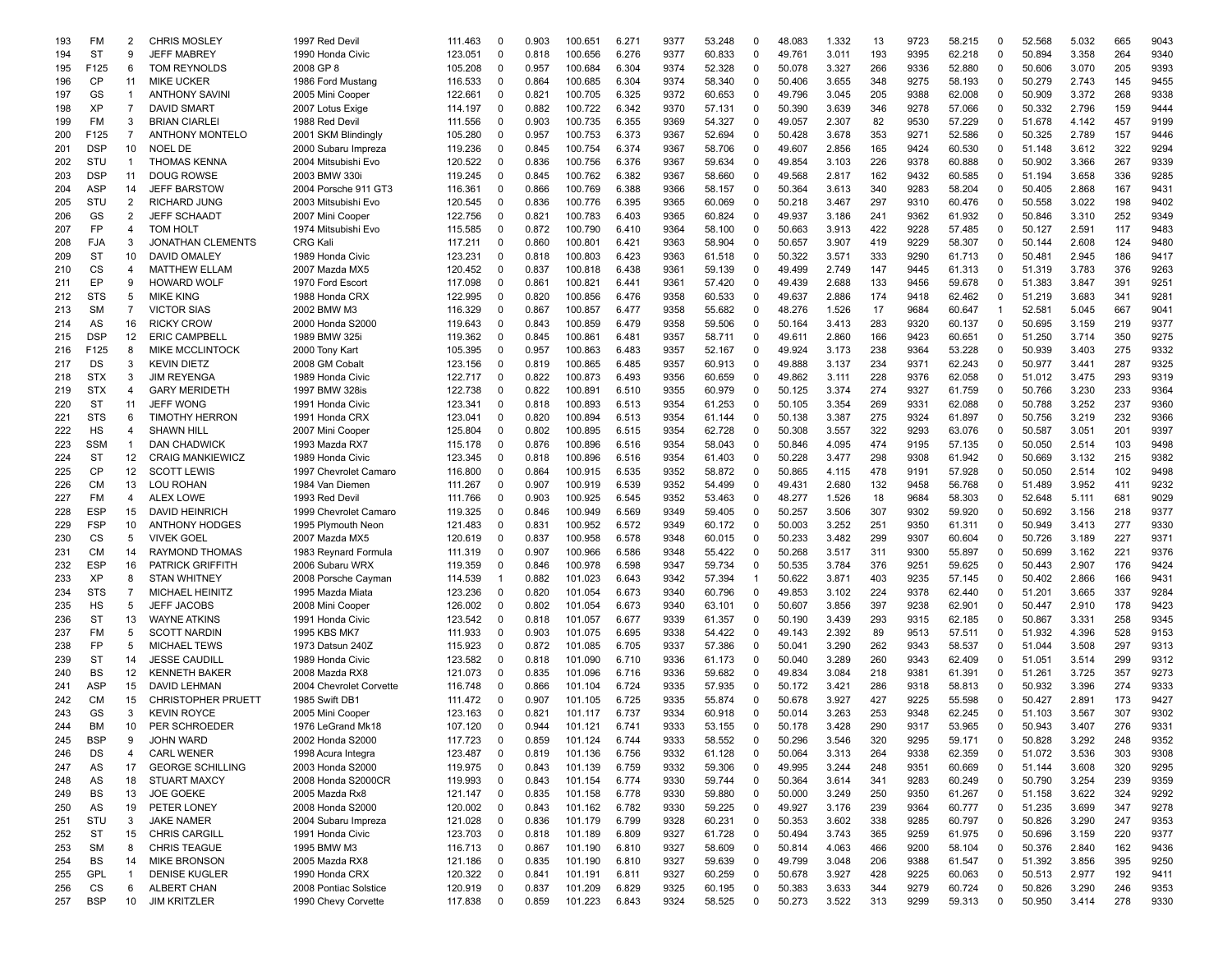| 258 | STU         | 4              | <b>CLINT CHILD</b>           | 2005 Mitsubishi EVO       | 121.082 | $\mathbf 0$ | 0.836 | 101.225 | 6.844 | 9324 | 59.956 | 0           | 50.123 | 3.373 | 273 | 9327 | 61.126 | 0           | 51.101 | 3.565 | 306 | 9302 |
|-----|-------------|----------------|------------------------------|---------------------------|---------|-------------|-------|---------|-------|------|--------|-------------|--------|-------|-----|------|--------|-------------|--------|-------|-----|------|
| 259 | <b>FJA</b>  | 4              | <b>JORDAN HILL</b>           | Margay Kart               | 117.703 | $\Omega$    | 0.860 | 101.225 | 6.844 | 9324 | 58.907 | $\Omega$    | 50.660 | 3.909 | 420 | 9228 | 58.796 | $\mathbf 0$ | 50.565 | 3.028 | 199 | 9401 |
| 260 | <b>STS</b>  | 8              | <b>JASON MUNCHHOF</b>        | 1995 Mazda Miata          | 123.460 | 0           | 0.820 | 101.237 | 6.857 | 9323 | 60.824 | 0           | 49.876 | 3.125 | 231 | 9373 | 62.636 | $\mathbf 0$ | 51.362 | 3.825 | 383 | 9255 |
| 261 | <b>DSP</b>  | 13             | <b>KARLTON LEW</b>           | 1984 Toyota Supra         | 119.819 | $\Omega$    | 0.845 | 101.247 | 6.867 | 9322 | 58.556 | $\Omega$    | 49.480 | 2.729 | 143 | 9448 | 61.263 | $\Omega$    | 51.767 | 4.231 | 478 | 9183 |
| 262 | DS          | 5              | <b>JAMES FEINBERG</b>        | 1997 Acura Integra        | 123.627 | $\Omega$    | 0.819 | 101.251 | 6.870 | 9321 | 61.344 | 0           | 50.241 | 3.490 | 301 | 9305 | 62.283 | $\Omega$    | 51.010 | 3.474 | 292 | 9319 |
| 263 | FJA         | 5              | <b>DAVID CURTIS</b>          | 1998 Kosmic Lawnmower     | 117.743 | $\Omega$    | 0.860 | 101.259 | 6.879 | 9321 | 58.895 | 0           | 50.650 | 3.899 | 413 | 9230 | 58.848 | $\Omega$    | 50.609 | 3.073 | 206 | 9393 |
|     |             |                |                              |                           |         |             |       |         |       |      |        |             |        |       |     |      |        |             |        |       |     |      |
| 264 | СM          | 16             | <b>PATRICK BULLIS</b>        | 1983 Reynard FF           | 111.661 | $\Omega$    | 0.907 | 101.277 | 6.896 | 9319 | 55.952 | $\Omega$    | 50.748 | 3.998 | 453 | 9212 | 55.709 | 0           | 50.528 | 2.992 | 194 | 9408 |
| 265 | <b>BS</b>   | 15             | <b>ADAM RUFF</b>             | 2005 Nissan 350Z          | 121.297 | -1          | 0.835 | 101.283 | 6.903 | 9318 | 61.092 | -1          | 51.012 | 4.261 | 510 | 9165 | 60.205 | 0           | 50.271 | 2.735 | 143 | 9456 |
| 266 | GP          | 6              | <b>BILL CUTRER</b>           | 1979 Fiat X               | 120.438 | $\Omega$    | 0.841 | 101.288 | 6.908 | 9318 | 58.745 | 0           | 49.405 | 2.654 | 128 | 9463 | 61.693 | 0           | 51.884 | 4.348 | 514 | 9162 |
| 267 | <b>CSP</b>  | 9              | <b>HARRY ARO</b>             | 1995 Mazda Miata          | 117.519 | 0           | 0.862 | 101.301 | 6.921 | 9317 | 58.027 | 0           | 50.019 | 3.269 | 255 | 9347 | 59.492 | 0           | 51.282 | 3.746 | 366 | 9270 |
| 268 | GS          | 4              | JOHN MA                      | 2007 Mini Cooper          | 123.397 | $\Omega$    | 0.821 | 101.309 | 6.929 | 9316 | 61.718 | $\Omega$    | 50.670 | 3.920 | 424 | 9226 | 61.679 | $\mathbf 0$ | 50.638 | 3.102 | 209 | 9387 |
| 269 | STU         | 5              | <b>COLIN FIEDLER</b>         | 2007 Subaru WRX           | 121.183 | $\mathbf 0$ | 0.836 | 101.309 | 6.929 | 9316 | 60.124 | $\mathbf 0$ | 50.264 | 3.513 | 310 | 9301 | 61.059 | $\Omega$    | 51.045 | 3.509 | 298 | 9313 |
| 270 | BM          | 11             | <b>CHRISTOPHER MOULCKERS</b> | 1974 Legrand DSR          | 107.319 | $\Omega$    | 0.944 | 101.309 | 6.929 | 9316 | 52.985 | $\Omega$    | 50.018 | 3.267 | 254 | 9347 | 54.334 | $\Omega$    | 51.291 | 3.755 | 369 | 9268 |
| 271 | <b>ESP</b>  | 17             | <b>ANDREW BOWER</b>          | 2001 Chevrolet Camaro     | 119.752 | $\Omega$    | 0.846 | 101.310 | 6.930 | 9316 | 58.963 | $\Omega$    | 49.883 | 3.132 | 233 | 9372 | 60.789 | 0           | 51.427 | 3.891 | 402 | 9243 |
| 272 | STU         | 6              | <b>BRANDON RANVEK</b>        | 2006 Mitsubishi Lancer    | 121.196 | $\mathbf 0$ | 0.836 | 101.320 | 6.940 | 9315 | 60.224 | 0           | 50.347 | 3.597 | 336 | 9286 | 60.972 | $\mathbf 0$ | 50.973 | 3.436 | 284 | 9326 |
| 273 | GS          | 5              | <b>GREG RENO</b>             | 2006 Mini Cooper          | 123.425 | $\Omega$    | 0.821 | 101.332 | 6.952 | 9314 | 60.696 | 0           | 49.831 | 3.081 | 216 | 9382 | 62.729 | 0           | 51.501 | 3.964 | 414 | 9230 |
| 274 | AS          | 20             | <b>JON NWANAGU</b>           | 2008 Honda S2000          | 120.215 | 0           | 0.843 | 101.341 | 6.961 | 9313 | 59.882 | 0           | 50.481 | 3.730 | 363 | 9261 | 60.333 | 0           | 50.861 | 3.325 | 254 | 9346 |
|     | <b>ST</b>   | 16             |                              |                           |         | $\Omega$    |       |         | 6.965 | 9313 |        | 0           |        |       |     | 9299 |        | 0           |        |       | 301 | 9308 |
| 275 |             |                | <b>STEPHEN YEOH</b>          | 1989 Honda Civic          | 123.894 |             | 0.818 | 101.345 |       |      | 61.463 |             | 50.277 | 3.526 | 316 |      | 62.431 |             | 51.069 | 3.532 |     |      |
| 276 | <b>DP</b>   | $\mathbf{1}$   | <b>LLOYD WILSON</b>          | 2000 Toyota MR2           | 117.171 | 0           | 0.865 | 101.353 | 6.973 | 9312 | 58.541 | 0           | 50.638 | 3.887 | 410 | 9232 | 58.630 | $\mathbf 0$ | 50.715 | 3.179 | 224 | 9373 |
| 277 | <b>DSP</b>  | 14             | ALBERTO PIZZATO              | 1995 BMW 328is            | 119.958 | $\Omega$    | 0.845 | 101.365 | 6.984 | 9311 | 59.696 | $\mathbf 0$ | 50.443 | 3.692 | 358 | 9268 | 60.262 | $\Omega$    | 50.921 | 3.385 | 270 | 9335 |
| 278 | F125        | 9              | <b>JUSTIN NEAL</b>           | 1999 CRG Speed            | 105.920 | $\Omega$    | 0.957 | 101.365 | 6.985 | 9311 | 52.518 | $\mathbf 0$ | 50.260 | 3.509 | 308 | 9302 | 53.402 | $\Omega$    | 51.106 | 3.570 | 308 | 9302 |
| 279 | СS          | $\overline{7}$ | <b>DENNIS BAY</b>            | 2008 Pontiac Solstice     | 121.111 | $\Omega$    | 0.837 | 101.370 | 6.990 | 9310 | 60.023 | $\mathbf 0$ | 50.239 | 3.489 | 300 | 9306 | 61.088 | $\Omega$    | 51.131 | 3.594 | 316 | 9297 |
| 280 | <b>HS</b>   | 6              | <b>ALAN MCCRISPIN</b>        | 2004 Mazda 3              | 126.400 | $\Omega$    | 0.802 | 101.373 | 6.993 | 9310 | 62.383 | $\Omega$    | 50.031 | 3.281 | 258 | 9344 | 64.017 | 0           | 51.342 | 3.805 | 381 | 9259 |
| 281 | <b>FSP</b>  | 11             | <b>MIKE MCCRORY</b>          | 1995 honda civic          | 121.990 | 0           | 0.831 | 101.374 | 6.994 | 9310 | 60.677 | 0           | 50.423 | 3.672 | 352 | 9272 | 61.313 | 0           | 50.951 | 3.415 | 280 | 9330 |
| 282 | <b>FSP</b>  | 12             | <b>VAN TOWNSEND</b>          | 1986 Toyota Trueno        | 122.004 | $\Omega$    | 0.831 | 101.385 | 7.005 | 9309 | 60.959 | $\Omega$    | 50.657 | 3.906 | 418 | 9229 | 61.045 | 0           | 50.728 | 3.192 | 228 | 9371 |
| 283 | <b>ESL</b>  | $\mathbf{1}$   | <b>JODI FORDAHL</b>          | 1984 Porsche 944          | 123.193 | 0           | 0.823 | 101.388 | 7.008 | 9309 | 61.876 | 0           | 50.924 | 4.173 | 488 | 9180 | 61.317 | 0           | 50.464 | 2.928 | 184 | 9420 |
| 284 | ST          | 17             | <b>MARK MELCHIOR</b>         | 1989 Honda Civic          | 123.955 | $\Omega$    | 0.818 | 101.395 | 7.015 | 9308 | 60.994 | 0           | 49.893 | 3.142 | 236 | 9370 | 62.961 | 0           | 51.502 | 3.966 | 415 | 9230 |
|     |             |                |                              |                           |         |             |       |         |       |      |        |             |        |       |     |      |        |             |        |       |     |      |
| 285 | AS          | 21             | <b>MARK HILL</b>             | 2001 Honda S2000          | 120.296 | $\mathbf 0$ | 0.843 | 101.410 | 7.029 | 9307 | 60.001 | 0           | 50.581 | 3.830 | 387 | 9243 | 60.295 | $\mathbf 0$ | 50.829 | 3.292 | 249 | 9352 |
| 286 | <b>CSP</b>  | 10             | <b>JEFFREY HURST</b>         | 1999 Mazda Miata          | 117.646 | -1          | 0.862 | 101.411 | 7.031 | 9307 | 58.949 | -1          | 50.814 | 4.063 | 467 | 9200 | 58.697 | $\mathbf 0$ | 50.597 | 3.061 | 203 | 9395 |
| 287 | HS          | $\overline{7}$ | <b>MATT MURRAY</b>           | 1996 BMW 318i             | 126.460 | $\Omega$    | 0.802 | 101.421 | 7.041 | 9306 | 62.545 | 0           | 50.161 | 3.410 | 282 | 9320 | 63.915 | $\Omega$    | 51.260 | 3.724 | 356 | 9274 |
| 288 | XP          | 9              | <b>RYAN ETHERIDGE</b>        | 1999 Mazda Miata          | 114.990 | $\Omega$    | 0.882 | 101.421 | 7.041 | 9306 | 56.267 | $\mathbf 0$ | 49.627 | 2.877 | 172 | 9420 | 58.723 | $\mathbf 0$ | 51.794 | 4.257 | 489 | 9178 |
| 289 | <b>ESP</b>  | 18             | NICHOLAS SULLIVAN            | 2007 Ford Mustang         | 119.914 | $\Omega$    | 0.846 | 101.447 | 7.067 | 9303 | 59.875 | $\Omega$    | 50.654 | 3.904 | 415 | 9229 | 60.039 | 0           | 50.793 | 3.257 | 240 | 9359 |
| 290 | STU         | $\overline{7}$ | <b>COREY RIDGICK</b>         | 2006 Mitsubishi EVO       | 121.363 | 0           | 0.836 | 101.459 | 7.079 | 9302 | 60.450 | 0           | 50.536 | 3.786 | 377 | 9251 | 60.913 | 0           | 50.923 | 3.387 | 272 | 9335 |
| 291 | GS          | 6              | <b>GH SHARP</b>              | 2007 Mini Cooper          | 123.593 | $\Omega$    | 0.821 | 101.470 | 7.090 | 9301 | 61.086 | 0           | 50.152 | 3.401 | 279 | 9322 | 62.507 | 0           | 51.318 | 3.782 | 375 | 9263 |
| 292 | EP          | 10             | <b>CURTIS LEE</b>            | 1972 Mazda RX3            | 117.866 | -1          | 0.861 | 101.483 | 7.102 | 9300 | 59.430 | -1          | 51.169 | 4.419 | 548 | 9136 | 58.436 | $\mathbf 0$ | 50.313 | 2.777 | 153 | 9448 |
| 293 | GS          | $\overline{7}$ | <b>TREVOR JONES</b>          | 2010 Hyundai Genesis      | 123.625 | $\mathbf 0$ | 0.821 | 101.496 | 7.116 | 9299 | 61.108 | $\Omega$    | 50.170 | 3.419 | 285 | 9319 | 62.517 | $\mathbf 0$ | 51.326 | 3.790 | 378 | 9262 |
| 294 | AS          | 22             | <b>CLYDE CAPLAN</b>          | 1989 Chevy Corvette       | 120.399 | $\mathbf 0$ | 0.843 | 101.496 | 7.116 | 9299 | 60.058 | $\mathbf 0$ | 50.629 | 3.878 | 407 | 9234 | 60.341 | $\mathbf 0$ | 50.867 | 3.331 | 259 | 9345 |
| 295 | <b>ASP</b>  | 16             | <b>BRUCE WENTZEL</b>         | 2006 Chevy Corvette       | 117.217 | $\Omega$    | 0.866 | 101.510 | 7.130 | 9298 | 58.560 | $\Omega$    | 50.713 | 3.962 | 442 | 9219 | 58.657 | $\Omega$    | 50.797 | 3.261 | 243 | 9358 |
| 296 | FS          | $\mathbf{1}$   | <b>SAM STRANO</b>            | 2007 Ford Shelby          | 121.888 | $\Omega$    | 0.833 | 101.533 | 7.153 | 9296 | 61.613 | 0           | 51.324 | 4.573 | 587 | 9109 | 60.275 | $\Omega$    | 50.209 | 2.673 | 134 | 9468 |
|     |             |                |                              |                           |         |             |       |         |       |      |        |             |        |       |     |      |        |             |        |       |     |      |
| 297 | <b>DSP</b>  | 15             | <b>STEPHEN JONES</b>         | 1995 BMW 325is            | 120.161 | $\Omega$    | 0.845 | 101.536 | 7.156 | 9295 | 59.546 | 0           | 50.316 | 3.566 | 328 | 9291 | 60.615 | 0           | 51.220 | 3.683 | 342 | 9281 |
| 298 | STU         | 8              | <b>MAX HAYTER</b>            | 2006 Subaru WRX           | 121.464 | $\Omega$    | 0.836 | 101.544 | 7.164 | 9295 | 60.454 | 0           | 50.540 | 3.789 | 379 | 9250 | 61.010 | 0           | 51.004 | 3.468 | 290 | 9320 |
| 299 | STU         | 9              | <b>GEOFF CLARK</b>           | 2003 Mitsubishi Evolution | 121.484 | 0           | 0.836 | 101.561 | 7.180 | 9293 | 60.157 | 0           | 50.291 | 3.541 | 319 | 9296 | 61.327 | 0           | 51.269 | 3.733 | 361 | 9272 |
| 300 | <b>FSAE</b> | 5              | <b>MIKE COOK</b>             | 2009 Univ of Maryland     | 106.458 | $\Omega$    | 0.954 | 101.561 | 7.181 | 9293 | 51.779 | $\Omega$    | 49.397 | 2.647 | 127 | 9464 | 54.679 | 0           | 52.164 | 4.628 | 582 | 9113 |
| 301 | <b>STX</b>  | 5              | <b>RON BAUER</b>             | 2002 Subaru WRX           | 123.556 | 0           | 0.822 | 101.563 | 7.183 | 9293 | 61.459 | 0           | 50.519 | 3.769 | 370 | 9254 | 62.097 | $\mathbf 0$ | 51.044 | 3.508 | 296 | 9313 |
| 302 | AS          | 23             | <b>BRENDON BENGERMINO</b>    | 1989 Chevrolet Corvette   | 120.479 | $\Omega$    | 0.843 | 101.564 | 7.184 | 9293 | 59.479 | $\Omega$    | 50.141 | 3.390 | 277 | 9324 | 61.000 | $\Omega$    | 51.423 | 3.887 | 401 | 9244 |
| 303 | FM          | 6              | <b>GLEN BARNHOUSE</b>        | 2005 Red Devil            | 112.478 | $\Omega$    | 0.903 | 101.568 | 7.187 | 9292 | 52.865 | 0           | 47.737 | 0.986 | 5   | 9793 | 59.613 | $\Omega$    | 53.831 | 6.294 | 823 | 8831 |
| 304 | BS          | 16             | <b>MARK SIPE</b>             | 2005 Mazda RX8            | 121.641 | $\Omega$    | 0.835 | 101.570 | 7.190 | 9292 | 60.697 | $\mathbf 0$ | 50.682 | 3.931 | 432 | 9224 | 60.944 | $\Omega$    | 50.888 | 3.352 | 262 | 9341 |
| 305 | BS          | 17             | <b>GLENN AUSTIN</b>          | 2005 Nissan 350Z          | 121.644 | 0           | 0.835 | 101.573 | 7.193 | 9292 | 60.622 | $\Omega$    | 50.619 | 3.869 | 402 | 9236 | 61.022 | 0           | 50.953 | 3.417 | 282 | 9329 |
| 306 | <b>STX</b>  | 6              | <b>MATT LUCAS</b>            | 1997 BMW 328is            | 123.569 | 0           | 0.822 | 101.574 | 7.194 | 9292 | 61.933 | 0           | 50.909 | 4.158 | 485 | 9183 | 61.636 | 0           | 50.665 | 3.129 | 213 | 9382 |
| 307 | FS          | 2              | <b>CASEY WEISS</b>           | 2007 Ford Mustang         | 121.958 | $\Omega$    | 0.833 | 101.591 | 7.211 | 9290 | 61.380 | 0           | 51.130 | 4.379 | 541 | 9144 | 60.578 | 0           | 50.461 | 2.925 | 183 | 9420 |
|     |             |                |                              |                           |         | $\Omega$    |       |         |       |      |        |             |        |       | 334 | 9288 |        |             |        |       |     |      |
| 308 | XP          | 10             | <b>MICHAEL HOYT</b>          | 1991 mazda miata          | 115.191 |             | 0.882 | 101.598 | 7.218 | 9290 | 57.071 | 0           | 50.337 | 3.586 |     |      | 58.120 | 0           | 51.262 | 3.726 | 358 | 9273 |
| 309 | <b>FSP</b>  | 13             | <b>LORIN MUELLER</b>         | 2003 Ford Focus           | 122.275 | $\Omega$    | 0.831 | 101.611 | 7.230 | 9288 | 60.996 | $\Omega$    | 50.688 | 3.937 | 434 | 9223 | 61.279 | $\Omega$    | 50.923 | 3.387 | 271 | 9335 |
| 310 | FP          | 6              | AARON GOLDSMITH              | 1999 BMW 3                | 116.529 | 0           | 0.872 | 101.613 | 7.233 | 9288 | 58.059 | 0           | 50.627 | 3.877 | 406 | 9234 | 58.470 | 0           | 50.986 | 3.450 | 289 | 9323 |
| 311 | XP          | 11             | <b>RANDY HERRICK</b>         | 1987 MAzda RX7            | 115.208 | 0           | 0.882 | 101.613 | 7.233 | 9288 | 57.265 | 0           | 50.508 | 3.757 | 367 | 9256 | 57.943 | 0           | 51.106 | 3.570 | 309 | 9302 |
| 312 | <b>STS</b>  | 9              | <b>RICK CONE</b>             | 1991 Mazda Miata          | 123.936 | 0           | 0.820 | 101.628 | 7.247 | 9287 | 61.434 | 0           | 50.376 | 3.625 | 342 | 9280 | 62.502 | 0           | 51.252 | 3.715 | 351 | 9275 |
| 313 | CS          | 8              | <b>DAVID MARCUS</b>          | 1999 Mazda Miata          | 121.454 | 0           | 0.837 | 101.657 | 7.277 | 9284 | 60.037 | 0           | 50.251 | 3.500 | 306 | 9303 | 61.417 | 0           | 51.406 | 3.870 | 397 | 9247 |
| 314 | <b>STS</b>  | 10             | <b>CHRIS HEBERT</b>          | 1994 Mazda Miata          | 123.985 | 0           | 0.820 | 101.668 | 7.288 | 9283 | 61.188 | 0           | 50.174 | 3.424 | 289 | 9318 | 62.797 | 0           | 51.494 | 3.957 | 413 | 9231 |
| 315 | <b>BSP</b>  | 11             | <b>BRADLEY MOORE</b>         | 1996 Chevrolet Corvette   | 118.362 | 0           | 0.859 | 101.673 | 7.293 | 9283 | 59.049 | 0           | 50.723 | 3.972 | 445 | 9217 | 59.313 | $\mathbf 0$ | 50.950 | 3.414 | 278 | 9330 |
| 316 | AS          | 24             | <b>ALAN POZNER</b>           | 2008 Porsche Boxster      | 120.630 | 0           | 0.843 | 101.691 | 7.311 | 9281 | 59.121 | 0           | 49.839 | 3.088 | 219 | 9380 | 61.509 | 0           | 51.852 | 4.316 | 507 | 9168 |
| 317 | CM          | 17             | ROBERT SNIDER                | 1992 Van Diemen           | 112.121 | 0           | 0.907 | 101.694 | 7.314 | 9281 | 55.393 | 0           | 50.241 | 3.491 | 302 | 9305 | 56.728 | 0           | 51.452 | 3.916 | 405 | 9239 |
|     | <b>FML</b>  | $\overline{1}$ | <b>BETH SMITH</b>            | <b>1989 KBS MK</b>        | 112.641 | 0           | 0.903 | 101.715 | 7.335 | 9279 | 56.061 | 0           | 50.623 | 3.872 | 405 | 9235 | 56.580 | 0           | 51.092 | 3.556 | 304 | 9304 |
| 318 |             |                |                              | 2004 Honda S2000          |         |             |       |         |       |      |        |             |        |       |     |      |        |             |        |       |     |      |
| 319 | AS          | 25             | RICHARD ARIENZALE            |                           | 120.663 | 0           | 0.843 | 101.719 | 7.339 | 9279 | 60.294 | 0           | 50.828 | 4.077 | 469 | 9198 | 60.369 | 0           | 50.891 | 3.355 | 263 | 9341 |
| 320 | <b>DSP</b>  | 16             | <b>ELLIOT SPEIDELL</b>       | 2003 BMW 330i             | 120.379 | 0           | 0.845 | 101.720 | 7.340 | 9278 | 60.166 | 0           | 50.840 | 4.090 | 472 | 9196 | 60.213 | 0           | 50.880 | 3.344 | 261 | 9343 |
| 321 | CP          | 13             | <b>RUSS CLARK</b>            | 1965 Ford Mustang         | 117.798 | 0           | 0.864 | 101.777 | 7.397 | 9273 | 58.657 | 0           | 50.680 | 3.929 | 431 | 9225 | 59.141 | $\mathbf 0$ | 51.098 | 3.562 | 305 | 9303 |
| 322 | <b>ST</b>   | 18             | DAVID AVARD                  | 1989 Honda Civic          | 124.432 | 0           | 0.818 | 101.785 | 7.405 | 9272 | 61.637 | 0           | 50.419 | 3.668 | 350 | 9272 | 62.795 | 0           | 51.366 | 3.830 | 384 | 9254 |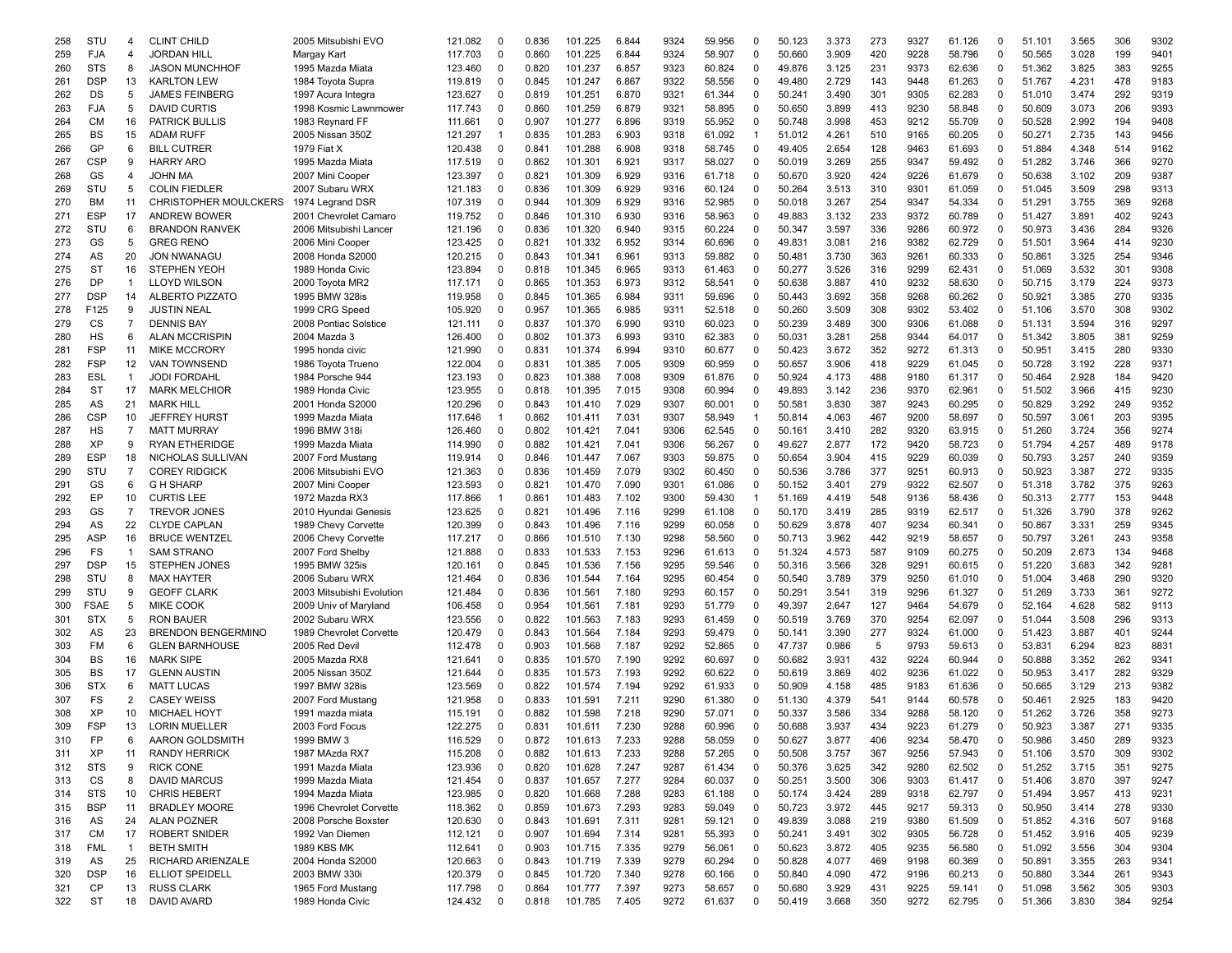| 323 | <b>STX</b> | 7                 | <b>JON POMRENKE</b>      | 2003 Subaru WRX           | 123.829 | 0              | 0.822 | 101.787 | 7.407 | 9272 | 61.461 | 0            | 50.521 | 3.770 | 371 | 9254 | 62.368 | 0              | 51.266 | 3.730 | 359 | 9272 |
|-----|------------|-------------------|--------------------------|---------------------------|---------|----------------|-------|---------|-------|------|--------|--------------|--------|-------|-----|------|--------|----------------|--------|-------|-----|------|
| 324 | STU        | 10                | <b>MICHAEL NEARY</b>     | 2006 Mitsubishi Evolution | 121.762 | $\mathbf 0$    | 0.836 | 101.793 | 7.413 | 9272 | 60.604 | 0            | 50.665 | 3.914 | 423 | 9227 | 61.158 | $\mathbf 0$    | 51.128 | 3.592 | 315 | 9297 |
| 325 | FM         | $\overline{7}$    | <b>KEITH BEUMER</b>      | 2009 Demon F500           | 112.750 | $\Omega$       | 0.903 | 101.813 | 7.433 | 9270 | 54.775 | 0            | 49.462 | 2.711 | 139 | 9452 | 57.975 | 0              | 52.351 | 4.815 | 624 | 9080 |
| 326 | FS         | 3                 | <b>LEE PICCIONE</b>      | 2008 Ford Mustang         | 122.227 | $\mathbf 0$    | 0.833 | 101.815 | 7.435 | 9270 | 61.552 | 0            | 51.273 | 4.522 | 575 | 9118 | 60.675 | 0              | 50.542 | 3.006 | 197 | 9405 |
| 327 | ΧP         | 12                | <b>JIM BLEDSOE</b>       | 2001 Toyota MR2           | 115.439 | $\Omega$       | 0.882 | 101.817 | 7.437 | 9270 | 57.429 | 0            | 50.652 | 3.902 | 414 | 9230 | 58.010 | 0              | 51.165 | 3.629 | 327 | 9291 |
|     |            |                   |                          |                           |         |                |       |         |       |      |        |              |        |       |     |      |        |                |        |       |     |      |
| 328 | <b>STX</b> | 8                 | <b>KARL COLEMAN</b>      | 2002 Subaru WRX           | 123.868 | $\Omega$       | 0.822 | 101.819 | 7.439 | 9269 | 61.561 | $\Omega$     | 50.603 | 3.852 | 395 | 9239 | 62.307 | 0              | 51.216 | 3.680 | 340 | 9281 |
| 329 | ASP        | 17                | <b>GEOFF NEWMAN</b>      | 2004 Porsche 911GT3       | 117.576 | $\Omega$       | 0.866 | 101.821 | 7.441 | 9269 | 58.140 | 0            | 50.349 | 3.599 | 337 | 9285 | 59.436 | 0              | 51.472 | 3.935 | 407 | 9235 |
| 330 | <b>STX</b> | 9                 | <b>JOSHUA BERMAN</b>     | 1993 BMW 325is            | 123.874 | 0              | 0.822 | 101.824 | 7.444 | 9269 | 61.208 | 0            | 50.313 | 3.562 | 325 | 9292 | 62.666 | 0              | 51.511 | 3.975 | 418 | 9228 |
| 331 | <b>FSP</b> | 14                | <b>FREDERICK WHITE</b>   | 1993 Honda Civic          | 122.536 | $\Omega$       | 0.831 | 101.827 | 7.447 | 9269 | 60.145 | 0            | 49.980 | 3.230 | 247 | 9354 | 62.391 | 0              | 51.847 | 4.311 | 503 | 9169 |
| 332 | AS         | 26                | LYNNE ROTHNEY            | 1997 Porsche 993          | 120.792 | $\Omega$       | 0.843 | 101.828 | 7.447 | 9269 | 59.040 | 0            | 49.771 | 3.020 | 195 | 9393 | 61.752 | 0              | 52.057 | 4.521 | 557 | 9132 |
| 333 | <b>FSP</b> | 15                | <b>JIM ROWLAND</b>       | 1999 Plymouth Neon        | 122.539 | $\Omega$       | 0.831 | 101.830 | 7.450 | 9268 | 60.874 | 0            | 50.586 | 3.836 | 389 | 9242 | 61.665 | 0              | 51.244 | 3.707 | 349 | 9277 |
|     |            |                   | <b>MARK HIRT</b>         |                           |         | $\Omega$       |       |         |       |      |        |              |        |       |     |      |        |                |        |       |     |      |
| 334 | CS         | 9                 |                          | 2007 Mazda MX5            | 121.693 |                | 0.837 | 101.857 | 7.477 | 9266 | 60.693 | 0            | 50.800 | 4.049 | 462 | 9203 | 61.000 | 0              | 51.057 | 3.521 | 300 | 9310 |
| 335 | <b>BSP</b> | 12                | <b>AARON MILLER</b>      | 2005 Mitsubishi Lancer    | 118.581 | $\overline{2}$ | 0.859 | 101.861 | 7.481 | 9266 | 58.997 | 1            | 50.678 | 3.928 | 429 | 9225 | 59.584 | 1              | 51.183 | 3.646 | 334 | 9288 |
| 336 | <b>FSP</b> | 16                | MICHAEL BALEK            | 1987 Toyota Corolla       | 122.603 | $\Omega$       | 0.831 | 101.883 | 7.503 | 9264 | 61.315 | $\Omega$     | 50.953 | 4.202 | 496 | 9175 | 61.288 | $\Omega$       | 50.930 | 3.394 | 273 | 9334 |
| 337 | <b>FSP</b> | 17                | <b>MARK SOMMER</b>       | 1983 Volkswagen Rabbit    | 122.605 | $\Omega$       | 0.831 | 101.885 | 7.505 | 9263 | 61.075 | 0            | 50.753 | 4.003 | 454 | 9211 | 61.530 | 0              | 51.131 | 3.595 | 317 | 9297 |
| 338 | <b>SM</b>  | 9                 | <b>JACOB DIEHL</b>       | 2006 Mitsubishi Evo       | 117.517 | 0              | 0.867 | 101.887 | 7.507 | 9263 | 58.566 | 0            | 50.777 | 4.026 | 459 | 9207 | 58.951 | 0              | 51.111 | 3.574 | 312 | 9301 |
| 339 | DS         | 6                 | DAVID SPRATTE            | 1997 Acura Integra        | 124.409 | 0              | 0.819 | 101.891 | 7.511 | 9263 | 61.852 | 0            | 50.657 | 3.906 | 417 | 9229 | 62.557 | 0              | 51.234 | 3.698 | 346 | 9278 |
|     | AS         | 27                | <b>MARK BARUTH</b>       | 2008 Honda S2000          | 120.888 | $\Omega$       | 0.843 | 101.909 | 7.528 | 9261 | 59.942 | $\Omega$     | 50.531 | 3.780 | 375 | 9252 | 60.946 | 0              | 51.377 | 3.841 | 389 | 9252 |
| 340 |            |                   |                          |                           |         |                |       |         |       |      |        |              |        |       |     |      |        |                |        |       |     |      |
| 341 | SS         | 2                 | <b>GARY THOMASON</b>     | 2004 Dodge Viper          | 119.063 | 0              | 0.856 | 101.918 | 7.538 | 9260 | 56.994 | 0            | 48.787 | 2.036 | 53  | 9583 | 62.069 | 0              | 53.131 | 5.595 | 749 | 8947 |
| 342 | EP         | 11                | <b>TEST EMPTY</b>        | 7                         | 118.378 | $\Omega$       | 0.861 | 101.923 | 7.543 | 9260 | 59.405 | 0            | 51.148 | 4.397 | 543 | 9140 | 58.973 | $\Omega$       | 50.776 | 3.240 | 234 | 9362 |
| 343 | <b>STS</b> | 11                | <b>GEOFFREY CHAMBERS</b> | 1990 Mazda Miata          | 124.301 | $\Omega$       | 0.820 | 101.927 | 7.547 | 9260 | 61.409 | 0            | 50.355 | 3.605 | 339 | 9284 | 62.892 | 0              | 51.571 | 4.035 | 435 | 9218 |
| 344 | <b>FP</b>  | $\overline{7}$    | <b>RICK MARTINEZ</b>     | 1972 Datsun 280Z          | 116.896 | $\Omega$       | 0.872 | 101.933 | 7.553 | 9259 | 58.288 | $\Omega$     | 50.827 | 4.076 | 468 | 9198 | 58.608 | 0              | 51.106 | 3.570 | 310 | 9301 |
| 345 | <b>ESL</b> | 2                 | <b>MEREDITH BROWN</b>    | 1993 Toyota MR2           | 123.858 | $\Omega$       | 0.823 | 101.935 | 7.555 | 9259 | 61.558 | $\Omega$     | 50.662 | 3.912 | 421 | 9228 | 62.300 | 0              | 51.273 | 3.737 | 362 | 9271 |
| 346 | AS         | 28                | <b>GUY ANKENY</b>        | 2008 Honda S2000          | 120.947 | $\Omega$       | 0.843 | 101.958 | 7.578 | 9257 | 59.533 | 0            | 50.186 | 3.436 | 291 | 9315 | 61.414 | 0              | 51.772 | 4.236 | 481 | 9182 |
|     |            |                   |                          |                           |         |                |       |         |       |      |        |              |        |       |     |      |        |                |        |       |     |      |
| 347 | HS         | 8                 | <b>MICHAEL MAKUS</b>     | 2006 Mini Cooper          | 127.132 | $\Omega$       | 0.802 | 101.960 | 7.580 | 9257 | 63.712 | 0            | 51.097 | 4.346 | 527 | 9149 | 63.420 | 0              | 50.863 | 3.327 | 257 | 9346 |
| 348 | STU        | 11                | <b>AYTINC AKAD</b>       | 2005 Mitsubishi RSolution | 121.979 | 0              | 0.836 | 101.974 | 7.594 | 9255 | 60.342 | 0            | 50.446 | 3.695 | 359 | 9267 | 61.637 | 0              | 51.529 | 3.992 | 422 | 9225 |
| 349 | <b>STS</b> | 12                | DAVID HEDDERICK          | 1988 Honda CRX            | 124.376 | $\Omega$       | 0.820 | 101.988 | 7.608 | 9254 | 61.730 | 0            | 50.619 | 3.868 | 401 | 9236 | 62.646 | 0              | 51.370 | 3.834 | 386 | 9254 |
| 350 | AS         | 29                | <b>MARK SAWATSKY</b>     | 2004 Porsche Boxster      | 120.983 | $\Omega$       | 0.843 | 101.989 | 7.608 | 9254 | 60.648 | 0            | 51.126 | 4.376 | 539 | 9144 | 60.335 | 0              | 50.862 | 3.326 | 256 | 9346 |
| 351 | <b>FJA</b> | 6                 | ZACHARY MOORE            | 2000 Coyote Widetrack     | 118.625 | $\Omega$       | 0.860 | 102.018 | 7.637 | 9251 | 59.663 | 0            | 51.310 | 4.560 | 583 | 9111 | 58.962 | 0              | 50.707 | 3.171 | 223 | 9375 |
| 352 | <b>FJA</b> | $\overline{7}$    | <b>RACHEL SAUNDERS</b>   | 2002 VMT Shark            | 118.632 | $\Omega$       | 0.860 | 102.024 | 7.643 | 9251 | 58.981 | 0            | 50.724 | 3.973 | 446 | 9217 | 59.651 | 0              | 51.300 | 3.764 | 372 | 9266 |
|     | F125       | 10                | <b>KEITH LENSCH</b>      |                           | 106.627 | $\Omega$       | 0.957 | 102.042 | 7.662 | 9249 |        | 0            |        | 4.079 | 470 | 9197 |        | 0              |        | 3.676 | 339 | 9282 |
| 353 |            |                   |                          | 2006 Sodi                 |         |                |       |         |       |      | 53.114 |              | 50.830 |       |     |      | 53.513 |                | 51.212 |       |     |      |
| 354 | <b>BSP</b> | 13                | <b>TIM MOYER</b>         | 2007 Pontiac Solstice     | 118.810 | $\Omega$       | 0.859 | 102.058 | 7.678 | 9248 | 59.428 | 0            | 51.049 | 4.298 | 520 | 9158 | 59.382 | 0              | 51.009 | 3.473 | 291 | 9319 |
| 355 | <b>STX</b> | 10                | <b>GEORGE HUDETZ</b>     | 2004 Mazda RX8            | 124.161 | 0              | 0.822 | 102.060 | 7.680 | 9247 | 61.163 | 0            | 50.276 | 3.525 | 314 | 9299 | 62.998 | 0              | 51.784 | 4.248 | 484 | 9180 |
| 356 | SS         | 3                 | <b>FRANK WIETHARN</b>    | 2007 Chevrolet Corvette   | 119.239 | $\Omega$       | 0.856 | 102.069 | 7.688 | 9247 | 58.594 | 0            | 50.156 | 3.406 | 280 | 9321 | 60.645 | 0              | 51.912 | 4.376 | 518 | 9157 |
| 357 | <b>STX</b> | 11                | <b>DEREK PUNCH</b>       | 1997 BMW 328              | 124.177 | $\Omega$       | 0.822 | 102.073 | 7.693 | 9246 | 61.968 | 0            | 50.938 | 4.187 | 491 | 9178 | 62.209 | 0              | 51.136 | 3.600 | 319 | 9296 |
| 358 | ASP        | 18                | <b>GREGORY TAYLOR</b>    | 2003 Chevrolet Corvette   | 117.873 | -1             | 0.866 | 102.078 | 7.698 | 9246 | 59.922 | 1            | 51.892 | 5.142 | 711 | 9009 | 57.951 | 0              | 50.186 | 2.649 | 131 | 9472 |
| 359 | DS         | $\overline{7}$    | <b>BRUNO LAJOIE</b>      |                           | 124.649 | $\Omega$       | 0.819 | 102.088 | 7.707 | 9245 | 61.556 | 0            | 50.414 | 3.664 | 349 | 9273 | 63.093 | 0              | 51.673 | 4.137 | 455 | 9199 |
|     |            |                   |                          | 1998 Acura Integra        |         |                |       |         |       |      |        |              |        |       |     |      |        |                |        |       |     |      |
| 360 | <b>FJA</b> | 8                 | <b>COLIN SHEIDLER</b>    | 2003 Briggs/Goldkart Kart | 118.724 | -1             | 0.860 | 102.103 | 7.722 | 9244 | 60.263 | $\mathbf 1$  | 51.826 | 5.076 | 703 | 9021 | 58.461 | 0              | 50.276 | 2.740 | 144 | 9455 |
| 361 | <b>BSP</b> | 14                | <b>BOB BUXBAUM</b>       | 2007 Saturn Sky           | 118.878 | $\Omega$       | 0.859 | 102.116 | 7.736 | 9242 | 59.130 | 0            | 50.793 | 4.042 | 461 | 9204 | 59.748 | 0              | 51.324 | 3.787 | 377 | 9262 |
| 362 | <b>DSP</b> | 17                | <b>PATRICK LIPSINIC</b>  | 2000 Subaru Impreza       | 120.853 | $\Omega$       | 0.845 | 102.121 | 7.741 | 9242 | 59.928 | 0            | 50.639 | 3.889 | 411 | 9232 | 60.925 | 0              | 51.482 | 3.945 | 410 | 9234 |
| 363 | AS         | 30                | ROBERT LEONE             | 2007 Pontiac Solstice     | 121.148 | $\Omega$       | 0.843 | 102.128 | 7.748 | 9241 | 61.158 | 0            | 51.556 | 4.806 | 636 | 9068 | 59.990 | 0              | 50.572 | 3.035 | 200 | 9400 |
| 364 | ESPL       | $\overline{1}$    | <b>KAREN KRAUS</b>       | 2006 Subaru Impreza       | 120.733 | 0              | 0.846 | 102.140 | 7.760 | 9240 | 59.554 | 0            | 50.383 | 3.632 | 343 | 9279 | 61.179 | 0              | 51.757 | 4.221 | 476 | 9184 |
| 365 | BS         | 18                | <b>TIM REINHARDT</b>     | 2009 Mazda RX8            | 122.378 | $\Omega$       | 0.835 | 102.186 | 7.805 | 9236 | 60.211 | 0            | 50.276 | 3.526 | 315 | 9299 | 62.167 | $\mathbf 0$    | 51.909 | 4.373 | 517 | 9158 |
|     | DS         | 8                 | <b>CAL CRANER</b>        |                           |         | $\Omega$       | 0.819 | 102.187 | 7.806 | 9236 |        | 0            | 50.580 | 3.829 | 385 | 9243 |        | 0              | 51.607 | 4.071 | 445 | 9211 |
| 366 |            |                   |                          | 2008 Chevy Cobalt         | 124.770 |                |       |         |       |      | 61.758 |              |        |       |     |      | 63.012 |                |        |       |     |      |
| 367 | CS         | 10                | <b>ERIK VANDERMEY</b>    | 2007 Mazda MX5            | 122.094 | $\Omega$       | 0.837 | 102.193 | 7.813 | 9236 | 59.867 | 0            | 50.109 | 3.358 | 271 | 9330 | 62.227 | 0              | 52.084 | 4.548 | 567 | 9127 |
| 368 | DS         | 9                 | <b>DENNIS HEALY</b>      | 1998 Acura Integra        | 124.782 | $\Omega$       | 0.819 | 102.196 | 7.816 | 9235 | 61.929 | 0            | 50.720 | 3.969 | 444 | 9217 | 62.853 | 0              | 51.477 | 3.940 | 408 | 9235 |
| 369 | <b>STX</b> | 12                | <b>MIHAI SURUBARIU</b>   | 2004 Subaru WRX           | 124.329 | $\Omega$       | 0.822 | 102.198 | 7.818 | 9235 | 61.626 | $\Omega$     | 50.657 | 3.906 | 416 | 9229 | 62.703 | 0              | 51.542 | 4.006 | 427 | 9223 |
| 370 | <b>DP</b>  | 2                 | DREW VANDERPLOEG         | 1990 Mazda Miata          | 118.154 | -1             | 0.865 | 102.203 | 7.823 | 9235 | 60.061 | 1            | 51.953 | 5.202 | 723 | 8999 | 58.093 | 0              | 50.250 | 2.714 | 139 | 9460 |
| 371 | <b>ST</b>  | 19                | <b>CHANG HO</b>          | 1989 Honda Civic          | 124.951 | $\Omega$       | 0.818 | 102.210 | 7.830 | 9234 | 62.276 | 0            | 50.942 | 4.191 | 494 | 9177 | 62.675 | 0              | 51.268 | 3.732 | 360 | 9272 |
| 372 | <b>STX</b> | 13                | <b>JON SIMMONS</b>       | 1988 BMW M3               | 124.349 | $\Omega$       | 0.822 | 102.215 | 7.835 | 9234 | 61.965 | 0            | 50.935 | 4.185 | 490 | 9178 | 62.384 | 0              | 51.280 | 3.743 | 365 | 9270 |
|     | XP         |                   | <b>STEVE GARNJOBST</b>   | 1999 Mazda Miata          |         | $\Omega$       | 0.882 |         |       |      |        |              |        |       | 374 | 9253 |        |                |        |       | 470 |      |
| 373 |            | 13                |                          |                           | 115.930 |                |       | 102.250 | 7.870 | 9230 | 57.286 | 0            | 50.526 | 3.776 |     |      | 58.644 | 0              | 51.724 | 4.188 |     | 9190 |
| 374 | STU        | $12 \overline{ }$ | <b>ANNIE BAUER</b>       | 2006 Subaru WRX           | 122.331 | $\Omega$       | 0.836 | 102.269 | 7.889 | 9229 | 60.646 | $\Omega$     | 50.700 | 3.949 | 437 | 9221 | 61.685 | O              | 51.569 | 4.032 | 433 | 9218 |
| 375 | STU        | 13                | <b>MARK BAER</b>         | 1999 BMW M3               | 122.335 | 0              | 0.836 | 102.272 | 7.892 | 9228 | 60.520 | 0            | 50.595 | 3.844 | 391 | 9240 | 61.815 | 0              | 51.677 | 4.141 | 456 | 9199 |
| 376 | <b>DP</b>  | 3                 | ANNA HEDLY               | 1990 Mazda Miata          | 118.247 | 0              | 0.865 | 102.284 | 7.903 | 9227 | 59.083 | 0            | 51.107 | 4.356 | 533 | 9148 | 59.164 | 0              | 51.177 | 3.641 | 333 | 9289 |
| 377 | <b>STS</b> | 13                | <b>ANDY CLARK</b>        | 1988 Honda CRX            | 124.739 | 0              | 0.820 | 102.286 | 7.906 | 9227 | 62.268 | 0            | 51.060 | 4.309 | 521 | 9156 | 62.471 | 0              | 51.226 | 3.690 | 344 | 9280 |
| 378 | EM         | 4                 | RONALD VERMULM           | 1981 Chevy Camaro         | 114.425 | 0              | 0.894 | 102.296 | 7.916 | 9226 | 56.607 | 0            | 50.607 | 3.856 | 396 | 9238 | 57.818 | 0              | 51.689 | 4.153 | 460 | 9197 |
|     | FP         | 8                 | <b>SEAN GOODBODY</b>     | 2005 Lotus Elise          |         | 0              | 0.872 | 102.305 | 7.925 | 9225 |        | 0            |        | 4.263 | 513 | 9164 |        | 0              |        | 3.755 | 368 | 9268 |
| 379 |            |                   |                          |                           | 117.322 |                |       |         |       |      | 58.502 |              | 51.014 |       |     |      | 58.820 |                | 51.291 |       |     |      |
| 380 | СM         | 18                | <b>JOHN CARRIERE</b>     | 1984 Reynard FF           | 112.806 | $\mathbf{1}$   | 0.907 | 102.315 | 7.935 | 9224 | 55.603 | 0            | 50.432 | 3.681 | 354 | 9270 | 57.203 | $\overline{1}$ | 51.883 | 4.347 | 513 | 9162 |
| 381 | AS         | 31                | <b>COREY DYCK</b>        | 2001 Honda S2000          | 121.380 | $\overline{1}$ | 0.843 | 102.323 | 7.943 | 9224 | 61.337 | $\mathbf{1}$ | 51.707 | 4.956 | 673 | 9041 | 60.043 | 0              | 50.616 | 3.080 | 207 | 9391 |
| 381 | AS         | 32                | ARUCH POONSAPAYA         | 2001 Honda S2000          | 121.380 | 0              | 0.843 | 102.323 | 7.943 | 9224 | 59.932 | 0            | 50.523 | 3.772 | 373 | 9253 | 61.448 | 0              | 51.801 | 4.264 | 492 | 9177 |
| 383 | HS         | 9                 | <b>AARON WILLIAMS</b>    | 2002 Mini Cooper          | 127.589 | 0              | 0.802 | 102.326 | 7.946 | 9223 | 63.675 | 0            | 51.067 | 4.317 | 523 | 9155 | 63.914 | 0              | 51.259 | 3.723 | 355 | 9274 |
| 384 | STU        | 14                | CY LEE                   | 2006 Mitsu Evo            | 122.400 | 0              | 0.836 | 102.326 | 7.946 | 9223 | 60.916 | 0            | 50.926 | 4.175 | 489 | 9180 | 61.484 | 0              | 51.401 | 3.864 | 396 | 9248 |
| 385 | EP         | 12                | <b>BILL GENDRON</b>      | 2000 Ford Focus           | 118.852 | 0              | 0.861 | 102.332 | 7.951 | 9223 | 58.672 | 0            | 50.517 | 3.766 | 369 | 9255 | 60.180 | 0              | 51.815 | 4.279 | 495 | 9174 |
|     | <b>FSP</b> | 18                | DAN TOWNSEND             | 1986 Toyota Trueno        |         |                | 0.831 | 102.343 |       | 9222 |        | 0            | 50.969 |       | 500 |      | 61.822 | 0              | 51.374 | 3.838 | 387 | 9253 |
| 386 |            |                   |                          |                           | 123.157 | 0              |       |         | 7.963 |      | 61.335 |              |        | 4.219 |     | 9172 |        |                |        |       |     |      |
| 387 | DS         | 10                | <b>CHRIS DVORAK</b>      | 2001 Acura Integra        | 124.964 | 0              | 0.819 | 102.346 | 7.965 | 9222 | 61.399 | 0            | 50.286 | 3.535 | 317 | 9297 | 63.565 | 0              | 52.060 | 4.524 | 561 | 9131 |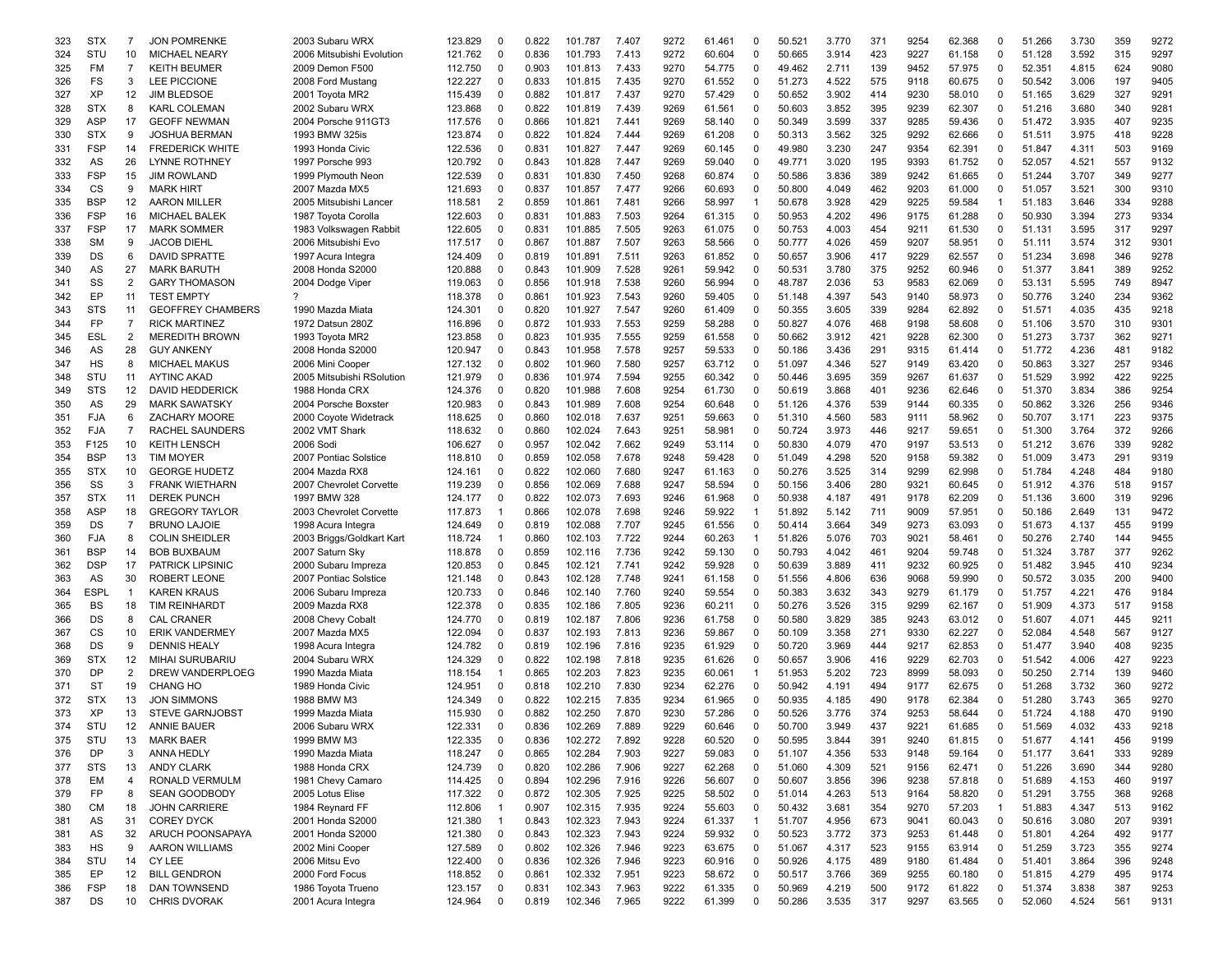| 388<br><b>STS</b><br><b>KERRY COUGHLIN</b><br>14<br><b>FSPL</b><br><b>LISA KRUEGER</b><br>389<br>$\mathbf{1}$<br>CS<br>11<br><b>DALE BAHR</b><br>390<br>391<br><b>FSP</b><br>19<br><b>MATTHEW PALOMB</b><br>ESL<br>3<br><b>GRETCHEN EVERETT</b><br>392<br><b>STS</b><br>15<br><b>RANDY EICKHOFF</b><br>393<br><b>STS</b><br>16<br><b>JAY MCKOSKEY</b><br>394<br>EM<br>5<br><b>DARIN LONG</b><br>395<br><b>CSP</b><br>396<br>11<br><b>MARK JOHNSON</b><br><b>DSP</b><br>18<br><b>CHRISTOPHER GRAYSON</b><br>397<br><b>FJB</b><br>398<br>$\mathbf{1}$<br><b>JULIAN GARFIELD</b><br><b>DSP</b><br>19<br><b>ALLAN ZACHARDA</b><br>399<br>HS<br><b>JOSEPH AUSTIN</b><br>400<br>10<br>CS<br>12<br><b>CHRIS KANNAN</b><br>401<br><b>CSP</b><br>12<br>402<br><b>RALEIGH BOREEN</b><br>GP<br>7<br>JEFF DODDS<br>403<br>AS<br>33<br>404<br><b>JOHN HALUSKA</b><br>SSM<br>2<br>405<br><b>TERESA NEIDEL</b><br><b>BSP</b><br>15<br><b>KYUNG WOOTTON</b><br>406<br>AS<br>34<br>407<br><b>BILL FISHER</b><br>CS<br>13<br><b>ERIC SIMMONS</b><br>408<br><b>CP</b><br>409<br>14<br><b>KENNETH LANG</b><br>DS<br>11<br><b>JOHN LARANDEAU</b><br>410<br>CSP<br>13<br><b>DARREN DARBY</b><br>411<br><b>STS</b><br>17<br>412<br><b>CHRIS BIENERT</b><br><b>STS</b><br>18<br>413<br>PETER UMINO<br>HS<br>11<br><b>CLAY MCCOOL</b><br>414<br>STU<br>15<br><b>JOHN HUNTER</b><br>415<br>GP<br>8<br><b>MICHAEL HEARNE</b><br>416<br>AS<br>35<br>JOHN WISEMAN<br>417<br>GS<br>8<br>YASUHIRO HANE<br>418<br>XP<br>14<br><b>GREG STIRNEMAN</b><br>419<br>BS<br>19<br>420<br><b>SHAWN ROBERTS</b><br>BS<br>20<br>421<br><b>CHIKE DELLIMORE</b><br><b>ESP</b><br>19<br><b>ERIC THOMPSON</b><br>422<br>F125<br>423<br>11<br><b>ERIC CLEMENTS</b><br><b>ESP</b><br>20<br><b>CHRIS CLINE</b><br>424<br>BS<br>425<br>21<br>KJ CHRISTOPHER<br>F125<br>426<br>12<br><b>MICHAEL KLINE</b><br>DS<br>12<br>427<br><b>MATTHEW GRAINGER</b><br><b>STS</b><br>19<br>428<br><b>NEAL BELLAMY</b><br><b>ESP</b><br>21<br>429<br><b>KENT WEAVER</b><br><b>ESP</b><br>430<br>22<br><b>JUSTIN ECKLES</b><br>AS<br>36<br><b>ROB ROCKEFELLER</b><br>431<br><b>FM</b><br>8<br>432<br>JEFF BLUMENTHAL<br><b>ESPL</b><br>2<br><b>LORIEN FEIGHNER</b><br>433<br><b>CSP</b><br>434<br>14<br>ELLIOTT HARVEY<br><b>STX</b><br>435<br>14<br><b>RANDY PEARSON</b><br>AS<br>37<br><b>GARRETT MOLZER</b><br>436<br><b>CSP</b><br><b>VICTOR LIVENGOOD</b><br>437<br>15<br>STU<br><b>AARON RITCH</b><br>438<br>16<br>439<br><b>STX</b><br>15<br><b>CHRIS CONANT</b><br><b>STS</b><br>440<br>20<br><b>SCHOONER STEPHENSON</b><br>441<br>DS<br>13<br>RALPH ELDER<br><b>GREG PIPER</b><br>FM<br>9<br>442<br>STU<br>17<br><b>VITEK BORUVKA</b><br>443<br><b>STXL</b><br><b>JENNIFER ISLEY</b><br>$\mathbf{1}$<br>444<br><b>FSPL</b><br>2<br><b>AIMEE FINCHER</b><br>445<br><b>DSP</b><br>20<br><b>THOMAS PORA</b><br>446<br>GS<br>9<br><b>BRUCE BELLOM</b><br>447<br>AS<br>38<br><b>TOM MCDANIEL</b><br>448<br>HS<br>12<br><b>WES JENRICH</b><br>449<br>СP<br><b>ANTHONY ESPINOSA</b><br>450<br>15<br>GPL<br>$\overline{2}$<br><b>RENEE HINES</b><br>451 |     |    |    |           |                                        |         |          |       |         |       |      |                  |          |                  |       |     |      |                  |          |        |                |     |      |
|----------------------------------------------------------------------------------------------------------------------------------------------------------------------------------------------------------------------------------------------------------------------------------------------------------------------------------------------------------------------------------------------------------------------------------------------------------------------------------------------------------------------------------------------------------------------------------------------------------------------------------------------------------------------------------------------------------------------------------------------------------------------------------------------------------------------------------------------------------------------------------------------------------------------------------------------------------------------------------------------------------------------------------------------------------------------------------------------------------------------------------------------------------------------------------------------------------------------------------------------------------------------------------------------------------------------------------------------------------------------------------------------------------------------------------------------------------------------------------------------------------------------------------------------------------------------------------------------------------------------------------------------------------------------------------------------------------------------------------------------------------------------------------------------------------------------------------------------------------------------------------------------------------------------------------------------------------------------------------------------------------------------------------------------------------------------------------------------------------------------------------------------------------------------------------------------------------------------------------------------------------------------------------------------------------------------------------------------------------------------------------------------------------------------------------------------------------------------------------------------------------------------------------------------------------------------------------------------------------------------------------------------------------------------------------------------------------------------------------------------------------------------------------------------------------------------------------------------------------------------------------------------------------------------------------------------------------------------------------------------------------------------------------------------------------------------------------------|-----|----|----|-----------|----------------------------------------|---------|----------|-------|---------|-------|------|------------------|----------|------------------|-------|-----|------|------------------|----------|--------|----------------|-----|------|
|                                                                                                                                                                                                                                                                                                                                                                                                                                                                                                                                                                                                                                                                                                                                                                                                                                                                                                                                                                                                                                                                                                                                                                                                                                                                                                                                                                                                                                                                                                                                                                                                                                                                                                                                                                                                                                                                                                                                                                                                                                                                                                                                                                                                                                                                                                                                                                                                                                                                                                                                                                                                                                                                                                                                                                                                                                                                                                                                                                                                                                                                                        |     |    |    |           | 1994 Mazda Miata                       | 124.833 | 0        | 0.820 | 102.363 | 7.983 | 9220 | 61.925           | 0        | 50.779           | 4.028 | 460 | 9207 | 62.908           | $\Omega$ | 51.585 | 4.048          | 436 | 9215 |
|                                                                                                                                                                                                                                                                                                                                                                                                                                                                                                                                                                                                                                                                                                                                                                                                                                                                                                                                                                                                                                                                                                                                                                                                                                                                                                                                                                                                                                                                                                                                                                                                                                                                                                                                                                                                                                                                                                                                                                                                                                                                                                                                                                                                                                                                                                                                                                                                                                                                                                                                                                                                                                                                                                                                                                                                                                                                                                                                                                                                                                                                                        |     |    |    |           | 1982 VW Rabbit                         | 123.194 | $\Omega$ | 0.831 | 102.374 | 7.994 | 9219 | 61.459           | 0        | 51.072           | 4.322 | 524 | 9154 | 61.735           | $\Omega$ | 51.302 | 3.766          | 373 | 9266 |
|                                                                                                                                                                                                                                                                                                                                                                                                                                                                                                                                                                                                                                                                                                                                                                                                                                                                                                                                                                                                                                                                                                                                                                                                                                                                                                                                                                                                                                                                                                                                                                                                                                                                                                                                                                                                                                                                                                                                                                                                                                                                                                                                                                                                                                                                                                                                                                                                                                                                                                                                                                                                                                                                                                                                                                                                                                                                                                                                                                                                                                                                                        |     |    |    |           | 2007 Pontiac Solstice                  | 122.311 | $\Omega$ | 0.837 | 102.374 | 7.994 | 9219 | 60.115           | 0        | 50.316           | 3.566 | 327 | 9291 | 62.196           | 0        | 52.058 | 4.522          | 559 | 9131 |
|                                                                                                                                                                                                                                                                                                                                                                                                                                                                                                                                                                                                                                                                                                                                                                                                                                                                                                                                                                                                                                                                                                                                                                                                                                                                                                                                                                                                                                                                                                                                                                                                                                                                                                                                                                                                                                                                                                                                                                                                                                                                                                                                                                                                                                                                                                                                                                                                                                                                                                                                                                                                                                                                                                                                                                                                                                                                                                                                                                                                                                                                                        |     |    |    |           | 1977 Volkswagen Rabbit                 | 123.195 | $\Omega$ | 0.831 | 102.375 | 7.995 | 9219 | 61.489           | 0        | 51.097           | 4.347 | 528 | 9149 | 61.706           | 0        | 51.278 | 3.741          | 364 | 9270 |
|                                                                                                                                                                                                                                                                                                                                                                                                                                                                                                                                                                                                                                                                                                                                                                                                                                                                                                                                                                                                                                                                                                                                                                                                                                                                                                                                                                                                                                                                                                                                                                                                                                                                                                                                                                                                                                                                                                                                                                                                                                                                                                                                                                                                                                                                                                                                                                                                                                                                                                                                                                                                                                                                                                                                                                                                                                                                                                                                                                                                                                                                                        |     |    |    |           | 1984 Porsche 944                       | 124.393 | $\Omega$ | 0.823 | 102.375 | 7.995 | 9219 | 62.221           | $\Omega$ | 51.208           | 4.457 | 557 | 9130 | 62.172           | 0        | 51.168 | 3.631          | 328 | 9290 |
|                                                                                                                                                                                                                                                                                                                                                                                                                                                                                                                                                                                                                                                                                                                                                                                                                                                                                                                                                                                                                                                                                                                                                                                                                                                                                                                                                                                                                                                                                                                                                                                                                                                                                                                                                                                                                                                                                                                                                                                                                                                                                                                                                                                                                                                                                                                                                                                                                                                                                                                                                                                                                                                                                                                                                                                                                                                                                                                                                                                                                                                                                        |     |    |    |           | 1991 Honda CRX                         | 124.850 | $\Omega$ | 0.820 | 102.377 | 7.997 | 9219 | 61.803           | $\Omega$ | 50.678           | 3.928 | 430 | 9225 | 63.047           | $\Omega$ | 51.699 | 4.162          | 465 | 9195 |
|                                                                                                                                                                                                                                                                                                                                                                                                                                                                                                                                                                                                                                                                                                                                                                                                                                                                                                                                                                                                                                                                                                                                                                                                                                                                                                                                                                                                                                                                                                                                                                                                                                                                                                                                                                                                                                                                                                                                                                                                                                                                                                                                                                                                                                                                                                                                                                                                                                                                                                                                                                                                                                                                                                                                                                                                                                                                                                                                                                                                                                                                                        |     |    |    |           | 1990 Mazda Miata                       | 124.861 | $\Omega$ | 0.820 | 102.386 | 8.006 | 9218 | 62.084           | $\Omega$ | 50.909           | 4.158 | 484 | 9183 | 62.777           | 0        | 51.477 | 3.941          | 409 | 9234 |
|                                                                                                                                                                                                                                                                                                                                                                                                                                                                                                                                                                                                                                                                                                                                                                                                                                                                                                                                                                                                                                                                                                                                                                                                                                                                                                                                                                                                                                                                                                                                                                                                                                                                                                                                                                                                                                                                                                                                                                                                                                                                                                                                                                                                                                                                                                                                                                                                                                                                                                                                                                                                                                                                                                                                                                                                                                                                                                                                                                                                                                                                                        |     |    |    |           | 2002 Sprinto 7                         | 114.533 | 0        | 0.894 | 102.393 | 8.012 | 9217 | 55.891           | 0        | 49.967           | 3.216 | 244 | 9356 | 58.642           | 0        | 52.426 | 4.890          | 642 | 9067 |
|                                                                                                                                                                                                                                                                                                                                                                                                                                                                                                                                                                                                                                                                                                                                                                                                                                                                                                                                                                                                                                                                                                                                                                                                                                                                                                                                                                                                                                                                                                                                                                                                                                                                                                                                                                                                                                                                                                                                                                                                                                                                                                                                                                                                                                                                                                                                                                                                                                                                                                                                                                                                                                                                                                                                                                                                                                                                                                                                                                                                                                                                                        |     |    |    |           | 1994 Mazda Miata                       | 118.794 | $\Omega$ | 0.862 | 102.400 | 8.020 | 9217 | 59.179           | 0        | 51.012           | 4.262 | 511 | 9165 | 59.615           | 0        | 51.388 | 3.852          | 394 | 9250 |
|                                                                                                                                                                                                                                                                                                                                                                                                                                                                                                                                                                                                                                                                                                                                                                                                                                                                                                                                                                                                                                                                                                                                                                                                                                                                                                                                                                                                                                                                                                                                                                                                                                                                                                                                                                                                                                                                                                                                                                                                                                                                                                                                                                                                                                                                                                                                                                                                                                                                                                                                                                                                                                                                                                                                                                                                                                                                                                                                                                                                                                                                                        |     |    |    |           | 1988 Merkur XR4Ti                      | 121.188 | $\Omega$ | 0.845 | 102.404 | 8.024 | 9216 | 59.900           | 0        | 50.616           | 3.865 | 399 | 9236 | 61.288           | 0        | 51.788 | 4.252          | 486 | 9179 |
|                                                                                                                                                                                                                                                                                                                                                                                                                                                                                                                                                                                                                                                                                                                                                                                                                                                                                                                                                                                                                                                                                                                                                                                                                                                                                                                                                                                                                                                                                                                                                                                                                                                                                                                                                                                                                                                                                                                                                                                                                                                                                                                                                                                                                                                                                                                                                                                                                                                                                                                                                                                                                                                                                                                                                                                                                                                                                                                                                                                                                                                                                        |     |    |    |           | 2007 CRG Cadet                         | 123.085 | $\Omega$ | 0.832 | 102.407 | 8.027 | 9216 | 61.440           | 0        | 51.118           | 4.367 | 536 | 9146 | 61.645           | 0        | 51.289 | 3.752          | 367 | 9268 |
|                                                                                                                                                                                                                                                                                                                                                                                                                                                                                                                                                                                                                                                                                                                                                                                                                                                                                                                                                                                                                                                                                                                                                                                                                                                                                                                                                                                                                                                                                                                                                                                                                                                                                                                                                                                                                                                                                                                                                                                                                                                                                                                                                                                                                                                                                                                                                                                                                                                                                                                                                                                                                                                                                                                                                                                                                                                                                                                                                                                                                                                                                        |     |    |    |           | 2006 Mini Cooper                       | 121.192 | $\Omega$ | 0.845 | 102.407 | 8.027 | 9216 | 59.790           | 0        | 50.523           | 3.772 | 372 | 9253 | 61.402           | 0        | 51.885 | 4.348          | 515 | 9162 |
|                                                                                                                                                                                                                                                                                                                                                                                                                                                                                                                                                                                                                                                                                                                                                                                                                                                                                                                                                                                                                                                                                                                                                                                                                                                                                                                                                                                                                                                                                                                                                                                                                                                                                                                                                                                                                                                                                                                                                                                                                                                                                                                                                                                                                                                                                                                                                                                                                                                                                                                                                                                                                                                                                                                                                                                                                                                                                                                                                                                                                                                                                        |     |    |    |           | 2007 Mini Cooper                       | 127.696 | $\Omega$ | 0.802 | 102.412 | 8.032 | 9216 | 63.624           | 0        | 51.026           | 4.276 | 516 | 9162 | 64.072           | 0        | 51.386 | 3.850          | 392 | 9251 |
|                                                                                                                                                                                                                                                                                                                                                                                                                                                                                                                                                                                                                                                                                                                                                                                                                                                                                                                                                                                                                                                                                                                                                                                                                                                                                                                                                                                                                                                                                                                                                                                                                                                                                                                                                                                                                                                                                                                                                                                                                                                                                                                                                                                                                                                                                                                                                                                                                                                                                                                                                                                                                                                                                                                                                                                                                                                                                                                                                                                                                                                                                        |     |    |    |           |                                        |         | $\Omega$ | 0.837 | 102.418 | 8.038 | 9215 |                  | $\Omega$ | 50.121           | 3.371 | 272 | 9328 |                  | 0        | 52.297 |                | 614 | 9090 |
|                                                                                                                                                                                                                                                                                                                                                                                                                                                                                                                                                                                                                                                                                                                                                                                                                                                                                                                                                                                                                                                                                                                                                                                                                                                                                                                                                                                                                                                                                                                                                                                                                                                                                                                                                                                                                                                                                                                                                                                                                                                                                                                                                                                                                                                                                                                                                                                                                                                                                                                                                                                                                                                                                                                                                                                                                                                                                                                                                                                                                                                                                        |     |    |    |           | 2007 Mazda MX5                         | 122.363 | $\Omega$ | 0.862 | 102.424 | 8.044 | 9215 | 59.882<br>58.737 | 0        |                  | 3.881 | 408 | 9234 | 62.481           | 0        | 51.792 | 4.760<br>4.256 | 488 | 9178 |
|                                                                                                                                                                                                                                                                                                                                                                                                                                                                                                                                                                                                                                                                                                                                                                                                                                                                                                                                                                                                                                                                                                                                                                                                                                                                                                                                                                                                                                                                                                                                                                                                                                                                                                                                                                                                                                                                                                                                                                                                                                                                                                                                                                                                                                                                                                                                                                                                                                                                                                                                                                                                                                                                                                                                                                                                                                                                                                                                                                                                                                                                                        |     |    |    |           | 1996 Mazda Miata                       | 118.821 | $\Omega$ | 0.841 | 102.425 | 8.044 | 9215 | 59.536           |          | 50.631<br>50.070 | 3.319 | 265 | 9337 | 60.084<br>62.253 | 0        | 52.355 | 4.819          | 626 | 9080 |
|                                                                                                                                                                                                                                                                                                                                                                                                                                                                                                                                                                                                                                                                                                                                                                                                                                                                                                                                                                                                                                                                                                                                                                                                                                                                                                                                                                                                                                                                                                                                                                                                                                                                                                                                                                                                                                                                                                                                                                                                                                                                                                                                                                                                                                                                                                                                                                                                                                                                                                                                                                                                                                                                                                                                                                                                                                                                                                                                                                                                                                                                                        |     |    |    |           | 1968 Austin Healey<br>2004 Honda S2000 | 121.789 | $\Omega$ | 0.843 |         |       |      |                  | 0        |                  |       |     |      |                  |          |        |                |     |      |
|                                                                                                                                                                                                                                                                                                                                                                                                                                                                                                                                                                                                                                                                                                                                                                                                                                                                                                                                                                                                                                                                                                                                                                                                                                                                                                                                                                                                                                                                                                                                                                                                                                                                                                                                                                                                                                                                                                                                                                                                                                                                                                                                                                                                                                                                                                                                                                                                                                                                                                                                                                                                                                                                                                                                                                                                                                                                                                                                                                                                                                                                                        |     |    |    |           |                                        | 121.502 |          |       | 102.426 | 8.046 | 9214 | 59.534           | 0        | 50.187           | 3.437 | 292 | 9315 | 61.968           | 0        | 52.239 | 4.703          | 601 | 9100 |
|                                                                                                                                                                                                                                                                                                                                                                                                                                                                                                                                                                                                                                                                                                                                                                                                                                                                                                                                                                                                                                                                                                                                                                                                                                                                                                                                                                                                                                                                                                                                                                                                                                                                                                                                                                                                                                                                                                                                                                                                                                                                                                                                                                                                                                                                                                                                                                                                                                                                                                                                                                                                                                                                                                                                                                                                                                                                                                                                                                                                                                                                                        |     |    |    |           | 1993 Mazda Rx7                         | 116.929 | -1       | 0.876 | 102.430 | 8.050 | 9214 | 59.532           | 1        | 52.150           | 5.399 | 753 | 8965 | 57.397           | 0        | 50.280 | 2.744          | 146 | 9454 |
|                                                                                                                                                                                                                                                                                                                                                                                                                                                                                                                                                                                                                                                                                                                                                                                                                                                                                                                                                                                                                                                                                                                                                                                                                                                                                                                                                                                                                                                                                                                                                                                                                                                                                                                                                                                                                                                                                                                                                                                                                                                                                                                                                                                                                                                                                                                                                                                                                                                                                                                                                                                                                                                                                                                                                                                                                                                                                                                                                                                                                                                                                        |     |    |    |           | 2005 Mazda Mazdaspeed                  | 119.251 | $\Omega$ | 0.859 | 102.437 | 8.056 | 9214 | 59.704           | 0        | 51.286           | 4.535 | 579 | 9116 | 59.547           | 0        | 51.151 | 3.615          | 323 | 9293 |
|                                                                                                                                                                                                                                                                                                                                                                                                                                                                                                                                                                                                                                                                                                                                                                                                                                                                                                                                                                                                                                                                                                                                                                                                                                                                                                                                                                                                                                                                                                                                                                                                                                                                                                                                                                                                                                                                                                                                                                                                                                                                                                                                                                                                                                                                                                                                                                                                                                                                                                                                                                                                                                                                                                                                                                                                                                                                                                                                                                                                                                                                                        |     |    |    |           | 2008 Honda S2000                       | 121.520 | $\Omega$ | 0.843 | 102.441 | 8.061 | 9213 | 60.080           | 0        | 50.647           | 3.897 | 412 | 9231 | 61.440           | 0        | 51.794 | 4.258          | 490 | 9178 |
|                                                                                                                                                                                                                                                                                                                                                                                                                                                                                                                                                                                                                                                                                                                                                                                                                                                                                                                                                                                                                                                                                                                                                                                                                                                                                                                                                                                                                                                                                                                                                                                                                                                                                                                                                                                                                                                                                                                                                                                                                                                                                                                                                                                                                                                                                                                                                                                                                                                                                                                                                                                                                                                                                                                                                                                                                                                                                                                                                                                                                                                                                        |     |    |    |           | 2006 Pontiac Solstice                  | 122.418 | $\Omega$ | 0.837 | 102.464 | 8.084 | 9211 | 60.543           | 0        | 50.674           | 3.924 | 426 | 9226 | 61.875           | 0        | 51.789 | 4.253          | 487 | 9179 |
|                                                                                                                                                                                                                                                                                                                                                                                                                                                                                                                                                                                                                                                                                                                                                                                                                                                                                                                                                                                                                                                                                                                                                                                                                                                                                                                                                                                                                                                                                                                                                                                                                                                                                                                                                                                                                                                                                                                                                                                                                                                                                                                                                                                                                                                                                                                                                                                                                                                                                                                                                                                                                                                                                                                                                                                                                                                                                                                                                                                                                                                                                        |     |    |    |           | 1988 Ford Mustang                      | 118.611 | -1       | 0.864 | 102.480 | 8.100 | 9210 | 60.923           | 1        | 52.637           | 5.887 | 822 | 8882 | 57.688           | 0        | 49.842 | 2.306          | 78  | 9537 |
|                                                                                                                                                                                                                                                                                                                                                                                                                                                                                                                                                                                                                                                                                                                                                                                                                                                                                                                                                                                                                                                                                                                                                                                                                                                                                                                                                                                                                                                                                                                                                                                                                                                                                                                                                                                                                                                                                                                                                                                                                                                                                                                                                                                                                                                                                                                                                                                                                                                                                                                                                                                                                                                                                                                                                                                                                                                                                                                                                                                                                                                                                        |     |    |    |           | 2008 Chevrolet Cobalt                  | 125.130 | $\Omega$ | 0.819 | 102.481 | 8.101 | 9209 | 61.368           | 0        | 50.260           | 3.510 | 309 | 9302 | 63.762           | 0        | 52.221 | 4.685          | 597 | 9103 |
|                                                                                                                                                                                                                                                                                                                                                                                                                                                                                                                                                                                                                                                                                                                                                                                                                                                                                                                                                                                                                                                                                                                                                                                                                                                                                                                                                                                                                                                                                                                                                                                                                                                                                                                                                                                                                                                                                                                                                                                                                                                                                                                                                                                                                                                                                                                                                                                                                                                                                                                                                                                                                                                                                                                                                                                                                                                                                                                                                                                                                                                                                        |     |    |    |           | 1999 Mazda Miata                       | 118.898 | $\Omega$ | 0.862 | 102.490 | 8.110 | 9209 | 59.262           | 0        | 51.084           | 4.333 | 525 | 9152 | 59.636           | 0        | 51.406 | 3.870          | 398 | 9247 |
|                                                                                                                                                                                                                                                                                                                                                                                                                                                                                                                                                                                                                                                                                                                                                                                                                                                                                                                                                                                                                                                                                                                                                                                                                                                                                                                                                                                                                                                                                                                                                                                                                                                                                                                                                                                                                                                                                                                                                                                                                                                                                                                                                                                                                                                                                                                                                                                                                                                                                                                                                                                                                                                                                                                                                                                                                                                                                                                                                                                                                                                                                        |     |    |    |           | 1990 Mazda Miata                       | 124.990 | $\Omega$ | 0.820 | 102.492 | 8.112 | 9209 | 61.570           | 0        | 50.487           | 3.737 | 364 | 9260 | 63.420           | 0        | 52.004 | 4.468          | 548 | 9141 |
|                                                                                                                                                                                                                                                                                                                                                                                                                                                                                                                                                                                                                                                                                                                                                                                                                                                                                                                                                                                                                                                                                                                                                                                                                                                                                                                                                                                                                                                                                                                                                                                                                                                                                                                                                                                                                                                                                                                                                                                                                                                                                                                                                                                                                                                                                                                                                                                                                                                                                                                                                                                                                                                                                                                                                                                                                                                                                                                                                                                                                                                                                        |     |    |    |           | 1993 Mazda Miata                       | 125.010 | 0        | 0.820 | 102.508 | 8.128 | 9207 | 62.504           | 0        | 51.253           | 4.503 | 571 | 9121 | 62.506           | 0        | 51.255 | 3.719          | 353 | 9274 |
|                                                                                                                                                                                                                                                                                                                                                                                                                                                                                                                                                                                                                                                                                                                                                                                                                                                                                                                                                                                                                                                                                                                                                                                                                                                                                                                                                                                                                                                                                                                                                                                                                                                                                                                                                                                                                                                                                                                                                                                                                                                                                                                                                                                                                                                                                                                                                                                                                                                                                                                                                                                                                                                                                                                                                                                                                                                                                                                                                                                                                                                                                        |     |    |    |           | 2004 Mazda 3                           | 127.847 | $\Omega$ | 0.802 | 102.533 | 8.153 | 9205 | 63.554           | 0        | 50.970           | 4.220 | 501 | 9172 | 64.293           | 0        | 51.563 | 4.027          | 431 | 9219 |
|                                                                                                                                                                                                                                                                                                                                                                                                                                                                                                                                                                                                                                                                                                                                                                                                                                                                                                                                                                                                                                                                                                                                                                                                                                                                                                                                                                                                                                                                                                                                                                                                                                                                                                                                                                                                                                                                                                                                                                                                                                                                                                                                                                                                                                                                                                                                                                                                                                                                                                                                                                                                                                                                                                                                                                                                                                                                                                                                                                                                                                                                                        |     |    |    |           | 2006 Subaru Impreza                    | 122.653 | $\Omega$ | 0.836 | 102.538 | 8.158 | 9204 | 61.134           | 0        | 51.108           | 4.357 | 534 | 9147 | 61.519           | 0        | 51.430 | 3.894          | 403 | 9243 |
|                                                                                                                                                                                                                                                                                                                                                                                                                                                                                                                                                                                                                                                                                                                                                                                                                                                                                                                                                                                                                                                                                                                                                                                                                                                                                                                                                                                                                                                                                                                                                                                                                                                                                                                                                                                                                                                                                                                                                                                                                                                                                                                                                                                                                                                                                                                                                                                                                                                                                                                                                                                                                                                                                                                                                                                                                                                                                                                                                                                                                                                                                        |     |    |    |           | 1984 Honda CRX                         | 121.941 | $\Omega$ | 0.841 | 102.552 | 8.172 | 9203 | 60.293           | 0        | 50.706           | 3.956 | 440 | 9220 | 61.648           | 0        | 51.846 | 4.310          | 502 | 9169 |
|                                                                                                                                                                                                                                                                                                                                                                                                                                                                                                                                                                                                                                                                                                                                                                                                                                                                                                                                                                                                                                                                                                                                                                                                                                                                                                                                                                                                                                                                                                                                                                                                                                                                                                                                                                                                                                                                                                                                                                                                                                                                                                                                                                                                                                                                                                                                                                                                                                                                                                                                                                                                                                                                                                                                                                                                                                                                                                                                                                                                                                                                                        |     |    |    |           | 2002 Honda S2000                       | 121.653 | $\Omega$ | 0.843 | 102.553 | 8.173 | 9203 | 59.949           | 0        | 50.537           | 3.786 | 378 | 9251 | 61.704           | 0        | 52.016 | 4.480          | 552 | 9139 |
|                                                                                                                                                                                                                                                                                                                                                                                                                                                                                                                                                                                                                                                                                                                                                                                                                                                                                                                                                                                                                                                                                                                                                                                                                                                                                                                                                                                                                                                                                                                                                                                                                                                                                                                                                                                                                                                                                                                                                                                                                                                                                                                                                                                                                                                                                                                                                                                                                                                                                                                                                                                                                                                                                                                                                                                                                                                                                                                                                                                                                                                                                        |     |    |    |           | 2004 Mini Cooper                       | 124.919 | $\Omega$ | 0.821 | 102.558 | 8.178 | 9203 | 61.566           | $\Omega$ | 50.546           | 3.795 | 380 | 9249 | 63.353           | 0        | 52.013 | 4.477          | 549 | 9139 |
|                                                                                                                                                                                                                                                                                                                                                                                                                                                                                                                                                                                                                                                                                                                                                                                                                                                                                                                                                                                                                                                                                                                                                                                                                                                                                                                                                                                                                                                                                                                                                                                                                                                                                                                                                                                                                                                                                                                                                                                                                                                                                                                                                                                                                                                                                                                                                                                                                                                                                                                                                                                                                                                                                                                                                                                                                                                                                                                                                                                                                                                                                        |     |    |    |           | 2007 Lotus Exige                       | 116.282 | $\Omega$ | 0.882 | 102.561 | 8.181 | 9202 | 57.994           | 0        | 51.151           | 4.400 | 544 | 9140 | 58.288           | 0        | 51.410 | 3.874          | 399 | 9246 |
|                                                                                                                                                                                                                                                                                                                                                                                                                                                                                                                                                                                                                                                                                                                                                                                                                                                                                                                                                                                                                                                                                                                                                                                                                                                                                                                                                                                                                                                                                                                                                                                                                                                                                                                                                                                                                                                                                                                                                                                                                                                                                                                                                                                                                                                                                                                                                                                                                                                                                                                                                                                                                                                                                                                                                                                                                                                                                                                                                                                                                                                                                        |     |    |    |           | 2006 Mazda RX8                         | 122.843 | 0        | 0.835 | 102.574 | 8.194 | 9201 | 60.595           | 0        | 50.597           | 3.846 | 392 | 9240 | 62.248           | 0        | 51.977 | 4.441          | 537 | 9146 |
|                                                                                                                                                                                                                                                                                                                                                                                                                                                                                                                                                                                                                                                                                                                                                                                                                                                                                                                                                                                                                                                                                                                                                                                                                                                                                                                                                                                                                                                                                                                                                                                                                                                                                                                                                                                                                                                                                                                                                                                                                                                                                                                                                                                                                                                                                                                                                                                                                                                                                                                                                                                                                                                                                                                                                                                                                                                                                                                                                                                                                                                                                        |     |    |    |           | 2006 Mazda RX8                         | 122.850 | $\Omega$ | 0.835 | 102.580 | 8.200 | 9201 | 60.940           | 0        | 50.885           | 4.134 | 481 | 9188 | 61.910           | 0        | 51.695 | 4.159          | 463 | 9196 |
|                                                                                                                                                                                                                                                                                                                                                                                                                                                                                                                                                                                                                                                                                                                                                                                                                                                                                                                                                                                                                                                                                                                                                                                                                                                                                                                                                                                                                                                                                                                                                                                                                                                                                                                                                                                                                                                                                                                                                                                                                                                                                                                                                                                                                                                                                                                                                                                                                                                                                                                                                                                                                                                                                                                                                                                                                                                                                                                                                                                                                                                                                        |     |    |    |           | 1998 Chevrolet Camaro                  | 121.253 | $\Omega$ | 0.846 | 102.580 | 8.200 | 9201 | 60.768           | 0        | 51.410           | 4.659 | 601 | 9094 | 60.485           | 0        | 51.170 | 3.634          | 330 | 9290 |
|                                                                                                                                                                                                                                                                                                                                                                                                                                                                                                                                                                                                                                                                                                                                                                                                                                                                                                                                                                                                                                                                                                                                                                                                                                                                                                                                                                                                                                                                                                                                                                                                                                                                                                                                                                                                                                                                                                                                                                                                                                                                                                                                                                                                                                                                                                                                                                                                                                                                                                                                                                                                                                                                                                                                                                                                                                                                                                                                                                                                                                                                                        |     |    |    |           | 2001 CRG Road                          | 107.191 | $\Omega$ | 0.957 | 102.582 | 8.202 | 9200 | 53.722           | 0        | 51.412           | 4.661 | 602 | 9093 | 53.469           | 0        | 51.170 | 3.634          | 329 | 9290 |
|                                                                                                                                                                                                                                                                                                                                                                                                                                                                                                                                                                                                                                                                                                                                                                                                                                                                                                                                                                                                                                                                                                                                                                                                                                                                                                                                                                                                                                                                                                                                                                                                                                                                                                                                                                                                                                                                                                                                                                                                                                                                                                                                                                                                                                                                                                                                                                                                                                                                                                                                                                                                                                                                                                                                                                                                                                                                                                                                                                                                                                                                                        |     |    |    |           | 2006 Subaru WRX                        | 121.261 | $\Omega$ | 0.846 | 102.587 | 8.207 | 9200 | 60.056           | 0        | 50.807           | 4.057 | 464 | 9202 | 61.205           | 0        | 51.779 | 4.243          | 483 | 9181 |
|                                                                                                                                                                                                                                                                                                                                                                                                                                                                                                                                                                                                                                                                                                                                                                                                                                                                                                                                                                                                                                                                                                                                                                                                                                                                                                                                                                                                                                                                                                                                                                                                                                                                                                                                                                                                                                                                                                                                                                                                                                                                                                                                                                                                                                                                                                                                                                                                                                                                                                                                                                                                                                                                                                                                                                                                                                                                                                                                                                                                                                                                                        |     |    |    |           | 2004 mazda rx8                         | 122.875 | -1       | 0.835 | 102.601 | 8.220 | 9199 | 61.905           | 1        | 51.691           | 4.940 | 671 | 9044 | 60.970           | 0        | 50.910 | 3.374          | 269 | 9337 |
|                                                                                                                                                                                                                                                                                                                                                                                                                                                                                                                                                                                                                                                                                                                                                                                                                                                                                                                                                                                                                                                                                                                                                                                                                                                                                                                                                                                                                                                                                                                                                                                                                                                                                                                                                                                                                                                                                                                                                                                                                                                                                                                                                                                                                                                                                                                                                                                                                                                                                                                                                                                                                                                                                                                                                                                                                                                                                                                                                                                                                                                                                        |     |    |    |           | 2002 TrackMagic Diablo                 | 107.211 | $\Omega$ | 0.957 | 102.601 | 8.221 | 9199 | 54.098           | 0        | 51.772           | 5.021 | 689 | 9030 | 53.113           | 0        | 50.829 | 3.293          | 250 | 9352 |
|                                                                                                                                                                                                                                                                                                                                                                                                                                                                                                                                                                                                                                                                                                                                                                                                                                                                                                                                                                                                                                                                                                                                                                                                                                                                                                                                                                                                                                                                                                                                                                                                                                                                                                                                                                                                                                                                                                                                                                                                                                                                                                                                                                                                                                                                                                                                                                                                                                                                                                                                                                                                                                                                                                                                                                                                                                                                                                                                                                                                                                                                                        |     |    |    |           | 1997 Acura Integra                     | 125.277 | -1       | 0.819 | 102.602 | 8.222 | 9199 | 62.806           | 1        | 51.438           | 4.687 | 610 | 9089 | 62.471           | 0        | 51.164 | 3.628          | 326 | 9291 |
|                                                                                                                                                                                                                                                                                                                                                                                                                                                                                                                                                                                                                                                                                                                                                                                                                                                                                                                                                                                                                                                                                                                                                                                                                                                                                                                                                                                                                                                                                                                                                                                                                                                                                                                                                                                                                                                                                                                                                                                                                                                                                                                                                                                                                                                                                                                                                                                                                                                                                                                                                                                                                                                                                                                                                                                                                                                                                                                                                                                                                                                                                        |     |    |    |           | 1992 Mazda Miata                       | 125.129 | $\Omega$ | 0.820 | 102.606 | 8.226 | 9198 | 61.898           | 0        | 50.756           | 4.006 | 455 | 9211 | 63.231           | 0        | 51.849 | 4.313          | 505 | 9168 |
|                                                                                                                                                                                                                                                                                                                                                                                                                                                                                                                                                                                                                                                                                                                                                                                                                                                                                                                                                                                                                                                                                                                                                                                                                                                                                                                                                                                                                                                                                                                                                                                                                                                                                                                                                                                                                                                                                                                                                                                                                                                                                                                                                                                                                                                                                                                                                                                                                                                                                                                                                                                                                                                                                                                                                                                                                                                                                                                                                                                                                                                                                        |     |    |    |           | 2003 Ford Mach                         | 121.298 | $\Omega$ | 0.846 | 102.618 | 8.238 | 9197 | 60.254           | 0        | 50.975           | 4.224 | 502 | 9171 | 61.044           | 0        | 51.643 | 4.107          | 452 | 9205 |
|                                                                                                                                                                                                                                                                                                                                                                                                                                                                                                                                                                                                                                                                                                                                                                                                                                                                                                                                                                                                                                                                                                                                                                                                                                                                                                                                                                                                                                                                                                                                                                                                                                                                                                                                                                                                                                                                                                                                                                                                                                                                                                                                                                                                                                                                                                                                                                                                                                                                                                                                                                                                                                                                                                                                                                                                                                                                                                                                                                                                                                                                                        |     |    |    |           | 1998 Ford Mustang                      | 121.313 | $\Omega$ | 0.846 | 102.631 | 8.251 | 9196 | 60.005           | 0        | 50.764           | 4.014 | 457 | 9209 | 61.308           | 0        | 51.867 | 4.330          | 510 | 9165 |
|                                                                                                                                                                                                                                                                                                                                                                                                                                                                                                                                                                                                                                                                                                                                                                                                                                                                                                                                                                                                                                                                                                                                                                                                                                                                                                                                                                                                                                                                                                                                                                                                                                                                                                                                                                                                                                                                                                                                                                                                                                                                                                                                                                                                                                                                                                                                                                                                                                                                                                                                                                                                                                                                                                                                                                                                                                                                                                                                                                                                                                                                                        |     |    |    |           | 2008 Honda S2000                       | 121.759 | $\Omega$ | 0.843 | 102.643 | 8.263 | 9195 | 60.436           | 0        | 50.948           | 4.197 | 495 | 9176 | 61.323           | 0        | 51.695 | 4.159          | 464 | 9195 |
|                                                                                                                                                                                                                                                                                                                                                                                                                                                                                                                                                                                                                                                                                                                                                                                                                                                                                                                                                                                                                                                                                                                                                                                                                                                                                                                                                                                                                                                                                                                                                                                                                                                                                                                                                                                                                                                                                                                                                                                                                                                                                                                                                                                                                                                                                                                                                                                                                                                                                                                                                                                                                                                                                                                                                                                                                                                                                                                                                                                                                                                                                        |     |    |    |           | 1995 KBS Mk7                           | 113.672 | $\Omega$ | 0.903 | 102.646 | 8.266 | 9195 | 53.614           | 0        | 48.413           | 1.663 | 23  | 9657 | 60.058           | 0        | 54.232 | 6.696          | 865 | 8765 |
|                                                                                                                                                                                                                                                                                                                                                                                                                                                                                                                                                                                                                                                                                                                                                                                                                                                                                                                                                                                                                                                                                                                                                                                                                                                                                                                                                                                                                                                                                                                                                                                                                                                                                                                                                                                                                                                                                                                                                                                                                                                                                                                                                                                                                                                                                                                                                                                                                                                                                                                                                                                                                                                                                                                                                                                                                                                                                                                                                                                                                                                                                        |     |    |    |           | 1995 Ford Mustang                      | 121.332 | $\Omega$ | 0.846 | 102.647 | 8.267 | 9195 | 59.849           | 0        | 50.632           | 3.882 | 409 | 9233 | 61.483           | 0        | 52.015 | 4.478          | 551 | 9139 |
|                                                                                                                                                                                                                                                                                                                                                                                                                                                                                                                                                                                                                                                                                                                                                                                                                                                                                                                                                                                                                                                                                                                                                                                                                                                                                                                                                                                                                                                                                                                                                                                                                                                                                                                                                                                                                                                                                                                                                                                                                                                                                                                                                                                                                                                                                                                                                                                                                                                                                                                                                                                                                                                                                                                                                                                                                                                                                                                                                                                                                                                                                        |     |    |    |           | 1999 Mazda Miata                       | 119.100 | $\Omega$ | 0.862 | 102.664 | 8.284 | 9193 | 58.692           | 0        | 50.593           | 3.842 | 390 | 9241 | 60.408           | 0        | 52.072 | 4.535          | 563 | 9129 |
|                                                                                                                                                                                                                                                                                                                                                                                                                                                                                                                                                                                                                                                                                                                                                                                                                                                                                                                                                                                                                                                                                                                                                                                                                                                                                                                                                                                                                                                                                                                                                                                                                                                                                                                                                                                                                                                                                                                                                                                                                                                                                                                                                                                                                                                                                                                                                                                                                                                                                                                                                                                                                                                                                                                                                                                                                                                                                                                                                                                                                                                                                        |     |    |    |           | Subaru WRX                             |         | $\Omega$ | 0.822 | 102.668 | 8.288 | 9193 |                  | $\Omega$ |                  |       | 522 |      |                  | 0        |        |                | 444 | 9212 |
|                                                                                                                                                                                                                                                                                                                                                                                                                                                                                                                                                                                                                                                                                                                                                                                                                                                                                                                                                                                                                                                                                                                                                                                                                                                                                                                                                                                                                                                                                                                                                                                                                                                                                                                                                                                                                                                                                                                                                                                                                                                                                                                                                                                                                                                                                                                                                                                                                                                                                                                                                                                                                                                                                                                                                                                                                                                                                                                                                                                                                                                                                        |     |    |    |           |                                        | 124.900 | $\Omega$ |       |         | 8.296 | 9192 | 62.120           |          | 51.063           | 4.312 |     | 9156 | 62.780           |          | 51.605 | 4.069          | 302 |      |
|                                                                                                                                                                                                                                                                                                                                                                                                                                                                                                                                                                                                                                                                                                                                                                                                                                                                                                                                                                                                                                                                                                                                                                                                                                                                                                                                                                                                                                                                                                                                                                                                                                                                                                                                                                                                                                                                                                                                                                                                                                                                                                                                                                                                                                                                                                                                                                                                                                                                                                                                                                                                                                                                                                                                                                                                                                                                                                                                                                                                                                                                                        |     |    |    |           | 2008 Honda S2000                       | 121.798 |          | 0.843 | 102.676 |       |      | 61.216           | 0        | 51.605           | 4.854 | 645 | 9059 | 60.582           | 0        | 51.071 | 3.534          |     | 9308 |
|                                                                                                                                                                                                                                                                                                                                                                                                                                                                                                                                                                                                                                                                                                                                                                                                                                                                                                                                                                                                                                                                                                                                                                                                                                                                                                                                                                                                                                                                                                                                                                                                                                                                                                                                                                                                                                                                                                                                                                                                                                                                                                                                                                                                                                                                                                                                                                                                                                                                                                                                                                                                                                                                                                                                                                                                                                                                                                                                                                                                                                                                                        |     |    |    |           | 2006 Mazda MX5                         | 119.127 | $\Omega$ | 0.862 | 102.687 | 8.307 | 9191 | 58.673           | 0        | 50.576           | 3.825 | 384 | 9244 | 60.454           | 0        | 52.111 | 4.575          | 572 | 9122 |
|                                                                                                                                                                                                                                                                                                                                                                                                                                                                                                                                                                                                                                                                                                                                                                                                                                                                                                                                                                                                                                                                                                                                                                                                                                                                                                                                                                                                                                                                                                                                                                                                                                                                                                                                                                                                                                                                                                                                                                                                                                                                                                                                                                                                                                                                                                                                                                                                                                                                                                                                                                                                                                                                                                                                                                                                                                                                                                                                                                                                                                                                                        |     |    |    |           | Subaru WRX Sti                         | 122.850 | $\Omega$ | 0.836 | 102.703 | 8.322 | 9190 | 61.141           | 0        | 51.114           | 4.363 | 535 | 9146 | 61.709           | $\Omega$ | 51.589 | 4.053          | 437 | 9214 |
|                                                                                                                                                                                                                                                                                                                                                                                                                                                                                                                                                                                                                                                                                                                                                                                                                                                                                                                                                                                                                                                                                                                                                                                                                                                                                                                                                                                                                                                                                                                                                                                                                                                                                                                                                                                                                                                                                                                                                                                                                                                                                                                                                                                                                                                                                                                                                                                                                                                                                                                                                                                                                                                                                                                                                                                                                                                                                                                                                                                                                                                                                        |     |    |    |           | 1988 BMW ///M3                         | 124.947 | $\Omega$ | 0.822 | 102.706 | 8.326 | 9189 | 61.907           | $\Omega$ | 50.888           | 4.137 | 482 | 9187 | 63.040           | O        | 51.819 | 4.283          | 497 | 9174 |
|                                                                                                                                                                                                                                                                                                                                                                                                                                                                                                                                                                                                                                                                                                                                                                                                                                                                                                                                                                                                                                                                                                                                                                                                                                                                                                                                                                                                                                                                                                                                                                                                                                                                                                                                                                                                                                                                                                                                                                                                                                                                                                                                                                                                                                                                                                                                                                                                                                                                                                                                                                                                                                                                                                                                                                                                                                                                                                                                                                                                                                                                                        |     |    |    |           | 1994 Mazda Miata                       | 125.260 | 0        | 0.820 | 102.713 | 8.333 | 9189 | 61.851           | 0        | 50.718           | 3.967 | 443 | 9218 | 63.409           | 0        | 51.995 | 4.459          | 542 | 9142 |
|                                                                                                                                                                                                                                                                                                                                                                                                                                                                                                                                                                                                                                                                                                                                                                                                                                                                                                                                                                                                                                                                                                                                                                                                                                                                                                                                                                                                                                                                                                                                                                                                                                                                                                                                                                                                                                                                                                                                                                                                                                                                                                                                                                                                                                                                                                                                                                                                                                                                                                                                                                                                                                                                                                                                                                                                                                                                                                                                                                                                                                                                                        |     |    |    |           | 2008 Chevy Cobalt                      | 125.426 | 0        | 0.819 | 102.724 | 8.344 | 9188 | 61.959           | 0        | 50.744           | 3.994 | 451 | 9213 | 63.467           | 0        | 51.979 | 4.443          | 539 | 9145 |
|                                                                                                                                                                                                                                                                                                                                                                                                                                                                                                                                                                                                                                                                                                                                                                                                                                                                                                                                                                                                                                                                                                                                                                                                                                                                                                                                                                                                                                                                                                                                                                                                                                                                                                                                                                                                                                                                                                                                                                                                                                                                                                                                                                                                                                                                                                                                                                                                                                                                                                                                                                                                                                                                                                                                                                                                                                                                                                                                                                                                                                                                                        |     |    |    |           | 1983 KBS Mark                          | 113.764 | 0        | 0.903 | 102.729 | 8.349 | 9187 | 54.514           | 0        | 49.226           | 2.475 | 101 | 9497 | 59.250           | 0        | 53.503 | 5.967          | 786 | 8885 |
|                                                                                                                                                                                                                                                                                                                                                                                                                                                                                                                                                                                                                                                                                                                                                                                                                                                                                                                                                                                                                                                                                                                                                                                                                                                                                                                                                                                                                                                                                                                                                                                                                                                                                                                                                                                                                                                                                                                                                                                                                                                                                                                                                                                                                                                                                                                                                                                                                                                                                                                                                                                                                                                                                                                                                                                                                                                                                                                                                                                                                                                                                        |     |    |    |           | 2007 Subaru WRX                        | 122.884 | 0        | 0.836 | 102.731 | 8.351 | 9187 | 61.269           | 0        | 51.221           | 4.470 | 565 | 9127 | 61.615           | 0        | 51.510 | 3.974          | 417 | 9229 |
|                                                                                                                                                                                                                                                                                                                                                                                                                                                                                                                                                                                                                                                                                                                                                                                                                                                                                                                                                                                                                                                                                                                                                                                                                                                                                                                                                                                                                                                                                                                                                                                                                                                                                                                                                                                                                                                                                                                                                                                                                                                                                                                                                                                                                                                                                                                                                                                                                                                                                                                                                                                                                                                                                                                                                                                                                                                                                                                                                                                                                                                                                        |     |    |    |           | 2005 Mazda RX8                         | 124.979 | 0        | 0.822 | 102.733 | 8.353 | 9187 | 62.511           | 0        | 51.384           | 4.633 | 595 | 9098 | 62.468           | 0        | 51.349 | 3.812          | 382 | 9258 |
|                                                                                                                                                                                                                                                                                                                                                                                                                                                                                                                                                                                                                                                                                                                                                                                                                                                                                                                                                                                                                                                                                                                                                                                                                                                                                                                                                                                                                                                                                                                                                                                                                                                                                                                                                                                                                                                                                                                                                                                                                                                                                                                                                                                                                                                                                                                                                                                                                                                                                                                                                                                                                                                                                                                                                                                                                                                                                                                                                                                                                                                                                        |     |    |    |           | 1977 Volkswagen Rabbit                 | 123.626 | 0        | 0.831 | 102.733 | 8.353 | 9187 | 60.763           | 0        | 50.494           | 3.743 | 366 | 9259 | 62.863           | 0        | 52.239 | 4.703          | 602 | 9100 |
|                                                                                                                                                                                                                                                                                                                                                                                                                                                                                                                                                                                                                                                                                                                                                                                                                                                                                                                                                                                                                                                                                                                                                                                                                                                                                                                                                                                                                                                                                                                                                                                                                                                                                                                                                                                                                                                                                                                                                                                                                                                                                                                                                                                                                                                                                                                                                                                                                                                                                                                                                                                                                                                                                                                                                                                                                                                                                                                                                                                                                                                                                        |     |    |    |           | 1995 BMW 325is                         | 121.622 | 0        | 0.845 | 102.771 | 8.390 | 9184 | 60.809           | 0        | 51.384           | 4.633 | 594 | 9098 | 60.813           | 0        | 51.387 | 3.851          | 393 | 9251 |
|                                                                                                                                                                                                                                                                                                                                                                                                                                                                                                                                                                                                                                                                                                                                                                                                                                                                                                                                                                                                                                                                                                                                                                                                                                                                                                                                                                                                                                                                                                                                                                                                                                                                                                                                                                                                                                                                                                                                                                                                                                                                                                                                                                                                                                                                                                                                                                                                                                                                                                                                                                                                                                                                                                                                                                                                                                                                                                                                                                                                                                                                                        |     |    |    |           | 2007 Mini Cooper                       | 125.179 | 0        | 0.821 | 102.772 | 8.392 | 9183 | 62.046           | 0        | 50.940           | 4.189 | 493 | 9178 | 63.133           | 0        | 51.832 | 4.296          | 499 | 9171 |
|                                                                                                                                                                                                                                                                                                                                                                                                                                                                                                                                                                                                                                                                                                                                                                                                                                                                                                                                                                                                                                                                                                                                                                                                                                                                                                                                                                                                                                                                                                                                                                                                                                                                                                                                                                                                                                                                                                                                                                                                                                                                                                                                                                                                                                                                                                                                                                                                                                                                                                                                                                                                                                                                                                                                                                                                                                                                                                                                                                                                                                                                                        |     |    |    |           | 1989 Chevrolet Corvette                | 121.919 | 0        | 0.843 | 102.778 | 8.398 | 9183 | 60.461           | 0        | 50.969           | 4.218 | 499 | 9172 | 61.458           | 0        | 51.809 | 4.273          | 493 | 9175 |
|                                                                                                                                                                                                                                                                                                                                                                                                                                                                                                                                                                                                                                                                                                                                                                                                                                                                                                                                                                                                                                                                                                                                                                                                                                                                                                                                                                                                                                                                                                                                                                                                                                                                                                                                                                                                                                                                                                                                                                                                                                                                                                                                                                                                                                                                                                                                                                                                                                                                                                                                                                                                                                                                                                                                                                                                                                                                                                                                                                                                                                                                                        |     |    |    |           | 2002 Mini Cooper                       | 128.152 | 0        | 0.802 | 102.778 | 8.398 | 9183 | 63.853           | 0        | 51.210           | 4.459 | 559 | 9129 | 64.299           | 0        | 51.568 | 4.032          | 432 | 9218 |
|                                                                                                                                                                                                                                                                                                                                                                                                                                                                                                                                                                                                                                                                                                                                                                                                                                                                                                                                                                                                                                                                                                                                                                                                                                                                                                                                                                                                                                                                                                                                                                                                                                                                                                                                                                                                                                                                                                                                                                                                                                                                                                                                                                                                                                                                                                                                                                                                                                                                                                                                                                                                                                                                                                                                                                                                                                                                                                                                                                                                                                                                                        |     |    |    |           | 1986 Ford Mustang                      | 118.985 | 0        | 0.864 | 102.803 | 8.423 | 9181 | 59.219           | 0        | 51.165           | 4.415 | 545 | 9137 | 59.766           | 0        | 51.638 | 4.102          | 451 | 9206 |
|                                                                                                                                                                                                                                                                                                                                                                                                                                                                                                                                                                                                                                                                                                                                                                                                                                                                                                                                                                                                                                                                                                                                                                                                                                                                                                                                                                                                                                                                                                                                                                                                                                                                                                                                                                                                                                                                                                                                                                                                                                                                                                                                                                                                                                                                                                                                                                                                                                                                                                                                                                                                                                                                                                                                                                                                                                                                                                                                                                                                                                                                                        |     |    |    |           | 1985 Honda CRX                         | 122.252 | 0        | 0.841 | 102.814 | 8.434 | 9180 | 61.280           | 0        | 51.536           | 4.786 | 633 | 9071 | 60.972           | 0        | 51.277 | 3.741          | 363 | 9270 |
|                                                                                                                                                                                                                                                                                                                                                                                                                                                                                                                                                                                                                                                                                                                                                                                                                                                                                                                                                                                                                                                                                                                                                                                                                                                                                                                                                                                                                                                                                                                                                                                                                                                                                                                                                                                                                                                                                                                                                                                                                                                                                                                                                                                                                                                                                                                                                                                                                                                                                                                                                                                                                                                                                                                                                                                                                                                                                                                                                                                                                                                                                        | 452 | AS | 39 | PAUL DODD | 1996 Porsche 993                       | 121.975 | 0        | 0.843 | 102.825 | 8.445 | 9179 | 60.351           | 0        | 50.876           | 4.125 | 479 | 9189 | 61.624           | 0        | 51.949 | 4.413          | 531 | 9151 |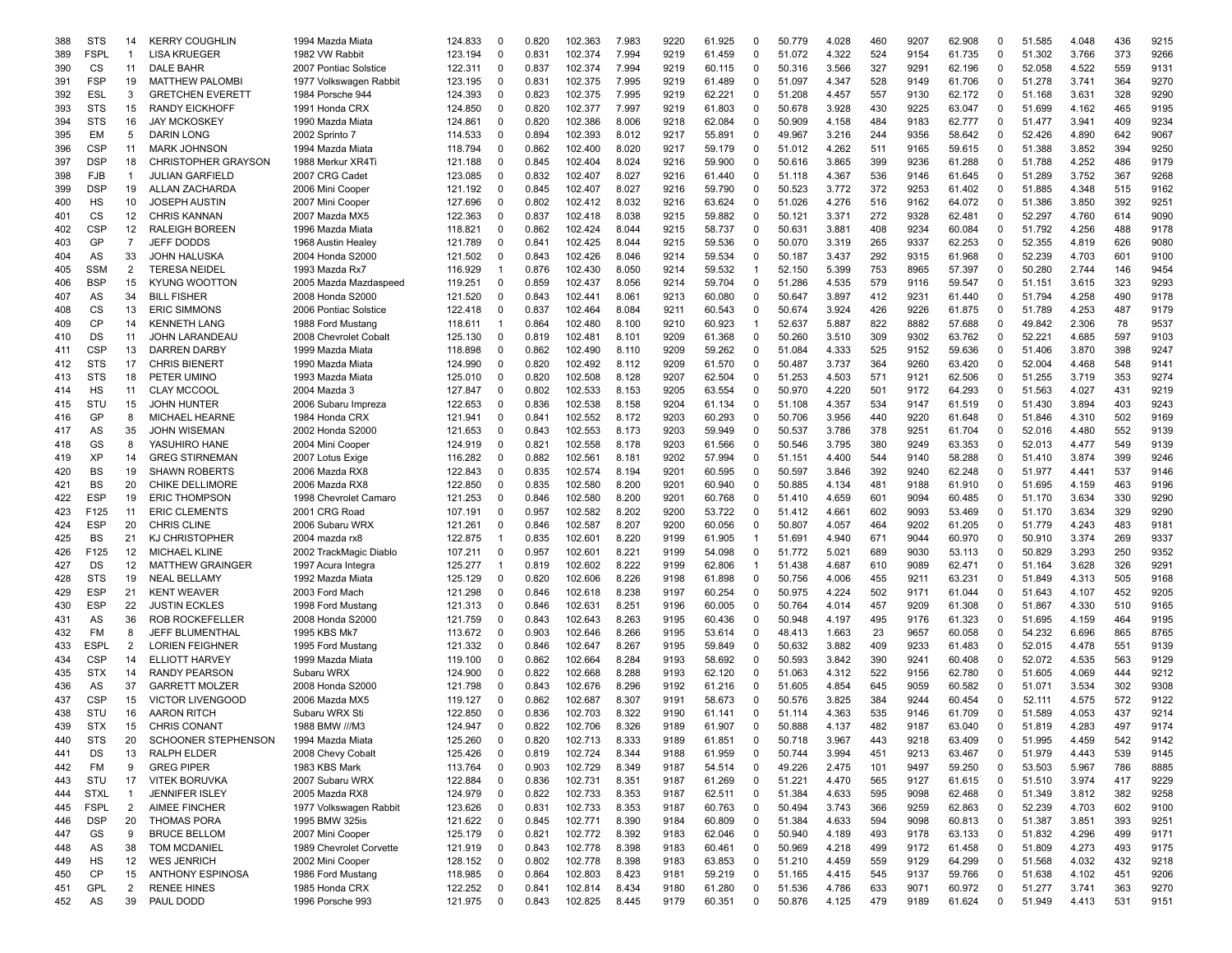| 453 | AS          | 40             | <b>KEVIN IVEY</b>       | 2000 Honda S2000          | 121.992 | 0              | 0.843 | 102.839 | 8.459 | 9177 | 60.426 | 0            | 50.939 | 4.188 | 492 | 9178 | 61.566 | 0            | 51.900 | 4.364 | 516 | 9159 |
|-----|-------------|----------------|-------------------------|---------------------------|---------|----------------|-------|---------|-------|------|--------|--------------|--------|-------|-----|------|--------|--------------|--------|-------|-----|------|
| 454 | <b>ESL</b>  | $\overline{4}$ | <b>CARRIE SNYDER</b>    | 1993 Toyota MR2           | 124.969 | $\mathbf 0$    | 0.823 | 102.849 | 8.469 | 9177 | 62.839 | 0            | 51.716 | 4.966 | 676 | 9040 | 62.130 | $\Omega$     | 51.133 | 3.597 | 318 | 9297 |
| 455 | STU         | 18             | CHRISTOPHER DEUTSCH     | 2006 Mitsubishi Lance     | 123.042 | 0              | 0.836 | 102.863 | 8.483 | 9175 | 61.546 | 0            | 51.452 | 4.702 | 616 | 9086 | 61.496 | 0            | 51.411 | 3.874 | 400 | 9246 |
| 456 | STU         | 19             | <b>ROBERT IRISH</b>     | 2006 Suby STi             | 123.051 | 0              | 0.836 | 102.871 | 8.490 | 9175 | 61.233 | $\Omega$     | 51.191 | 4.440 | 551 | 9133 | 61.818 | 0            | 51.680 | 4.144 | 458 | 9198 |
| 457 | HS          | 13             | <b>STEPHEN RIFE</b>     | 2008 Mazda 3              | 128.289 | 0              | 0.802 | 102.888 | 8.508 | 9173 | 63.835 | 0            | 51.196 | 4.445 | 552 | 9132 | 64.454 | 0            | 51.692 | 4.156 | 462 | 9196 |
| 458 | STU         | 20             | DAVID CORSARO           | 2004 Subaru WRX           | 123.095 | 0              | 0.836 | 102.907 | 8.527 | 9171 | 61.471 | 0            | 51.390 | 4.639 | 598 | 9097 | 61.624 | 0            | 51.518 | 3.981 | 420 | 9227 |
| 459 | XP          | 15             | DAVID FINK              | 1984 Porsche 911          | 116.676 | $\Omega$       | 0.882 | 102.908 | 8.528 | 9171 | 57.963 | 0            | 51.123 | 4.373 | 538 | 9145 | 58.713 | 0            | 51.785 | 4.249 | 485 | 9180 |
| 460 | <b>FSP</b>  | 20             | <b>ED GEORGE</b>        | 1996 Subaru Impreza       | 123.843 | 0              | 0.831 | 102.914 | 8.533 | 9171 | 61.269 | 0            | 50.915 | 4.164 | 486 | 9182 | 62.574 | 0            | 51.999 | 4.463 | 545 | 9142 |
| 461 | <b>STX</b>  | 16             | <b>MITCHELL WAGNER</b>  | 1989 Honda Civic          | 125.205 | $\Omega$       | 0.822 | 102.919 | 8.538 | 9170 | 62.092 | 0            | 51.040 | 4.289 | 518 | 9160 | 63.113 | 0            | 51.879 | 4.343 | 512 | 9163 |
| 462 | <b>STS</b>  | 21             | DAVE MONTGOMERY         | 1989 Honda CRX            | 125.520 | 0              | 0.820 | 102.926 | 8.546 | 9170 | 61.599 | 0            | 50.511 | 3.761 | 368 | 9256 | 63.921 | 0            | 52.415 | 4.879 | 639 | 9069 |
|     | <b>STX</b>  | 17             |                         |                           | 125.228 | 0              | 0.822 | 102.937 | 8.557 | 9169 |        | 0            |        | 4.495 | 570 | 9123 |        | 0            | 51.691 |       | 461 | 9196 |
| 463 |             |                | <b>CHRIS BAILEY</b>     | 2006 Acura RSX            |         |                |       |         |       |      | 62.343 |              | 51.246 |       |     |      | 62.885 |              |        | 4.155 |     |      |
| 464 | <b>CSP</b>  | 16             | <b>MICHAEL BRAUSEN</b>  | 1991 Mazda Miata          | 119.434 | $\mathbf 0$    | 0.862 | 102.952 | 8.572 | 9167 | 58.820 | $\Omega$     | 50.703 | 3.952 | 438 | 9221 | 60.614 | 0            | 52.249 | 4.713 | 606 | 9098 |
| 465 | <b>FSL</b>  | -1             | <b>LAURA MOLLEKER</b>   | 2008 Ford Shelby          | 123.598 | $\Omega$       | 0.833 | 102.957 | 8.577 | 9167 | 61.477 | $\Omega$     | 51.210 | 4.460 | 560 | 9129 | 62.121 | $\Omega$     | 51.747 | 4.211 | 473 | 9186 |
| 466 | <b>STS</b>  | 22             | <b>NELSON ANTUNES</b>   | 1991 Honda CRX            | 125.559 | $\Omega$       | 0.820 | 102.958 | 8.578 | 9167 | 62.100 | 0            | 50.922 | 4.171 | 487 | 9181 | 63.459 | 0            | 52.036 | 4.500 | 554 | 9135 |
| 467 | EM          | 6              | <b>STEVE TAMANDLI</b>   | 1985 Pontiac Fiero        | 115.172 | $\Omega$       | 0.894 | 102.964 | 8.584 | 9166 | 57.165 | 0            | 51.106 | 4.355 | 532 | 9148 | 58.007 | 0            | 51.858 | 4.322 | 508 | 9167 |
| 468 | HS          | 14             | DAN MARX                | 2004 BMW Mini             | 128.385 | $\Omega$       | 0.802 | 102.965 | 8.585 | 9166 | 64.011 | $\mathbf 0$  | 51.337 | 4.586 | 591 | 9107 | 64.374 | 0            | 51.628 | 4.092 | 447 | 9207 |
| 469 | GS          | 10             | <b>DAVID BARKLEY</b>    | 2007 Mini Cooper          | 125.429 | 0              | 0.821 | 102.977 | 8.597 | 9165 | 62.151 | 0            | 51.026 | 4.275 | 515 | 9162 | 63.278 | 0            | 51.951 | 4.415 | 532 | 9150 |
| 470 | <b>FSP</b>  | 21             | <b>NICK NEWCOME</b>     | 1999 Honda Civic          | 123.956 |                | 0.831 | 103.007 | 8.627 | 9162 | 62.279 |              | 51.754 | 5.003 | 683 | 9033 | 61.677 | 0            | 51.254 | 3.717 | 352 | 9275 |
| 471 | <b>ESL</b>  | 5              | <b>TARA JOHNS</b>       | 1995 Mazda Miata          | 125.170 | 0              | 0.823 | 103.015 | 8.635 | 9162 | 62.462 | 0            | 51.406 | 4.656 | 600 | 9094 | 62.708 | 0            | 51.609 | 4.072 | 446 | 9211 |
| 472 | <b>ST</b>   | 20             | DALE KUNZE              | 1989 Honda Civic          | 125.940 | 0              | 0.818 | 103.019 | 8.639 | 9161 | 62.469 | $\Omega$     | 51.100 | 4.349 | 529 | 9149 | 63.471 | $\Omega$     | 51.919 | 4.383 | 523 | 9156 |
| 473 | <b>STX</b>  | 18             | <b>SHANE CHINONN</b>    | 2003 Subaru Impreza       | 125.330 | $\Omega$       | 0.822 | 103.021 | 8.641 | 9161 | 62.558 | 0            | 51.423 | 4.672 | 606 | 9091 | 62.772 | 0            | 51.599 | 4.062 | 439 | 9213 |
| 474 | <b>ESP</b>  | 23             | <b>SHAWN ALEXANDER</b>  | 2007 Ford Mustang         | 121.776 | 0              | 0.846 | 103.022 | 8.642 | 9161 | 61.049 | 0            | 51.647 | 4.897 | 653 | 9052 | 60.727 | 0            | 51.375 | 3.839 | 388 | 9253 |
| 475 | STU         | 21             | <b>BEN CLEMENT</b>      | 2005 Mitsubishi Evolution | 123.235 | $\Omega$       | 0.836 | 103.024 | 8.644 | 9161 | 61.375 | 0            | 51.310 | 4.559 | 582 | 9112 | 61.860 | 0            | 51.715 | 4.179 | 466 | 9192 |
| 476 | <b>STS</b>  | 23             | <b>ROBERT SEELIG</b>    | 1989 Honda CRX            | 125.644 | $\Omega$       | 0.820 | 103.028 | 8.648 | 9161 | 62.015 | $\Omega$     | 50.852 | 4.102 | 476 | 9193 | 63.629 | $\Omega$     | 52.176 | 4.640 | 586 | 9111 |
| 477 | SS          | $\overline{4}$ | <b>GREG MEIER</b>       | 2002 Chevrolet Corvette   | 120.380 | 0              | 0.856 | 103.045 | 8.665 | 9159 | 58.579 | 0            | 50.144 | 3.393 | 278 | 9323 | 61.801 | 0            | 52.902 | 5.365 | 721 | 8986 |
|     |             |                |                         |                           |         |                |       |         |       |      |        |              |        |       |     |      |        |              |        |       |     |      |
| 478 | CS          | 14             | <b>RICK RUTH</b>        | 2007 Mazda MX5            | 123.116 | 0              | 0.837 | 103.048 | 8.668 | 9159 | 60.948 | 0            | 51.013 | 4.263 | 512 | 9164 | 62.168 | 0            | 52.035 | 4.498 | 553 | 9135 |
| 479 | GS          | 11             | <b>DAVID WEBB</b>       | 2006 Mini Cooper          | 125.517 | $\Omega$       | 0.821 | 103.049 | 8.669 | 9159 | 62.519 | $\Omega$     | 51.328 | 4.577 | 588 | 9108 | 62.998 | 0            | 51.721 | 4.185 | 469 | 9191 |
| 480 | <b>DSP</b>  | 21             | <b>JON KROLEWICZ</b>    | 1999 Subaru Impreza       | 121.962 | 0              | 0.845 | 103.058 | 8.678 | 9158 | 60.407 | $\Omega$     | 51.044 | 4.293 | 519 | 9159 | 61.555 | 0            | 52.014 | 4.478 | 550 | 9139 |
| 481 | <b>DSP</b>  | 22             | <b>JEREMY CHOY</b>      | 1995 BMW 325is            | 121.964 | 0              | 0.845 | 103.060 | 8.679 | 9158 | 60.478 | 0            | 51.104 | 4.353 | 531 | 9148 | 61.486 | 0            | 51.956 | 4.419 | 534 | 9149 |
| 482 | <b>STX</b>  | 19             | <b>TODD MILSTEAD</b>    | 1991 Honda Civic          | 125.392 | 0              | 0.822 | 103.072 | 8.692 | 9157 | 62.557 | $\Omega$     | 51.422 | 4.671 | 605 | 9092 | 62.835 | 0            | 51.650 | 4.114 | 453 | 9203 |
| 483 | <b>BSL</b>  |                | <b>DEBBIE KERSWILL</b>  | 2005 Mazda RX8            | 123.446 | $\Omega$       | 0.835 | 103.077 | 8.697 | 9156 | 61.350 | 0            | 51.227 | 4.477 | 566 | 9126 | 62.096 | 0            | 51.850 | 4.314 | 506 | 9168 |
| 484 | F125        | 13             | <b>BRIAN WHITMIRE</b>   | 2009 CRG Bad              | 107.713 | $\Omega$       | 0.957 | 103.081 | 8.701 | 9156 | 53.545 | 0            | 51.243 | 4.492 | 569 | 9123 | 54.168 | 0            | 51.839 | 4.303 | 500 | 9170 |
| 485 | DS          | 14             | <b>JEFF ROBINSON</b>    | 1997 Acura Integra        | 125.872 | 0              | 0.819 | 103.089 | 8.709 | 9155 | 62.263 | 0            | 50.993 | 4.243 | 507 | 9168 | 63.609 | 0            | 52.096 | 4.560 | 570 | 9125 |
| 486 | DS          | 15             | DONNIE BARTALONE        | 2002 Lexus IS300          | 125.875 | $\Omega$       | 0.819 | 103.092 | 8.711 | 9155 | 62.535 | 0            | 51.216 | 4.466 | 563 | 9128 | 63.340 | 0            | 51.875 | 4.339 | 511 | 9164 |
| 487 | <b>FP</b>   | 9              | <b>DANIEL LICCARD</b>   | 1972 Datsun 240Z          | 118,246 | 0              | 0.872 | 103.111 | 8.730 | 9153 | 59.070 | 0            | 51.509 | 4.758 | 626 | 9076 | 59.176 | $\mathbf 0$  | 51.601 | 4.065 | 443 | 9212 |
| 488 | EP          | 13             | <b>HOWARD SHARF</b>     | 1985 Honda CRX            | 119.765 | 2              | 0.861 | 103.118 | 8.737 | 9153 | 58.952 | 1            | 50.758 | 4.007 | 456 | 9211 | 60.813 | 1            | 52.360 | 4.824 | 629 | 9079 |
| 489 | CP          | 16             | <b>SPEEDY KNUDSEN</b>   | 1967 Chevrolet Camaro     | 119.363 | 0              | 0.864 | 103.130 | 8.749 | 9152 | 59.807 | $\Omega$     | 51.673 | 4.923 | 668 | 9047 | 59.556 | 0            | 51.456 | 3.920 | 406 | 9238 |
| 490 | <b>BSPL</b> | -1             | <b>LISA BERRY</b>       | 2006 Mitsubishi Evo       | 120.089 | $\Omega$       | 0.859 | 103.156 | 8.776 | 9149 | 60.019 | $\Omega$     | 51.556 | 4.806 | 637 | 9068 | 60.070 | 0            | 51.600 | 4.064 | 441 | 9212 |
| 491 | <b>ST</b>   | 21             | <b>TRAVIS ROBUCK</b>    | 1989 Honda Civic          | 126.122 | 0              | 0.818 | 103.168 | 8.788 | 9148 | 62.381 | 0            | 51.028 | 4.277 | 517 | 9162 | 63.741 | $\Omega$     | 52.140 | 4.604 | 577 | 9117 |
| 492 | FM          | 10             | <b>JIM MURPHY</b>       | 1984 DareDevil F500       | 114.261 | 0              | 0.903 | 103.178 | 8.798 | 9147 | 55.232 | 0            | 49.874 | 3.124 | 230 | 9374 | 59.029 | 0            | 53.303 | 5.767 | 768 | 8918 |
| 493 | FS          | 4              | <b>KEVIN YOUNGERS</b>   | 2007 Ford Mustang         | 123.863 | -1             | 0.833 | 103.178 | 8.798 | 9147 | 63.395 | -1           | 52.808 | 6.057 | 852 | 8853 | 60.468 | 0            | 50.370 | 2.834 | 160 | 9437 |
| 494 | FS          | 5              | <b>TERRY BAKER</b>      | 2008 Ford Shelby          | 123.870 | 0              | 0.833 | 103.184 | 8.804 | 9147 | 61.994 | 0            | 51.641 | 4.890 | 649 | 9053 | 61.876 | 0            | 51.543 | 4.007 | 428 | 9223 |
| 495 | <b>BSP</b>  | 16             | <b>FRANCIS MILLER</b>   | 2005 Mitsubishi Lancer    | 120.121 | $\Omega$       | 0.859 | 103.184 | 8.804 | 9147 | 60.137 | $\Omega$     | 51.658 | 4.907 | 659 | 9050 | 59.984 | 0            | 51.526 | 3.990 | 421 | 9226 |
|     | DM          | 9              | <b>CHARLES SPERA</b>    |                           |         |                | 0.900 |         | 8.807 | 9147 |        | 0            |        | 3.569 | 330 | 9291 |        | 0            | 52.867 |       | 716 | 8992 |
| 496 |             |                |                         | 2006 Ultralite XR7        | 114.652 | 0              |       | 103.187 |       |      | 55.911 | $\Omega$     | 50.320 |       |     |      | 58.741 |              |        | 5.331 |     |      |
| 497 | <b>DSP</b>  | 23             | <b>DONALD LEW</b>       | 1984 Toyota Supra         | 122.117 | $\Omega$       | 0.845 | 103.189 | 8.809 | 9146 | 60.340 |              | 50.987 | 4.237 | 504 | 9169 | 61.777 | 0            | 52.202 | 4.665 | 594 | 9106 |
| 498 | FJA         | 9              | <b>KATELYN JOHNSON</b>  | 2006 Margay Kart          | 119.996 | $\Omega$       | 0.860 | 103.197 | 8.816 | 9146 | 59.808 | 0            | 51.435 | 4.684 | 609 | 9089 | 60.188 | 0            | 51.762 | 4.225 | 477 | 9184 |
| 499 | <b>STS</b>  | 24             | <b>GERRY TERRANOVA</b>  | 1990 Honda CRX            | 125.865 | 0              | 0.820 | 103.209 | 8.829 | 9145 | 62.515 | 0            | 51.262 | 4.512 | 572 | 9120 | 63.350 | 0            | 51.947 | 4.411 | 530 | 9151 |
| 500 | <b>STX</b>  | 20             | <b>SAMUEL KRAUSS</b>    | 1995 Eagle Talon          | 125.573 | $\Omega$       | 0.822 | 103.221 | 8.841 | 9144 | 62.337 | 0            | 51.241 | 4.490 | 568 | 9124 | 63.236 | $\Omega$     | 51.980 | 4.444 | 540 | 9145 |
| 501 | <b>BSP</b>  | 17             | <b>MICHAEL WOOTTON</b>  | 2005 Mazda Mazdaspeed     | 120.167 | $\Omega$       | 0.859 | 103.223 | 8.843 | 9143 | 58.932 | 0            | 50.623 | 3.872 | 404 | 9235 | 61.235 | 0            | 52.601 | 5.065 | 671 | 9037 |
| 502 | <b>STX</b>  | 21             | MIKE VANDERSTAPPEN      | 2004 Subaru WRX           | 125.596 | 0              | 0.822 | 103.240 | 8.860 | 9142 | 62.740 | 0            | 51.572 | 4.822 | 640 | 9065 | 62.856 | 0            | 51.668 | 4.131 | 454 | 9200 |
| 503 | <b>SSML</b> | -1             | <b>SUE ECKLES</b>       | 2001 Honda S2000          | 117.860 | $\Omega$       | 0.876 | 103.245 | 8.865 | 9141 | 58.355 | 0            | 51.119 | 4.368 | 537 | 9145 | 59.505 | 0            | 52.126 | 4.590 | 576 | 9119 |
| 504 | FML         | 2              | <b>MICHELLE QUINN</b>   | 1988 Red Devil            | 114.343 | $\Omega$       | 0.903 | 103.252 | 8.872 | 9141 | 56.490 | $\Omega$     | 51.010 | 4.260 | 509 | 9165 | 57.853 | O            | 52.241 | 4.705 | 603 | 9099 |
| 505 | STU         | 22             | RUSSELL JOHNSON         | 2003 Mitsubishi Evolution | 123.516 | 0              | 0.836 | 103.259 | 8.879 | 9140 | 61.406 | 0            | 51.335 | 4.585 | 590 | 9107 | 62.110 | 0            | 51.924 | 4.388 | 525 | 9155 |
| 506 | <b>ESP</b>  | 24             | <b>JOHN CROUSE</b>      | 2000 Chevrolet Camaro     | 122.077 | $\overline{1}$ | 0.846 | 103.277 | 8.897 | 9139 | 59.620 | 0            | 50.439 | 3.688 | 357 | 9269 | 62.457 | $\mathbf{1}$ | 52.839 | 5.302 | 710 | 8996 |
| 507 | <b>FSP</b>  | 22             | <b>RANDY HICKMAN</b>    | 1981 Volkswagen Scirocco  | 124.288 | $\mathbf 0$    | 0.831 | 103.283 | 8.903 | 9138 | 62.608 | 0            | 52.027 | 5.277 | 738 | 8986 | 61.680 | 0            | 51.256 | 3.720 | 354 | 9274 |
| 508 | GPL         | 3              | <b>KIM BOLLINGER</b>    | 1966 Austin Healey        | 122.814 | 0              | 0.841 | 103.287 | 8.906 | 9138 | 60.419 | 0            | 50.812 | 4.062 | 465 | 9201 | 62.395 | 0            | 52.474 | 4.938 | 651 | 9059 |
| 509 | STU         | 23             | <b>JOSHUA LUSTER</b>    | 2006 Subaru Impreza       | 123.549 | 0              | 0.836 | 103.287 | 8.907 | 9138 | 61.536 | 0            | 51.444 | 4.693 | 612 | 9088 | 62.013 | 0            | 51.843 | 4.307 | 501 | 9169 |
| 510 | <b>STX</b>  | 22             | <b>NICK OWENS</b>       | 2005 Mazda RX8            | 125.654 | 0              | 0.822 | 103.288 | 8.907 | 9138 | 62.738 | 0            | 51.571 | 4.820 | 639 | 9065 | 62.916 | 0            | 51.717 | 4.181 | 468 | 9192 |
|     | <b>FJA</b>  | 10             | <b>ROBBY FOLEY</b>      | 1994 Margay Kart          | 120.107 | 0              | 0.860 | 103.292 | 8.912 | 9137 | 60.836 | 0            | 52.319 | 5.568 | 773 | 8936 | 59.271 | 0            | 50.973 | 3.437 | 286 | 9326 |
| 511 | <b>BSP</b>  | 18             | <b>BILL COLLYER</b>     | 2002 Honda S2000          |         | 0              | 0.859 | 103.294 | 8.914 | 9137 |        |              | 50.800 | 4.050 | 463 | 9203 |        | 0            | 52.493 |       | 654 | 9056 |
| 512 |             |                | <b>DANIEL HEYDLAUFF</b> |                           | 120.249 |                |       |         |       |      | 59.139 | 0            |        |       |     |      | 61.110 |              |        | 4.957 |     |      |
| 513 | AS          | 41             |                         | 2004 Honda S2000          | 122.534 | -1             | 0.843 | 103.296 | 8.916 | 9137 | 61.407 | $\mathbf{1}$ | 51.766 | 5.015 | 687 | 9031 | 61.127 | 0            | 51.530 | 3.994 | 424 | 9225 |
| 514 | <b>BML</b>  | $\mathbf{1}$   | <b>JANE WILLIS</b>      | 1997 Dragon SR1           | 109.431 | 0              | 0.944 | 103.303 | 8.923 | 9136 | 54.871 | $\mathbf 0$  | 51.798 | 5.048 | 695 | 9026 | 54.560 | 0            | 51.505 | 3.968 | 416 | 9229 |
| 515 | ASP         | 19             | <b>MARK DUERST</b>      | 2005 Lotus Elise          | 119.294 | 0              | 0.866 | 103.309 | 8.928 | 9136 | 59.507 | 0            | 51.533 | 4.782 | 632 | 9072 | 59.787 | 0            | 51.776 | 4.239 | 482 | 9181 |
| 516 | <b>ST</b>   | 22             | <b>BRIAN BELL</b>       | 1989 Honda Civic          | 126.297 | 0              | 0.818 | 103.311 | 8.931 | 9136 | 63.252 | 0            | 51.740 | 4.989 | 679 | 9036 | 63.045 | 0            | 51.571 | 4.035 | 434 | 9218 |
| 517 | <b>BSL</b>  | 2              | <b>GRETCHEN AUSTIN</b>  | 2004 Mazda RX8            | 123.726 | 0              | 0.835 | 103.311 | 8.931 | 9136 | 60.904 | $\mathbf 0$  | 50.855 | 4.104 | 477 | 9193 | 62.822 | $\mathbf 0$  | 52.456 | 4.920 | 647 | 9062 |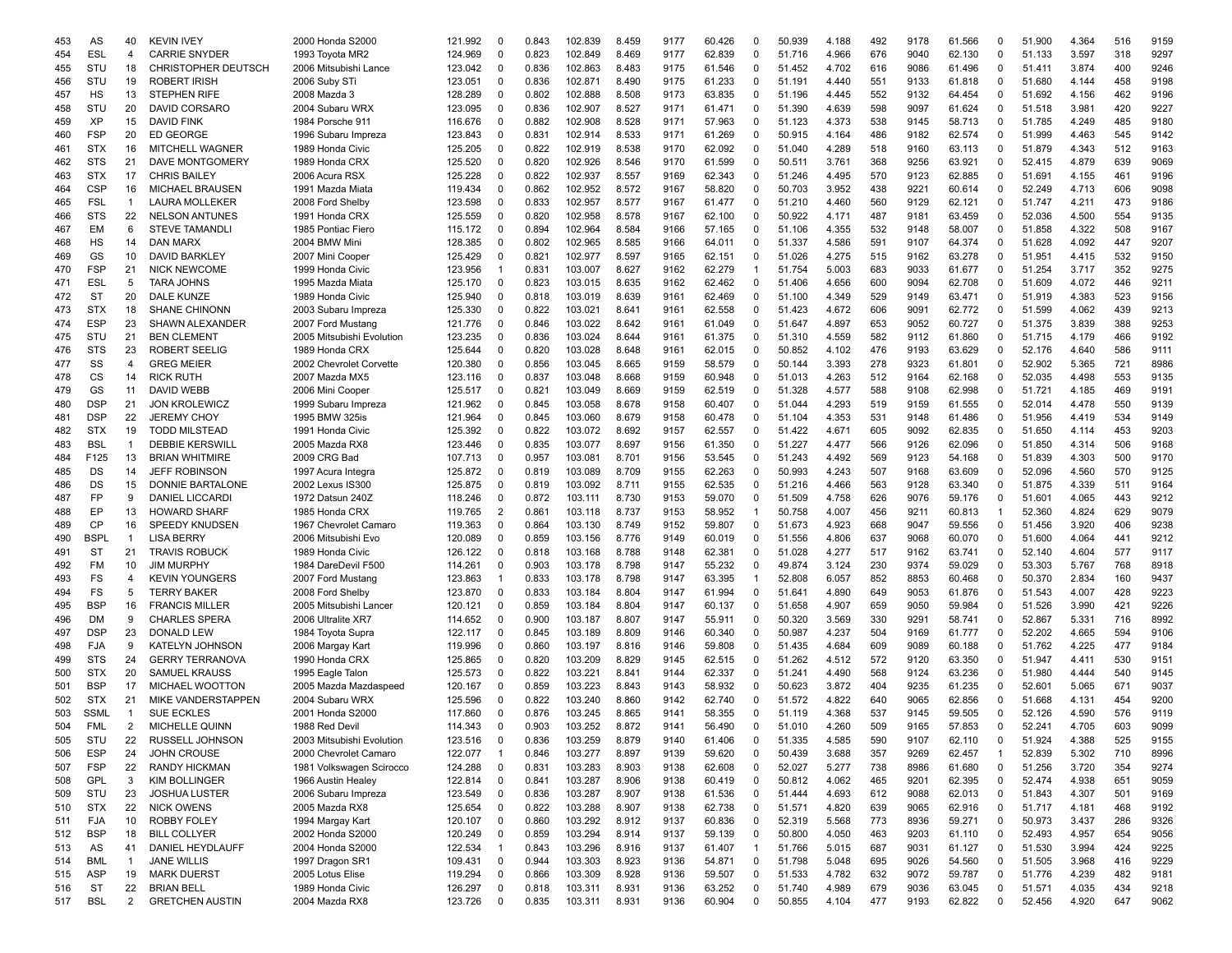| 518 | <b>BSL</b>  | 3              | <b>KATIE LACEY</b>          | 2004 Mazda RX8          | 123.731 | 0              | 0.835 | 103.315 | 8.935 | 9135 | 61.279 | 0              | 51.168 | 4.417 | 546  | 9137 | 62.452 | $\Omega$       | 52.147 | 4.611 | 578 | 9116 |
|-----|-------------|----------------|-----------------------------|-------------------------|---------|----------------|-------|---------|-------|------|--------|----------------|--------|-------|------|------|--------|----------------|--------|-------|-----|------|
| 519 | EM          | $\overline{7}$ | <b>JEFF CHRISTIANSON</b>    | 1998 Westfield SEi      | 115.569 | 0              | 0.894 | 103.319 | 8.939 | 9135 | 57.272 | 0              | 51.201 | 4.451 | 555  | 9131 | 58.297 | $\mathbf 0$    | 52.118 | 4.581 | 573 | 9121 |
| 520 | STU         | 24             | <b>GUY ROBERTS</b>          | 2008 Subaru WRX         | 123,609 | 0              | 0.836 | 103.337 | 8.957 | 9133 | 61.842 | 0              | 51.700 | 4.949 | 672  | 9043 | 61.767 | $\mathbf 0$    | 51.637 | 4.101 | 450 | 9206 |
| 521 | FM          | 11             | <b>BRUCE SCHLAEBITZ</b>     | 2005 Red Devil          | 114.444 | $\Omega$       | 0.903 | 103.343 | 8.963 | 9133 | 54.859 | 0              | 49.538 | 2.787 | 157  | 9437 | 59.585 | $\mathbf 0$    | 53.805 | 6.269 | 821 | 8835 |
| 522 | <b>STX</b>  | 23             | DAVID JOBUSCH               | 1993 BMW 325            | 125.732 | 0              | 0.822 | 103.352 | 8.972 | 9132 | 62.284 | $\Omega$       | 51.197 | 4.447 | 553  | 9131 | 63.448 | 0              | 52.154 | 4.618 | 581 | 9115 |
| 523 | SMF         | $\overline{1}$ | <b>JOHN FESSLER</b>         | 1994 Honda Civic        | 119.213 | $\Omega$       | 0.867 | 103.358 | 8.977 | 9131 | 60.247 | $\Omega$       | 52.234 | 5.483 | 764  | 8950 | 58.966 | $\Omega$       | 51.124 | 3.587 | 314 | 9298 |
| 524 | <b>BSL</b>  | 4              | <b>LEARIC CRAMER</b>        | 2009 Nissan 370         | 123.783 | $\Omega$       | 0.835 | 103.359 | 8.979 | 9131 | 61.200 | 0              | 51.102 | 4.351 | 530  | 9148 | 62.583 | $\mathbf 0$    | 52.257 | 4.721 | 607 | 9097 |
| 525 | <b>SM</b>   | 10             | <b>BRIAN BUCHANAN</b>       | 2004 Subaru STI         | 119.225 | 0              | 0.867 | 103.368 | 8.988 | 9130 | 59.191 | 0              | 51.319 | 4.568 | 585  | 9110 | 60.034 | 0              | 52.049 | 4.513 | 556 | 9133 |
|     |             |                |                             |                         |         |                |       |         |       |      |        |                |        |       |      |      |        |                |        |       |     |      |
| 526 | CSP         | 17             | <b>JOHN CHRIS</b>           | 2006 Mazda MX5          | 119.918 | 0              | 0.862 | 103.369 | 8.989 | 9130 | 58.975 | 0              | 50.836 | 4.086 | 471  | 9196 | 60.943 | 0              | 52.533 | 4.997 | 661 | 9049 |
| 527 | ST          | 23             | DOUG ALLEN                  | 1989 Honda Civic        | 126.381 | 0              | 0.818 | 103.380 | 8.999 | 9129 | 63.664 | 0              | 52.077 | 5.326 | 742  | 8977 | 62.717 | 0              | 51.303 | 3.766 | 374 | 9266 |
| 528 | ST          | 24             | <b>CHARLIE DAVIS</b>        | 1989 Honda Civic        | 126.392 | $\Omega$       | 0.818 | 103.389 | 9.008 | 9129 | 62.616 | 0              | 51.220 | 4.469 | 564  | 9127 | 63.776 | 0              | 52.169 | 4.633 | 584 | 9112 |
| 529 | DS          | 16             | <b>CURTIS EAMES</b>         | 2008 Audi TT            | 126.248 | 0              | 0.819 | 103.397 | 9.017 | 9128 | 62.814 | 0              | 51.445 | 4.694 | 613  | 9088 | 63.434 | $\mathbf 0$    | 51.952 | 4.416 | 533 | 9150 |
| 530 | <b>SSM</b>  | 3              | <b>G J DIXON</b>            | 2009 Ferrari Scuderia   | 118.043 | $\Omega$       | 0.876 | 103.406 | 9.025 | 9127 | 60.787 | $\Omega$       | 53.249 | 6.499 | 892  | 8780 | 57.256 | $\Omega$       | 50.156 | 2.620 | 125 | 9478 |
| 531 | DM          | 10             | <b>AARON BREITBACH</b>      | 1963 Lotus 7            | 114.906 |                | 0.900 | 103.415 | 9.035 | 9126 | 56.377 | $\Omega$       | 50.739 | 3.989 | 450  | 9214 | 58.529 | -1             | 52.676 | 5.140 | 688 | 9024 |
| 532 | SS          | 5              | <b>BRYAN SCHAFER</b>        | 2004 Chevrolet Corvette | 120.822 | $\Omega$       | 0.856 | 103.424 | 9.043 | 9126 | 58.902 | 0              | 50.420 | 3.669 | 351  | 9272 | 61.920 | $\mathbf 0$    | 53.004 | 5.467 | 732 | 8968 |
| 533 | SS          | 6              | <b>RYAN JOHNSON</b>         | 2006 Lotus Elise        | 120.831 | -1             | 0.856 | 103.431 | 9.051 | 9125 | 59.055 | 0              | 50.551 | 3.800 | 381  | 9248 | 61.776 | $\mathbf{1}$   | 52.880 | 5.344 | 718 | 8989 |
| 534 | EP          | 14             | <b>ROBERT MARCY</b>         | 1973 Datsun 1200        | 120.149 | 0              | 0.861 | 103.448 | 9.068 | 9123 | 59.989 | 0              | 51.651 | 4.900 | 655  | 9051 | 60.160 | 0              | 51.798 | 4.262 | 491 | 9177 |
| 534 | EP          | 15             | <b>MARKO HORN</b>           | 1989 Honda CRX          | 120.149 | $\Omega$       | 0.861 | 103.448 | 9.068 | 9123 | 59.095 | 0              | 50.881 | 4.130 | 480  | 9188 | 61.054 | 0              | 52.567 | 5.031 | 664 | 9043 |
| 536 | SS          | $\overline{7}$ | <b>MATTHEW BRAUN</b>        | 2007 Lotus Elise        | 120.867 | 0              | 0.856 | 103.462 | 9.082 | 9122 | 56.758 | 0              | 48.585 | 1.834 | 37   | 9622 | 64.109 | 0              | 54.877 | 7.341 | 906 | 8662 |
| 537 | <b>FSAE</b> | 6              | <b>COLIN SNYDER</b>         | 2008 Univsersity of     | 108.458 | 0              | 0.954 | 103.469 | 9.089 | 9122 | 53.450 | 0              | 50.991 | 4.241 | 506  | 9168 | 55.008 | $\mathbf 0$    | 52.478 | 4.941 | 652 | 9058 |
|     |             |                |                             |                         |         |                |       |         |       |      |        |                |        |       |      |      |        | $\Omega$       |        |       |     |      |
| 538 | HS          | 15             | <b>TODD FREEMAN</b>         | 2005 Mini Cooper        | 129.032 | 0              | 0.802 | 103.484 | 9.103 | 9120 | 63.924 | 0              | 51.267 | 4.516 | 573  | 9119 | 65.108 |                | 52.217 | 4.680 | 596 | 9104 |
| 539 | STU         | 25             | <b>JOHN SCHEIER</b>         | 2008 Mitsubishi Evo     | 123.796 | $\Omega$       | 0.836 | 103.493 | 9.113 | 9119 | 61.803 | 0              | 51.667 | 4.917 | 665  | 9048 | 61.993 | $\Omega$       | 51.826 | 4.290 | 498 | 9172 |
| 540 | EML         | $\overline{1}$ | PATTY TUNNELL               | 1995 BMW M3             | 115.773 | $\Omega$       | 0.894 | 103.501 | 9.121 | 9119 | 57.543 | 0              | 51.443 | 4.693 | 611  | 9088 | 58.230 | $\Omega$       | 52.058 | 4.521 | 558 | 9131 |
| 541 | XP          | 16             | <b>EDWARD LANGE</b>         | 2005 Mazda MazdaSpeed   | 117.365 | $\Omega$       | 0.882 | 103.516 | 9.136 | 9117 | 57.969 | 0              | 51.129 | 4.378 | 540  | 9144 | 59.396 | $\mathbf 0$    | 52.387 | 4.851 | 632 | 9074 |
| 542 | НS          | 16             | <b>DES TOUPS</b>            | 2008 Mazda 3            | 129.075 | $\Omega$       | 0.802 | 103.518 | 9.138 | 9117 | 63.931 | 0              | 51.273 | 4.522 | 574  | 9118 | 65.144 | 0              | 52.245 | 4.709 | 604 | 9099 |
| 543 | <b>CSP</b>  | 18             | <b>JAYSON WOODRUFF</b>      | 2006 Mazda MX5          | 120.115 | 0              | 0.862 | 103.539 | 9.159 | 9115 | 59.598 | 0              | 51.373 | 4.623 | 593  | 9100 | 60.517 | 0              | 52.166 | 4.629 | 583 | 9113 |
| 544 | <b>STX</b>  | 24             | PAUL JOHNSON                | 2003 Subaru Impreza     | 125.973 | $\Omega$       | 0.822 | 103.550 | 9.170 | 9114 | 62.811 | 0              | 51.631 | 4.880 | 647  | 9055 | 63.162 | 0              | 51.919 | 4.383 | 522 | 9156 |
| 545 | ST          | 25             | RICHARD GRUNENWALD          | 1989 Honda Civic        | 126.590 | 0              | 0.818 | 103.551 | 9.170 | 9114 | 63.123 | 0              | 51.635 | 4.884 | 648  | 9054 | 63.467 | 0              | 51.916 | 4.380 | 520 | 9156 |
| 546 | FS          | 6              | <b>JACK BURNS</b>           | 2008 Ford Shelby        | 124.314 | 0              | 0.833 | 103.554 | 9.173 | 9114 | 62.688 | 0              | 52.219 | 5.468 | 763  | 8953 | 61.626 | 0              | 51.334 | 3.798 | 380 | 9260 |
| 547 | EM          | 8              | <b>ERIC PRILL</b>           | 1995 BMW M3             | 115.833 | 0              | 0.894 | 103.555 | 9.175 | 9114 | 57.691 | 0              | 51.576 | 4.825 | 642  | 9064 | 58.142 | $\Omega$       | 51.979 | 4.443 | 538 | 9145 |
|     | СP          | 17             | <b>BILL MARTIN</b>          |                         |         | $\Omega$       | 0.864 | 103.555 | 9.175 | 9114 |        | $\Omega$       | 52.391 | 5.641 | 790  | 8923 | 59.217 | $\Omega$       | 51.163 | 3.627 | 325 | 929' |
| 548 |             |                |                             | 1979 Ford Mustang       | 119.855 |                |       |         |       |      | 60.638 |                |        |       |      |      |        |                |        |       |     |      |
| 549 | XP          | 17             | <b>JOHN SLINKARD</b>        | 2002 Honda S2000        | 117.425 | $\Omega$       | 0.882 | 103.569 | 9.189 | 9113 | 58.556 | 0              | 51.646 | 4.896 | 652  | 9052 | 58.869 | $\Omega$       | 51.922 | 4.386 | 524 | 9155 |
| 550 | <b>STS</b>  | 25             | <b>BOB NEFF</b>             | 1992 Mazda Miata        | 126.304 | 0              | 0.820 | 103.569 | 9.189 | 9113 | 62.979 | 0              | 51.643 | 4.892 | 650  | 9053 | 63.325 | 0              | 51.927 | 4.390 | 526 | 9155 |
| 551 | STU         | 26             | <b>TERRY FAIR</b>           | 2008 Mitsubishi EVO     | 123.900 | 0              | 0.836 | 103.580 | 9.200 | 9112 | 61.801 | 0              | 51.666 | 4.915 | 664  | 9049 | 62.099 | 0              | 51.915 | 4.379 | 519 | 9157 |
| 552 | CP          | 18             | <b>CHRIS MILLER</b>         | 1979 Ford Mustang       | 119.892 | 0              | 0.864 | 103.587 | 9.207 | 9111 | 59.974 | 0              | 51.818 | 5.067 | 701  | 9022 | 59.918 | 0              | 51.769 | 4.233 | 479 | 9182 |
| 553 | STU         | 27             | <b>ANDREW ELIAS</b>         | 2006 Subaru STI         | 123.917 | 0              | 0.836 | 103.595 | 9.214 | 9111 | 61.713 | 0              | 51.592 | 4.841 | 644  | 9062 | 62.204 | 0              | 52.003 | 4.466 | 547 | 9141 |
| 554 | EM          | 9              | PAUL SHAVER                 | 1970 MG Midget          | 115.899 | 0              | 0.894 | 103.614 | 9.234 | 9109 | 56.879 | 0              | 50.850 | 4.099 | 475  | 9194 | 59.020 | $\mathbf 0$    | 52.764 | 5.228 | 700 | 9009 |
| 555 | <b>STS</b>  | 26             | <b>SCOTT SAWYER</b>         | 1989 Honda CRX          | 126.369 | $\Omega$       | 0.820 | 103.623 | 9.242 | 9108 | 62.004 | $\Omega$       | 50.843 | 4.093 | 473  | 9195 | 64.365 | $\Omega$       | 52.779 | 5.243 | 702 | 9007 |
| 556 | <b>CSP</b>  | 19             | <b>STEVE MESCHKE</b>        | 1990 Mazda Maita        | 120.215 | $\Omega$       | 0.862 | 103.625 | 9.245 | 9108 | 58.715 | 0              | 50.612 | 3.862 | 398  | 9237 | 61.500 | 0              | 53.013 | 5.477 | 735 | 8967 |
| 557 | <b>XP</b>   | 18             | <b>MATT KLEIN</b>           | 1970 Porsche 911        | 117.493 | $\Omega$       | 0.882 | 103.629 | 9.249 | 9108 | 58.437 | 0              | 51.541 | 4.791 | 634  | 9070 | 59.056 | $\mathbf 0$    | 52.087 | 4.551 | 568 | 9126 |
| 558 | STU         | 28             | <b>RYAN AMEEN</b>           | 2005 Subaru Impreza     | 123.958 | 0              | 0.836 | 103.629 | 9.249 | 9108 | 60.958 | 0              | 50.961 | 4.210 | 498  | 9174 | 63.000 | 0              | 52.668 | 5.132 | 684 | 9026 |
| 559 | <b>ESP</b>  | 25             | <b>MARK WALKER</b>          | 1994 Chevrolet Camaro   | 122.499 | 0              | 0.846 | 103.634 | 9.254 | 9107 | 60.385 | 0              | 51.086 | 4.335 | 526  | 9151 | 62.114 | $\mathbf 0$    | 52.548 | 5.012 | 663 | 9046 |
|     | AS          | 42             | <b>OWEN KIRBY</b>           | 2004 Honda S2000        | 122.939 | -1             | 0.843 | 103.638 | 9.257 | 9107 | 60.666 | 0              | 51.141 | 4.391 | 542  | 9141 | 62.273 | -1             | 52.496 | 4.960 | 655 | 9055 |
| 560 |             |                |                             |                         |         |                |       |         |       |      |        |                |        |       |      |      |        |                |        |       |     |      |
| 561 | <b>BSP</b>  | 19             | <b>JAMES HARRISON</b>       | 1972 Chevrolet Corvette | 120.650 | 0              | 0.859 | 103.638 | 9.258 | 9107 | 59.875 | 0              | 51.433 | 4.682 | 608  | 9090 | 60.775 | $\mathbf 0$    | 52.206 | 4.670 | 595 | 9106 |
| 562 | <b>STXL</b> | 2              | AMY COLEMAN                 | 2002 Subaru WRX         | 126.086 | $\Omega$       | 0.822 | 103.643 | 9.263 | 9106 | 62.526 | 0              | 51.396 | 4.646 | 599  | 9096 | 63.560 | $\mathbf 0$    | 52.246 | 4.710 | 605 | 9098 |
| 563 | STU         | 29             | <b>CHRISTOPHER MAYFIELD</b> | 1997 BMW M3             | 123.976 | $\Omega$       | 0.836 | 103.644 | 9.264 | 9106 | 61.780 | $\Omega$       | 51.648 | 4.897 | 654  | 9052 | 62.196 | $\Omega$       | 51.996 | 4.460 | 543 | 9142 |
| 564 | STU         | 30             | <b>ANTHONY DEFIORE</b>      | 2006 Mitsubishi EVO     | 123.985 | $\Omega$       | 0.836 | 103.651 | 9.271 | 9106 | 61.467 | 0              | 51.386 | 4.636 | 596  | 9098 | 62.518 | $\Omega$       | 52.265 | 4.729 | 610 | 9095 |
| 565 | STU         | 31             | <b>MATTHEW COLBURN</b>      | 2006 Subaru Impreza     | 123.995 | $\Omega$       | 0.836 | 103.660 | 9.280 | 9105 | 61.563 | 0              | 51.467 | 4.716 | 619  | 9084 | 62.432 | $\mathbf 0$    | 52.193 | 4.657 | 592 | 9108 |
| 566 | EML         | $\overline{2}$ | <b>SHAWN MARIE KIESEL</b>   | 2008 KFR Turbo          | 115.953 | $\Omega$       | 0.894 | 103.662 | 9.282 | 9105 | 57.036 | 0              | 50.990 | 4.240 | 505  | 9169 | 58.917 | $\Omega$       | 52.672 | 5.136 | 686 | 9025 |
| 567 | DS          | 17             | <b>MICHAEL WAICH</b>        | 1997 Acura Integra      | 126.576 | $\Omega$       | 0.819 | 103.666 | 9.286 | 9104 | 62.645 | 0              | 51.306 | 4.556 | 581  | 9112 | 63.931 | 0              | 52.359 | 4.823 | 628 | 9079 |
| 568 | FM          | 12             | <b>GARY KRAMAR</b>          | 1989 Red Devil          | 114.810 | 0              | 0.903 | 103.673 | 9.293 | 9104 | 55.175 | 0              | 49.823 | 3.072 | 212  | 9383 | 59.635 | 0              | 53.850 | 6.314 | 827 | 8827 |
| 569 | ST          | 26             | <b>CHRIS DELAY</b>          | 1989 Honda Civic        | 126.742 | -1             | 0.818 | 103.675 | 9.295 | 9103 | 63.660 | -1             | 52.074 | 5.323 | 741  | 8978 | 63.082 | $\Omega$       | 51.601 | 4.065 | 442 | 9212 |
| 570 | <b>ST</b>   | 27             | WILL LAHEE                  | 1989 Honda Civic        | 126.771 | $\mathbf 0$    | 0.818 | 103.699 | 9.319 | 9101 | 62.291 | 0              | 50.954 | 4.203 | 497  | 9175 | 64.480 | 0              | 52.745 | 5.208 | 698 | 9013 |
| 571 | HS          | 17             | <b>KEITH KOEGLER</b>        | 2007 Mazda 3            | 129.303 | 0              | 0.802 | 103.701 | 9.321 | 9101 | 63.963 | 0              | 51.298 | 4.548 | 580  | 9113 | 65.340 | 0              | 52.403 | 4.866 | 634 | 9071 |
|     |             |                |                             |                         |         |                |       |         |       |      |        |                |        |       |      |      |        |                |        |       |     |      |
| 572 | <b>BSPL</b> | 2              | <b>THERESA BERRY</b>        | 2006 Mitsubishi Evo     | 120.733 | 0              | 0.859 | 103.710 | 9.329 | 9100 | 59.772 | 0              | 51.344 | 4.593 | 592  | 9105 | 60.961 | 0              | 52.365 | 4.829 | 630 | 9078 |
| 573 | HS          | 18             | <b>KIA GHARIB</b>           | 2004 Mini Cooper        | 129.316 | 0              | 0.802 | 103.711 | 9.331 | 9100 | 64.182 | 0              | 51.474 | 4.723 | 622  | 9082 | 65.134 | 0              | 52.237 | 4.701 | 600 | 9100 |
| 574 | STU         | 32             | <b>BRIAN MEYER</b>          | 2008 Subaru WRX         | 124.065 | $\overline{1}$ | 0.836 | 103.718 | 9.338 | 9100 | 60.628 | 0              | 50.685 | 3.934 | 433  | 9224 | 63.437 | $\overline{1}$ | 53.033 | 5.497 | 737 | 8963 |
| 575 | <b>STS</b>  | 27             | <b>DREW HANFT</b>           | 1993 Mazda Miata        | 126.516 | 0              | 0.820 | 103.743 | 9.363 | 9097 | 63.179 | 0              | 51.807 | 5.056 | 696  | 9024 | 63.337 | 0              | 51.936 | 4.400 | 529 | 9153 |
| 576 | CS          | 15             | ROGER CHRISTOPHERSEN        | 2006 Pontiac Solstice   | 123.951 | 0              | 0.837 | 103.747 | 9.367 | 9097 | 62.050 | 0              | 51.936 | 5.185 | 719  | 9002 | 61.901 | $\mathbf 0$    | 51.811 | 4.275 | 494 | 9175 |
| 577 | <b>BSL</b>  | 5              | JULIE HEATON                | 2005 Mazda RX8          | 124.250 | 0              | 0.835 | 103.749 | 9.369 | 9097 | 61.279 | 0              | 51.168 | 4.417 | 546  | 9137 | 62.971 | $\mathbf 0$    | 52.581 | 5.045 | 666 | 9041 |
| 578 | <b>ST</b>   | 28             | <b>TODD KEAN</b>            | 1989 Honda Civic        | 126.843 | -1             | 0.818 | 103.758 | 9.377 | 9096 | 63.720 | $\overline{1}$ | 52.123 | 5.372 | 750  | 8969 | 63.123 | 0              | 51.635 | 4.098 | 449 | 9206 |
| 579 | <b>SSM</b>  | 4              | <b>ANDREW MCKEE</b>         | 1993 Mazda RX7          | 118.445 | 0              | 0.876 | 103.758 | 9.378 | 9096 | 62.655 | 0              | 54.886 | 8.135 | 1013 | 8518 | 55.790 | 0              | 48.872 | 1.336 | 13  | 9727 |
| 580 | DM          | 11             | <b>KAREN BABB</b>           | 1967 Lotus Elan         | 115.289 | 0              | 0.900 | 103.760 | 9.380 | 9096 | 57.664 | 0              | 51.898 | 5.147 | 712  | 9008 | 57.625 | 0              | 51.863 | 4.326 | 509 | 9166 |
| 581 | FP          | 10             | <b>JEFF WARDEN</b>          | 1972 Datsun 280Z        | 119.030 | 0              | 0.872 | 103.794 | 9.414 | 9093 | 60.375 | 0              | 52.647 | 5.896 | 824  | 8880 | 58.655 | 0              | 51.147 | 3.611 | 321 | 9294 |
|     | FM          | 13             | <b>STEVEN MOSLEY</b>        | 1997 Red Devil          |         | $\mathbf{1}$   | 0.903 | 103.812 | 9.431 | 9091 |        | 0              |        |       | 32   | 9637 |        | $\mathbf{1}$   | 55.298 | 7.762 | 929 | 8596 |
| 582 |             |                |                             |                         | 114.963 |                |       |         |       |      | 53.725 |                | 48.514 | 1.763 |      |      | 61.238 |                |        |       |     |      |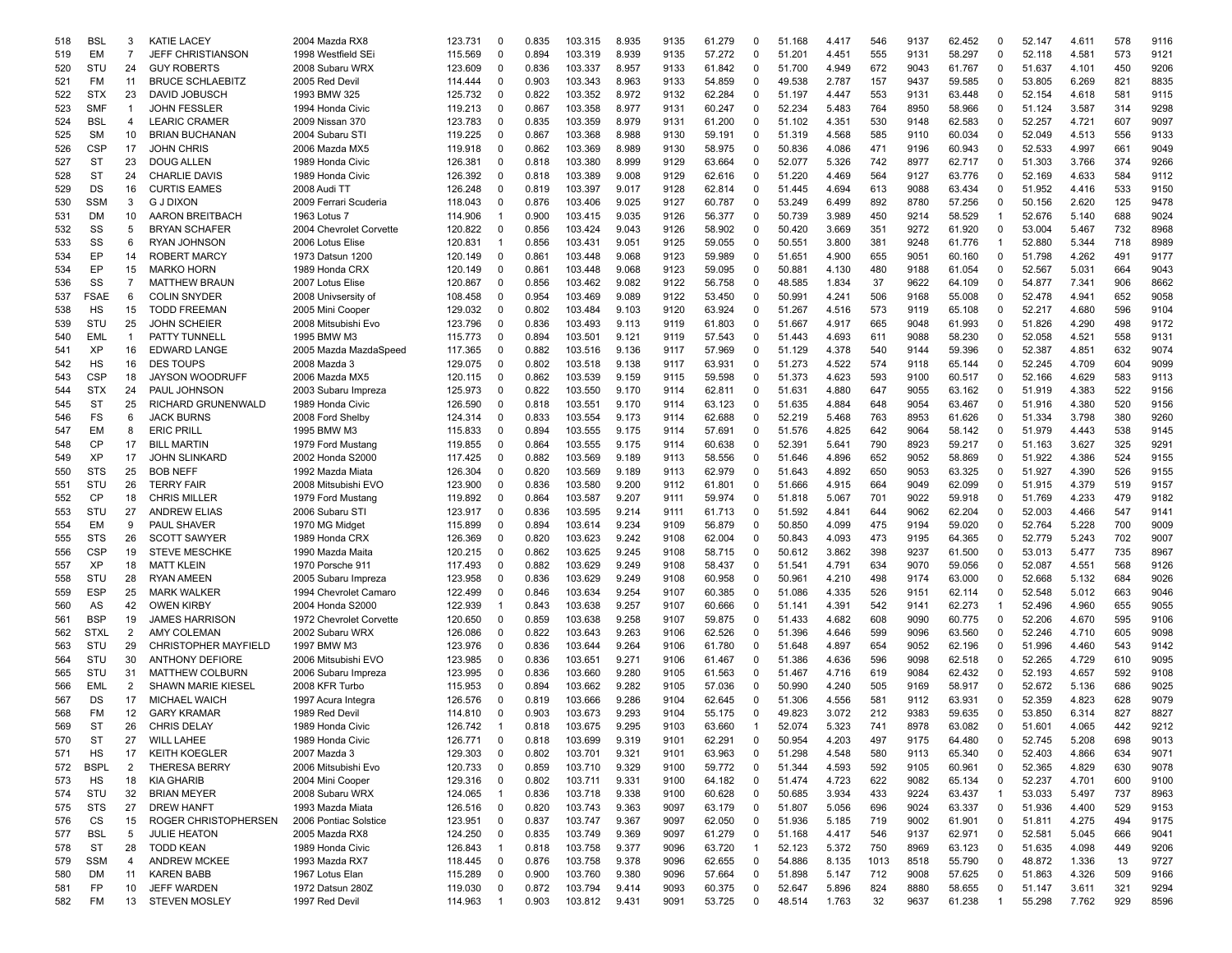| 583 | ASP         | 20             | <b>JAY ZELAZO</b>       | 2007 Lotus Exige          | 119.877 | -1          | 0.866 | 103.813 | 9.433  | 9091 | 60.545 | -1          | 52.432 | 5.681 | 794 | 8916 | 59.332 | 0           | 51.382 | 3.845 | 390 | 9252 |
|-----|-------------|----------------|-------------------------|---------------------------|---------|-------------|-------|---------|--------|------|--------|-------------|--------|-------|-----|------|--------|-------------|--------|-------|-----|------|
| 584 | FP          | 11             | <b>LANCE COLEY</b>      | 1971 Datsun 240Z          | 119.081 | -1          | 0.872 | 103.839 | 9.458  | 9089 | 60.251 | -1          | 52.539 | 5.788 | 807 | 8898 | 58.830 | $\mathbf 0$ | 51.300 | 3.764 | 371 | 9266 |
| 585 | <b>STX</b>  | 25             | <b>SAM KARP</b>         | 1989 Honda Civic          | 126.337 | 0           | 0.822 | 103.849 | 9.469  | 9088 | 63.006 | 0           | 51.791 | 5.040 | 693 | 9027 | 63.331 | $\mathbf 0$ | 52.058 | 4.522 | 560 | 9131 |
| 586 | AS          | 43             | <b>DON MOODY</b>        | 2008 Honda S2000          | 123.202 | $\mathbf 0$ | 0.843 | 103.859 | 9.479  | 9087 | 61.297 | $\Omega$    | 51.673 | 4.923 | 669 | 9047 | 61.905 | $\Omega$    | 52.186 | 4.650 | 588 | 9109 |
| 587 | CP          | 19             | <b>RON MCMANUS</b>      | 2008 Ford Mustang         | 120.213 | $\Omega$    | 0.864 | 103.864 | 9.484  | 9087 | 59.046 | 0           | 51.016 | 4.265 | 514 | 9164 | 61.167 | $\mathbf 0$ | 52.848 | 5.312 | 712 | 8995 |
| 588 | <b>STSL</b> | $\overline{1}$ | MICHELLE SEELIG         | 1989 Honda CRX            | 126.664 | $\Omega$    | 0.820 | 103.864 | 9.484  | 9087 | 62.706 | 0           | 51.419 | 4.668 | 604 | 9092 | 63.958 | $\Omega$    | 52.446 | 4.909 | 645 | 9064 |
| 589 | <b>SMF</b>  | 2              | <b>BRETT HOWELL</b>     | 1989 Honda Civic          | 119.804 | 0           | 0.867 | 103.870 | 9.490  | 9086 | 61.301 | 0           | 53.148 | 6.397 | 883 | 8796 | 58.503 | 0           | 50.722 | 3.186 | 226 | 9372 |
|     |             |                |                         |                           |         |             |       |         |        |      |        |             |        |       |     |      |        |             |        |       |     |      |
| 590 | AS          | 44             | <b>ART SCHROEDER</b>    | 2004 Porsche Boxster      | 123.254 | 0           | 0.843 | 103.903 | 9.523  | 9083 | 61.668 | 0           | 51.986 | 5.235 | 728 | 8993 | 61.586 | 0           | 51.917 | 4.381 | 521 | 9156 |
| 591 | GSL         | $\overline{1}$ | <b>MINDI CROSS</b>      | 2006 Mini Cooper          | 126.559 | $\Omega$    | 0.821 | 103.905 | 9.525  | 9083 | 62.818 | 0           | 51.574 | 4.823 | 641 | 9065 | 63.741 | 0           | 52.331 | 4.795 | 619 | 9084 |
| 592 | <b>BSL</b>  | 6              | ANGIE ROGERS            | 2006 Mazda RX8            | 124.442 | $\Omega$    | 0.835 | 103.909 | 9.529  | 9083 | 61.327 | 0           | 51.208 | 4.457 | 558 | 9130 | 63.115 | 0           | 52.701 | 5.165 | 693 | 9020 |
| 593 | <b>ASL</b>  | $\overline{1}$ | <b>DENISE CASHMORE</b>  | 1989 Chevrolet Corvette   | 123.262 | $\Omega$    | 0.843 | 103.910 | 9.530  | 9083 | 61.050 | 0           | 51.465 | 4.714 | 618 | 9084 | 62.212 | $\mathbf 0$ | 52.445 | 4.909 | 644 | 9064 |
| 594 | <b>DSP</b>  | 24             | <b>GAVIN SALMON</b>     | 1991 Mazda MX6            | 122.983 | $\mathbf 1$ | 0.845 | 103.921 | 9.540  | 9082 | 61.969 | 1           | 52.364 | 5.613 | 784 | 8928 | 61.014 | $\Omega$    | 51.557 | 4.021 | 430 | 9220 |
| 595 | <b>FSPL</b> | 3              | <b>GINETTE JORDAN</b>   | 1993 Honda Civic          | 125.062 | $\Omega$    | 0.831 | 103.927 | 9.546  | 9081 | 61.379 | 0           | 51.006 | 4.255 | 508 | 9166 | 63.683 | $\Omega$    | 52.921 | 5.384 | 727 | 8983 |
| 596 | XP          | 19             | <b>DON SLEVIN</b>       | 2005 Mazda Mazdaspeed     | 117.853 | $\Omega$    | 0.882 | 103.946 | 9.566  | 9080 | 58.757 | 0           | 51.824 | 5.073 | 702 | 9021 | 59.096 | 0           | 52.123 | 4.586 | 574 | 9120 |
| 597 | DS          | 18             | <b>DONALD GUTIERREZ</b> | 2008 Mazdaspeed 3         | 126.941 | 0           | 0.819 | 103.965 | 9.585  | 9078 | 62.976 | 0           | 51.577 | 4.827 | 643 | 9064 | 63.965 | 0           | 52.387 | 4.851 | 633 | 9074 |
| 598 | EM          | 10             | <b>SAM PLATT</b>        | 2004 Chevrolet Corvette   | 116.299 | -1          | 0.894 | 103.971 | 9.591  | 9078 | 57.911 | -1          | 51.772 | 5.022 | 690 | 9030 | 58.388 | 0           | 52.199 | 4.663 | 593 | 9107 |
| 599 | AS          | 45             | <b>KARL SHULTZ</b>      | 2004 Honda S2000          | 123.336 | 0           | 0.843 | 103.972 | 9.592  | 9077 | 61.445 | 0           | 51.798 | 5.047 | 694 | 9026 | 61.891 | 0           | 52.174 | 4.638 | 585 | 9111 |
| 600 | CS          | 16             | DANA LUCAS              | 2007 Mazda MX5            | 124.243 | 0           | 0.837 | 103.991 | 9.611  | 9076 | 62.497 | 0           | 52.310 | 5.559 | 771 | 8937 | 61.746 | 0           | 51.681 | 4.145 | 459 | 9198 |
|     | <b>SSM</b>  | 5              |                         |                           |         |             |       |         |        |      |        |             |        |       |     |      |        | $\mathbf 0$ |        |       |     |      |
| 601 |             |                | <b>BETH MCCLURE</b>     | 1993 Mazda 3Rotor         | 118.717 | 0           | 0.876 | 103.996 | 9.616  | 9075 | 59.681 | 0           | 52.281 | 5.530 | 770 | 8942 | 59.036 |             | 51.716 | 4.179 | 467 | 9192 |
| 602 | FS          | $\overline{7}$ | <b>DONALD KNOP</b>      | 2007 Mustang Shelby       | 124.846 | $\Omega$    | 0.833 | 103.997 | 9.617  | 9075 | 63.032 | $\Omega$    | 52.506 | 5.755 | 803 | 8904 | 61.814 | $\Omega$    | 51.491 | 3.955 | 412 | 9232 |
| 603 | DS          | 19             | <b>JAMES WILSON</b>     | 2008 Mazdaspeed 3         | 126.989 | $\Omega$    | 0.819 | 104.004 | 9.624  | 9075 | 62.848 | 0           | 51.473 | 4.722 | 621 | 9083 | 64.141 | 0           | 52.531 | 4.995 | 660 | 9049 |
| 604 | CS          | 17             | <b>ROBERT GODBY</b>     | 2007 Pontiac Solstice     | 124.276 | $\Omega$    | 0.837 | 104.019 | 9.639  | 9073 | 61.664 | 0           | 51.613 | 4.862 | 646 | 9058 | 62.612 | $\Omega$    | 52.406 | 4.870 | 635 | 9071 |
| 605 | <b>FSPL</b> | $\overline{4}$ | <b>BONNIE MUELLER</b>   | 2003 Ford Focus           | 125.194 | $\Omega$    | 0.831 | 104.036 | 9.656  | 9072 | 62.276 | 0           | 51.751 | 5.001 | 681 | 9034 | 62.918 | 0           | 52.285 | 4.749 | 612 | 9092 |
| 606 | <b>STUL</b> | $\overline{1}$ | <b>DIANA CARRIS</b>     | 2006 Mitsu Evo            | 124.483 | 0           | 0.836 | 104.068 | 9.688  | 9069 | 62.196 | 0           | 51.996 | 5.245 | 732 | 8991 | 62.287 | $\mathbf 0$ | 52.072 | 4.536 | 564 | 9129 |
| 607 | AS          | 46             | <b>JIM FRENCH</b>       | 1989 Chevrolet Corvette   | 123.453 | 0           | 0.843 | 104.071 | 9.691  | 9069 | 61.542 | 0           | 51.880 | 5.129 | 710 | 9011 | 61.911 | 0           | 52.191 | 4.655 | 591 | 9108 |
| 608 | <b>DPL</b>  | $\overline{1}$ | KIM M WILSON            | 2000 Toyota MR2           | 120.325 | 0           | 0.865 | 104.081 | 9.701  | 9068 | 59.835 | 0           | 51.757 | 5.007 | 685 | 9033 | 60.490 | 0           | 52.324 | 4.788 | 617 | 9085 |
| 609 | SS          | 8              | <b>MARK WORTHAM</b>     | 2004 Chevrolet Corvette   | 121.597 | 0           | 0.856 | 104.087 | 9.707  | 9067 | 60.461 | 0           | 51.755 | 5.004 | 684 | 9033 | 61.136 | 0           | 52.332 | 4.796 | 620 | 9084 |
|     | SS          | 9              | <b>BRIAN CONNERS</b>    | 2005 Lotus Elise          | 121.604 | $\mathbf 0$ | 0.856 | 104.093 | 9.713  | 9067 | 58.197 | 0           | 49.817 | 3.066 | 211 | 9385 | 63.407 | $\mathbf 0$ | 54.276 | 6.740 | 868 | 8758 |
| 610 |             |                |                         |                           |         |             |       |         |        |      |        |             |        |       |     |      |        |             |        |       |     |      |
| 611 | DM          | 12             | RONALD BABB             | 1967 Lotus Elan           | 115.689 | $\Omega$    | 0.900 | 104.120 | 9.740  | 9065 | 57.830 | $\Omega$    | 52.047 | 5.296 | 739 | 8982 | 57.859 | $\Omega$    | 52.073 | 4.537 | 565 | 9129 |
| 612 | <b>BSP</b>  | 20             | <b>MICHAEL FINEBERG</b> | 2005 Mitsubishi Evolution | 121.212 |             | 0.859 | 104.121 | 9.741  | 9064 | 62.189 | $\mathbf 1$ | 53.420 | 6.670 | 911 | 8751 | 59.023 | $\Omega$    | 50.701 | 3.165 | 222 | 9376 |
| 613 | <b>ESP</b>  | 26             | <b>TED BAKOWICZ</b>     | 2001 Chevrolet Camaro     | 123.077 | $\Omega$    | 0.846 | 104.123 | 9.743  | 9064 | 61.433 | 0           | 51.972 | 5.222 | 726 | 8995 | 61.644 | $\Omega$    | 52.151 | 4.615 | 580 | 9115 |
| 614 | <b>STUL</b> | 2              | <b>AMY FAIR</b>         | 2008 Mitsubishi Evo       | 124.552 | 0           | 0.836 | 104.125 | 9.745  | 9064 | 61.595 | 0           | 51.493 | 4.743 | 624 | 9079 | 62.957 | 0           | 52.632 | 5.096 | 679 | 9032 |
| 615 | SS          | 10             | MICHAEL VESECKY         | 2004 Chevy Corvette       | 121.646 | 0           | 0.856 | 104.129 | 9.749  | 9064 | 58.778 | 0           | 50.314 | 3.563 | 326 | 9292 | 62.868 | 0           | 53.815 | 6.279 | 822 | 8833 |
| 616 | ST          | 29             | <b>BRIAN MCNAMARA</b>   | 1992 Honda Civic          | 127.304 | 0           | 0.818 | 104.135 | 9.754  | 9063 | 63.307 | 0           | 51.785 | 5.034 | 692 | 9028 | 63.997 | 0           | 52.350 | 4.813 | 623 | 9081 |
| 617 | <b>STX</b>  | 26             | <b>MIKE HOLZINGER</b>   | 2003 Subaru WRX           | 126.687 | 0           | 0.822 | 104.137 | 9.757  | 9063 | 62.607 | 0           | 51.463 | 4.712 | 617 | 9084 | 64.080 | $\mathbf 0$ | 52.674 | 5.138 | 687 | 9025 |
| 618 | <b>STX</b>  | 27             | <b>KEVIN SCHULTZ</b>    | 2003 Subaru WRX           | 126.697 | 0           | 0.822 | 104.145 | 9.765  | 9062 | 63.284 | 0           | 52.019 | 5.269 | 737 | 8987 | 63.413 | 0           | 52.125 | 4.589 | 575 | 9120 |
| 619 | GP          | 9              | <b>DENNIS SMITH</b>     | 1965 Triumph Spitfire     | 123.852 | 0           | 0.841 | 104.160 | 9.779  | 9061 | 61.842 | 0           | 52.009 | 5.258 | 735 | 8989 | 62.010 | $\Omega$    | 52.150 | 4.614 | 579 | 9115 |
| 620 | CS          | 18             | <b>MICHAEL FOSSUM</b>   | 2000 Mazda Miata          | 124.445 | $\Omega$    | 0.837 | 104.160 | 9.780  | 9061 | 62.237 | $\Omega$    | 52.092 | 5.342 | 744 | 8975 | 62.208 | $\Omega$    | 52.068 | 4.532 | 562 | 9130 |
| 621 | <b>FSAE</b> | $\overline{7}$ | <b>TAM NGUYEN</b>       | 2008 UTA FSAE             | 109.192 | $\Omega$    | 0.954 | 104.169 | 9.789  | 9060 | 52.095 | 0           | 49.699 | 2.948 | 182 | 9407 | 57.097 | 0           | 54.471 | 6.934 | 883 | 8727 |
|     |             |                |                         |                           |         |             |       |         |        |      |        |             |        |       |     |      |        |             |        |       |     |      |
| 622 | FS          | 8              | <b>MICHAEL A</b>        | 2007 Ford Shelby          | 125.063 | 0           | 0.833 | 104.177 | 9.797  | 9060 | 64.028 | 0           | 53.335 | 6.585 | 900 | 8765 | 61.035 | 0           | 50.842 | 3.306 | 251 | 9350 |
| 623 | ST          | 30             | <b>ED RUNNION</b>       | 1989 Honda Civic          | 127.411 | 0           | 0.818 | 104.222 | 9.842  | 9056 | 63.341 | 0           | 51.813 | 5.062 | 699 | 9023 | 64.070 | 0           | 52.409 | 4.873 | 637 | 9070 |
| 624 | <b>STS</b>  | 28             | <b>JERRETT JAN</b>      | 1993 Mazda Miata          | 127.144 | 0           | 0.820 | 104.258 | 9.878  | 9053 | 63.300 | 0           | 51.906 | 5.155 | 713 | 9007 | 63.844 | $\mathbf 0$ | 52.352 | 4.816 | 625 | 9080 |
| 625 | DS          | 20             | <b>BOB CLARK</b>        | 2002 BMW 330ci            | 127.303 | 0           | 0.819 | 104.261 | 9.881  | 9052 | 63.069 | 0           | 51.654 | 4.903 | 657 | 9051 | 64.234 | 0           | 52.608 | 5.071 | 672 | 9036 |
| 626 | GSL         | 2              | <b>JEAN SCHAADT</b>     | 2007 Mini Cooper          | 127.011 | 0           | 0.821 | 104.276 | 9.896  | 9051 | 63.266 | 0           | 51.941 | 5.191 | 721 | 9001 | 63.745 | 0           | 52.335 | 4.798 | 621 | 9083 |
| 627 | HS          | 19             | <b>KEVIN YAP</b>        | 2008 Mini Cooper          | 130.027 | $\mathbf 0$ | 0.802 | 104.282 | 9.901  | 9051 | 65.416 | $\Omega$    | 52.464 | 5.713 | 795 | 8911 | 64.611 | $\mathbf 0$ | 51.818 | 4.282 | 496 | 9174 |
| 628 | HS          | 20             | <b>JOHN SOUDER</b>      | 2007 Mazda 3              | 130.032 | $\Omega$    | 0.802 | 104.286 | 9.905  | 9050 | 64.750 | 0           | 51.930 | 5.179 | 717 | 9003 | 65.282 | $\Omega$    | 52.356 | 4.820 | 627 | 9079 |
| 629 | <b>SSM</b>  | 6              | <b>JASON BECKER</b>     | 2000 BMW Mcoupe           | 119.092 | $\Omega$    | 0.876 | 104.325 | 9.944  | 9047 | 60.282 | 0           | 52.807 | 6.056 | 851 | 8853 | 58.810 | 0           | 51.518 | 3.981 | 419 | 9227 |
| 630 | <b>STS</b>  | 29             | <b>JUSTIN HARBOUR</b>   | 1991 Mazda Miata          | 127.231 | $\Omega$    | 0.820 | 104.329 | 9.949  | 9046 | 62.404 | 0           | 51.171 | 4.421 | 549 | 9136 | 64.827 | 0           | 53.158 | 5.622 | 752 | 8942 |
| 631 | DS          | 21             | <b>MARK LOPOTKO</b>     | 2002 Lexus IS             | 127.391 | 0           | 0.819 | 104.333 | 9.953  | 9046 | 63.267 | 0           | 51.816 | 5.065 | 700 | 9022 | 64.124 | 0           | 52.518 | 4.981 | 658 | 9051 |
|     | <b>STS</b>  | 30             | PHILLIP OSBORNE         |                           | 127.236 | $\Omega$    |       | 104.334 | 9.953  | 9046 | 63.090 | 0           | 51.734 | 4.983 | 677 | 9037 |        |             | 52.600 |       | 670 | 9037 |
| 632 |             |                |                         | 1989 Honda CRX            |         |             | 0.820 |         |        |      |        |             |        |       |     |      | 64.146 | 0           |        | 5.064 |     |      |
| 633 | <b>STX</b>  | 28             | <b>BRIAN CEMBOR</b>     | 1989 Honda Civic          | 126.939 | $\Omega$    | 0.822 | 104.344 | 9.964  | 9045 | 62.852 | 0           | 51.664 | 4.914 | 663 | 9049 | 64.087 | 0           | 52.680 | 5.143 | 689 | 9024 |
| 634 | <b>CP</b>   | 20             | <b>LARRY PETRUCCI</b>   | 1997 Pontiac Trans        | 120.776 | $\Omega$    | 0.864 | 104.350 | 9.970  | 9045 | 59.791 | 0           | 51.659 | 4.909 | 660 | 9050 | 60.985 | $\Omega$    | 52.691 | 5.155 | 691 | 9022 |
| 635 | FS          | 9              | <b>DOUG WILLE</b>       | 2007 Ford Shelby          | 125.286 | 0           | 0.833 | 104.363 | 9.983  | 9043 | 63.342 | 0           | 52.764 | 6.013 | 839 | 8860 | 61.944 | 0           | 51.599 | 4.063 | 440 | 9213 |
| 636 | <b>ST</b>   | 31             | <b>DAVID ROCK</b>       | 2001 Toyota Celica        | 127.603 | $\mathbf 0$ | 0.818 | 104.379 | 9.999  | 9042 | 63.462 | 0           | 51.912 | 5.161 | 715 | 9006 | 64.141 | $\mathbf 0$ | 52.467 | 4.931 | 648 | 9060 |
| 637 | <b>DSPL</b> | $\overline{1}$ | DEANNE CARABALLO        | 2000 Subaru Impreza       | 123.542 | 0           | 0.845 | 104.393 | 10.013 | 9041 | 61.127 | 0           | 51.652 | 4.902 | 656 | 9051 | 62.415 | 0           | 52.741 | 5.204 | 696 | 9013 |
| 638 | <b>SSM</b>  | $\overline{7}$ | <b>MARK JORGENSEN</b>   | 2008 Dodge Viper          | 119.171 | $\mathbf 0$ | 0.876 | 104.394 | 10.014 | 9041 | 61.121 | 0           | 53.542 | 6.791 | 924 | 8732 | 58.050 | 0           | 50.852 | 3.316 | 253 | 9348 |
| 639 | DP          | 4              | <b>STEVE HOELSCHER</b>  | 1986 Toyota MR2           | 120.699 | 0           | 0.865 | 104.405 | 10.024 | 9040 | 62.963 | 0           | 54.463 | 7.712 | 983 | 8584 | 57.736 | 0           | 49.942 | 2.405 | 88  | 9518 |
| 640 | DS          | 22             | <b>JERRY LEE</b>        | 2003 Chevrolet Corvette   | 127.487 | 0           | 0.819 | 104.412 | 10.032 | 9039 | 62.818 | 0           | 51.448 | 4.697 | 614 | 9087 | 64.669 | $\mathbf 0$ | 52.964 | 5.428 | 729 | 8975 |
| 641 | STU         | 33             | NICHOLAS MYERS          | 2003 Mitsubishi Evolution | 124.903 | 0           | 0.836 | 104.419 | 10.039 | 9039 | 62.323 | 0           | 52.102 | 5.351 | 747 | 8973 | 62.580 | 0           | 52.317 | 4.781 | 616 | 9086 |
|     | STU         | 34             | <b>SURAJ PRADHAN</b>    |                           |         |             | 0.836 | 104.429 | 10.049 | 9038 |        | 0           | 51.645 | 4.894 | 651 | 9052 |        | 0           | 52.784 | 5.248 | 703 | 9006 |
| 642 |             |                |                         | 2005 Mitsubishi EVO8      | 124.915 | 0           |       |         |        |      | 61.776 |             |        |       |     |      | 63.139 |             |        |       |     |      |
| 643 | <b>HSL</b>  | $\overline{1}$ | STEPHANIE CHANG         | 2007 Mini Cooper          | 130.211 | $\mathbf 0$ | 0.802 | 104.429 | 10.049 | 9038 | 64.075 | 0           | 51.388 | 4.637 | 597 | 9098 | 66.136 | 0           | 53.041 | 5.505 | 738 | 8962 |
| 644 | <b>DSP</b>  | 25             | <b>CHRIS SCHMID</b>     | 2004 Dodge Neon           | 123.617 | 0           | 0.845 | 104.456 | 10.076 | 9035 | 62.131 | 0           | 52.501 | 5.750 | 802 | 8905 | 61.486 | 0           | 51.956 | 4.419 | 534 | 9149 |
| 645 | SS          | 11             | PILAR MIRANDA           | 2004 Porsche GT3          | 122.035 | 0           | 0.856 | 104.462 | 10.082 | 9035 | 58.785 | 0           | 50.320 | 3.569 | 331 | 9291 | 63.250 | 0           | 54.142 | 6.606 | 853 | 8780 |
| 646 | AS          | 47             | <b>JAMES SNYDER</b>     | 2008 Porsche Boxter       | 123.921 | 0           | 0.843 | 104.465 | 10.085 | 9035 | 61.369 | 0           | 51.734 | 4.983 | 678 | 9037 | 62.552 | 0           | 52.731 | 5.195 | 695 | 9015 |
| 647 | F125        | 14             | <b>GREGORY VINCENT</b>  | 1997 MBA Shifter          | 109.169 | 0           | 0.957 | 104.475 | 10.095 | 9034 | 54.341 | 0           | 52.004 | 5.254 | 733 | 8990 | 54.828 | $\mathbf 0$ | 52.470 | 4.934 | 650 | 9060 |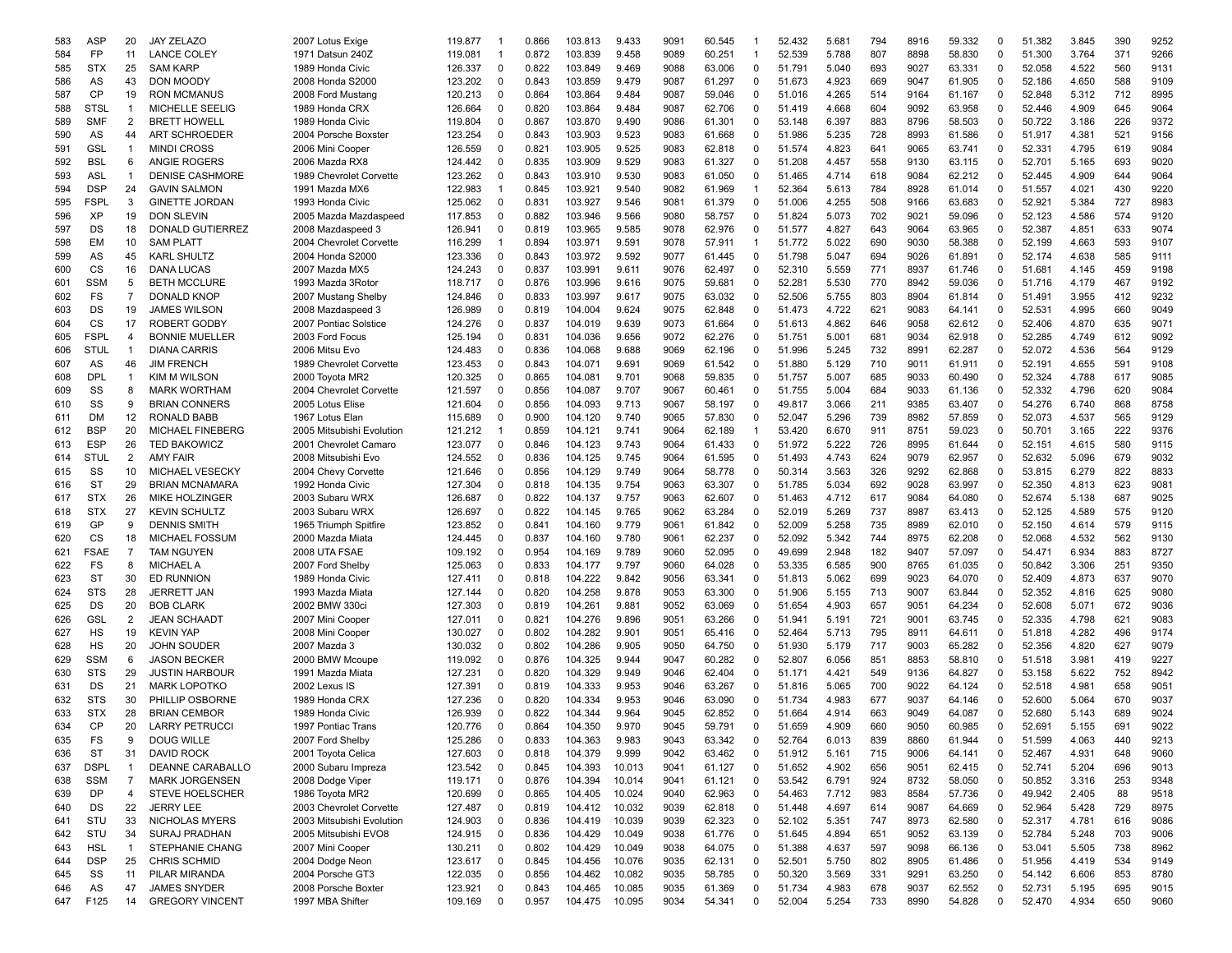| 648 | <b>STX</b>  | 29             | <b>TIMOTHY DILLIN</b>     | 1994 Mazda MX6          | 127.100 | 0              | 0.822 | 104.476 | 10.096 | 9034 | 63.032 | 0            | 51.812 | 5.062 | 698  | 9023 | 64.068 | 0        | 52.664 | 5.128 | 683 | 9026 |
|-----|-------------|----------------|---------------------------|-------------------------|---------|----------------|-------|---------|--------|------|--------|--------------|--------|-------|------|------|--------|----------|--------|-------|-----|------|
| 649 | ВM          | 12             | <b>MICHAEL MOULCKERS</b>  | 1974 Legrand DSR        | 110.678 | $\Omega$       | 0.944 | 104.480 | 10.100 | 9033 | 53.919 | 0            | 50.900 | 4.149 | 483  | 9185 | 56.759 | $\Omega$ | 53.580 | 6.044 | 802 | 8872 |
| 650 | <b>XP</b>   | 20             | <b>RICHARD HOLDEN</b>     | 1976 Datsun 280Z        | 118.462 | $\Omega$       | 0.882 | 104.483 | 10.103 | 9033 | 59.249 | 0            | 52.258 | 5.507 | 767  | 8946 | 59.213 | 0        | 52.226 | 4.690 | 598 | 9102 |
| 651 | <b>FSP</b>  | 23             | <b>ANDREW QUIGLEY</b>     | 1970 BMW 2002           | 125.757 | -1             | 0.831 | 104.504 | 10.124 | 9031 | 63.459 | 1            | 52.734 | 5.984 | 835  | 8865 | 62.298 | 0        | 51.770 | 4.233 | 480 | 9182 |
| 652 | ΧP          | 21             | <b>SU BRUDE</b>           | 2004 Chevy Corvette     | 118.486 | -1             | 0.882 | 104.505 | 10.124 | 9031 | 60.396 | $\mathbf 1$  | 53.269 | 6.519 | 895  | 8776 | 58.090 | 0        | 51.235 | 3.699 | 348 | 9278 |
| 653 | <b>STX</b>  | 30             | <b>MATT MURPHY</b>        | 1993 BMW 325is          | 127.151 | $\Omega$       | 0.822 | 104.518 | 10.138 | 9030 | 62.984 | 0            | 51.773 | 5.022 | 691  | 9030 | 64.167 | 0        | 52.745 | 5.209 | 699 | 9012 |
| 654 | <b>CSP</b>  | 20             | <b>KEVIN BOSWELL</b>      | 1990 Mazda Miata        | 121.253 | $\Omega$       | 0.862 | 104.520 | 10.140 | 9030 | 59.763 | 0            | 51.516 | 4.765 | 627  | 9075 | 61.490 | 0        | 53.004 | 5.468 | 733 | 8968 |
|     | FM          | 14             | <b>BILL CRAWFORD</b>      | 1995 KBS Mark           | 115.757 | 0              | 0.903 | 104.529 | 10.148 | 9029 | 55.181 | 0            | 49.828 | 3.078 | 214  | 9382 | 60.576 | 0        | 54.700 | 7.164 | 901 | 8690 |
| 655 |             |                |                           |                         |         |                |       |         |        |      |        |              |        |       |      |      |        |          |        |       |     |      |
| 656 | EM          | 11             | <b>BOBBY JASAN</b>        | 1989 Mazda RX7          | 116.928 | $\Omega$       | 0.894 | 104.534 | 10.153 | 9029 | 58.012 | 0            | 51.863 | 5.112 | 709  | 9014 | 58.916 | 0        | 52.671 | 5.135 | 685 | 9025 |
| 657 | AM          | $\mathbf{1}$   | DAN WASDAHL               | 2008 BBR/Phantom DVS    | 104.547 | $\Omega$       | 1.000 | 104.547 | 10.167 | 9028 | 54.795 | 0            | 54.795 | 8.044 | 1002 | 8532 | 49.752 | 0        | 49.752 | 2.216 | 68  | 9555 |
| 658 | CP          | 21             | MIKE ANSELL               | 1969 Chevrolet Camaro   | 121.041 | $\Omega$       | 0.864 | 104.579 | 10.199 | 9025 | 59.793 | 0            | 51.661 | 4.910 | 662  | 9049 | 61.248 | 0        | 52.918 | 5.382 | 726 | 8983 |
| 659 | <b>FSP</b>  | 24             | <b>NEIL SCHELLY</b>       | 1999 Subaru SoloRu      | 125.851 | $\Omega$       | 0.831 | 104.582 | 10.202 | 9024 | 62.533 | 0            | 51.965 | 5.214 | 724  | 8997 | 63.318 | 0        | 52.617 | 5.081 | 674 | 9034 |
| 660 | <b>SM</b>   | 11             | <b>TODD WAYMAN</b>        | 2006 Mitsubishi Lancer  | 120.627 | $\overline{2}$ | 0.867 | 104.584 | 10.203 | 9024 | 61.922 | 2            | 53.686 | 6.936 | 934  | 8708 | 58.705 | 0        | 50.897 | 3.361 | 266 | 9340 |
| 661 | <b>DSP</b>  | 26             | <b>DOUG KEILER</b>        | 1999 BMW 323            | 123.789 |                | 0.845 | 104.602 | 10.222 | 9023 | 59.862 | 0            | 50.583 | 3.833 | 388  | 9242 | 63.927 | 1        | 54.018 | 6.482 | 844 | 8800 |
| 662 | EM          | 12             | <b>ALBERT CRAM</b>        | 2002 Sprinto 7          | 117.005 | -1             | 0.894 | 104.602 | 10.222 | 9023 | 56.369 | 0            | 50.394 | 3.643 | 347  | 9277 | 60.636 | 1        | 54.209 | 6.672 | 864 | 8769 |
| 663 | СM          | 19             | DOUGLAS TURNER            | 1987 Citation FF        | 115.334 | 0              | 0.907 | 104.608 | 10.228 | 9022 | 57.060 | 0            | 51.753 | 5.003 | 682  | 9033 | 58.274 | 0        | 52.855 | 5.318 | 714 | 8994 |
| 664 | ASP         | 21             | <b>NICK BJOIN</b>         | 2003 Chevrolet Corvette | 120.802 | $\Omega$       | 0.866 | 104.615 | 10.234 | 9022 | 59.754 | 0            | 51.747 | 4.996 | 680  | 9034 | 61.048 | 0        | 52.868 | 5.331 | 717 | 8992 |
| 665 | STU         | 35             | <b>WIGGY GREACEN</b>      | 2004 Mitsubishi Evo     | 125.188 | -1             | 0.836 | 104.657 | 10.277 | 9018 | 63.030 |              | 52.693 | 5.942 | 826  | 8872 | 62.158 | 0        | 51.964 | 4.428 | 536 | 9148 |
|     | SSL         | $\mathbf{1}$   |                           |                         |         | $\Omega$       |       |         |        | 9018 |        |              |        |       |      |      |        | 0        |        |       | 868 |      |
| 666 |             |                | <b>SHELLY MONFORT</b>     | 2005 Lotus Elise        | 122.266 |                | 0.856 | 104.660 | 10.280 |      | 58.859 | 0            | 50.383 | 3.633 | 345  | 9279 | 63.407 |          | 54.276 | 6.740 |     | 8758 |
| 667 | <b>FSL</b>  | 2              | <b>KRISTI BROWN</b>       | 2007 Ford Shelby        | 125.644 | $\Omega$       | 0.833 | 104.661 | 10.281 | 9018 | 62.658 | 0            | 52.194 | 5.443 | 757  | 8957 | 62.986 | 0        | 52.467 | 4.931 | 648 | 9060 |
| 668 | STU         | 36             | <b>JOHN POWELL</b>        | 2005 Subaru WRX         | 125.198 | $\Omega$       | 0.836 | 104.666 | 10.285 | 9017 | 62.602 | 0            | 52.335 | 5.585 | 775  | 8933 | 62.596 | 0        | 52.330 | 4.794 | 618 | 9084 |
| 669 | <b>SM</b>   | 12             | MICHAEL FAUCETT           | 1996 BMW 328i           | 120.731 | $\Omega$       | 0.867 | 104.674 | 10.294 | 9017 | 59.801 | 0            | 51.847 | 5.097 | 708  | 9017 | 60.930 | 0        | 52.826 | 5.290 | 707 | 8999 |
| 670 | F125L       | $\overline{1}$ | <b>KAREN CRANER</b>       | 2004 GPracing CR125     | 109.382 | $\Omega$       | 0.957 | 104.679 | 10.298 | 9016 | 54.497 | 0            | 52.154 | 5.403 | 754  | 8964 | 54.885 | 0        | 52.525 | 4.989 | 659 | 9050 |
| 671 | GS          | 12             | <b>BEN CASTILLO</b>       | 2008 Volvo C30          | 127.504 | $\Omega$       | 0.821 | 104.681 | 10.301 | 9016 | 63.572 | 0            | 52.193 | 5.442 | 756  | 8957 | 63.932 | 0        | 52.488 | 4.952 | 653 | 9057 |
| 672 | STL         | $\mathbf{1}$   | <b>LESLIE COHEN</b>       | 1989 Honda Civic        | 127.987 | $\Omega$       | 0.818 | 104.693 | 10.313 | 9015 | 64.992 | 0            | 53.163 | 6.413 | 884  | 8794 | 62.995 | 0        | 51.530 | 3.994 | 423 | 9225 |
| 673 | FS          | 10             | <b>KYLE LANGLEY</b>       | 2007 Ford Shelby        | 125.685 | 0              | 0.833 | 104.696 | 10.315 | 9015 | 63.344 | 0            | 52.766 | 6.015 | 841  | 8860 | 62.341 | 0        | 51.930 | 4.394 | 527 | 9154 |
| 674 | XP          | 22             | <b>GRADY WOOD</b>         | 1986 Honda Civic        | 118.706 | $\Omega$       | 0.882 | 104.699 | 10.319 | 9014 | 59.012 | 0            | 52.049 | 5.298 | 740  | 8982 | 59.694 | 0        | 52.650 | 5.114 | 682 | 9029 |
|     | F125        | 15             | <b>JASON VEHIGE</b>       |                         |         | $\Omega$       | 0.957 | 104.702 | 10.321 | 9014 | 53.530 | 0            | 51.228 | 4.478 | 567  | 9126 |        | 0        | 53.473 |       | 782 | 8890 |
| 675 |             |                |                           | 2005 Vanspeed/SGM Sirio | 109.406 |                |       |         |        |      |        |              |        |       |      |      | 55.876 |          |        | 5.937 |     |      |
| 676 | XP          | 23             | <b>JIM BENNETT</b>        | 1991 Nissan 240sx       | 118.735 | -1             | 0.882 | 104.724 | 10.344 | 9012 | 60.056 | 1            | 52.969 | 6.219 | 871  | 8826 | 58.679 | 0        | 51.755 | 4.219 | 475 | 9185 |
| 677 | <b>SSM</b>  | 8              | <b>CHUCK YOUNG</b>        | 2005 Dodge Viper        | 119.575 | -1             | 0.876 | 104.748 | 10.368 | 9010 | 60.861 | $\mathbf{1}$ | 53.314 | 6.564 | 898  | 8769 | 58.714 | 0        | 51.433 | 3.897 | 404 | 9242 |
| 678 | <b>HS</b>   | 21             | JOHN YEUNG                | 2008 Mini Cooper        | 130.615 | $\Omega$       | 0.802 | 104.753 | 10.373 | 9010 | 64.738 | 0            | 51.920 | 5.169 | 716  | 9004 | 65.877 | 0        | 52.833 | 5.297 | 708 | 8997 |
| 679 | <b>DSPL</b> | 2              | REBECCA ZACHARDA          | 2006 Mini Cooper        | 123.973 | $\Omega$       | 0.845 | 104.757 | 10.377 | 9009 | 61.692 | 0            | 52.130 | 5.379 | 751  | 8968 | 62.281 | 0        | 52.627 | 5.091 | 677 | 9033 |
| 680 | <b>ESP</b>  | 27             | <b>PRANAV PATEL</b>       | 2006 Ford Mustang       | 123.829 | $\Omega$       | 0.846 | 104.759 | 10.379 | 9009 | 62.316 | 0            | 52.719 | 5.969 | 832  | 8868 | 61.513 | 0        | 52.040 | 4.504 | 555 | 9135 |
| 681 | <b>DSPL</b> | 3              | <b>MELANIE PORA</b>       | 1995 BMW 325is          | 123.995 | $\Omega$       | 0.845 | 104.776 | 10.396 | 9008 | 61.964 | 0            | 52.360 | 5.609 | 781  | 8929 | 62.031 | 0        | 52.416 | 4.880 | 640 | 9069 |
| 682 | <b>ASL</b>  | 2              | <b>CHRISTINA PETERSON</b> | 2004 Honda S2000        | 124.340 | 0              | 0.843 | 104.819 | 10.438 | 9004 | 61.119 | 0            | 51.523 | 4.773 | 630  | 9074 | 63.221 | 0        | 53.295 | 5.759 | 767 | 8919 |
| 683 | <b>FS</b>   | 11             | <b>JASON HUEPENBECKER</b> | 2008 Ford Shelby        | 125.834 | $\Omega$       | 0.833 | 104.820 | 10.440 | 9004 | 64.399 | 0            | 53.644 | 6.894 | 931  | 8715 | 61.435 | 0        | 51.175 | 3.639 | 331 | 9289 |
| 684 | <b>SSM</b>  | 9              | <b>LES SCHOBER</b>        | 1991 Chevy Corvette     | 119.661 | $\Omega$       | 0.876 | 104.823 | 10.443 | 9004 | 59.791 | 0            | 52.377 | 5.626 | 786  | 8926 | 59.870 | 0        | 52.446 | 4.910 | 646 | 9064 |
|     | STU         | 37             | <b>CHARLES SIZEMORE</b>   | 2004 Mitsubishi Evo     | 125.421 | $\Omega$       | 0.836 | 104.852 | 10.472 | 9001 | 61.855 | 0            | 51.711 | 4.960 | 675  | 9041 | 63.566 | 0        | 53.141 | 5.605 | 750 | 8945 |
| 685 |             |                |                           |                         |         |                |       |         |        |      |        |              |        |       |      |      |        |          |        |       |     |      |
| 686 | SS          | 12             | <b>STEVE WYNVEEN</b>      | 2004 Chevrolet Corvette | 122.511 | $\Omega$       | 0.856 | 104.869 | 10.489 | 9000 | 57.627 | 0            | 49.329 | 2.578 | 117  | 9477 | 64.884 | 0        | 55.541 | 8.005 | 944 | 8559 |
| 687 | EP          | 16             | <b>MYRON STEERE</b>       | 2000 Ford Focus         | 121.806 | $\Omega$       | 0.861 | 104.875 | 10.495 | 8999 | 60.118 | 0            | 51.762 | 5.011 | 686  | 9032 | 61.688 | 0        | 53.113 | 5.577 | 745 | 8950 |
| 688 | <b>CSP</b>  | 21             | <b>BRAD OWEN</b>          | 1999 Mazda Miata        | 121.705 | $\Omega$       | 0.862 | 104.910 | 10.530 | 8996 | 60.140 | 0            | 51.841 | 5.090 | 705  | 9018 | 61.565 | 0        | 53.069 | 5.533 | 742 | 8957 |
| 689 | <b>CSP</b>  | 22             | <b>MICHAEL PARKER</b>     | 1996 Mazda Miata        | 121.712 | $\Omega$       | 0.862 | 104.916 | 10.536 | 8996 | 59.819 | 0            | 51.564 | 4.813 | 638  | 9067 | 61.893 | 0        | 53.352 | 5.816 | 772 | 8910 |
| 690 | BS          | 22             | <b>TIM HEATON</b>         | 2005 Mazda RX8          | 125.652 |                | 0.835 | 104.919 | 10.539 | 8995 | 63.046 |              | 52.643 | 5.893 | 823  | 8881 | 62.606 | 0        | 52.276 | 4.740 | 611 | 9093 |
| 691 | GS          | 13             | <b>RODNEY GIEBEL</b>      | 2006 Mini Cooper        | 127.800 | $\Omega$       | 0.821 | 104.924 | 10.544 | 8995 | 63.103 | 0            | 51.808 | 5.057 | 697  | 9024 | 64.697 | 0        | 53.116 | 5.580 | 747 | 8949 |
| 692 | CS          | 19             | <b>JAKE VAN</b>           | 2002 Toyota MR2         | 125.389 | $\Omega$       | 0.837 | 104.951 | 10.570 | 8993 | 62.556 | 0            | 52.359 | 5.609 | 780  | 8929 | 62.833 | 0        | 52.591 | 5.055 | 669 | 9039 |
| 693 | CP          | 22             | <b>BRIAN HOOVER</b>       | 1986 Ford Mustang       | 121.473 | $\Omega$       | 0.864 | 104.953 | 10.572 | 8993 | 61.025 | 0            | 52.726 | 5.975 | 833  | 8867 | 60.448 | 0        | 52.227 | 4.691 | 599 | 9102 |
| 694 | CS          | 20             | <b>JOHN JACOBS</b>        | 2006 Mazda Miata        | 125.399 | $\Omega$       | 0.837 | 104.959 | 10.579 | 8992 | 62.246 | 0            | 52.100 | 5.349 | 746  | 8973 | 63.153 | 0        | 52.859 | 5.323 | 715 | 8993 |
| 695 | <b>ST</b>   | 32             | <b>STEFANIE MABREY</b>    | 1990 Honda Civic        | 128.316 | $\Omega$       | 0.818 | 104.962 | 10.582 | 8992 | 62.924 | 0            | 51.472 | 4.721 | 620  | 9083 | 65.392 | 0        | 53.491 | 5.954 | 785 | 8887 |
|     |             |                |                           |                         |         | $\Omega$       |       |         |        |      |        |              |        |       |      |      |        |          |        |       |     |      |
| 696 | F125        | 16             | <b>DANNY KAO</b>          | 2007 Swiss Hutless      | 109.682 |                | 0.957 | 104.966 | 10.585 | 8992 | 55.604 | 0            | 53.213 | 6.462 | 887  | 8786 | 54.078 | 0        | 51.753 | 4.216 | 474 | 9185 |
| 697 | GP          | 10             | <b>DOUG TAYLOR</b>        | 1964 Austin Healey      | 124.838 | $\Omega$       | 0.841 | 104.989 | 10.609 | 8990 | 63.186 | 0            | 53.139 | 6.389 | 882  | 8798 | 61.652 | 0        | 51.849 | 4.313 | 504 | 9168 |
| 698 | F125        | 17             | <b>EDWIN LIU</b>          | 1999 CRG Speed          | 109.736 | $\Omega$       | 0.957 | 105.017 | 10.637 | 8987 | 54.282 | 0            | 51.948 | 5.197 | 722  | 9000 | 55.454 | 0        | 53.069 | 5.533 | 743 | 8957 |
| 699 | <b>CSP</b>  | 23             | <b>THOMAS SHUMAN</b>      | 1990 Mazda Miata        | 121.842 | $\Omega$       | 0.862 | 105.028 | 10.648 | 8986 | 59.943 | $\Omega$     | 51.671 | 4.920 | 667  | 9048 | 61.899 | O        | 53.357 | 5.821 | 774 | 8909 |
| 700 | SSL         | $\overline{2}$ | <b>CRISSY WEAVER</b>      | 2002 Chevy Corvette     | 122.697 | 0              | 0.856 | 105.029 | 10.648 | 8986 | 60.568 | 0            | 51.846 | 5.096 | 707  | 9017 | 62.129 | 0        | 53.182 | 5.646 | 757 | 8938 |
| 701 | <b>SSML</b> | 2              | <b>JESSICA MCFADDEN</b>   | 1997 Chevy Corvette     | 119.903 | $\mathbf{1}$   | 0.876 | 105.035 | 10.655 | 8986 | 60.850 | $\mathbf{1}$ | 53.305 | 6.554 | 897  | 8770 | 59.053 | 0        | 51.730 | 4.194 | 471 | 9189 |
| 702 | <b>STX</b>  | 31             | <b>NATHAN PETERS</b>      | 1989 Honda Civic        | 127.794 | 0              | 0.822 | 105.047 | 10.666 | 8985 | 63.657 | 0            | 52.326 | 5.575 | 774  | 8934 | 64.137 | 0        | 52.721 | 5.184 | 694 | 9017 |
| 703 | ВM          | 13             | <b>BOB SONNTAG</b>        | 1979 LeGrand MK25       | 111.293 | 0              | 0.944 | 105.061 | 10.680 | 8983 | 54.501 | 0            | 51.449 | 4.698 | 615  | 9087 | 56.792 | 0        | 53.612 | 6.075 | 806 | 8867 |
|     | SS          | 13             | AMBROSE FUNG              | 2006 Lotus Elise        | 122.740 | 0              | 0.856 | 105.065 | 10.685 | 8983 | 58.920 | 0            | 50.436 | 3.685 | 356  | 9269 | 63.820 | 0        | 54.630 | 7.094 | 894 | 8701 |
| 704 |             |                |                           |                         |         |                |       |         |        |      |        |              |        |       |      |      |        |          |        |       |     |      |
| 705 | <b>SSM</b>  | 10             | <b>ERIK STRELNIEKS</b>    | 1993 Mazda 3Rotor       | 119.970 | 0              | 0.876 | 105.094 | 10.714 | 8981 | 63.915 | 0            | 55.990 | 9.239 | 1044 | 8350 | 56.055 | 0        | 49.104 | 1.568 | 26  | 9681 |
| 706 | <b>FJA</b>  | 11             | <b>SARAH BOWIN</b>        | 1998 Elite Sprint       | 122.209 | 0              | 0.860 | 105.100 | 10.720 | 8980 | 60.385 | 0            | 51.931 | 5.180 | 718  | 9002 | 61.824 | 0        | 53.169 | 5.632 | 754 | 8941 |
| 707 | EML         | 3              | <b>JULIE SHAVER</b>       | 1970 MG Midget          | 117.584 | 0              | 0.894 | 105.120 | 10.740 | 8978 | 58.399 | 0            | 52.209 | 5.458 | 760  | 8955 | 59.185 | 0        | 52.911 | 5.375 | 722 | 8984 |
| 708 | <b>ESP</b>  | 28             | <b>JAMES CRIDER</b>       | 1999 Ford Mustang       | 124.259 | 0              | 0.846 | 105.123 | 10.743 | 8978 | 61.194 | 0            | 51.770 | 5.019 | 688  | 9030 | 63.065 | 0        | 53.353 | 5.817 | 773 | 8910 |
| 709 | GP          | 11             | <b>JOHN EDWARDS</b>       | 1967 Fiat 850           | 125.020 | 0              | 0.841 | 105.142 | 10.762 | 8976 | 61.792 | 0            | 51.967 | 5.216 | 725  | 8996 | 63.228 | 0        | 53.175 | 5.639 | 756 | 8940 |
| 710 | AS          | 48             | RICHARD HUTCHINSON        | 2008 Honda S2000        | 124.738 | 0              | 0.843 | 105.154 | 10.774 | 8975 | 61.995 | 0            | 52.262 | 5.511 | 768  | 8945 | 62.743 | 0        | 52.892 | 5.356 | 719 | 8987 |
| 711 | <b>SSM</b>  | 11             | <b>CHRIS SWEARINGEN</b>   | 1992 Mazda Miata        | 120.053 | 0              | 0.876 | 105.166 | 10.786 | 8974 | 59.368 | 0            | 52.006 | 5.256 | 734  | 8989 | 60.685 | 0        | 53.160 | 5.624 | 753 | 8942 |
| 712 | ASPL        | $\overline{1}$ | DONNA LITTLEJOHN          | 2002 Chevrolet Corvette | 121.453 | 0              | 0.866 | 105.178 | 10.798 | 8973 | 60.661 | 0            | 52.532 | 5.782 | 805  | 8899 | 60.792 | 0        | 52.646 | 5.110 | 680 | 9029 |
|     |             |                |                           |                         |         |                |       |         |        |      |        |              |        |       |      |      |        |          |        |       |     |      |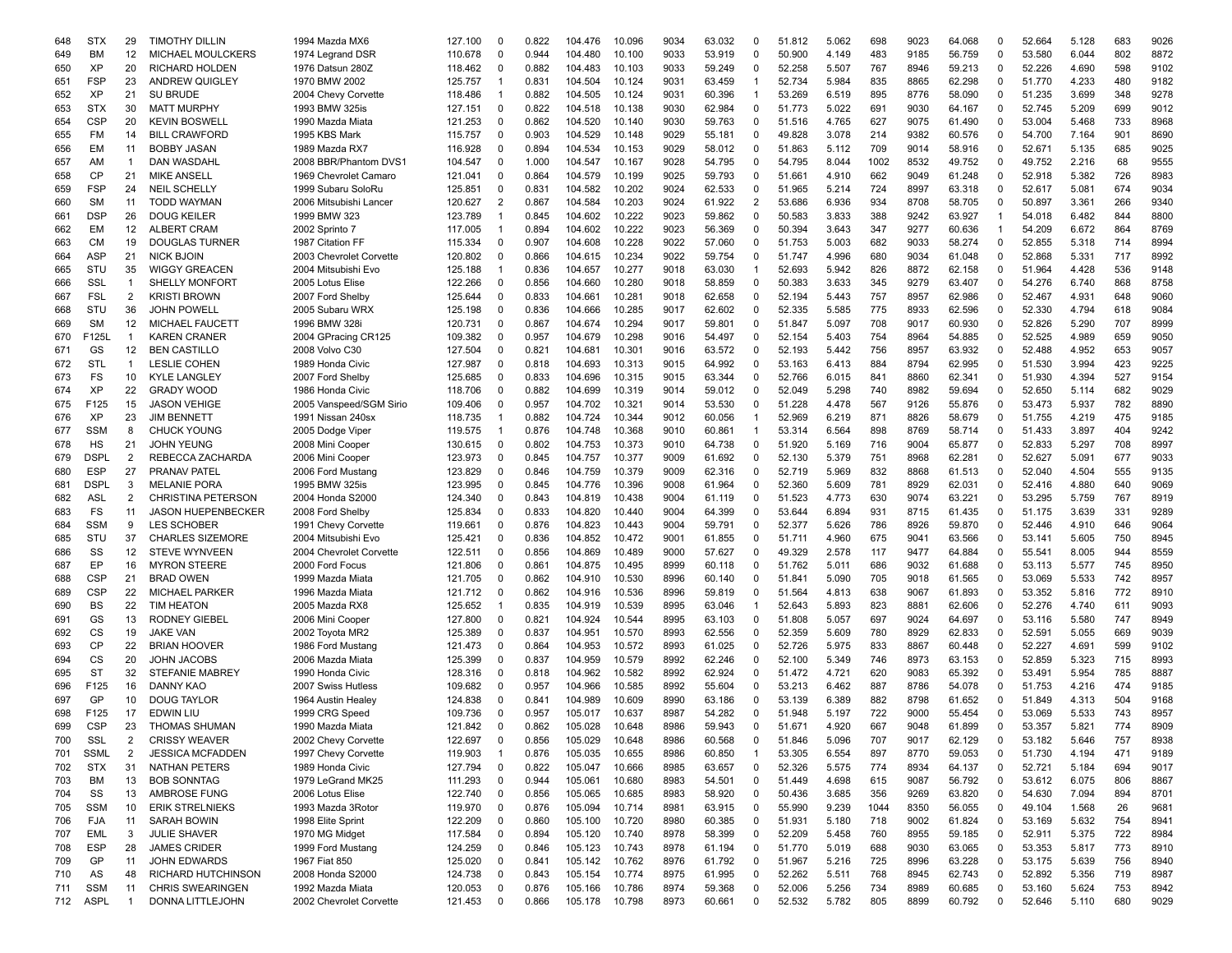| 713 | FP          | 12             | <b>BRYAN HAYES</b>           | 2000 Honda S2000        | 120.636 | 0           | 0.872 | 105.195 | 10.814 | 8972 | 60.297 | 0                       | 52.579 | 5.828 | 814  | 8892 | 60.339 | 0            | 52.616 | 5.079 | 673  | 9035 |
|-----|-------------|----------------|------------------------------|-------------------------|---------|-------------|-------|---------|--------|------|--------|-------------------------|--------|-------|------|------|--------|--------------|--------|-------|------|------|
| 714 | <b>DSPI</b> | $\overline{4}$ | <b>CONNIE SMITH</b>          | 2004 VW R32             | 124.499 | 0           | 0.845 | 105.202 | 10.821 | 8971 | 62.462 | $\Omega$                | 52.780 | 6.030 | 848  | 8858 | 62.037 | $\mathbf 0$  | 52.421 | 4.885 | 641  | 9068 |
| 715 | STU         | 38             | <b>JUSTIN LAU</b>            | 2006 Subaru STI         | 125.847 | 0           | 0.836 | 105.208 | 10.828 | 8971 | 62.627 | $\Omega$                | 52.356 | 5.606 | 779  | 8929 | 63.220 | $\Omega$     | 52.852 | 5.316 | 713  | 8994 |
| 716 | <b>STX</b>  | 32             | <b>CHRISTOPHER LEDBETTER</b> | 1997 BMW 328iS          | 127.992 | $\Omega$    | 0.822 | 105.209 | 10.829 | 8971 | 62.873 | 0                       | 51.682 | 4.931 | 670  | 9046 | 65.119 | $\Omega$     | 53.528 | 5.992 | 793  | 8881 |
| 717 | FS          | 12             | <b>DAVID WHITWORTH</b>       | 2007 Ford Shelby        | 126.305 |             | 0.833 | 105.212 | 10.832 | 8970 | 64.869 | -1                      | 54.036 | 7.285 | 953  | 8652 | 61.436 | $\Omega$     | 51.176 | 3.640 | 332  | 9289 |
| 718 | <b>FSP</b>  | 25             | ROGER JOHNSON                | 1971 Ford Pinto         | 126.642 | 0           | 0.831 | 105.240 | 10.859 | 8968 | 62.984 | 0                       | 52.340 | 5.589 | 776  | 8932 | 63.658 | $\mathbf 0$  | 52.900 | 5.364 | 720  | 8986 |
| 719 | <b>CSL</b>  | $\overline{1}$ | SIERRA DANIELLE              | 2007 Mazda MX5          | 125.764 | 0           | 0.837 | 105.264 | 10.884 | 8966 | 64.394 | 0                       | 53.898 | 7.147 | 946  | 8674 | 61.370 | 0            | 51.367 | 3.830 | 385  | 9254 |
| 720 | <b>DSP</b>  | 27             | MATTHEW WALDBAUM             | 2008 Mazda Speed3       | 124.612 | 0           | 0.845 | 105.297 | 10.917 | 8963 | 61.660 | 0                       | 52.103 | 5.352 | 748  | 8973 | 62.952 | 0            | 53.194 | 5.658 | 759  | 8936 |
| 721 | XP          | 24             | <b>KENT HOYT</b>             | 1991 Mazda Miata        | 119.405 | $\Omega$    | 0.882 | 105.315 | 10.935 | 8962 | 58.888 | 0                       | 51.939 | 5.189 | 720  | 9001 | 60.517 | 0            | 53.376 | 5.840 | 775  | 8906 |
|     | <b>ESP</b>  |                |                              |                         |         | $\mathbf 0$ |       |         |        | 8960 |        | 0                       |        |       |      |      |        | $\mathbf 0$  | 52.381 |       | 631  |      |
| 722 |             | 29             | <b>LAURA ANDY</b>            | 1999 Chevrolet Camaro   | 124.515 |             | 0.846 | 105.340 | 10.960 |      | 62.599 |                         | 52.959 | 6.208 | 869  | 8828 | 61.916 |              |        | 4.845 |      | 9075 |
| 723 | SS          | 14             | <b>RYAN OTIS</b>             | 2003 Chevrolet Corvette | 123.065 | $\Omega$    | 0.856 | 105.344 | 10.963 | 8959 | 58.160 | 0                       | 49.785 | 3.034 | 198  | 9391 | 64.905 | $\Omega$     | 55.559 | 8.022 | 945  | 8556 |
| 724 | <b>ASL</b>  | 3              | <b>BRIGET SAWATSKY</b>       | 2004 Porsche Boxste     | 124.963 | $\Omega$    | 0.843 | 105.344 | 10.964 | 8959 | 62.794 | 0                       | 52.935 | 6.185 | 867  | 8832 | 62.169 | $\Omega$     | 52.408 | 4.872 | 636  | 9070 |
| 725 | DM          | 13             | <b>ALAN RAE</b>              | 1991 Caterham Super     | 117.096 | $\Omega$    | 0.900 | 105.386 | 11.006 | 8956 | 57.885 | 0                       | 52.097 | 5.346 | 745  | 8974 | 59.211 | $\Omega$     | 53.290 | 5.754 | 764  | 8920 |
| 726 | <b>STS</b>  | 31             | ANDY MONFALCONE              | 1989 Honda CRX          | 128.551 | 0           | 0.820 | 105.412 | 11.032 | 8953 | 64.017 | 0                       | 52.494 | 5.743 | 800  | 8906 | 64.534 | $\mathbf 0$  | 52.918 | 5.382 | 725  | 8983 |
| 727 | СS          | 21             | <b>ROBERT LENZ</b>           | 2006 Pontiac Solstice   | 125.944 | 0           | 0.837 | 105.415 | 11.035 | 8953 | 63.115 | 0                       | 52.827 | 6.077 | 853  | 8850 | 62.829 | 0            | 52.588 | 5.052 | 668  | 9039 |
| 728 | STU         | 39             | <b>RICHARD WILLY</b>         | 2004 Subaru WRX         | 126.111 | $\Omega$    | 0.836 | 105.429 | 11.049 | 8952 | 61.851 | 0                       | 51.707 | 4.957 | 674  | 9041 | 64.260 | 0            | 53.721 | 6.185 | 815  | 8849 |
| 729 | F125L       | 2              | <b>JACLYN MCCLINTOCK</b>     | 1999 Tony Kart          | 110.167 | 0           | 0.957 | 105.430 | 11.050 | 8952 | 54.513 | 0                       | 52.169 | 5.418 | 755  | 8961 | 55.654 | 0            | 53.261 | 5.725 | 762  | 8925 |
| 730 | <b>DSL</b>  | -1             | PAMELA EAMES                 | 2008 Audi T1            | 128.788 | $\Omega$    | 0.819 | 105.477 | 11.097 | 8948 | 63.934 | 0                       | 52.362 | 5.611 | 783  | 8928 | 64.854 | $\mathbf 0$  | 53.115 | 5.579 | 746  | 8950 |
| 731 | STL         | 2              | <b>NICOLE NAGLER</b>         | 1991 Honda Civic        | 128.948 | 0           | 0.818 | 105.479 | 11.099 | 8948 | 64.839 | $\Omega$                | 53.038 | 6.288 | 875  | 8815 | 64.109 | $\Omega$     | 52.441 | 4.905 | 643  | 9065 |
| 732 | <b>CML</b>  | -1             | <b>BEVERLY CARLILE</b>       | 1987 Formula Ford       | 116.295 | $\Omega$    | 0.907 | 105.480 | 11.099 | 8948 | 57.956 | 0                       | 52.566 | 5.815 | 812  | 8894 | 58.339 | $\Omega$     | 52.913 | 5.377 | 724  | 8984 |
| 733 | <b>STX</b>  | 33             | <b>JOHN WILLEMIN</b>         | 2003 Subaru Impreza     | 128.330 | $\Omega$    | 0.822 | 105.487 | 11.107 | 8947 | 64.313 | 0                       | 52.865 | 6.115 | 857  | 8843 | 64.017 | 0            | 52.622 | 5.086 | 675  | 9034 |
| 734 | <b>ASL</b>  | 4              | <b>DONNA FRANK</b>           | 2007 Pontiac Solstice   | 125.138 | $\mathbf 0$ | 0.843 | 105.491 | 11.111 | 8947 | 63.111 | 0                       | 53.203 | 6.452 | 885  | 8787 | 62.027 | $\Omega$     | 52.289 | 4.753 | 613  | 9091 |
|     |             |                |                              |                         |         |             |       |         |        |      |        |                         |        |       |      |      |        |              |        |       |      |      |
| 735 | SS          | 15             | <b>STEPHEN HUI</b>           | 2006 Lotus Elise        | 123.282 | $\Omega$    | 0.856 | 105.529 | 11.149 | 8943 | 57.975 | 0                       | 49.627 | 2.876 | 171  | 9420 | 65.307 | 0            | 55.903 | 8.367 | 956  | 8503 |
| 736 | ST          | 33             | <b>BRIAN DAVIS</b>           | 1989 Honda Civic        | 129.010 | $\mathbf 1$ | 0.818 | 105.530 | 11.150 | 8943 | 65.445 | 1                       | 53.534 | 6.783 | 923  | 8733 | 63.565 | $\mathbf 0$  | 51.996 | 4.460 | 544  | 9142 |
| 737 | ES          | $\overline{1}$ | <b>JERRY JENKINS</b>         | 1994 Mazda Miata        | 128.256 | 0           | 0.823 | 105.555 | 11.175 | 8941 | 59.530 | 0                       | 48.993 | 2.243 | 76   | 9542 | 68.726 | 0            | 56.561 | 9.025 | 980  | 8404 |
| 738 | <b>ST</b>   | 34             | <b>TIMOTHY KONG</b>          | 2000 Subaru Impreza     | 129.049 | 0           | 0.818 | 105.562 | 11.182 | 8941 | 64.046 | 0                       | 52.390 | 5.639 | 789  | 8924 | 65.003 | 0            | 53.172 | 5.636 | 755  | 8940 |
| 739 | AS          | 49             | <b>DOUG MAXCY</b>            | 2008 Honda S2000CR      | 125.243 |             | 0.843 | 105.580 | 11.200 | 8939 | 62.923 | -1                      | 53.044 | 6.293 | 877  | 8814 | 62.320 | $\mathbf 0$  | 52.536 | 5.000 | 662  | 9048 |
| 740 | XP          | 25             | <b>COREY PETTETT</b>         | 1976 Datsun 280Z        | 119.724 | $\Omega$    | 0.882 | 105.597 | 11.216 | 8938 | 59.625 | $\Omega$                | 52.589 | 5.839 | 817  | 8890 | 60.099 | $\Omega$     | 53.007 | 5.471 | 734  | 8968 |
| 741 | <b>STS</b>  | 32             | <b>MICHAEL LODSIN</b>        | 1991 Honda CRX          | 128,777 | $\Omega$    | 0.820 | 105.597 | 11.217 | 8938 | 64.072 | 0                       | 52.539 | 5.788 | 808  | 8898 | 64.705 | $\Omega$     | 53.058 | 5.522 | 739  | 8959 |
| 742 | <b>FSL</b>  | 3              | MILOSLAVA HRABETOVA          | 2008 Ford Shelby        | 126.804 | $\Omega$    | 0.833 | 105.628 | 11.248 | 8935 | 63.104 | 0                       | 52.566 | 5.815 | 811  | 8894 | 63.700 | $\Omega$     | 53.062 | 5.526 | 740  | 8959 |
| 743 | SS          | 16             | <b>BRIAN PETERS</b>          | 2003 Chevrolet Corvette | 123.451 | $\mathbf 0$ | 0.856 | 105.674 | 11.294 | 8931 | 57.227 | $\Omega$                | 48.986 | 2.236 | 75   | 9544 | 66.224 | $\Omega$     | 56.688 | 9.152 | 987  | 8386 |
| 744 | СP          | 23             | <b>TRACY SANDBERG</b>        | 1970 Chevrolet Z28      | 122.308 | 0           | 0.864 | 105.674 | 11.294 | 8931 | 60.974 | 0                       | 52.682 | 5.931 | 825  | 8874 | 61.334 | 0            | 52.993 | 5.456 | 731  | 8970 |
| 745 | EM          | 13             | <b>ERIC CIRKS</b>            | 1981 Chevy Camaro       | 118.231 | $\mathbf 1$ | 0.894 | 105.699 | 11.318 | 8929 | 59.975 | $\mathbf 1$             | 53.618 | 6.867 | 929  | 8719 | 58.256 | 0            | 52.081 | 4.545 | 566  | 9127 |
| 746 | SS          | 17             | <b>CHRISTOPHER COX</b>       | 2004 Porsche GT3        | 123.495 |             | 0.856 | 105.712 | 11.332 | 8928 | 57.438 | 0                       | 49.167 | 2.416 | 92   | 9509 | 66.057 | $\mathbf{1}$ | 56.545 | 9.009 | 979  | 8407 |
|     |             |                |                              |                         |         | 0           |       |         |        | 8928 |        | 0                       |        |       | 261  |      |        | $\mathbf 0$  |        |       |      |      |
| 747 | ES          | 2              | <b>GLEN HERNANDEZ</b>        | 1988 Porsche 924S       | 128.448 |             | 0.823 | 105.713 | 11.333 |      | 60.802 |                         | 50.040 | 3.289 |      | 9343 | 67.646 |              | 55.673 | 8.136 | 947  | 8539 |
| 748 | <b>STX</b>  | 34             | <b>RANDALL PRINCE</b>        | 1997 BMW 328is          | 128.614 | $\mathbf 1$ | 0.822 | 105.721 | 11.341 | 8927 | 65.125 | $\overline{\mathbf{1}}$ | 53.533 | 6.782 | 921  | 8733 | 63.489 | $\Omega$     | 52.188 | 4.652 | 589  | 9109 |
| 749 | SS          | 18             | <b>JASON RHOADES</b>         | 2004 Dodge Viper        | 123.508 | $\Omega$    | 0.856 | 105.723 | 11.343 | 8927 | 57.271 | 0                       | 49.024 | 2.273 | 78   | 9536 | 66.237 | 0            | 56.699 | 9.163 | 988  | 8384 |
| 750 | DS          | 23             | <b>MATTHEW DAHLMAN</b>       | 1997 Acura Intergra     | 129.096 | $\Omega$    | 0.819 | 105.730 | 11.349 | 8927 | 64.576 | 0                       | 52.888 | 6.137 | 858  | 8840 | 64.520 | $\Omega$     | 52.842 | 5.306 | 711  | 8996 |
| 751 | AS          | 50             | <b>JON CHAMBERS</b>          | 2002 Honda S2000        | 125.429 | $\Omega$    | 0.843 | 105.737 | 11.356 | 8926 | 62.091 | 0                       | 52.343 | 5.592 | 777  | 8932 | 63.338 | 0            | 53.394 | 5.858 | 779  | 8903 |
| 752 | SMF         | 3              | <b>DAVE HARDY</b>            | 1989 Honda Civic        | 121.980 | 0           | 0.867 | 105.757 | 11.376 | 8924 | 61.784 | 0                       | 53.567 | 6.816 | 925  | 8728 | 60.196 | 0            | 52.190 | 4.654 | 590  | 9108 |
| 753 | F125L       | 3              | <b>LISA GARFIELD</b>         | 2002 CTS Honda          | 110.530 | $\Omega$    | 0.957 | 105.777 | 11.397 | 8923 | 54.944 | 0                       | 52.581 | 5.831 | 815  | 8891 | 55.586 | 0            | 53.196 | 5.660 | 760  | 8936 |
| 754 | SS          | 19             | PATRICK MONTELO              | 2002 Chevrolet Corvette | 123.601 | 0           | 0.856 | 105.802 | 11.422 | 8920 | 59.967 | 0                       | 51.332 | 4.581 | 589  | 9108 | 63.634 | 0            | 54.471 | 6.935 | 884  | 8727 |
| 755 | AS          | 51             | <b>GUS JACOB</b>             | 2001 Honda S2000        | 125.521 | $\Omega$    | 0.843 | 105.814 | 11.434 | 8919 | 62.193 | $\Omega$                | 52.429 | 5.678 | 793  | 8917 | 63.328 | $\mathbf 0$  | 53.386 | 5.849 | 778  | 8904 |
| 756 | ST          | 35             | <b>JOEL HIGGINBOTHAM</b>     | 1989 Honda Civic        | 129.368 | 0           | 0.818 | 105.823 | 11.443 | 8919 | 64.799 | $\Omega$                | 53.006 | 6.255 | 873  | 8820 | 64.569 | $\Omega$     | 52.817 | 5.281 | 705  | 9000 |
| 757 | GS          | 14             | <b>JAMES ROSE</b>            | 2005 Dodge SRT4         | 128.928 | $\Omega$    | 0.821 | 105.850 | 11.470 | 8916 | 63.437 | 0                       | 52.082 | 5.331 | 743  | 8976 | 65.491 | 0            | 53.768 | 6.232 | 820  | 884  |
| 758 | FP          | 13             | <b>JONATHAN JACKSON</b>      | 1973 Porsche 9146       | 121.414 |             | 0.872 | 105.873 | 11.493 | 8914 | 61.207 | $\mathbf 1$             | 53.373 | 6.622 | 904  | 8759 | 60.207 | $\Omega$     | 52.501 | 4.964 | 656  | 9054 |
| 759 | SSM         | 12             | MICHAEL FELDPUSCH            | 1997 Chevrolet Corvette | 120.863 | $\Omega$    | 0.876 | 105.876 | 11.496 | 8914 | 64.640 | 0                       | 56.625 | 9.874 | 1059 | 8256 | 56.223 | $\Omega$     | 49.251 | 1.715 | 33   | 9652 |
| 760 | <b>STS</b>  | 33             | <b>DAVID WHITENER</b>        | 1990 Honda CRX          | 129.126 | $\Omega$    | 0.820 | 105.883 | 11.503 | 8914 | 63.306 | 0                       | 51.911 | 5.160 | 714  | 9006 | 65.820 | $\mathbf 0$  | 53.972 | 6.436 | 841  | 8808 |
|     |             |                |                              |                         |         |             |       |         |        |      |        |                         |        |       |      |      |        |              |        |       |      |      |
| 761 | <b>STS</b>  | 34             | <b>BRAD HUDSON</b>           | 1993 Mazda Miata        | 129.134 | 0           | 0.820 | 105.890 | 11.510 | 8913 | 64.357 | 0                       | 52.773 | 6.022 | 845  | 8859 | 64.777 | 0            | 53.117 | 5.581 | 748  | 8949 |
| 762 | ES          | 3              | <b>GREG FORDAHL</b>          | 1984 Porsche 944        | 128.693 | $\Omega$    | 0.823 | 105.914 | 11.534 | 8911 | 60.041 | 0                       | 49.414 | 2.663 | 131  | 9461 | 68.652 | 0            | 56.501 | 8.964 | 976  | 8413 |
| 763 | ES          | 4              | <b>BARTEK BOROWSKI</b>       | 1996 Mazda Miata        | 128.699 | $\Omega$    | 0.823 | 105.919 | 11.539 | 8911 | 59.318 | 0                       | 48.819 | 2.068 | 59   | 9576 | 69.381 | 0            | 57.101 | 9.564 | 1006 | 8325 |
| 764 | <b>STS</b>  | 35             | <b>JAMES SYKES</b>           | 1988 Honda CRX          | 129.180 | $\Omega$    | 0.820 | 105.928 | 11.547 | 8910 | 64.424 | $\Omega$                | 52.828 | 6.077 | 854  | 8850 | 64.756 | $\Omega$     | 53.100 | 5.564 | 744  | 8952 |
| 765 | FS          | 13             | <b>JIM ZEISLER</b>           | 2008 Ford Mustang       | 127.172 | $\mathbf 0$ | 0.833 | 105.934 | 11.554 | 8909 | 65.293 | 0                       | 54.389 | 7.638 | 976  | 8596 | 61.879 | 0            | 51.545 | 4.009 | 429  | 9222 |
| 766 | STU         | 40             | PAUL TIBBALS                 | 1992 Subaru STI         | 126.742 | $\mathbf 0$ | 0.836 | 105.956 | 11.576 | 8907 | 62.455 | 0                       | 52.212 | 5.462 | 761  | 8954 | 64.287 | 0            | 53.744 | 6.208 | 817  | 8845 |
| 767 | <b>STS</b>  | 36             | STEPHEN EBERLEIN             | 1990 Mazda Miata        | 129.222 | 0           | 0.820 | 105.962 | 11.582 | 8907 | 63.846 | 0                       | 52.354 | 5.603 | 778  | 8930 | 65.376 | 0            | 53.608 | 6.072 | 805  | 8867 |
| 768 | CS          | 22             | <b>LAWRENCE BURROW</b>       | 1999 Mazda Miata        | 126.630 | 0           | 0.837 | 105.989 | 11.609 | 8905 | 62.764 | 0                       | 52.533 | 5.783 | 806  | 8899 | 63.866 | 0            | 53.456 | 5.920 | 781  | 8893 |
| 769 | EM          | 14             | <b>HARLAN COLBURN</b>        | 1967 Corvair V8         | 118.568 | 0           | 0.894 | 106.000 | 11.620 | 8904 | 58.859 | 0                       | 52.620 | 5.869 | 821  | 8885 | 59.709 | 0            | 53.380 | 5.844 | 777  | 8905 |
| 770 | AM          | $\overline{2}$ | <b>BARRY GOLDINE</b>         | 1973 Tui BH3            | 106.002 | 0           | 1.000 | 106.002 | 11.622 | 8904 | 54.672 | 0                       | 54.672 | 7.921 | 995  | 8551 | 51.330 | $\mathbf 0$  | 51.330 | 3.794 | 379  | 9261 |
| 771 | SS          | 20             | <b>VAL KORRY</b>             | 2004 Porsche 911        | 123.868 | 0           | 0.856 | 106.031 | 11.651 | 8901 | 61.580 | 0                       | 52.712 | 5.962 | 829  | 8869 | 62.288 | 0            | 53.319 | 5.782 | 770  | 8916 |
| 772 | ES          | 5              | PAUL BROWN                   | 1993 Toyota MR2         | 128.841 | 0           | 0.823 | 106.036 | 11.656 | 8901 | 60.272 | 0                       | 49.604 | 2.853 | 163  | 9425 | 68.569 | 0            | 56.432 | 8.896 | 972  | 8424 |
|     | ES          | 6              | <b>THOMAS OGORMAN</b>        | 1993 Toyota MR2         | 128.850 | 0           | 0.823 | 106.044 | 11.663 | 8900 | 61.047 | 0                       | 50.242 | 3.491 | 303  | 9305 | 67.803 | 0            | 55.802 | 8.266 | 950  | 8519 |
| 773 |             |                |                              |                         |         |             |       |         |        |      |        |                         |        |       |      |      |        |              |        |       |      |      |
| 774 | FS          | 14             | <b>STACEY MOLLEKER</b>       | 2008 Ford Shelby        | 127.311 | $\mathbf 0$ | 0.833 | 106.050 | 11.670 | 8900 | 66.334 | $\overline{\mathbf{c}}$ | 55.256 | 8.506 | 1031 | 8461 | 60.977 | 0            | 50.794 | 3.258 | 242  | 9359 |
| 775 | <b>STX</b>  | 35             | LEE FRISVOLD                 | 2004 Subaru WRX         | 129.028 | 0           | 0.822 | 106.061 | 11.681 | 8899 | 64.209 | 0                       | 52.780 | 6.029 | 847  | 8858 | 64.819 | 0            | 53.281 | 5.745 | 763  | 8922 |
| 776 | FS          | 15             | ROBERT GOSDA                 | 2007 Ford Mustang       | 127.327 | 0           | 0.833 | 106.063 | 11.683 | 8898 | 64.781 | 0                       | 53.963 | 7.212 | 950  | 8664 | 62.546 | 0            | 52.101 | 4.565 | 571  | 9124 |
| 777 | EM          | 15             | <b>JACOB CHIRSTIANSON</b>    | 1998 Westfield SEi      | 118.648 | 0           | 0.894 | 106.071 | 11.691 | 8898 | 58.520 | 0                       | 52.317 | 5.566 | 772  | 8936 | 60.128 | $\mathbf 0$  | 53.754 | 6.218 | 818  | 8843 |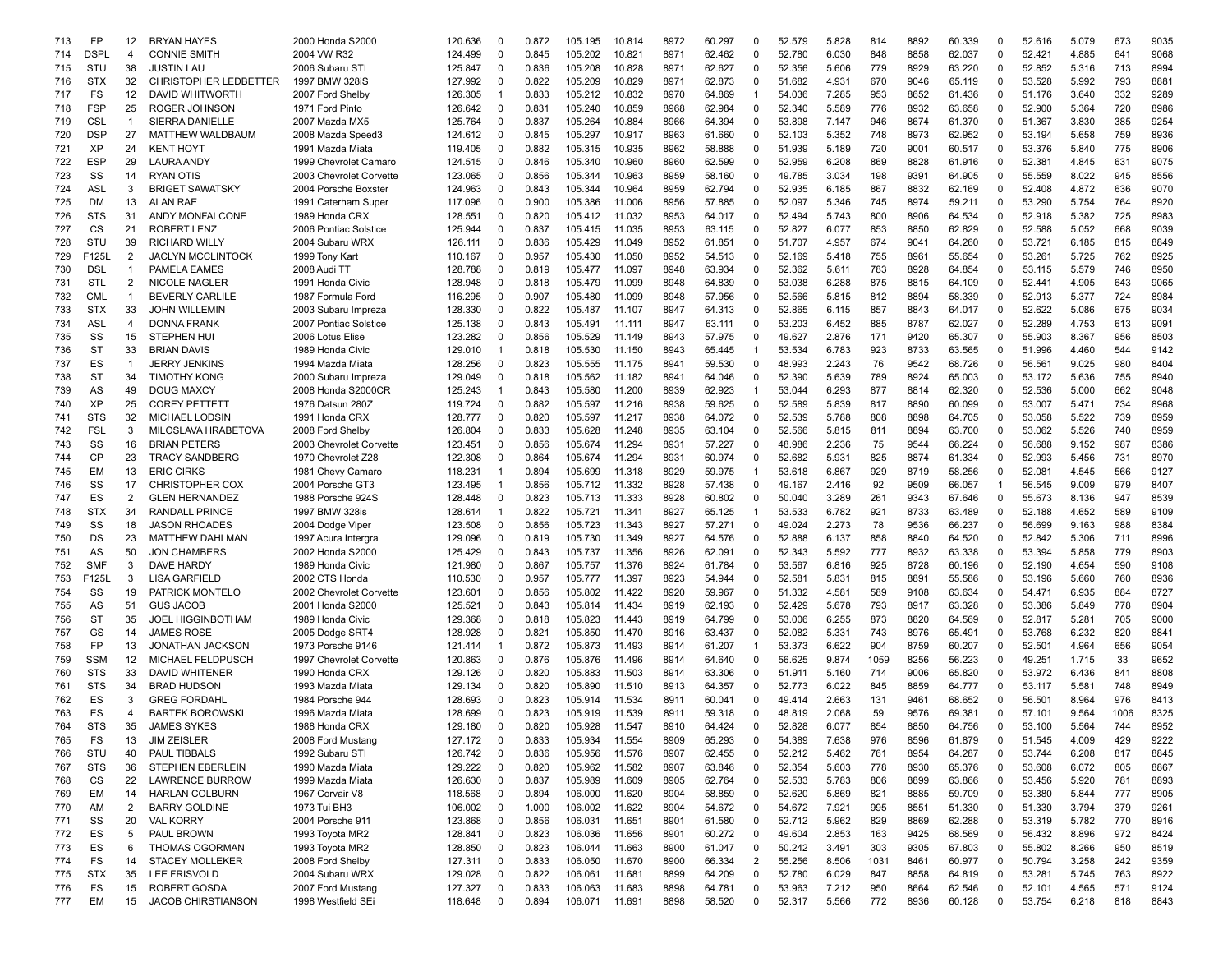| 778 | <b>DSL</b>  | 2              | ANN LARANDEAU              | 2008 Chevrolet Cobalt                                | 129.529 | 0              | 0.819          | 106.084            | 11.704           | 8897 | 64.226 | 0                       | 52.601           | 5.850          | 819  | 8888 | 65.303 | 0              | 53.483 | 5.947          | 784  | 8888 |
|-----|-------------|----------------|----------------------------|------------------------------------------------------|---------|----------------|----------------|--------------------|------------------|------|--------|-------------------------|------------------|----------------|------|------|--------|----------------|--------|----------------|------|------|
| 779 | <b>CSP</b>  | 24             | <b>CHUCK CHRISTOPHER</b>   | 2000 Mazda Miata                                     | 123.097 | $\Omega$       | 0.862          | 106.110            | 11.729           | 8895 | 60.616 | 0                       | 52.251           | 5.500          | 766  | 8947 | 62.481 | $\mathbf 0$    | 53.859 | 6.322          | 828  | 8826 |
| 780 | SS          | 21             | PATRICK SALERNO            | 2005 Lotus Elise                                     | 123.962 | $\mathbf 1$    | 0.856          | 106.111            | 11.731           | 8894 | 57.198 | 0                       | 48.961           | 2.211          | 71   | 9548 | 66.764 | $\mathbf{1}$   | 57.150 | 9.614          | 1008 | 8318 |
| 781 | <b>BSP</b>  | 21             | <b>MIKE PERAKIS</b>        | 1968 Chevrolet Corvette                              | 123.562 |                | 0.859          | 106.140            | 11.760           | 8892 | 60.976 | $\overline{\mathbf{1}}$ | 52.378           | 5.628          | 788  | 8926 | 62.586 | $\Omega$       | 53.761 | 6.225          | 819  | 8842 |
| 782 | SS          | 22             | <b>TIM DORMAN</b>          | 2006 Chevrolet Z06                                   | 124.031 | 2              | 0.856          | 106.171            | 11.790           | 8889 | 61.328 | $\mathbf 1$             | 52.497           | 5.746          | 801  | 8905 | 62.703 | -1             | 53.674 | 6.138          | 810  | 8857 |
| 783 | FP          | 14             | <b>LUCAS ANDERSON</b>      | 1972 Datsun 240Z                                     | 121.776 | $\Omega$       | 0.872          | 106.189            | 11.808           | 8888 | 59.619 | 0                       | 51.988           | 5.237          | 730  | 8993 | 62.157 | $\Omega$       | 54.201 | 6.665          | 861  | 8770 |
| 784 | <b>STUL</b> | 3              | <b>CHRISTY CARLSON</b>     | 2006 Subaru Impreza                                  | 127.022 | 0              | 0.836          | 106.190            | 11.810           | 8888 | 62.441 | 0                       | 52.201           | 5.450          | 758  | 8956 | 64.581 | 0              | 53.990 | 6.454          | 843  | 8805 |
| 785 | <b>STX</b>  | 36             | SHANE DONAHUE              | 2004 Subaru Impreza                                  | 129.187 | 0              | 0.822          | 106.192            | 11.812           | 8888 | 63.511 | 0                       | 52.206           | 5.455          | 759  | 8955 | 65.676 | 0              | 53.986 | 6.449          | 842  | 8805 |
| 786 | DP          | 5              | <b>RON BAKER</b>           | 1994 Mazda Miata                                     | 122.819 | $\Omega$       | 0.865          | 106.238            | 11.858           | 8884 | 61.519 | 0                       | 53.214           | 6.463          | 888  | 8785 | 61.300 | 0              | 53.025 | 5.488          | 736  | 8965 |
| 787 | DP          | 6              | <b>TRACY RAMSEY</b>        | 2000 Toyota MR2Spyder                                | 122.823 | 0              | 0.865          | 106.242            | 11.862           | 8884 | 64.102 | 0                       | 55.448           | 8.698          | 1035 | 8431 | 58.721 | 0              | 50.794 | 3.257          | 241  | 9359 |
| 788 | <b>STS</b>  | 37             | <b>JEAN SIROTA</b>         | 1990 Honda CRX                                       | 129.610 | 0              | 0.820          | 106.280            | 11.900           | 8880 | 63.876 | 0                       | 52.378           | 5.628          | 787  | 8926 | 65.734 | $\mathbf 0$    | 53.902 | 6.366          | 835  | 8819 |
| 789 | DP          | $\overline{7}$ | <b>JOHN BROWN</b>          | 1986 Toyota MR2                                      | 122.884 | 2              | 0.865          | 106.295            | 11.914           | 8879 | 63.309 | 2                       | 54.762           | 8.012          | 1001 | 8537 | 59.575 | $\Omega$       | 51.532 | 3.996          | 425  | 9225 |
| 790 | F125        | 18             | <b>STEVEN LOWER</b>        | 1999 CRG Kalifornia                                  | 111.072 | $\Omega$       | 0.957          | 106.296            | 11.916           | 8879 | 54.764 | 0                       | 52.409           | 5.658          | 792  | 8920 | 56.308 | $\Omega$       | 53.887 | 6.351          | 831  | 8821 |
| 791 | <b>XP</b>   | 26             | <b>KYRIACOS PANAYIOTOU</b> | 1965 Superformance MKIII                             | 120.555 | $\Omega$       | 0.882          | 106.330            | 11.949           | 8876 | 60.135 | 0                       | 53.039           | 6.288          | 876  | 8814 | 60.420 | 0              | 53.290 | 5.754          | 766  | 8920 |
| 792 | <b>BSP</b>  | 22             | <b>DEAN RINDLER</b>        | 2002 Honda S2000                                     | 123.784 | $\mathbf 0$    | 0.859          | 106.330            | 11.950           | 8876 | 61.108 | 0                       | 52.492           | 5.741          | 799  | 8906 | 62.676 | 0              | 53.839 | 6.302          | 825  | 8829 |
| 793 | FM          | 15             | PHILLIP PENNER             | 1989 Red Devil                                       | 117.768 | 0              | 0.903          | 106.345            | 11.964           | 8875 | 57.205 | 0                       | 51.656           | 4.905          | 658  | 9050 | 60.563 | 0              | 54.688 | 7.152          | 898  | 8692 |
|     | <b>BSP</b>  | 23             | <b>JEREMY BRIGGS</b>       | 2002 Honda S2000                                     | 123.803 | 0              | 0.859          | 106.347            | 11.967           | 8875 | 61.459 | 0                       | 52.793           | 6.043          | 850  | 8855 | 62.344 | $\mathbf 0$    | 53.553 | 6.017          | 799  | 8876 |
| 794 |             | 14             |                            |                                                      |         | $\Omega$       |                |                    |                  | 8874 |        | 0                       |                  |                | 837  | 8862 |        | 0              | 53.605 |                | 804  | 8868 |
| 795 | DM<br>SS    | 23             | <b>CRAIG STRAUB</b>        | 1962 Lotus/Caterham Super<br>2002 Chevrolet Corvette | 118.175 | 0              | 0.900<br>0.856 | 106.358<br>106.373 | 11.977<br>11.992 | 8873 | 58.614 | 0                       | 52.753<br>49.466 | 6.002<br>2.715 | 140  | 9451 | 59.561 | $\mathbf 0$    | 56.907 | 6.069<br>9.371 | 996  | 8353 |
| 796 |             |                | <b>ALEK TZIORTZIS</b>      |                                                      | 124.267 |                |                |                    |                  |      | 57.787 |                         |                  |                |      |      | 66.480 |                |        |                |      |      |
| 797 | CP          | 24             | ALBERT HERMANS             | 1997 Ford Mustang                                    | 123.149 | $\Omega$       | 0.864          | 106.401            | 12.021           | 8870 | 61.070 | $\Omega$                | 52.764           | 6.014          | 840  | 8860 | 62.079 | $\Omega$       | 53.636 | 6.100          | 807  | 8863 |
| 798 | <b>FSP</b>  | 26             | <b>JAMES MUELLER</b>       | 2003 Ford Focus                                      | 128.082 | $\Omega$       | 0.831          | 106.436            | 12.056           | 8867 | 63.438 | 0                       | 52.717           | 5.966          | 831  | 8868 | 64.644 | $\Omega$       | 53.719 | 6.183          | 814  | 8849 |
| 799 | <b>CSP</b>  | 25             | <b>SHO TORI</b>            | 1999 Mazda Miata                                     | 123.491 |                | 0.862          | 106.449            | 12.069           | 8866 | 61.934 | -1                      | 53.387           | 6.636          | 908  | 8757 | 61.557 | 0              | 53.062 | 5.526          | 741  | 8959 |
| 800 | <b>BSP</b>  | 24             | <b>DAVID PRICE</b>         | 2005 Porsche Boxster                                 | 123.934 | $\Omega$       | 0.859          | 106.459            | 12.079           | 8865 | 61.632 | 0                       | 52.942           | 6.191          | 868  | 8831 | 62.302 | $\Omega$       | 53.517 | 5.981          | 789  | 8882 |
| 801 | <b>STS</b>  | 38             | <b>BRIAN REEVES</b>        | 1994 Mazda Miata                                     | 129.858 | $\mathbf 0$    | 0.820          | 106.484            | 12.103           | 8863 | 64.555 | 0                       | 52.935           | 6.184          | 866  | 8832 | 65.303 | 0              | 53.548 | 6.012          | 798  | 8877 |
| 802 | SS          | 24             | <b>JON WAGNER</b>          | 2008 Chevrolet Corvette                              | 124.416 | 0              | 0.856          | 106.500            | 12.120           | 8862 | 58.081 | 0                       | 49.717           | 2.967          | 186  | 9403 | 66.335 | 0              | 56.783 | 9.247          | 992  | 8372 |
| 803 | EM          | 16             | <b>JASON MINEHART</b>      | 2007 Brunton Super                                   | 119.131 | 0              | 0.894          | 106.503            | 12.123           | 8862 | 60.965 | 0                       | 54.503           | 7.752          | 985  | 8578 | 58.166 | 0              | 52.000 | 4.464          | 546  | 9142 |
| 804 | ES          | $\overline{7}$ | PETER LEBLANC              | 1993 Toyota MR2                                      | 129.472 | 0              | 0.823          | 106.555            | 12.175           | 8857 | 61.569 | 0                       | 50.671           | 3.921          | 425  | 9226 | 67.903 | 0              | 55.884 | 8.348          | 955  | 8506 |
| 805 | <b>BSP</b>  | 25             | <b>MARSHALL MOORE</b>      | 1996 Chevrolet Corvette                              | 124.052 | 3              | 0.859          | 106.561            | 12.180           | 8857 | 59.974 | 1                       | 51.518           | 4.767          | 629  | 9075 | 64.078 | $\overline{2}$ | 55.043 | 7.507          | 914  | 8636 |
| 806 | ES          | 8              | <b>HUBERT BOROWSK</b>      | 1996 Mazda Miata                                     | 129.480 | $\Omega$       | 0.823          | 106.562            | 12.182           | 8857 | 60.692 | $\Omega$                | 49.950           | 3.199          | 243  | 9360 | 68.788 | $\Omega$       | 56.613 | 9.076          | 982  | 8397 |
| 807 | STL         | 3              | <b>MEGAN PETERS</b>        | 1989 Honda Civic                                     | 130.280 | $\Omega$       | 0.818          | 106.569            | 12.189           | 8856 | 65.858 | 0                       | 53.872           | 7.121          | 943  | 8678 | 64.422 | $\Omega$       | 52.697 | 5.161          | 692  | 9021 |
| 808 | <b>FSP</b>  | 27             | <b>RYAN JOHNSON</b>        | 1971 Ford Pinto                                      | 128,278 | $\Omega$       | 0.831          | 106.599            | 12.219           | 8854 | 63.881 | 0                       | 53.085           | 6.334          | 880  | 8807 | 64.397 | $\Omega$       | 53.514 | 5.978          | 788  | 8883 |
| 809 | AS          | 52             | <b>CHARLES KIM</b>         | 2002 Honda S2000                                     | 126.475 | $\Omega$       | 0.843          | 106.618            | 12.238           | 8852 | 62.599 | 0                       | 52.771           | 6.020          | 844  | 8859 | 63.876 | 0              | 53.847 | 6.311          | 826  | 8828 |
| 810 | <b>SSM</b>  | 13             | <b>FRED LANGLEY</b>        | 1990 Chevrolet Corvette                              | 121.741 | 0              | 0.876          | 106.645            | 12.265           | 8850 | 60.571 | 0                       | 53.060           | 6.310          | 878  | 8811 | 61.170 | 0              | 53.585 | 6.049          | 803  | 8871 |
| 811 | ES          | 9              | <b>BRIAN HAYNES</b>        | 1993 Toyota MR2                                      | 129.582 | $\Omega$       | 0.823          | 106.646            | 12.266           | 8850 | 60.521 | 0                       | 49.809           | 3.058          | 210  | 9386 | 69.061 | 0              | 56.837 | 9.301          | 995  | 8364 |
| 812 | SS          | 25             | DAVID DE                   | 2006 Lotus Elise                                     | 124.631 | 0              | 0.856          | 106.684            | 12.304           | 8847 | 58.425 | 0                       | 50.012           | 3.261          | 252  | 9348 | 66.206 | 0              | 56.672 | 9.136          | 985  | 8388 |
| 813 | <b>DSPI</b> | 5              | <b>LESLI SCHMID</b>        | 2004 Dodge SRT4                                      | 126.260 | 0              | 0.845          | 106.690            | 12.310           | 8846 | 63.195 | 0                       | 53.400           | 6.649          | 909  | 8755 | 63.065 | $\mathbf 0$    | 53.290 | 5.754          | 765  | 8920 |
| 814 | SS          | 26             | <b>CHRISTOPHER SHAY</b>    | 2004 Chevy Corvette                                  | 124.644 | 0              | 0.856          | 106.695            | 12.315           | 8846 | 58.523 | $\Omega$                | 50.096           | 3.345          | 268  | 9332 | 66.121 | $\Omega$       | 56.600 | 9.063          | 981  | 8399 |
| 815 | STU         | 41             | <b>HSUN CHEN</b>           | 1995 BMW M3                                          | 127.634 | $\Omega$       | 0.836          | 106.702            | 12.322           | 8845 | 62.884 | 0                       | 52.571           | 5.820          | 813  | 8893 | 64.750 | $\Omega$       | 54.131 | 6.595          | 852  | 8782 |
| 816 | CPL         | -1             | <b>BRIANNE MAIER</b>       | 1965 Ford Shelby                                     | 123.577 | $\Omega$       | 0.864          | 106.771            | 12.390           | 8840 | 63.858 | 0                       | 55.173           | 8.423          | 1026 | 8473 | 59.719 | 0              | 51.597 | 4.061          | 438  | 9213 |
| 817 | FM          | 16             | DAN HAWRYLKIW              | 1986 Zink Z19                                        | 118.246 | 0              | 0.903          | 106.776            | 12.396           | 8839 | 54.392 | 0                       | 49.116           | 2.365          | 88   | 9518 | 63.854 | $\mathbf 0$    | 57.660 | 10.124         | 1018 | 8244 |
|     | ASP         | 22             | <b>SANDRO LA</b>           | 1993 Mazda Rx7                                       | 123.305 | 0              | 0.866          | 106.782            | 12.402           | 8839 | 61.503 | 0                       | 53.262           | 6.511          | 893  | 8778 |        |                | 53.521 | 5.984          | 790  | 8882 |
| 818 |             |                |                            |                                                      |         |                |                |                    |                  |      |        |                         |                  |                |      | 8845 | 61.802 | 0              |        |                |      |      |
| 819 | AS          | 53             | <b>ROBERT PARSONS</b>      | 2006 Honda Civic                                     | 126.674 | 0              | 0.843          | 106.786            | 12.406           | 8838 | 62.700 | 0                       | 52.856           | 6.105          | 856  |      | 63.974 | 0              | 53.930 | 6.394          | 838  | 8814 |
| 820 | FM          | 17             | <b>DAN MOULIN</b>          | 2009 Demon F500                                      | 118.270 | 0              | 0.903          | 106.798            | 12.418           | 8837 | 55.156 | 0                       | 49.806           | 3.055          | 209  | 9387 | 63.114 | 0              | 56.992 | 9.456          | 1002 | 834  |
| 821 | <b>FSPL</b> | 5              | <b>SUZANNE HODGES</b>      | 1995 Plymouth Neor                                   | 128.551 | $\mathbf 1$    | 0.831          | 106.826            | 12.446           | 8835 | 64.543 | 0                       | 53.635           | 6.885          | 930  | 8716 | 64.008 | $\mathbf{1}$   | 53.191 | 5.654          | 758  | 8937 |
| 822 | ES          | 10             | <b>BARRY OTT</b>           | 1994 Mazda Miata                                     | 129.802 | $\Omega$       | 0.823          | 106.827            | 12.447           | 8835 | 60.608 | $\Omega$                | 49.880           | 3.130          | 232  | 9373 | 69.194 | $\Omega$       | 56.947 | 9.410          | 997  | 8347 |
| 823 | SS          | 27             | <b>GREG OLSEN</b>          | 2004 Chevy Corvette                                  | 124.808 | $\Omega$       | 0.856          | 106.836            | 12.455           | 8834 | 58.251 | 0                       | 49.863           | 3.112          | 229  | 9376 | 66.557 | $\Omega$       | 56.973 | 9.437          | 999  | 8344 |
| 824 | EM          | 17             | <b>STEVEN HAYWARD</b>      | 1975 Porsche 914                                     | 119.528 | $\Omega$       | 0.894          | 106.858            | 12.478           | 8832 | 58.434 | 0                       | 52.240           | 5.489          | 765  | 8949 | 61.094 | 0              | 54.618 | 7.082          | 892  | 8703 |
| 825 | <b>STSL</b> | 2              | <b>KIM WHITENER</b>        | 1990 Honda CRX                                       | 130.380 | $\Omega$       | 0.820          | 106.912            | 12.53'           | 8828 | 64.498 | 0                       | 52.888           | 6.138          | 859  | 8839 | 65.882 | $\Omega$       | 54.023 | 6.487          | 845  | 8799 |
| 826 | AS          | 54             | <b>CHARLES FRANK</b>       | 2007 Pontiac Solstice                                | 126.837 | $\mathbf 0$    | 0.843          | 106.924            | 12.543           | 8827 | 63.316 | 0                       | 53.375           | 6.625          | 906  | 8759 | 63.521 | $\mathbf 0$    | 53.548 | 6.012          | 797  | 8877 |
| 827 | F125        | 19             | <b>BRIAN BOGGESS</b>       | 2005 Vanspeed Sirio                                  | 111.741 | $\Omega$       | 0.957          | 106.936            | 12.556           | 8826 | 54.323 | 0                       | 51.987           | 5.236          | 729  | 8993 | 57.418 | 0              | 54.949 | 7.413          | 909  | 8651 |
| 828 | <b>HSL</b>  | 2              | <b>TINA WILLIAMS</b>       | 2005 Mini Cooper                                     | 133.346 | $\Omega$       | 0.802          | 106.943            | 12.563           | 8825 | 65.499 | 0                       | 52.530           | 5.780          | 804  | 8900 | 67.847 | 0              | 54.413 | 6.877          | 878  | 8736 |
| 829 | <b>SM</b>   | 13             | <b>TASHKO SARAKINOV</b>    | 1991 Eagle Talon                                     | 123.350 | $\Omega$       | 0.867          | 106.944            | 12.564           | 8825 | 61.209 | <sup>0</sup>            | 53.068           | 6.318          | 879  | 8810 | 62.141 | $\Omega$       | 53.876 | 6.340          | 830  | 8823 |
| 830 | SS          | 28             | <b>KEATH MARX</b>          | 2002 Chevrolet Corvette                              | 124.942 | - 1            | 0.856          | 106.950            | 12.570           | 8825 | 62.354 | -1                      | 53.375           | 6.624          | 905  | 8759 | 62.588 | 0              | 53.575 | 6.039          | 801  | 8873 |
| 831 | <b>STX</b>  | 37             | <b>DOUGLAS HITCHCOCK</b>   | 1989 BMW 325i                                        | 130.115 | $\mathbf 0$    | 0.822          | 106.955            | 12.574           | 8824 | 64.218 | 0                       | 52.787           | 6.037          | 849  | 8856 | 65.897 | 0              | 54.167 | 6.631          | 856  | 8776 |
| 832 | <b>SSM</b>  | 14             | <b>MIKE MINEAR</b>         | 1997 Chevy Corvette                                  | 122.096 | 0              | 0.876          | 106.956            | 12.576           | 8824 | 60.983 | 0                       | 53.421           | 6.670          | 912  | 8751 | 61.113 | 0              | 53.535 | 5.999          | 794  | 8879 |
| 833 | ES          | 11             | <b>NICK JACKSON</b>        | 1993 Toyota MR2                                      | 129.988 | 0              | 0.823          | 106.980            | 12.600           | 8822 | 60.944 | 0                       | 50.157           | 3.406          | 281  | 9321 | 69.044 | 0              | 56.823 | 9.287          | 993  | 8366 |
| 834 | <b>STS</b>  | 39             | <b>TYLER BERNSEN</b>       | 1989 Honda CRX                                       | 130.469 | 0              | 0.820          | 106.985            | 12.604           | 8822 | 64.508 | 0                       | 52.897           | 6.146          | 862  | 8838 | 65.961 | $\mathbf 0$    | 54.088 | 6.552          | 850  | 8789 |
| 835 | STU         | 42             | PHILLIP TESAR              | 2005 Mitsubishi EVO8                                 | 128.025 | 0              | 0.836          | 107.029            | 12.649           | 8818 | 63.362 | 0                       | 52.971           | 6.220          | 872  | 8826 | 64.663 | 0              | 54.058 | 6.522          | 847  | 8794 |
| 836 | FM          | 18             | ROBERT QUALKINBUSH         | 1990 Adams Aero                                      | 118.565 | 0              | 0.903          | 107.064            | 12.684           | 8815 | 57.210 | 0                       | 51.661           | 4.910          | 661  | 9050 | 61.355 | $\mathbf 0$    | 55.404 | 7.867          | 937  | 8580 |
| 837 | <b>FSL</b>  | 4              | ELIZABETH WHITWORTH        | 2007 Ford Shelby                                     | 128.557 | $\overline{1}$ | 0.833          | 107.088            | 12.708           | 8813 | 64.055 | $\overline{1}$          | 53.358           | 6.607          | 903  | 8762 | 64.502 | $\mathbf 0$    | 53.730 | 6.194          | 816  | 8847 |
| 838 | <b>STS</b>  | 40             | <b>ANDREW PEPPLER</b>      | 1991 Mazda Miata                                     | 130.600 | 0              | 0.820          | 107.092            | 12.712           | 8813 | 64.499 | 0                       | 52.889           | 6.139          | 860  | 8839 | 66.101 | 0              | 54.203 | 6.667          | 862  | 8770 |
| 839 | SSL         | 3              | <b>JOAN CLARK</b>          | 2008 Chevrolet Corvette                              | 125.114 | $\mathbf 0$    | 0.856          | 107.098            | 12.717           | 8813 | 60.062 | 0                       | 51.413           | 4.662          | 603  | 9093 | 65.052 | 0              | 55.685 | 8.148          | 948  | 8537 |
| 840 | ES          | 12             | <b>ANDREW HOWE</b>         | 1994 Mazda Miata                                     | 130.132 | $\mathbf 0$    | 0.823          | 107.099            | 12.718           | 8812 | 60.503 | 0                       | 49.794           | 3.043          | 204  | 9389 | 69.629 | 0              | 57.305 | 9.768          | 1010 | 8295 |
| 841 | <b>STUL</b> | 4              | <b>TERESA CLEMENT</b>      | 2005 Mitsubishi Evolution                            | 128.151 | $\overline{1}$ | 0.836          | 107.134            | 12.754           | 8810 | 62.460 | 0                       | 52.217           | 5.466          | 762  | 8953 | 65.691 | $\overline{1}$ | 54.918 | 7.381          | 908  | 8656 |
| 842 | <b>DSP</b>  | 28             | <b>SCOTT HERBERT</b>       | 2009 Chevy Cobalt                                    | 126.807 | 0              | 0.845          | 107.152            | 12.772           | 8808 | 63.449 | 0                       | 53.614           | 6.864          | 927  | 8720 | 63.358 | 0              | 53.538 | 6.001          | 795  | 8879 |
|     |             |                |                            |                                                      |         |                |                |                    |                  |      |        |                         |                  |                |      |      |        |                |        |                |      |      |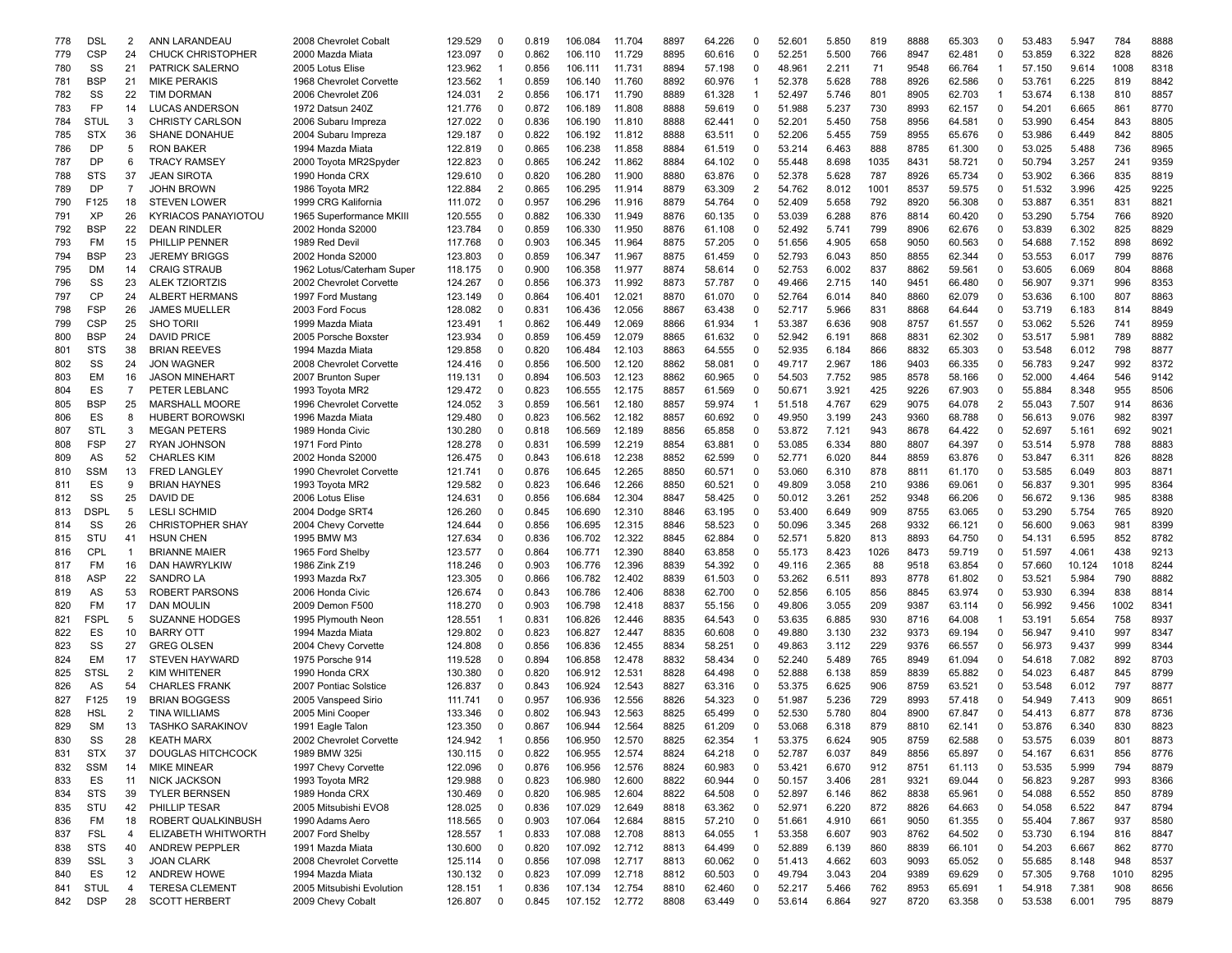| 843        | SSL              | 4              | DONNA MARX                                     | 2002 Chevrolet Corvette                   | 125.179 | 0              | 0.856          | 107.153 | 12.773 | 8808 | 62.226           | $\Omega$       | 53.265 | 6.515  | 894  | 8777 | 62.953 | 0            | 53.888 | 6.352          | 832        | 8821 |
|------------|------------------|----------------|------------------------------------------------|-------------------------------------------|---------|----------------|----------------|---------|--------|------|------------------|----------------|--------|--------|------|------|--------|--------------|--------|----------------|------------|------|
| 844        | <b>STSL</b>      | 3              | <b>MEGAN YOUNG</b>                             | 1990 Mazda Miata                          | 130.681 | $\Omega$       | 0.820          | 107.158 | 12.778 | 8808 | 65.433           | 0              | 53.655 | 6.904  | 932  | 8713 | 65.248 | $\Omega$     | 53.503 | 5.967          | 787        | 8885 |
| 845        | <b>DP</b>        | 8              | <b>GARY DRANOW</b>                             | 2001 Mazda Miata                          | 123.894 | $\Omega$       | 0.865          | 107.168 | 12.788 | 8807 | 62.882           | $\Omega$       | 54.393 | 7.642  | 977  | 8595 | 61.012 | $\Omega$     | 52.775 | 5.239          | 701        | 9007 |
| 846        | <b>STX</b>       | 38             | <b>CHRISTOPHER BECKER</b>                      | 2005 Ford Mustang                         | 130.381 | 0              | 0.822          | 107.173 | 12.793 | 8806 | 64.823           | $\Omega$       | 53.285 | 6.534  | 896  | 8774 | 65.558 | $\Omega$     | 53.889 | 6.352          | 833        | 8821 |
| 847        | <b>STX</b>       | 39             | <b>LEE MICHAEL</b>                             | 1993 BMW 325is                            | 130.386 | -1             | 0.822          | 107.177 | 12.797 | 8806 | 65.626           | $\mathbf 1$    | 53.945 | 7.194  | 948  | 8666 | 64.760 | $\Omega$     | 53.233 | 5.697          | 761        | 8930 |
| 848        | <b>SM</b>        | 14             | <b>HENRY LIN</b>                               | 2004 Subaru WRX                           | 123.620 | $\Omega$       | 0.867          | 107.179 | 12.798 | 8806 | 60.872           | 0              | 52.776 | 6.025  | 846  | 8858 | 62.748 | $\Omega$     | 54.403 | 6.866          | 876        | 8738 |
| 849        | ES               | 13             | <b>ROBERT SHINN</b>                            | 1993 Toyota MR2                           | 130.257 | $\Omega$       | 0.823          | 107.202 | 12.821 | 8804 | 61.610           | 0              | 50.705 | 3.954  | 439  | 9220 | 68.647 | 0            | 56.496 | 8.960          | 975        | 8414 |
| 850        | EP               | 17             | <b>PAUL NEAL</b>                               | 1970 Datsun 510                           | 124.517 | 0              | 0.861          | 107.209 | 12.829 | 8803 | 61.075           | 0              | 52.586 | 5.835  | 816  | 8890 | 63.442 | 0            | 54.624 | 7.087          | 893        | 8703 |
| 851        | XP               | 27             | <b>CAMERON HERRICK</b>                         | 1986 Mazda RX7                            | 121.562 | $\Omega$       | 0.882          | 107.218 | 12.838 | 8803 | 60.881           | 0              | 53.697 | 6.946  | 936  | 8706 | 60.681 | 0            | 53.521 | 5.984          | 791        | 8882 |
| 852        | <b>ASPL</b>      | 2              | <b>MARY WENTZEL</b>                            | 2006 Chevy Corvette                       | 123.843 | 0              | 0.866          | 107.248 | 12.868 | 8800 | 61.596           | 0              | 53.342 | 6.591  | 901  | 8764 | 62.247 | 0            | 53.906 | 6.370          | 836        | 8818 |
| 853        | GS               | 15             | <b>MICHAEL ROYCE</b>                           | 2005 Mini Cooper                          | 130.638 | $\Omega$       | 0.821          | 107.254 | 12.874 | 8800 | 64.077           | 0              | 52.607 | 5.857  | 820  | 8887 | 66.561 | $\Omega$     | 54.647 | 7.110          | 895        | 8699 |
| 854        | SSL              | 5              | <b>ANN VOGEL</b>                               | 2004 Chevrolet Z06                        | 125.304 | $\Omega$       | 0.856          | 107.260 | 12.880 | 8799 | 60.872           | $\Omega$       | 52.106 | 5.356  | 749  | 8972 | 64.432 | $\Omega$     | 55.154 | 7.618          | 923        | 8619 |
| 855        | DM               | 15             | <b>STEPHEN BRINKERHOFF</b>                     | 2006 Ultralight 7                         | 119.191 | $\Omega$       | 0.900          | 107.272 | 12.892 | 8798 | 58.631           | 0              | 52.768 | 6.017  | 843  | 8860 | 60.560 | $\Omega$     | 54.504 | 6.968          | 888        | 8722 |
| 856        | <b>FSAE</b>      | 8              | <b>BOB WOODS</b>                               | 2006 UTA FSAE                             | 112.488 | $\Omega$       | 0.954          | 107.314 | 12.933 | 8795 | 52.235           | 0              | 49.832 | 3.082  | 217  | 9382 | 60.253 | 0            | 57.481 | 9.945          | 1012       | 8270 |
| 857        | ES               | 14             | <b>CHRIS KIRKHAM</b>                           | 1995 Mazda Miata                          | 130.457 | $\Omega$       | 0.823          | 107.366 | 12.986 | 8790 | 59.722           | 0              | 49.151 | 2.401  | 91   | 9512 | 70.735 | 0            | 58.215 | 10.679         | 1031       | 8166 |
| 858        | HS               | 22             | <b>ANDREW TOTH</b>                             | 1988 Mercedes Benz                        | 133.886 | $\Omega$       | 0.802          | 107.377 | 12.996 | 8790 | 65.712           | 0              | 52.701 | 5.950  | 827  | 8871 | 68.174 | 0            | 54.676 | 7.139          | 897        | 8694 |
| 859        | СP               | 25             | <b>TYE JACKSON</b>                             | 1980 Ford Mustang                         | 124.298 | 0              | 0.864          | 107.393 | 13.013 | 8788 | 62.783           | 0              | 54.245 | 7.494  | 967  | 8619 | 61.515 | 0            | 53.149 | 5.613          | 751        | 8944 |
| 860        | <b>ESP</b>       | 30             | <b>JAN GERBER</b>                              | 1997 Ford Mustang                         | 126.944 | $\Omega$       | 0.846          | 107.395 | 13.014 | 8788 | 63.041           | $\mathbf 0$    | 53.333 | 6.582  | 899  | 8766 | 63.903 | 0            | 54.062 | 6.526          | 848        | 8793 |
| 861        | <b>DP</b>        | 9              | <b>STEVE HUDSON</b>                            | 1990 Mazda Miata                          | 124.213 | $\Omega$       | 0.865          | 107.444 | 13.064 | 8784 | 64.916           | 0              | 56.152 | 9.402  | 1050 | 8326 | 59.297 | $\Omega$     | 51.292 | 3.756          | 370        | 9268 |
| 862        | FS               | 16             | <b>JOHN ANTHONY</b>                            | 2001 Chevrolet Camaro                     | 129.069 | $\Omega$       | 0.833          | 107.514 | 13.134 | 8778 | 64.592           | 0              | 53.805 | 7.054  | 940  | 8689 | 64.477 | $\Omega$     | 53.709 | 6.173          | 813        | 8851 |
| 863        | SS               | 29             | <b>MALCOLM LAWSON</b>                          | 2005 Lotus Elise                          | 125.616 | $\Omega$       | 0.856          | 107.527 | 13.147 | 8777 | 62.195           | 0              | 53.239 | 6.488  | 890  | 8781 | 63.421 | 0            | 54.288 | 6.752          | 870        | 8756 |
| 864        | AS               | 55             | <b>RYAN BREED</b>                              | 2005 Honda S2000                          | 127.561 | $\Omega$       | 0.843          | 107.534 | 13.154 | 8777 | 63.465           | 0              | 53.501 | 6.750  | 918  | 8738 | 64.096 | $\Omega$     | 54.033 | 6.497          | 846        | 8798 |
| 865        | ESL              | 6              | <b>HEATHER HOWE</b>                            | 1994 Mazda Miata                          | 130.689 | $\Omega$       | 0.823          | 107.557 | 13.177 | 8775 | 65.803           | 0              | 54.156 | 7.405  | 961  | 8633 | 64.886 | $\Omega$     | 53.401 | 5.865          | 780        | 8902 |
| 866        | FS               | 17             | <b>BRIAN GOODNER</b>                           | 2008 Ford Shelby                          | 129.126 | $\Omega$       | 0.833          | 107.562 | 13.182 | 8774 | 65.881           | 0              | 54.879 | 8.128  | 1012 | 8519 | 63.245 | $\Omega$     | 52.683 | 5.147          | 690        | 9023 |
| 867        | SS               | 30             | <b>RICHARD VITAMVAS</b>                        | 2005 Lotus Elise                          | 125.671 | -1             | 0.856          | 107.574 | 13.194 | 8773 | 62.361           | -1             | 53.381 | 6.630  | 907  | 8758 | 63.310 | 0            | 54.193 | 6.657          | 860        | 8772 |
|            | FS               | 18             | <b>BRETT KUROWSKI</b>                          | 2007 Ford Mustang                         | 129.155 | -1             | 0.833          | 107.586 | 13.206 | 8773 | 66.510           | -1             | 55.403 | 8.652  | 1034 | 8438 | 62.645 | 0            | 52.183 |                | 587        | 9109 |
| 868<br>869 | <b>STSL</b>      | $\overline{4}$ | PATSY TABOR                                    | 1991 Mazda Miata                          | 131.251 | $\Omega$       | 0.820          | 107.626 | 13.246 | 8769 | 64.882           | 0              | 53.203 | 6.453  | 886  | 8787 | 66.369 | 0            | 54.423 | 4.647<br>6.886 | 881        | 8735 |
|            | <b>ESP</b>       | 31             | <b>CHRIS BOYD</b>                              |                                           | 127.221 | $\Omega$       |                | 107.629 | 13.249 | 8769 |                  | 0              | 53.701 | 6.950  | 937  | 8706 |        | 0            | 53.928 |                | 837        | 8815 |
| 870        | <b>CSP</b>       | 26             | <b>KEN LORD</b>                                | 1999 Ford Mustang<br>2006 Mazda Miata/MX5 |         | $\Omega$       | 0.846<br>0.862 | 107.639 | 13.259 | 8768 | 63.476<br>60.880 | 0              | 52.479 | 5.728  | 798  | 8909 | 63.745 | $\Omega$     | 55.160 | 6.392<br>7.624 | 924        | 8618 |
| 871        |                  |                |                                                |                                           | 124.871 | $\Omega$       |                |         |        | 8767 |                  | 0              |        |        |      |      | 63.991 | $\Omega$     |        |                |            |      |
| 872        | STL              | $\overline{4}$ | LILY LIU                                       | 1989 Honda Civic                          | 131.602 |                | 0.818          | 107.650 | 13.270 | 8765 | 67.030           |                | 54.831 | 8.080  | 1007 | 8526 | 64.572 |              | 52.820 | 5.284          | 706<br>863 | 9000 |
| 873        | <b>STX</b>       | 40             | <b>CHRIS ROTENBERRY</b>                        | 2005 Ford Mustand                         | 131.000 | $\Omega$       | 0.822          | 107.682 | 13.302 |      | 65.059           | 0              | 53.478 | 6.728  | 915  | 8742 | 65.941 | $\Omega$     | 54.204 | 6.667          |            | 8770 |
| 874        | <b>SSM</b>       | 15             | <b>TOM HEATH</b>                               | 1994 Mazda Miata                          | 122.958 | 0              | 0.876          | 107.711 | 13.331 | 8762 | 62.097           | 0              | 54.397 | 7.646  | 978  | 8594 | 60.861 | 0            | 53.314 | 5.778          | 769        | 8916 |
| 875        | <b>STS</b>       | 41             | <b>LARRY SANDERS</b><br><b>HAROLD HAMMERLY</b> | 1997 Mazda Miata                          | 131.388 | 0              | 0.820          | 107.738 | 13.358 | 8760 | 64.442           | 0              | 52.842 | 6.092  | 855  | 8847 | 66.946 | 0            | 54.896 | 7.360          | 907        | 8659 |
| 876        | STS              | 42             |                                                | 1990 Mazda Miata                          | 131.447 | -1             | 0.820          | 107.787 | 13.406 | 8756 | 64.082           | 0              | 52.547 | 5.797  | 809  | 8897 | 67.365 | -1           | 55.239 | 7.703          | 926        | 8606 |
| 877        | SML              | $\overline{1}$ | <b>KATY NICHOLLS</b>                           | 1995 BMW M3                               | 124.346 | $\Omega$       | 0.867          | 107.808 | 13.428 | 8754 | 57.083           | 0              | 49.491 | 2.740  | 145  | 9446 | 67.263 | 0            | 58.317 | 10.781         | 1036       | 8151 |
| 878        | <b>DSP</b>       | 29             | <b>GEORGE SCHWEIKLE</b>                        | 1976 Alfa Romeo                           | 127.604 | $\Omega$       | 0.845          | 107.825 | 13.445 | 8753 | 62.759           | 0              | 53.031 | 6.281  | 874  | 8816 | 64.845 | 0            | 54.794 | 7.258          | 903        | 8675 |
| 879        | <b>STSL</b>      | 5              | <b>KAREN EICKHOFF</b>                          | 1991 Honda CRX                            | 131.501 | 0              | 0.820          | 107.831 | 13.451 | 8753 | 65.135           | 0              | 53.411 | 6.660  | 910  | 8753 | 66.366 | $\Omega$     | 54.420 | 6.884          | 880        | 8735 |
| 880        | <b>SSML</b>      | 3              | <b>TONYA LANGLEY</b>                           | 1990 Chevy Corvette                       | 123.110 | $\overline{2}$ | 0.876          | 107.844 | 13.464 | 8752 | 63.454           | $\overline{2}$ | 55.586 | 8.835  | 1037 | 8411 | 59.656 | $\Omega$     | 52.259 | 4.722          | 608        | 9096 |
| 881        | DS               | 24             | <b>TIBERIU MURESAN</b>                         | 1998 Acura Integra                        | 131.680 | $\Omega$       | 0.819          | 107.846 | 13.466 | 8751 | 64.365           | 0              | 52.715 | 5.964  | 830  | 8869 | 67.315 | $\Omega$     | 55.131 | 7.595          | 921        | 8622 |
| 882        | <b>SSM</b>       | 16             | PAUL KREUTZWISER                               | 1992 Mazda Miata                          | 123.179 | $\Omega$       | 0.876          | 107.905 | 13.525 | 8747 | 62.282           | 0              | 54.559 | 7.808  | 988  | 8569 | 60.897 | 0            | 53.346 | 5.810          | 771        | 8911 |
| 883        | <b>CSP</b>       | 27             | <b>BILL ROGERSON</b>                           | 1997 Mazda Miata                          | 125.225 | 0              | 0.862          | 107.944 | 13.564 | 8743 | 62.637           | 0              | 53.993 | 7.242  | 952  | 8659 | 62.588 | 0            | 53.951 | 6.415          | 840        | 8811 |
| 884        | <b>STSL</b>      | 6              | <b>KIM HANFT</b>                               | 1993 Mazda Miata                          | 131.683 | $\Omega$       | 0.820          | 107.980 | 13.600 | 8741 | 66.406           | 0              | 54.453 | 7.702  | 982  | 8586 | 65.277 | 0            | 53.527 | 5.991          | 792        | 8881 |
| 885        | SS               | 31             | <b>FRED HERNANDEZ</b>                          | 2003 Chevrolet Corvette                   | 126.145 | -1             | 0.856          | 107.980 | 13.600 | 8741 | 60.217           | 0              | 51.546 | 4.795  | 635  | 9070 | 65.928 | $\mathbf{1}$ | 56.434 | 8.898          | 973        | 8423 |
| 886        | <b>GPL</b>       | $\overline{4}$ | <b>NANCY SMITH</b>                             | 1965 Triumph Spitfire                     | 128.443 | $\Omega$       | 0.841          | 108.021 | 13.640 | 8737 | 64.078           | 0              | 53.890 | 7.139  | 944  | 8675 | 64.365 | 0            | 54.131 | 6.595          | 851        | 8782 |
| 887        | <b>SMF</b>       | $\overline{4}$ | NICHOLAS CARUSO                                | 2002 Volkswagen Jetta                     | 124.597 | $\Omega$       | 0.867          | 108.026 | 13.645 | 8737 | 62.465           | 0              | 54.157 | 7.406  | 962  | 8632 | 62.132 | $\Omega$     | 53.868 | 6.332          | 829        | 8824 |
| 888        | CS               | 23             | ANDRES RODRIGUEZ                               | 2002 Toyota MR                            | 129.074 | $\Omega$       | 0.837          | 108.035 | 13.655 | 8736 | 63.731           | 0              | 53.343 | 6.592  | 902  | 8764 | 65.343 | $\Omega$     | 54.692 | 7.156          | 899        | 8692 |
| 889        | GP               | 12             | <b>ROCKY ENTRIKEN</b>                          | 1964 Triumph Spitfire                     | 128.492 | $\Omega$       | 0.841          | 108.062 | 13.682 | 8734 | 65.669           | 0              | 55.228 | 8.477  | 1029 | 8465 | 62.823 | $\Omega$     | 52.834 | 5.298          | 709        | 8997 |
| 890        | F <sub>125</sub> | 20             | PAUL DURR                                      | 2002 CRG Heron                            | 112.923 | $\Omega$       | 0.957          | 108.067 | 13.687 | 8733 | 56.417           | 0              | 53.991 | 7.240  | 951  | 8659 | 56.506 | $\Omega$     | 54.076 | 6.540          | 849        | 8791 |
| 891        | <b>STX</b>       | 41             | <b>TODD HESSKAMP</b>                           | 1989 BMW 325i                             | 131.483 | $\Omega$       | 0.822          | 108.079 | 13.699 | 8733 | 65.494           | 0              | 53.836 | 7.085  | 941  | 8684 | 65.989 | 0            | 54.243 | 6.707          | 866        | 8764 |
| 892        | DP               | 10             | <b>KEITH BROWN</b>                             | 1990 Mazda Miata                          | 124.955 | $\overline{2}$ | 0.865          | 108.086 | 13.706 | 8732 | 68.529           | $\overline{2}$ | 59.278 | 12.527 | 1101 | 7887 | 56.426 | 0            | 48.808 | 1.272          | 10         | 9739 |
| 893        | FS               | 19             | <b>JERRY LAMB</b>                              | 2007 Ford Mustang                         | 129.768 | $\Omega$       | 0.833          | 108.097 | 13.717 | 8731 | 66.226           | $\Omega$       | 55.166 | 8.416  | 1025 | 8475 | 63.542 | 0            | 52.930 | 5.394          | 728        | 8981 |
| 894        | <b>STSL</b>      | $\overline{7}$ | LAURA HARBOUR                                  | 1990 Mazda Miata                          | 131.849 | $\Omega$       | 0.820          | 108.116 | 13.736 | 8730 | 66.381           | <sup>0</sup>   | 54.432 | 7.682  | 981  | 8589 | 65.468 | $\Omega$     | 53.684 | 6.148          | 811        | 8855 |
| 895        | F125             | 21             | <b>FRANK WEICHOLD</b>                          | 2007 Swiss Hutless                        | 112.978 | 0              | 0.957          | 108.120 | 13.740 | 8729 | 57.100           | 0              | 54.645 | 7.894  | 992  | 8555 | 55.878 | 0            | 53.475 | 5.939          | 783        | 8889 |
| 896        | FS               | 20             | <b>LEE FRANZ</b>                               | 2001 Chevy Camaro                         | 129.798 | $\overline{1}$ | 0.833          | 108.122 | 13.742 | 8729 | 66.625           | $\mathbf 1$    | 55.499 | 8.748  | 1036 | 8424 | 63.173 | 0            | 52.623 | 5.087          | 676        | 9033 |
| 897        | <b>CSP</b>       | 28             | <b>GEORGE HAMMOND</b>                          | 2000 Toyota MR2                           | 125.432 | 0              | 0.862          | 108.122 | 13.742 | 8729 | 61.215           | 0              | 52.767 | 6.017  | 842  | 8860 | 64.217 | 0            | 55.355 | 7.819          | 931        | 8588 |
| 898        | ES               | 15             | <b>MARK DAVIS</b>                              | 1993 Toyota MR2                           | 131.406 | 0              | 0.823          | 108.147 | 13.767 | 8727 | 61.450           | 0              | 50.573 | 3.823  | 382  | 9244 | 69.956 | 0            | 57.574 | 10.038         | 1015       | 8257 |
| 899        | CS               | 24             | <b>HANK DERR</b>                               | 2007 Pontiac Solstice                     | 129.236 | 0              | 0.837          | 108.171 | 13.790 | 8725 | 64.170           | 0              | 53.710 | 6.960  | 938  | 8704 | 65.066 | 0            | 54.460 | 6.924          | 882        | 8729 |
| 900        | <b>FSPL</b>      | 6              | NIKKI EDWARDS                                  | 1993 Honda Civic                          | 130.189 | 0              | 0.831          | 108.187 | 13.807 | 8724 | 64.616           | 0              | 53.696 | 6.945  | 935  | 8707 | 65.573 | 0            | 54.491 | 6.955          | 886        | 8724 |
| 901        | ES               | 16             | <b>BRIAN CLEMONS</b>                           | 1994 Mazda Miata                          | 131.495 | 0              | 0.823          | 108.220 | 13.840 | 8721 | 61.504           | 0              | 50.618 | 3.867  | 400  | 9236 | 69.991 | 0            | 57.603 | 10.066         | 1016       | 8252 |
| 902        | STU              | 43             | STEVE JACKSON                                  | 2007 Subaru Impreza                       | 129.453 | $\overline{1}$ | 0.836          | 108.223 | 13.843 | 8721 | 64.665           | $\overline{1}$ | 54.060 | 7.309  | 955  | 8648 | 64.788 | 0            | 54.163 | 6.627          | 854        | 8777 |
| 903        | CSL              | 2              | <b>LYNN COLLINS</b>                            | 2007 Pontiac Solstice                     | 129.318 | $\mathbf{1}$   | 0.837          | 108.239 | 13.859 | 8720 | 66.441           | $\mathbf{1}$   | 55.611 | 8.860  | 1038 | 8407 | 62.877 | 0            | 52.628 | 5.092          | 678        | 9032 |
| 904        | CP               | 26             | <b>ART MARTINEZ</b>                            | 1982 Pontiac MSE                          | 125.324 | 0              | 0.864          | 108.280 | 13.900 | 8716 | 62.897           | 0              | 54.343 | 7.592  | 972  | 8603 | 62.427 | 0            | 53.937 | 6.401          | 839        | 8813 |
| 905        | ES               | 17             | <b>BILLY DAVIS</b>                             | 1994 Mazda Miata                          | 131.577 | 0              | 0.823          | 108.288 | 13.908 | 8716 | 60.415           | 0              | 49.722 | 2.971  | 189  | 9402 | 71.162 | 0            | 58.566 | 11.030         | 1045       | 8117 |
| 906        | ASL              | 5              | <b>MAGGIE ADKISSON</b>                         | 2007 Pontiac Solstice                     | 128.524 | 0              | 0.843          | 108.346 | 13.966 | 8711 | 64.881           | 0              | 54.695 | 7.944  | 997  | 8548 | 63.643 | 0            | 53.651 | 6.115          | 809        | 8860 |
| 907        | ES               | 18             | <b>BRIAN JOHNS</b>                             | 1995 Mazda Miata                          | 131.703 | 0              | 0.823          | 108.392 | 14.011 | 8707 | 60.513           | 0              | 49.802 | 3.052  | 207  | 9387 | 71.190 | 0            | 58.589 | 11.053         | 1046       | 8113 |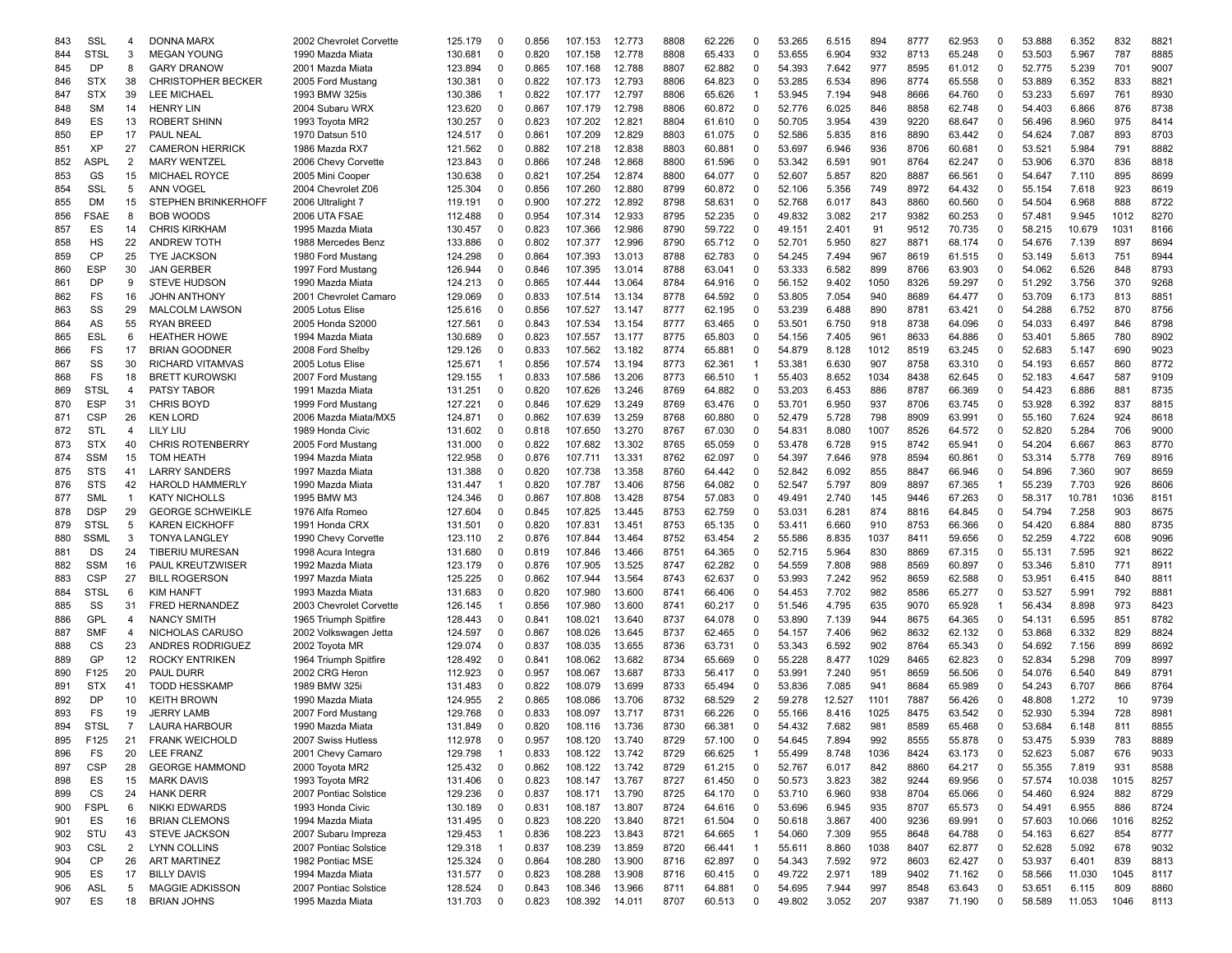| 908 | FPL         | -1             | <b>BEVERLEE LARSSON</b>  | 1999 BMW E36              | 124.335 | 0              | 0.872 | 108.420 | 14.040 | 8705 | 57.618 | 0           | 50.243 | 3.492  | 304  | 9305 | 66.717 | 0              | 58.177 | 10.641 | 1030 | 8171 |
|-----|-------------|----------------|--------------------------|---------------------------|---------|----------------|-------|---------|--------|------|--------|-------------|--------|--------|------|------|--------|----------------|--------|--------|------|------|
| 909 | <b>FSL</b>  | 5              | <b>CAROL LEUTY</b>       | 2007 Ford Shelby          | 130.158 | $\Omega$       | 0.833 | 108.422 | 14.041 | 8705 | 65.878 | $\Omega$    | 54.876 | 8.126  | 1011 | 8519 | 64.280 | $\mathbf 0$    | 53.545 | 6.009  | 796  | 8878 |
|     |             |                |                          |                           |         | $\Omega$       |       |         |        |      |        | $\Omega$    |        |        | 969  |      |        | $\Omega$       |        |        |      | 8775 |
| 910 | CP          | 27             | <b>GARY GRAYBILL</b>     | 1989 ford mustang         | 125.504 |                | 0.864 | 108.435 | 14.055 | 8704 | 62.806 |             | 54.264 | 7.514  |      | 8615 | 62.698 |                | 54.171 | 6.635  | 858  |      |
| 911 | <b>CSP</b>  | 29             | <b>JASON HAMMOND</b>     | 2000 Toyota MR2           | 125.803 | $\Omega$       | 0.862 | 108.442 | 14.062 | 8703 | 62.542 | $\Omega$    | 53.911 | 7.161  | 947  | 8672 | 63.261 | $\mathbf 0$    | 54.531 | 6.995  | 889  | 8717 |
| 912 | AM          | 3              | <b>WILLIAM GOODALE</b>   | 1998 Dragon F1            | 108.447 | $\Omega$       | 1.000 | 108.447 | 14.067 | 8703 | 56.034 | 0           | 56.034 | 9.283  | 1046 | 8343 | 52.413 | 0              | 52.413 | 4.877  | 638  | 9070 |
| 913 | SS          | 32             | <b>TROY ACOSTA</b>       | 2002 Chevrolet Corvette   | 126.747 | $\Omega$       | 0.856 | 108.495 | 14.115 | 8699 | 60.360 | 0           | 51.668 | 4.918  | 666  | 9048 | 66.387 | 0              | 56.827 | 9.291  | 994  | 8365 |
| 914 | <b>SM</b>   | 15             | R J MATTHEWS             | 2008 Subaru STI           | 125.141 | $\Omega$       | 0.867 | 108.497 | 14.117 | 8699 | 61.636 | 0           | 53.438 | 6.688  | 913  | 8749 | 63.505 | 0              | 55.059 | 7.523  | 916  | 8634 |
| 915 | CP          | 28             | <b>JOHN WILLIAMS</b>     | 1989 Ford Mustang         | 125.582 | 0              | 0.864 | 108.503 | 14.123 | 8698 | 62.596 | 0           | 54.083 | 7.332  | 956  | 8644 | 62.986 | $\mathbf 0$    | 54.420 | 6.884  | 879  | 8735 |
| 916 | STL         | 5              | <b>MARNIE SOOM</b>       | 1989 Honda Civic          | 132.649 | $\Omega$       | 0.818 | 108.507 | 14.127 | 8698 | 66.840 | $\Omega$    | 54.675 | 7.924  | 996  | 8551 | 65.809 | 0              | 53.832 | 6.296  | 824  | 8831 |
|     |             |                |                          |                           |         |                |       |         |        |      |        |             |        |        |      |      |        |                |        |        |      |      |
| 917 | ES          | 19             | <b>NICK FLYNN</b>        | 1995 Mazda Miata          | 131.868 | $\Omega$       | 0.823 | 108.527 | 14.147 | 8696 | 60.958 | 0           | 50.168 | 3.418  | 284  | 9319 | 70.910 | 0              | 58.359 | 10.823 | 1038 | 8145 |
| 918 | SS          | 33             | PHILIP BECKER            | 2006 Chevrolet Corvette   | 126.852 | $\Omega$       | 0.856 | 108.585 | 14.205 | 8692 | 58.748 | 0           | 50.288 | 3.538  | 318  | 9297 | 68.104 | $\Omega$       | 58.297 | 10.761 | 1033 | 8154 |
| 919 | <b>STSL</b> | 8              | <b>TINA REEVES</b>       | 1994 Mazda Miata          | 132.427 | $\Omega$       | 0.820 | 108.590 | 14.210 | 8691 | 66.349 | 0           | 54.406 | 7.656  | 979  | 8593 | 66.078 | 0              | 54.184 | 6.648  | 859  | 8773 |
| 920 | EPL         | $\mathbf{1}$   | AMY LEE                  | 1972 Mazda RX3            | 126.147 | $\Omega$       | 0.861 | 108.613 | 14.232 | 8690 | 61.833 | 0           | 53.238 | 6.488  | 889  | 8781 | 64.314 | $\mathbf 0$    | 55.374 | 7.838  | 934  | 8585 |
| 921 | DP          | 11             | <b>ZACK BARNES</b>       | 1987 Toyota MR2           | 125.587 | $\Omega$       | 0.865 | 108.633 | 14.253 | 8688 | 65.127 | 0           | 56.335 | 9.584  | 1053 | 8299 | 60.460 | 0              | 52.298 | 4.762  | 615  | 9090 |
| 922 | ESL         | $\overline{7}$ | <b>CHRIS LIONBERGER</b>  | 1991 Toyota MR2           | 132.016 | 0              | 0.823 | 108.649 | 14.269 | 8687 | 65.948 | 0           | 54.275 | 7.525  | 970  | 8614 | 66.068 | 0              | 54.374 | 6.838  | 873  | 8742 |
| 923 | GP          | 13             | <b>RICK DODDS</b>        | 1968 Austin Healev        | 129.248 | $\Omega$       | 0.841 | 108.698 | 14.317 | 8683 | 62.700 | 0           | 52.731 | 5.980  | 834  | 8866 | 66.548 | 0              | 55.967 | 8.431  | 960  | 8494 |
|     |             |                |                          |                           |         |                |       |         |        |      |        |             |        |        |      |      |        |                |        |        |      |      |
| 924 | <b>ASPL</b> | 3              | ELENA LA                 | 1993 Ferrari 430          | 125.531 | $\overline{2}$ | 0.866 | 108.710 | 14.330 | 8682 | 62.617 | $\mathbf 1$ | 54.226 | 7.476  | 965  | 8621 | 62.914 | $\overline{1}$ | 54.484 | 6.947  | 885  | 8725 |
| 925 | <b>BM</b>   | 14             | <b>MARK MOSKAL</b>       | 2009 MayKar Arrow         | 115.170 | $\Omega$       | 0.944 | 108.720 | 14.340 | 8681 | 57.355 | 0           | 54.143 | 7.392  | 960  | 8635 | 57.815 | 0              | 54.577 | 7.041  | 891  | 8710 |
| 926 | CP          | 29             | <b>SEAN ITTNER</b>       | 2000 Ford Mustang         | 125.877 | $\Omega$       | 0.864 | 108.758 | 14.378 | 8678 | 62.908 | $\Omega$    | 54.353 | 7.602  | 974  | 8601 | 62.969 | $\mathbf 0$    | 54.405 | 6.869  | 877  | 8737 |
| 927 | <b>SMF</b>  | 5              | <b>MARK FOUST</b>        | 1996 Honda Civic          | 125.501 | $\Omega$       | 0.867 | 108.809 | 14.429 | 8674 | 63.029 | 0           | 54.646 | 7.895  | 994  | 8555 | 62.472 | $\Omega$       | 54.163 | 6.627  | 855  | 8776 |
| 928 | <b>DSP</b>  | 30             | PETER FLORANCE           | 1987 BMW 325is            | 128.777 | $\Omega$       | 0.845 | 108.817 | 14.436 | 8673 | 63.244 | 0           | 53.441 | 6.691  | 914  | 8748 | 65.533 | 0              | 55.375 | 7.839  | 935  | 8584 |
| 929 | DSL         | 3              | NICHOLE DAHLMAN          | 1997 Acura Integra        | 132.878 | $\Omega$       | 0.819 | 108.827 | 14.447 | 8672 | 65.753 | 0           | 53.852 | 7.101  | 942  | 8681 | 67.125 | $\mathbf 0$    | 54.975 | 7.439  | 911  | 8647 |
|     |             |                |                          | 2006 Lotus Elise          |         | $\Omega$       |       |         |        | 8670 |        | 0           |        |        |      |      |        |                |        |        | 1056 |      |
| 930 | SS          | 34             | <b>KARTER BOLLMANN</b>   |                           | 127.170 |                | 0.856 | 108.858 | 14.477 |      | 58.239 |             | 49.853 | 3.102  | 223  | 9378 | 68.931 | 0              | 59.005 | 11.469 |      | 8056 |
| 931 | STU         | 44             | <b>CRAIG GARFIELD</b>    | 2006 Mistubishi Evo       | 130.277 | $\mathbf{1}$   | 0.836 | 108.912 | 14.531 | 8666 | 65.207 | 1           | 54.513 | 7.762  | 986  | 8576 | 65.070 | 0              | 54.399 | 6.862  | 875  | 8739 |
| 932 | SS          | 35             | <b>JOHN VITAMVAS</b>     | 2004 Chevrolet Corvette   | 127.315 | $\Omega$       | 0.856 | 108.982 | 14.601 | 8660 | 58.782 | 0           | 50.317 | 3.567  | 329  | 9291 | 68.533 | 0              | 58.664 | 11.128 | 1048 | 8103 |
| 933 | SSL         | 6              | <b>CAROLYN SLOCUM</b>    | 2001 Chevrolet Z06        | 127.316 | 0              | 0.856 | 108.982 | 14.602 | 8660 | 60.737 | 0           | 51.991 | 5.240  | 731  | 8992 | 66.579 | 0              | 56.992 | 9.455  | 1001 | 834  |
| 934 | <b>SSM</b>  | 17             | <b>CHRISTOPHER CHANG</b> | 2009 Ferrari 430          | 124.438 | 3              | 0.876 | 109.008 | 14.628 | 8658 | 64.782 | 3           | 56.749 | 9.998  | 1064 | 8238 | 59.656 | 0              | 52.259 | 4.722  | 608  | 9096 |
| 935 | ES          | 20             | <b>LEEDS GULICK</b>      | 1984 Porsche 944          | 132.456 | $\Omega$       | 0.823 | 109.011 | 14.631 | 8658 | 62.309 | 0           | 51.280 | 4.530  | 578  | 9117 | 70.147 | $\mathbf 0$    | 57.731 | 10.195 | 1021 | 8234 |
| 936 | SS          | 36             | <b>LANCE ADAMS</b>       | 2002 Chevy Corvette       | 127.378 | $\Omega$       | 0.856 | 109.036 | 14.655 | 8656 | 58.283 | $\Omega$    | 49.890 | 3.140  | 235  | 9371 | 69.095 | $\mathbf 0$    | 59.145 | 11.609 | 1063 | 8037 |
|     | <b>SML</b>  | 2              |                          | 2006 Mitsubishi Evolution |         | $\Omega$       |       |         |        | 8653 |        | 0           |        |        | 263  | 9338 |        |                | 59.013 |        | 1057 |      |
| 937 |             |                | <b>CHRISTINE BERRY</b>   |                           | 125.808 |                | 0.867 | 109.076 | 14.695 |      | 57.742 |             | 50.062 | 3.312  |      |      | 68.066 | 0              |        | 11.477 |      | 8055 |
| 938 | FM          | 19             | <b>VERNON MAXEY</b>      | 1985 Solo Vee             | 120.798 | $\Omega$       | 0.903 | 109.081 | 14.700 | 8652 | 57.732 | $\Omega$    | 52.132 | 5.381  | 752  | 8968 | 63.066 | 0              | 56.949 | 9.412  | 998  | 8347 |
| 939 | FSP         | 28             | <b>BOB HEISLER</b>       | 1999 Plymouth Neon        | 131.271 | $\overline{0}$ | 0.831 | 109.086 | 14.706 | 8652 | 63.688 | 0           | 52.925 | 6.174  | 864  | 8833 | 67.583 | 0              | 56.161 | 8.625  | 965  | 8464 |
| 940 | FS          | 21             | <b>CURTIS STAPLES</b>    | 2008 Ford Shelby          | 131.010 | 0              | 0.833 | 109.131 | 14.751 | 8648 | 67.490 | 0           | 56.219 | 9.469  | 1051 | 8316 | 63.520 | 0              | 52.912 | 5.376  | 723  | 8984 |
| 941 | SS          | 37             | <b>SEAN GRUBB</b>        | 2004 Chevy Corvette       | 127.501 | $\Omega$       | 0.856 | 109.141 | 14.761 | 8648 | 58.917 | 0           | 50.433 | 3.682  | 355  | 9270 | 68.584 | 0              | 58.708 | 11.172 | 1050 | 8097 |
| 942 | ES          | 21             | <b>BOB DAVIS</b>         | 1994 Mazda Miata          | 132.707 | $\Omega$       | 0.823 | 109.218 | 14.838 | 8641 | 61.589 | $\Omega$    | 50.688 | 3.937  | 435  | 9223 | 71.118 | 0              | 58.530 | 10.994 | 1040 | 8122 |
| 943 | ES          | 22             | <b>GRANT WINSTON</b>     | 1994 Mazda Miata          | 132.771 | $\Omega$       | 0.823 | 109.271 | 14.890 | 8637 | 61.645 | 0           | 50.734 | 3.983  | 448  | 9215 | 71.126 | $\Omega$       | 58.537 | 11.000 | 1042 | 8121 |
|     |             | 26             |                          |                           |         | $\Omega$       |       |         |        |      |        | 0           |        |        | 966  |      |        |                |        |        |      |      |
| 944 | <b>BSP</b>  |                | <b>DAVID CRUSOE</b>      | 2004 Honda S2000          | 127.212 |                | 0.859 | 109.275 | 14.895 | 8637 | 63.143 |             | 54.240 | 7.489  |      | 8619 | 64.069 | 0              | 55.035 | 7.499  | 913  | 8637 |
| 945 | ES          | 23             | <b>CLAY TURNER</b>       | 1994 Mazda Miata          | 132.789 | $\Omega$       | 0.823 | 109.285 | 14.905 | 8636 | 60.922 | 0           | 50.139 | 3.388  | 276  | 9324 | 71.867 | $\mathbf 0$    | 59.147 | 11.610 | 1064 | 8037 |
| 946 | ES          | 24             | <b>SHAIKH AHMAD</b>      | 1994 Mazda Miata          | 132.839 | $\Omega$       | 0.823 | 109.326 | 14.946 | 8633 | 61.130 | 0           | 50.310 | 3.559  | 324  | 9293 | 71.709 | 0              | 59.017 | 11.480 | 1058 | 8055 |
| 947 | F125        | 22             | <b>MICHAEL COHN</b>      | 2001 SKM / Honda          | 114.295 | 0              | 0.957 | 109.380 | 15.000 | 8629 | 56.520 | 0           | 54.090 | 7.339  | 957  | 8643 | 57.775 | $\mathbf 0$    | 55.291 | 7.754  | 928  | 8598 |
| 948 | DP          | 12             | <b>BRIAN HARMER</b>      | 1987 Toyota MR2           | 126.457 | $\Omega$       | 0.865 | 109.385 | 15.005 | 8628 | 63.461 | 0           | 54.894 | 8.143  | 1015 | 8517 | 62.996 | 0              | 54.492 | 6.955  | 887  | 8724 |
| 949 | SS          | 38             | <b>JASON SAMS</b>        | 2005 Lotus Elise          | 127.787 | 0              | 0.856 | 109.386 | 15.005 | 8628 | 60.558 | 0           | 51.838 | 5.087  | 704  | 9019 | 67.229 | 0              | 57.548 | 10.012 | 1014 | 8260 |
| 950 | DM          | 16             | <b>HAROLD KNOBEL</b>     | 1960 Austin Min           | 121.558 | $\Omega$       | 0.900 | 109.402 | 15.022 | 8627 | 60.360 | 0           | 54.324 | 7.573  | 971  | 8606 | 61.198 | 0              | 55.078 | 7.542  | 918  | 863' |
|     | STU         | 45             | <b>LYNN WILSON</b>       | 2005 Subaru STi           | 130.868 | $\mathbf 1$    | 0.836 | 109.406 | 15.025 | 8627 |        | $\Omega$    | 53.680 | 6.930  | 933  | 8709 |        | $\mathbf{1}$   | 55.725 | 8.189  | 949  | 8530 |
| 951 |             |                |                          |                           |         |                |       |         |        |      | 64.211 |             |        |        |      |      | 66.657 |                |        |        |      |      |
| 952 | <b>FSPL</b> | 7              | <b>CHERYL BAUGH</b>      | 2003 Ford Focus           | 131.692 | $\Omega$       | 0.831 | 109.436 | 15.056 | 8624 | 65.032 | $\Omega$    | 54.042 | 7.291  | 954  | 8651 | 66.660 | $\mathbf 0$    | 55.394 | 7.858  | 936  | 858' |
| 953 | ES          | 25             | NICHOLAS BENDER          | 1994 Mazda Miata          | 132.982 | $\Omega$       | 0.823 | 109.444 | 15.064 | 8624 | 61.126 | 0           | 50.307 | 3.556  | 321  | 9293 | 71.856 | 0              | 59.137 | 11.601 | 1062 | 8038 |
| 954 | ES          | 26             | <b>JERRY ENGER</b>       | 1993 Toyota MR2           | 133.027 | $\Omega$       | 0.823 | 109.481 | 15.101 | 8621 | 61.483 | 0           | 50.601 | 3.850  | 393  | 9239 | 71.544 | 0              | 58.881 | 11.345 | 1055 | 8073 |
| 955 | SS          | 39             | <b>CRAIG ELLIS</b>       | 2008 Chevrolet Corvette   | 127.936 | 0              | 0.856 | 109.513 | 15.133 | 8618 | 59.556 | 0           | 50.980 | 4.229  | 503  | 9170 | 68.380 | 0              | 58.533 | 10.997 | 1041 | 8121 |
| 956 | AS          | 56             | <b>ROGER CASEY</b>       | 2007 Pontiac Solstice     | 129.938 | 0              | 0.843 | 109.538 | 15.158 | 8616 | 64.467 | 0           | 54.346 | 7.595  | 973  | 8602 | 65.471 | $\mathbf 0$    | 55.192 | 7.656  | 925  | 8613 |
| 957 | AM          | 4              | <b>BERNARD COOLEY</b>    | 1973 TUI FSV              | 109.583 | $\Omega$       | 1.000 | 109.583 | 15.203 | 8613 | 56.788 | 0           | 56.788 | 10.037 | 1065 | 8232 | 52.795 | 0              | 52.795 | 5.259  | 704  | 9004 |
|     | CPL         | 2              | <b>KATHY LANG</b>        | 1988 Ford Mustang         | 126.845 | $\Omega$       | 0.864 | 109.594 | 15.214 | 8612 | 67.691 | 0           | 58.485 | 11.734 | 1091 | 7994 | 59.154 | 0              | 51.109 | 3.573  | 311  | 930' |
| 958 |             |                |                          |                           |         |                |       |         |        |      |        |             |        |        |      |      |        |                |        |        |      |      |
| 959 | EPL         | 2              | <b>CHARINA HANSEN</b>    | 1989 Honda Civic          | 127.305 | $\Omega$       | 0.861 | 109.610 | 15.229 | 8611 | 63.363 | $\Omega$    | 54.556 | 7.805  | 987  | 8569 | 63.942 | $\Omega$       | 55.054 | 7.518  | 915  | 8634 |
| 960 | <b>CSP</b>  | 30             | MICHAEL TOOMBS           | 1989 Honda Civic          | 127.193 | 0              | 0.862 | 109.640 | 15.260 | 8608 | 62.056 | 0           | 53.492 | 6.742  | 917  | 8740 | 65.137 | 0              | 56.148 | 8.612  | 963  | 8466 |
| 961 | <b>STX</b>  | 42             | <b>RUSSELL LEWIS</b>     | 1997 BMW 328i             | 133.451 | 0              | 0.822 | 109.697 | 15.317 | 8604 | 67.080 | 0           | 55.140 | 8.389  | 1022 | 8479 | 66.371 | 0              | 54.557 | 7.021  | 890  | 8713 |
| 962 | <b>DP</b>   | 13             | <b>CHARLES SHELTON</b>   | 1999 Mazda Miata          | 126.850 | 0              | 0.865 | 109.725 | 15.345 | 8602 | 67.946 | 0           | 58.773 | 12.023 | 1097 | 7954 | 58.904 | 0              | 50.952 | 3.416  | 281  | 9330 |
| 963 | <b>STL</b>  | 6              | MEREDITH NAJEWICZ        | 1989 Honda Civic          | 134.201 | 0              | 0.818 | 109.776 | 15.396 | 8597 | 68.625 | 0           | 56.135 | 9.385  | 1049 | 8328 | 65.576 | $\mathbf 0$    | 53.641 | 6.105  | 808  | 8862 |
| 964 | ES          | 27             | <b>MARK MAYS</b>         | 1991 Toyota MR2           | 133.390 | 0              | 0.823 | 109.780 | 15.400 | 8597 | 61.486 | 0           | 50.603 | 3.852  | 394  | 9239 | 71.904 | $\mathbf 0$    | 59.177 | 11.641 | 1066 | 8033 |
|     |             | 40             | <b>MICHAEL HOMES</b>     |                           |         |                |       |         |        |      |        |             |        |        |      |      |        |                |        |        |      |      |
| 965 | SS          |                |                          | 2006 Lotus Elise          | 128.258 | 0              | 0.856 | 109.789 | 15.409 | 8597 | 58.787 | 0           | 50.322 | 3.571  | 332  | 9290 | 69.471 | 0              | 59.467 | 11.931 | 1074 | 7994 |
| 966 | ES          | 28             | JEFFREY CRAVEN           | 1993 Toyota MR2           | 133.420 | 0              | 0.823 | 109.805 | 15.424 | 8595 | 61.649 | 0           | 50.737 | 3.986  | 449  | 9214 | 71.771 | 0              | 59.068 | 11.531 | 1061 | 8048 |
| 967 | SS          | 41             | <b>STEVE LAU</b>         | 2005 Porsche GT3          | 128.343 | $\overline{1}$ | 0.856 | 109.862 | 15.481 | 8591 | 59.829 | 0           | 51.214 | 4.463  | 562  | 9129 | 68.514 | $\overline{1}$ | 58.648 | 11.112 | 1047 | 8105 |
| 968 | CPL         | 3              | <b>DESIREE PADBERG</b>   | 1988 Ford Mustang         | 127.161 | 0              | 0.864 | 109.867 | 15.487 | 8590 | 68.159 | 0           | 58.889 | 12.139 | 1098 | 7939 | 59.002 | 0              | 50.978 | 3.442  | 288  | 9325 |
| 969 | FP          | 15             | JOHN LIEBERMAN           | 1974 Porsche 911          | 125.996 | 0              | 0.872 | 109.869 | 15.488 | 8590 | 62.355 | 0           | 54.374 | 7.623  | 975  | 8598 | 63.641 | $\mathbf 0$    | 55.495 | 7.959  | 940  | 8566 |
| 970 | <b>STS</b>  | 43             | <b>JIMMIE STEWART</b>    | 1989 Honda CRX            | 134.032 | $\mathbf 1$    | 0.820 | 109.906 | 15.526 | 8587 | 65.281 | 0           | 53.530 | 6.780  | 919  | 8733 | 68.751 | $\overline{1}$ | 56.376 | 8.840  | 969  | 8432 |
| 971 | <b>BM</b>   | 15             | <b>MARK YAKICH</b>       | 1991 Maycar Arrow         | 116.430 | 0              | 0.944 | 109.910 | 15.530 | 8587 | 56.770 | 0           | 53.591 | 6.840  | 926  | 8724 | 59.660 | $\mathbf 0$    | 56.319 | 8.783  | 968  | 8441 |
| 972 | SS          |                | 42 AARON BOLTMAN         | 2004 Chevrolet Z06        | 128.477 | 0              | 0.856 | 109.976 | 15.596 | 8582 | 59.237 | 0           | 50.707 | 3.956  | 441  | 9220 | 69.240 | $\mathsf 0$    | 59.269 | 11.733 | 1069 | 8020 |
|     |             |                |                          |                           |         |                |       |         |        |      |        |             |        |        |      |      |        |                |        |        |      |      |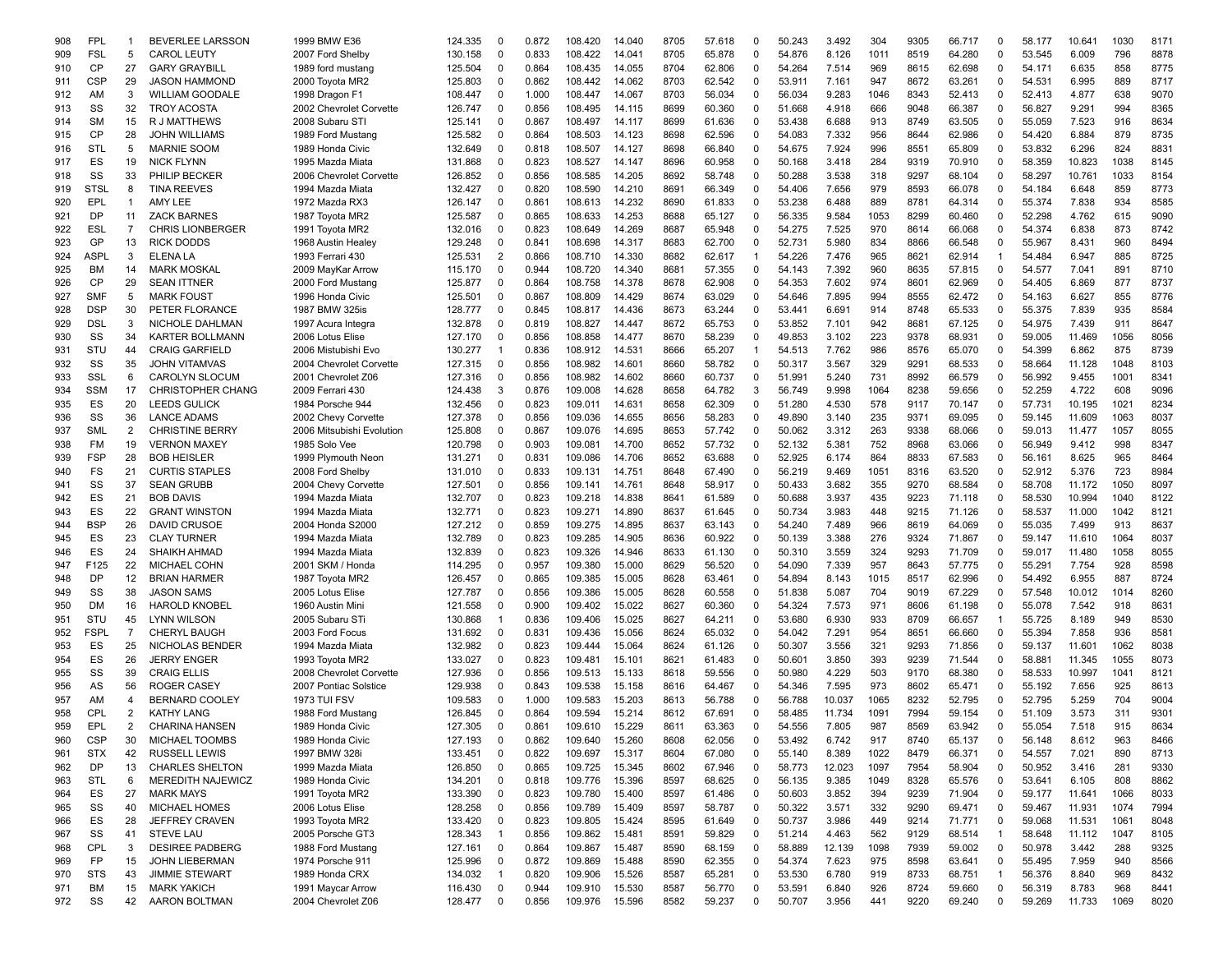| 973  | <b>STS</b>  | 44             | <b>ALEX AWSUMB</b>       | 1997 Mazda Miata        | 134.124 | 0              | 0.820 | 109.982 | 15.602 | 8581 | 67.244 | 0            | 55.140 | 8.389  | 1023 | 8479 | 66.880 | 0              | 54.842 | 7.305  | 904  | 8668 |
|------|-------------|----------------|--------------------------|-------------------------|---------|----------------|-------|---------|--------|------|--------|--------------|--------|--------|------|------|--------|----------------|--------|--------|------|------|
| 974  | STU         | 46             | <b>STEVEN HAHN</b>       | 1995 BMW M3             | 131.634 | $\mathbf 0$    | 0.836 | 110.046 | 15.666 | 8576 | 64.469 | 0            | 53.896 | 7.145  | 945  | 8674 | 67.165 | $\Omega$       | 56.150 | 8.614  | 964  | 8466 |
| 975  | SSL         | $\overline{7}$ | <b>AIMIE RUTH</b>        | 2002 Chevrolet Corvette | 128.572 | $\Omega$       | 0.856 | 110.058 | 15.677 | 8576 | 63.225 | 0            | 54.121 | 7.370  | 959  | 8638 | 65.347 | 0              | 55.937 | 8.401  | 958  | 8498 |
| 976  | CP          | 30             | <b>OPIE VIETS</b>        | 1982 Pontiac MSE        | 127.400 | 4              | 0.864 | 110.074 | 15.693 | 8574 | 61.257 | 1            | 52.926 | 6.175  | 865  | 8833 | 66.143 | 3              | 57.148 | 9.611  | 1007 | 8318 |
| 977  | CSPL        | $\overline{1}$ | <b>JULIANN POKORNY</b>   | 2006 Mazda MX5          | 127.704 | $\Omega$       | 0.862 | 110.081 | 15.701 | 8574 | 59.539 | 0            | 51.323 | 4.572  | 586  | 9109 | 68.165 | 0              | 58.758 | 11.222 | 1051 | 8090 |
| 978  | ES          | 29             | <b>SEAN OGORMAN</b>      | 1993 Toyota MR2         | 133.796 | $\Omega$       | 0.823 | 110.114 | 15.734 | 8571 | 62.301 | $\Omega$     | 51.274 | 4.523  | 576  | 9118 | 71.495 | 0              | 58.840 | 11.304 | 1053 | 8079 |
| 979  | <b>CSL</b>  | 3              | <b>MARY BAHR</b>         | 2007 Pontiac Solstice   | 131.625 | $\Omega$       | 0.837 | 110.170 | 15.790 | 8567 | 69.815 | 0            | 58.435 | 11.684 | 1090 | 8000 | 61.810 | 0              | 51.735 | 4.199  | 472  | 9188 |
| 980  | GS          | 16             | <b>SEAN TATE</b>         | 2007 Chevrolet Cobalt   | 134.254 | 0              | 0.821 | 110.223 | 15.842 | 8563 | 66.821 | 0            | 54.860 | 8.109  | 1009 | 8522 | 67.433 | 0              | 55.362 | 7.826  | 932  | 8586 |
| 981  | SS          | 43             | <b>KENTON CABINESS</b>   | 2002 Chevrolet Z06      | 128.785 | $\Omega$       | 0.856 | 110.240 | 15.860 | 8561 | 58.959 | 0            | 50.469 | 3.718  | 360  | 9263 | 69.826 | 0              | 59.771 | 12.235 | 1080 | 7953 |
| 982  | ASL         | 6              | <b>ANDREA FEAY</b>       | 2008 Honda S2K          | 130.809 | $\Omega$       | 0.843 | 110.272 | 15.892 | 8559 | 65.411 | 0            | 55.141 | 8.391  | 1024 | 8478 | 65.398 | 0              | 55.131 | 7.594  | 920  | 8622 |
|      | ES          |                |                          |                         |         | $\Omega$       |       |         |        |      |        |              |        |        |      |      |        |                |        |        |      |      |
| 983  |             | 30             | <b>GEORGE SCHMITT</b>    | 1996 Mazda Miata        | 134.027 |                | 0.823 | 110.304 | 15.924 | 8556 | 62.572 | 0            | 51.497 | 4.746  | 625  | 9078 | 71.455 | 0              | 58.807 | 11.271 | 1052 | 8083 |
| 984  | <b>STSL</b> | 9              | <b>CAROL CONE</b>        | 1991 Mazda Miata        | 134.551 | -1             | 0.820 | 110.332 | 15.952 | 8554 | 66.864 | $\mathbf 1$  | 54.828 | 8.078  | 1006 | 8527 | 67.687 | 0              | 55.503 | 7.967  | 942  | 8565 |
| 985  | <b>STSL</b> | 10             | <b>TERESA GUALTIERI</b>  | 1988 Honda CRX          | 134.557 | $\Omega$       | 0.820 | 110.337 | 15.957 | 8554 | 66.466 | 0            | 54.502 | 7.751  | 984  | 8578 | 68.091 | 0              | 55.835 | 8.298  | 952  | 8514 |
| 986  | <b>SSM</b>  | 18             | DUKE LANGLEY             | 1990 Chevy Corvette     | 125.976 |                | 0.876 | 110.355 | 15.975 | 8552 | 68.741 | 1            | 60.217 | 13.466 | 1109 | 7764 | 57.235 | $\Omega$       | 50.138 | 2.602  | 122  | 9481 |
| 987  | ES          | 31             | <b>BRANDON LAVENDER</b>  | 1996 Mazda Miata        | 134.112 | $\Omega$       | 0.823 | 110.374 | 15.994 | 8551 | 62.209 | 0            | 51.198 | 4.447  | 554  | 9131 | 71.903 | 0              | 59.176 | 11.640 | 1065 | 8033 |
| 988  | ES          | 32             | <b>MIKE LEUTY</b>        | 1988 Porsche 924S       | 134.133 | $\Omega$       | 0.823 | 110.391 | 16.011 | 8550 | 62.990 | 0            | 51.841 | 5.090  | 706  | 9018 | 71.143 | 0              | 58.551 | 11.014 | 1044 | 8119 |
| 989  | AS          | 57             | PERRY PALMERTON          | 2006 Honda Civic        | 131.004 | 0              | 0.843 | 110.436 | 16.056 | 8546 | 65.052 | 0            | 54.839 | 8.088  | 1008 | 8525 | 65.952 | 0              | 55.598 | 8.061  | 946  | 8550 |
| 990  | STL         | $\overline{7}$ | <b>KATHLEEN BARNES</b>   | 1989 Honda Civic        | 135.020 | $\Omega$       | 0.818 | 110.446 | 16.066 | 8545 | 67.334 | 0            | 55.079 | 8.329  | 1020 | 8488 | 67.686 | 0              | 55.367 | 7.831  | 933  | 8586 |
| 991  | <b>BSL</b>  | $\overline{7}$ | <b>KATIE ORGLER</b>      | 2006 Mazda RX8          | 132.461 | $\Omega$       | 0.835 | 110.605 | 16.225 | 8533 | 67.004 | 0            | 55.948 | 9.198  | 1042 | 8356 | 65.457 | 0              | 54.657 | 7.120  | 896  | 8697 |
| 992  | CSL         | $\overline{4}$ | TEDDIE ALEXANDROVA       | 1999 Mazda Miata        | 132.195 | -1             | 0.837 | 110.647 | 16.267 | 8530 | 68.035 | $\mathbf 1$  | 56.945 | 10.195 | 1069 | 8210 | 64.160 | 0              | 53.702 | 6.166  | 812  | 8852 |
| 993  | CSPL        | 2              | <b>KATHY WOLFSKILL</b>   | 1991 Mazda Miata        | 128.474 | $\Omega$       | 0.862 | 110.745 | 16.364 | 8522 | 58.871 | 0            | 50.747 | 3.996  | 452  | 9213 | 69.603 | 0              | 59.998 | 12.462 | 1083 | 7923 |
| 994  | <b>CSP</b>  | 31             | <b>MIKE WOLF</b>         | 1997 Mazda Miata        | 128.475 | $\Omega$       | 0.862 | 110.745 | 16.365 | 8522 | 64.090 | $\Omega$     | 55.246 | 8.495  | 1030 | 8462 | 64.385 | $\Omega$       | 55.500 | 7.964  | 941  | 8565 |
| 995  | <b>DSL</b>  | 4              | <b>MARTHA LOU</b>        | 2008 BMW 135i           | 135.344 | $\Omega$       | 0.819 | 110.847 | 16.467 | 8514 | 67.141 | $\Omega$     | 54.988 | 8.238  | 1016 | 8502 | 68.203 | $\Omega$       | 55.858 | 8.322  | 953  | 8510 |
| 996  | EML         | 4              | <b>CYNTHIA JANSEN</b>    | 1995 BMW M3             | 124.031 | $\Omega$       | 0.894 | 110.884 | 16.504 | 8512 | 61.244 | 0            | 54.752 | 8.001  | 1000 | 8539 | 62.787 | 0              | 56.132 | 8.595  | 962  | 8469 |
|      |             |                |                          |                         |         |                |       |         |        |      |        |              |        |        |      |      |        |                |        |        |      |      |
| 997  | <b>STS</b>  | 45             | <b>DON EISINGER</b>      | 1991 Mazda Miata        | 135.282 | $\Omega$       | 0.820 | 110.931 | 16.551 | 8508 | 66.934 | 0            | 54.886 | 8.135  | 1014 | 8518 | 68.348 | 0              | 56.045 | 8.509  | 961  | 8482 |
| 998  | <b>DML</b>  | $\overline{1}$ | DIANE WOOD               | 1960 Austin Mini        | 123.324 | 0              | 0.900 | 110.992 | 16.611 | 8503 | 62.268 | 0            | 56.041 | 9.291  | 1047 | 8342 | 61.056 | 0              | 54.950 | 7.414  | 910  | 8651 |
| 999  | ES          | 33             | <b>JAMES MALONE</b>      | 1994 Mazda Miata        | 134.931 | $\Omega$       | 0.823 | 111.048 | 16.668 | 8499 | 62.308 | 0            | 51.279 | 4.529  | 577  | 9117 | 72.623 | 0              | 59.769 | 12.233 | 1079 | 7953 |
| 1000 | <b>FSP</b>  | 29             | <b>TIMOTHY WALSH</b>     | 1995 Dodge Neon         | 133.634 | -1             | 0.831 | 111.050 | 16.670 | 8499 | 65.692 | 1            | 54.590 | 7.839  | 989  | 8564 | 67.942 | 0              | 56.460 | 8.924  | 974  | 8419 |
| 1001 | F125L       | $\overline{4}$ | NEVA HOOVER              | 2008 AMV Kart           | 116.064 | $\Omega$       | 0.957 | 111.073 | 16.693 | 8497 | 56.860 | 0            | 54.415 | 7.664  | 980  | 8591 | 59.204 | 0              | 56.658 | 9.122  | 984  | 8390 |
| 1002 | ES          | 34             | <b>BOB BAILEY</b>        | 1996 Mazda Miata        | 135.101 | $\Omega$       | 0.823 | 111.188 | 16.808 | 8488 | 62.596 | 0            | 51.517 | 4.766  | 628  | 9075 | 72.505 | 0              | 59.672 | 12.135 | 1077 | 7966 |
| 1003 | SS          | 44             | <b>LES BROWN</b>         | 2002 Chevrolet Corvette | 129.897 | $\Omega$       | 0.856 | 111.192 | 16.812 | 8488 | 61.613 | $\Omega$     | 52.741 | 5.990  | 836  | 8864 | 68.284 | 0              | 58.451 | 10.915 | 1039 | 8133 |
| 1004 | <b>ESPL</b> | 3              | <b>HILARY ANDERSON</b>   | 2002 Subaru WRX         | 131.443 | $\Omega$       | 0.846 | 111.201 | 16.821 | 8487 | 66.016 | 0            | 55.850 | 9.099  | 1039 | 8371 | 65.427 | 0              | 55.351 | 7.815  | 930  | 8588 |
| 1005 | SS          | 45             | <b>RYAN MOORE</b>        | 2002 Chevrolet Corvette | 129.951 | $\Omega$       | 0.856 | 111.238 | 16.858 | 8485 | 61.789 | 0            | 52.891 | 6.141  | 861  | 8839 | 68.162 | 0              | 58.347 | 10.810 | 1037 | 8147 |
| 1006 | <b>STUL</b> | 5              | <b>SAVANNAH RICKL</b>    | 1997 BMW M3             | 133.147 | -1             | 0.836 | 111.311 | 16.931 | 8479 | 67.063 | -1           | 56.065 | 9.314  | 1048 | 8339 | 66.084 | 0              | 55.246 | 7.710  | 927  | 8604 |
| 1007 | <b>SSM</b>  | 19             | <b>CHARLES PYANOWSKI</b> | 1987 Nissan 300ZX       | 127.089 | $\overline{2}$ | 0.876 | 111.330 | 16.950 | 8478 | 63.216 |              | 55.377 | 8.627  | 1033 | 8442 | 63.873 | $\mathbf{1}$   | 55.953 | 8.417  | 959  | 8496 |
| 1008 | <b>ESP</b>  | 32             | <b>TRAVIS BARKER</b>     | 1997 Ford Mustang       | 131.625 | $\Omega$       | 0.846 | 111.355 | 16.975 | 8476 | 65.072 | 0            | 55.051 | 8.300  | 1018 | 8492 | 66.553 | 0              | 56.304 | 8.768  | 967  | 8443 |
| 1009 | SS          | 46             | <b>STEVE BURGER</b>      | 2008 Chevrolet Corvette | 130.225 | -1             | 0.856 | 111.473 | 17.092 | 8467 | 59.827 | 0            | 51.212 | 4.461  | 561  | 9129 | 70.398 | 1              | 60.261 | 12.724 | 1087 | 7888 |
| 1010 | <b>FJB</b>  | 2              | <b>CARSON GARFIELD</b>   | 2005 Intrepid Cadet     | 133.983 | $\Omega$       | 0.832 | 111.474 | 17.094 | 8467 | 67.796 | 0            | 56.406 | 9.656  | 1055 | 8288 | 66.187 | 0              | 55.068 | 7.531  | 917  | 8632 |
|      |             | 22             | <b>SHANE KUROWSKI</b>    |                         |         | $\Omega$       | 0.833 |         |        | 8466 |        | $\Omega$     |        |        | 1096 | 7959 |        | 0              | 52.744 |        | 697  | 9013 |
| 1011 | FS          |                |                          | 2007 Ford Mustang       | 133.833 | $\Omega$       |       | 111.483 | 17.103 |      | 70.515 |              | 58.739 | 11.988 |      |      | 63.318 |                |        | 5.208  |      |      |
| 1012 | CSP         | 32             | <b>PAUL KRYSIAK</b>      | 1991 Honda CRX          | 129.338 |                | 0.862 | 111.489 | 17.109 | 8465 | 63.650 | 0            | 54.866 | 8.116  | 1010 | 8521 | 65.688 | 0              | 56.623 | 9.087  | 983  | 8395 |
| 1013 | SSL         | 8              | MICHELLE DORMAN          | 2006 Chevy Z06          | 130.334 | -1             | 0.856 | 111.566 | 17.186 | 8460 | 64.013 | -1           | 54.795 | 8.044  | 1003 | 8532 | 66.321 | 0              | 56.771 | 9.235  | 991  | 8373 |
| 1014 | <b>FSL</b>  | 6              | <b>DEBBIE ZEISLER</b>    | 2008 Ford Mustang       | 134.054 | -1             | 0.833 | 111.667 | 17.287 | 8452 | 68.198 | -1           | 56.809 | 10.058 | 1066 | 8229 | 65.856 | 0              | 54.858 | 7.322  | 905  | 8665 |
| 1015 | <b>FSL</b>  | $\overline{7}$ | <b>JULIE WIECHERT</b>    | 2007 Ford Shelby        | 134.090 | $\Omega$       | 0.833 | 111.697 | 17.317 | 8450 | 66.348 | 0            | 55.268 | 8.517  | 1032 | 8459 | 67.742 | 0              | 56.429 | 8.893  | 971  | 8424 |
| 1016 | ASL         | $\overline{7}$ | SHERRI ADKISSON          | 2007 Pontiac Solstice   | 132.518 | $\Omega$       | 0.843 | 111.713 | 17.332 | 8448 | 64.914 | 0            | 54.723 | 7.972  | 998  | 8543 | 67.604 | 0              | 56.990 | 9.454  | 1000 | 834  |
| 1017 | SSL         | 9              | <b>LACEY OTIS</b>        | 2003 Chevrolet Corvette | 130.532 | -1             | 0.856 | 111.735 | 17.355 | 8447 | 65.332 | $\mathbf 1$  | 55.924 | 9.174  | 1041 | 8360 | 65.200 | 0              | 55.811 | 8.275  | 951  | 8517 |
| 1018 | SS          | 47             | <b>STEVEN MIERITZ</b>    | 2004 Chevrolet Corvette | 130.588 | -1             | 0.856 | 111.783 | 17.403 | 8443 | 61.168 | $\mathbf{1}$ | 52.360 | 5.609  | 782  | 8929 | 69.420 | 0              | 59.424 | 11.887 | 1073 | 8000 |
| 1019 | STL         | 8              | <b>LORI GILL</b>         | 1997 Honda Civic        | 136.675 | $\Omega$       | 0.818 | 111.800 | 17.420 | 8442 | 68.932 | $\Omega$     | 56.386 | 9.636  | 1054 | 8291 | 67.743 | 0              | 55.414 | 7.878  | 938  | 8578 |
| 1020 | SSL         | 10             | <b>CARLA RUSSO</b>       | 2002 Chevrolet Corvette | 130.706 | $\Omega$       | 0.856 | 111.884 | 17.504 | 8436 | 63.222 | 0            | 54.118 | 7.367  | 958  | 8639 | 67.484 | 0              | 57.766 | 10.230 | 1022 | 8229 |
| 1021 | ES          | 35             | <b>JAMES PHILLIPS</b>    | 1991 Toyota MR2         | 135.974 | $\Omega$       | 0.823 | 111.907 | 17.526 | 8434 | 63.677 | 0            | 52.406 | 5.656  | 791  | 8921 | 72.297 | 0              | 59.500 | 11.964 | 1075 | 7989 |
| 1022 | CP          | 31             | <b>MILTON BURLESON</b>   | 1967 Chevrolet Camaro   | 129.533 | -1             | 0.864 | 111.917 | 17.536 | 8433 | 65.845 | 1            | 56.890 | 10.139 | 1068 | 8218 | 63.688 | 0              | 55.026 | 7.490  | 912  | 8639 |
| 1023 | <b>DSPL</b> | 6              | OLGA BOGDANOVA           | 1989 BMW 325i           | 132.559 | $\Omega$       | 0.845 | 112.012 | 17.632 | 8426 | 64.773 | 0            | 54.733 | 7.983  | 999  | 8542 | 67.786 | 0              | 57.279 | 9.743  | 1009 | 8299 |
| 1024 | SS          | 48             | <b>RANDY PETSCHAUER</b>  | 2004 Porsche GT3        | 130.864 | $\Omega$       | 0.856 | 112.020 | 17.639 | 8425 | 59.821 | $\Omega$     | 51.207 | 4.456  | 556  | 9130 | 71.043 | O              | 60.813 | 13.277 | 1095 | 7817 |
| 1025 | FP          | 16             | NICKOLAUS GRUENDLER      | 1974 Honda S2000        | 128.585 | 0              | 0.872 | 112.126 | 17.746 | 8417 | 64.998 | 0            | 56.678 | 9.928  | 1062 | 8248 | 63.587 | 0              | 55.448 | 7.912  | 939  | 8573 |
| 1026 | AM          | 5              | <b>STEVEN GOLDINE</b>    | 1973 Tui BH3            | 112.237 | 0              | 1.000 | 112.237 | 17.857 | 8409 | 58.338 | 0            | 58.338 | 11.587 | 1087 | 8014 | 53.899 | 0              | 53.899 | 6.363  | 834  | 8819 |
| 1027 | DP          | 14             | <b>RICHARD WINDBERG</b>  | 1993 Mazda Miata        | 129.757 | 0              | 0.865 | 112.240 | 17.860 | 8409 | 68.522 | 0            | 59.272 | 12.521 | 1100 | 7888 | 61.235 | 0              | 52.968 | 5.432  | 730  | 8974 |
|      |             |                |                          |                         |         |                |       |         |        |      |        |              |        |        |      |      |        |                |        |        |      |      |
| 1028 | FS          | 23             | <b>MARK VALERA</b>       | 2001 Chevrolet Camaro   | 134.746 | 4              | 0.833 | 112.243 | 17.863 | 8409 | 69.088 | 3            | 57.550 | 10.800 | 1080 | 8123 | 65.658 | $\overline{1}$ | 54.693 | 7.157  | 900  | 8691 |
| 1029 | SS          | 49             | JOHN ALABAUGH            | 2005 Lotus Elise        | 131.236 | $\mathbf 1$    | 0.856 | 112.338 | 17.958 | 8401 | 60.201 | 0            | 51.532 | 4.781  | 631  | 9072 | 71.035 | $\overline{1}$ | 60.806 | 13.270 | 1093 | 7818 |
| 1030 | EM          | 18             | LEE MILLER               | 2002 Lowcost Lotus      | 125.854 | 0              | 0.894 | 112.513 | 18.133 | 8388 | 61.125 | 0            | 54.646 | 7.895  | 993  | 8555 | 64.729 | 0              | 57.868 | 10.332 | 1026 | 8215 |
| 1031 | SS          | 50             | THOMAS PETSCHAUER        | 2004 Porsche GT3        | 131.463 | $\overline{1}$ | 0.856 | 112.532 | 18.152 | 8387 | 59.226 | 0            | 50.697 | 3.947  | 436  | 9221 | 72.237 | $\overline{1}$ | 61.835 | 14.299 | 1100 | 7688 |
| 1032 | SS          | 51             | <b>SCOTT HURLEY</b>      | 2004 Chevrolet Corvette | 131.596 | 0              | 0.856 | 112.646 | 18.266 | 8378 | 59.951 | 0            | 51.318 | 4.567  | 584  | 9110 | 71.645 | 0              | 61.328 | 13.792 | 1097 | 7751 |
| 1033 | SSM         | 20             | <b>LYNN PROCTOR</b>      | 2005 Dodge Viper        | 128.625 | $\mathbf 1$    | 0.876 | 112.676 | 18.295 | 8376 | 68.874 | $\mathbf{1}$ | 60.334 | 13.583 | 1110 | 7749 | 59.751 | 0              | 52.342 | 4.806  | 622  | 9082 |
| 1034 | SS          | 52             | <b>MONTY PACK</b>        | 2005 Porsche GT3        | 131.682 | 0              | 0.856 | 112.720 | 18.340 | 8373 | 59.790 | 0            | 51.180 | 4.430  | 550  | 9135 | 71.892 | 0              | 61.540 | 14.003 | 1098 | 7724 |
| 1035 | GS          | 17             | <b>CHARLES TATE</b>      | 2007 Chevrolet Cobalt   | 137.385 | 0              | 0.821 | 112.793 | 18.413 | 8368 | 68.247 | 0            | 56.031 | 9.280  | 1045 | 8344 | 69.138 | 0              | 56.762 | 9.226  | 990  | 8375 |
| 1036 | SS          | 53             | <b>JERRY STROPE</b>      | 2004 Corvette Z06       | 131.805 | 0              | 0.856 | 112.825 | 18.445 | 8365 | 60.770 | 0            | 52.019 | 5.268  | 736  | 8987 | 71.035 | 0              | 60.806 | 13.270 | 1093 | 7818 |
| 1037 | <b>FP</b>   | 17             | YARKO THOMAS             | 2004 Mini Cooper        | 129.898 | 0              | 0.872 | 113.271 | 18.891 | 8332 | 64.841 | 0            | 56.541 | 9.791  | 1056 | 8268 | 65.057 | 0              | 56.730 | 9.194  | 989  | 8379 |
|      |             |                |                          |                         |         |                |       |         |        |      |        |              |        |        |      |      |        |                |        |        |      |      |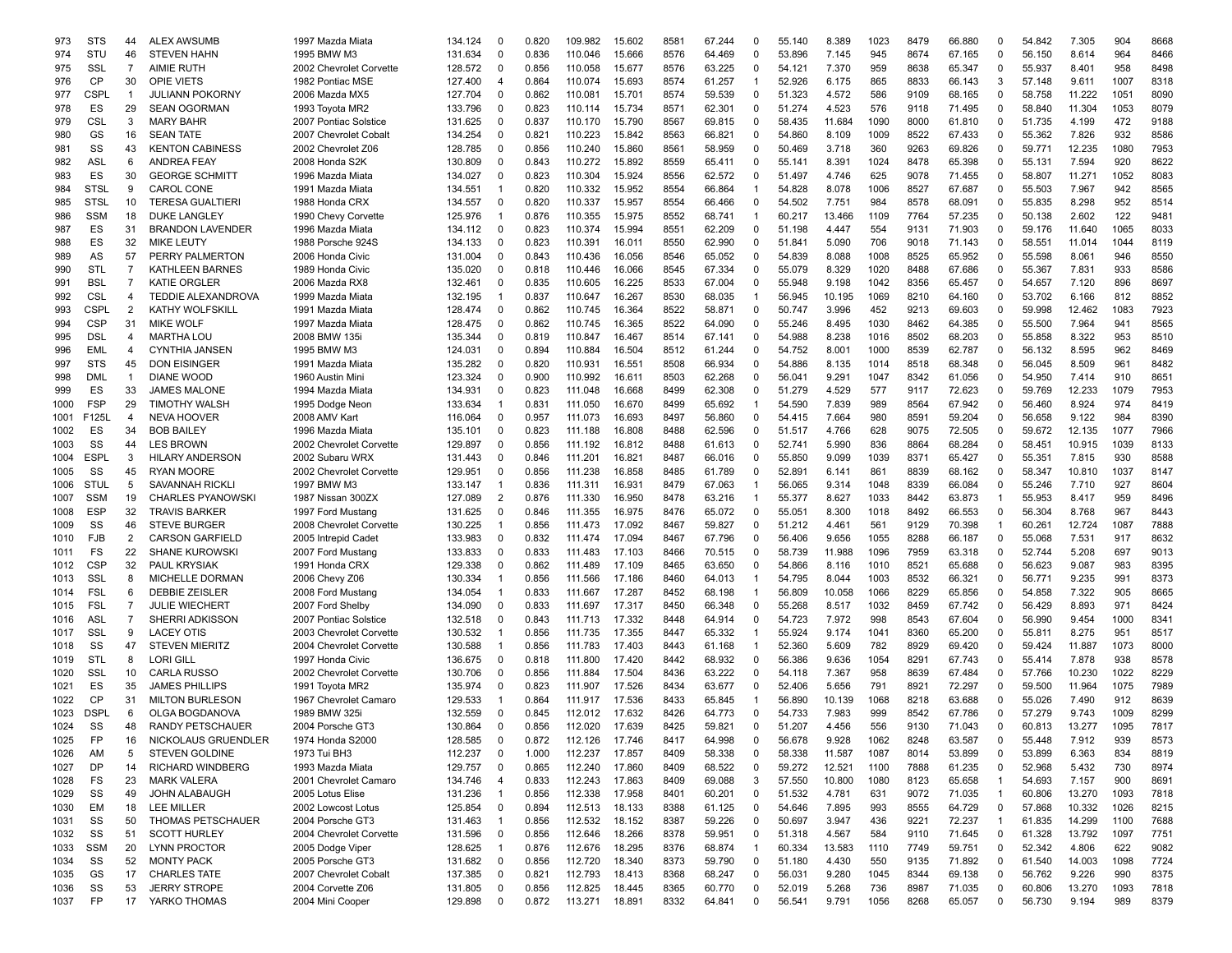| 1038 | CPL         | 4              | <b>TRACY LEWIS</b>         | 1965 Ford Mustang        | 131.155 |                | 0.864 | 113.318 | 18.938 | 8329 | 67.320 | -1           | 58.164 | 11.414 | 1085 | 8038 | 63.835 | $\Omega$       | 55.153 | 7.617  | 922  | 8619 |
|------|-------------|----------------|----------------------------|--------------------------|---------|----------------|-------|---------|--------|------|--------|--------------|--------|--------|------|------|--------|----------------|--------|--------|------|------|
| 1039 | F125        | 23             | <b>JAMES LEE</b>           | 2009 CRG Bad             | 118.454 | 0              | 0.957 | 113.360 | 18.980 | 8326 | 59.234 | $\Omega$     | 56.687 | 9.936  | 1063 | 8247 | 59.220 | 0              | 56.674 | 9.137  | 986  | 8388 |
| 1040 | <b>SSM</b>  | 21             | PAUL DORNBURG              | 1973 Porsche 911T        | 129.519 | 0              | 0.876 | 113.459 | 19.078 | 8318 | 70.576 | 0            | 61.825 | 15.074 | 1119 | 7562 | 58.943 | 0              | 51.634 | 4.098  | 448  | 9206 |
| 1041 | AM          | 6              | <b>STACEY STROUT</b>       | 1998 Dragon F1           | 113.469 | $\Omega$       | 1.000 | 113.469 | 19.089 | 8318 | 59.299 | $\Omega$     | 59.299 | 12.548 | 1102 | 7884 | 54.170 | $\Omega$       | 54.170 | 6.634  | 857  | 8775 |
| 1042 | ES          | 36             | <b>LORIN STOLZ</b>         | 1996 Mazda Miata         | 137.978 | $\Omega$       | 0.823 | 113.556 | 19.176 | 8311 | 64.100 | $\Omega$     | 52.754 | 6.004  | 838  | 8862 | 73.878 | $\Omega$       | 60.802 | 13.265 | 1092 | 7818 |
| 1043 | <b>FML</b>  | 3              | <b>JANET SCHMIDT</b>       | 1993 Red Devil           | 125.794 | $\Omega$       | 0.903 | 113.592 | 19.212 | 8309 | 63.851 | $\Omega$     | 57.657 | 10.907 | 1083 | 8108 | 61.943 | $\Omega$       | 55.935 | 8.398  | 957  | 8499 |
| 1044 | <b>STUL</b> | 6              | <b>SIMI RITCH</b>          | 2004 Subraru WRX         | 135.919 | $\Omega$       | 0.836 | 113.628 | 19.248 | 8306 | 67.665 | $\Omega$     | 56.568 | 9.817  | 1058 | 8265 | 68.254 | $\Omega$       | 57.060 | 9.524  | 1003 | 8331 |
| 1045 | DM          | 17             | <b>WARREN LEVEQUE</b>      | 2007 Ultralite XR7       | 126.277 | $\Omega$       | 0.900 | 113.649 | 19.269 | 8305 | 62.833 | 0            | 56.550 | 9.799  | 1057 | 8267 | 63.444 | $\Omega$       | 57.100 | 9.563  | 1005 | 8325 |
|      |             |                |                            |                          |         |                |       |         |        |      |        |              |        |        |      |      |        |                |        |        |      |      |
| 1046 | <b>CSP</b>  | 33             | <b>CHARLIE CLARK</b>       | 1985 Mazda RX7           | 131.865 | $\Omega$       | 0.862 | 113.668 | 19.287 | 8303 | 63.389 | 0            | 54.641 | 7.891  | 991  | 8556 | 68.476 | 0              | 59.026 | 11.490 | 1059 | 8053 |
| 1047 | SSL         | 11             | <b>JANICE RICK</b>         | 2002 Chevrolet Corvette  | 132.972 | $\overline{2}$ | 0.856 | 113.824 | 19.444 | 8292 | 63.033 | 0            | 53.956 | 7.206  | 949  | 8665 | 69.939 | $\overline{2}$ | 59.868 | 12.332 | 1082 | 7940 |
| 1048 | <b>ASL</b>  | 8              | <b>MARION SCHROEDER</b>    | 2004 Porsche Boxster     | 135.074 | $\Omega$       | 0.843 | 113.867 | 19.487 | 8289 | 68.018 | $\Omega$     | 57.339 | 10.589 | 1077 | 8153 | 67.056 | 0              | 56.528 | 8.992  | 978  | 8409 |
| 1049 | SS          | 54             | <b>KEN MOLLENAUER</b>      | 2005 Lotus Elise         | 133.221 |                | 0.856 | 114.037 | 19.657 | 8276 | 62.539 | 1            | 53.533 | 6.783  | 922  | 8733 | 70.682 | $\Omega$       | 60.504 | 12.968 | 1089 | 7857 |
| 1050 | SSL         | 12             | LAURIE MONTELC             | 2002 Chevrolet Corvette  | 133.236 | $\Omega$       | 0.856 | 114.050 | 19.670 | 8275 | 65.308 | $\Omega$     | 55.904 | 9.153  | 1040 | 8363 | 67.928 | $\Omega$       | 58.146 | 10.610 | 1028 | 8175 |
| 1051 | <b>DPL</b>  | $\overline{2}$ | <b>ELIZABETH DRANOW</b>    | 2000 Toyota MR2Spider    | 131.878 | $\Omega$       | 0.865 | 114.074 | 19.694 | 8274 | 65.036 | $\Omega$     | 56.256 | 9.505  | 1052 | 8310 | 66.842 | $\Omega$       | 57.818 | 10.282 | 1024 | 8222 |
| 1052 | ES          | 37             | <b>JERRY CENTANNI</b>      | 1996 Mazda Miata         | 138.711 | $\Omega$       | 0.823 | 114.159 | 19.779 | 8267 | 64.694 | $\Omega$     | 53.243 | 6.493  | 891  | 8781 | 74.017 | $\Omega$       | 60.916 | 13.380 | 1096 | 7804 |
| 1053 | <b>CSL</b>  | 5              | <b>JOYCE RUTH</b>          | 2007 Pontiac Solstice    | 136.408 |                | 0.837 | 114.173 | 19.793 | 8266 | 71.533 | 1            | 59.873 | 13.122 | 1108 | 7808 | 64.875 | $\Omega$       | 54.300 | 6.764  | 871  | 8754 |
| 1054 | AM          | $\overline{7}$ | <b>JENNY WILLIAMS</b>      | 2004 Prototype s/s       | 114.239 | $\Omega$       | 1.000 | 114.239 | 19.859 | 8262 | 58.368 | 0            | 58.368 | 11.617 | 1088 | 8010 | 55.871 | 0              | 55.871 | 8.335  | 954  | 8508 |
| 1055 | FM          | 20             | <b>ROBERT MOORE</b>        | 1964 Bobsy Vanguard      | 126.655 | $\Omega$       | 0.903 | 114.369 | 19.989 | 8252 | 59.377 | 0            | 53.617 | 6.867  | 928  | 8719 | 67.278 | 0              | 60.752 | 13.216 | 1091 | 7825 |
| 1056 | SSL         | 13             | <b>MITZI VESECKY</b>       | 2004 chevy corvette      | 133.658 | 0              | 0.856 | 114.411 | 20.03' | 8249 | 64.028 | 0            | 54.808 | 8.057  | 1005 | 8530 | 69.630 | 0              | 59.603 | 12.067 | 1076 | 7975 |
| 1057 | GP          | 14             | <b>CRAIG WAY</b>           | 1969 Fiat 850            | 136.071 | $\overline{2}$ | 0.841 | 114.436 | 20.056 | 8247 | 64.431 | $\Omega$     | 54.186 | 7.436  | 963  | 8628 | 71.640 | $\overline{2}$ | 60.249 | 12.713 | 1086 | 7890 |
|      | <b>ST</b>   | 36             |                            | 2004 Acura RSX           | 139.923 | $\Omega$       | 0.818 |         | 20.077 | 8246 |        | $\Omega$     | 56.660 | 9.909  | 1061 | 8251 |        | $\Omega$       | 57.797 | 10.261 | 1023 | 8225 |
| 1058 |             |                | <b>FRANK VESSELL</b>       |                          |         |                |       | 114.457 |        |      | 69.266 |              |        |        |      |      | 70.657 |                |        |        |      |      |
| 1059 | FM          | 21             | <b>WILLIAM SCHMID</b>      | 1993 Red Devil           | 126.806 | $\Omega$       | 0.903 | 114.506 | 20.126 | 8242 | 61.105 | $\Omega$     | 55.178 | 8.427  | 1027 | 8473 | 65.701 | $\Omega$       | 59.328 | 11.792 | 1072 | 8012 |
| 1060 | CP          | 32             | <b>CHRISTOPHER HEINY</b>   | 1973 Plymouth Barracuda  | 132.537 | $\Omega$       | 0.864 | 114.512 | 20.132 | 8242 | 65.943 | $\Omega$     | 56.975 | 10.224 | 1070 | 8206 | 66.594 | $\Omega$       | 57.537 | 10.001 | 1013 | 8262 |
| 1061 | SS          | 55             | <b>JEFFREY VOGEL</b>       | 2004 Chevrolet Z06       | 134.163 |                | 0.856 | 114.844 | 20.463 | 8218 | 61.406 | $\Omega$     | 52.564 | 5.813  | 810  | 8894 | 72.757 | -1             | 62.280 | 14.744 | 1105 | 7633 |
| 1062 | <b>FP</b>   | 18             | <b>CHRISTOPHER SIMPSON</b> | 2004 Mini Cooper         | 131.707 | $\Omega$       | 0.872 | 114.849 | 20.468 | 8218 | 65.549 | $\Omega$     | 57.159 | 10.408 | 1075 | 8179 | 66.158 | $\Omega$       | 57.690 | 10.154 | 1019 | 8240 |
| 1063 | <b>HSL</b>  | 3              | <b>MONICA CHAN</b>         | 2007 Mini Cooper         | 143.528 | $\Omega$       | 0.802 | 115.109 | 20.729 | 8199 | 71.569 | 0            | 57.398 | 10.648 | 1079 | 8145 | 71.959 | 0              | 57.711 | 10.175 | 1020 | 8237 |
| 1064 | DP          | 15             | <b>PAULA BAKER</b>         | 1990 Mazda Miata         | 133.160 | 0              | 0.865 | 115.183 | 20.803 | 8194 | 70.333 | 0            | 60.838 | 14.087 | 1112 | 7684 | 62.827 | 0              | 54.345 | 6.809  | 872  | 8747 |
| 1065 | DSPL        | $\overline{7}$ | DEE SCHWEIKLE              | 1976 Alfa Romeo          | 136.312 | 0              | 0.845 | 115.184 | 20.803 | 8194 | 67.621 | 0            | 57.140 | 10.389 | 1074 | 8182 | 68.691 | 0              | 58.044 | 10.508 | 1027 | 8190 |
| 1066 | <b>FPL</b>  | $\overline{2}$ | <b>TRICIA JACKSON</b>      | 1973 Porsche 9146        | 132.158 | $\Omega$       | 0.872 | 115.242 | 20.862 | 8190 | 60.692 | $\Omega$     | 52.923 | 6.173  | 863  | 8834 | 71.466 | $\Omega$       | 62.318 | 14.782 | 1106 | 7628 |
| 1067 | <b>STS</b>  | 46             | <b>DAN HENDREN</b>         | 1996 Mazda Miata         | 140.565 | $\Omega$       | 0.820 | 115.263 | 20.883 | 8188 | 70.585 | $\Omega$     | 57.880 | 11.129 | 1084 | 8077 | 69.980 | $\Omega$       | 57.384 | 9.847  | 1011 | 8284 |
| 1068 | <b>XPL</b>  | $\overline{1}$ | <b>DIANE DEANOVIC</b>      | 2005 Lotus Elise         | 130.873 | $\Omega$       | 0.882 | 115.430 | 21.050 | 8176 | 64.760 | $\Omega$     | 57.118 | 10.368 | 1073 | 8185 | 66.113 | $\Omega$       | 58.312 | 10.775 | 1035 | 8152 |
| 1069 | <b>SML</b>  | 3              | <b>ELISE SIAS</b>          | 2002 BMW M3              | 133.151 | $\overline{2}$ | 0.867 | 115.442 | 21.062 | 8176 | 63.576 | 2            | 55.120 | 8.370  | 1021 | 8482 | 69.575 | $\Omega$       | 60.322 | 12.785 | 1088 | 7880 |
|      |             |                |                            |                          |         |                |       |         |        |      |        |              |        |        |      |      |        | $\Omega$       |        |        |      |      |
| 1070 | <b>FJB</b>  | 3              | <b>RYAN COLLYER</b>        | 2008 Birel AR28          | 138.814 | $\Omega$       | 0.832 | 115.493 | 21.113 | 8172 | 68.829 | 0            | 57.266 | 10.515 | 1076 | 8164 | 69.985 |                | 58.228 | 10.691 | 1032 | 8164 |
| 1071 | ES          | 38             | <b>NILES PATEL</b>         | 2006 Toyota MR2          | 140.448 | $\Omega$       | 0.823 | 115.589 | 21.209 | 8165 | 64.994 | 0            | 53.490 | 6.739  | 916  | 8740 | 75.454 | 0              | 62.099 | 14.562 | 1103 | 7655 |
| 1072 | <b>CSPL</b> | 3              | <b>VELMA BOREEN</b>        | 1996 Mazda Miata         | 134.190 | 0              | 0.862 | 115.672 | 21.292 | 8159 | 60.863 | 0            | 52.464 | 5.713  | 796  | 8911 | 73.327 | 0              | 63.208 | 15.672 | 1113 | 7521 |
| 1073 | STSL        | 11             | <b>SHARON SCOTT</b>        | 1990 Mazda Miata         | 141.183 | $\overline{2}$ | 0.820 | 115.770 | 21.390 | 8152 | 70.243 |              | 57.599 | 10.849 | 1081 | 8117 | 70.940 | $\mathbf{1}$   | 58.171 | 10.635 | 1029 | 8172 |
| 1074 | ES          | 39             | <b>KENT EDMONDSON</b>      | 1993 Toyota MR2          | 140.837 | $\Omega$       | 0.823 | 115.909 | 21.529 | 8143 | 64.040 | 0            | 52.705 | 5.954  | 828  | 8870 | 76.797 | 0              | 63.204 | 15.668 | 1112 | 7521 |
| 1075 | <b>CPL</b>  | 5              | <b>MARLENE OBENOUR</b>     | 1986 Ford Mustang        | 134.260 | $\Omega$       | 0.864 | 116.001 | 21.620 | 8136 | 69.154 | $\Omega$     | 59.749 | 12.998 | 1106 | 7825 | 65.106 | $\Omega$       | 56.252 | 8.715  | 966  | 845' |
| 1076 | SS          | 56             | <b>KIM KEMPER</b>          | 2003 Chev Corvette       | 135.638 | $\Omega$       | 0.856 | 116.106 | 21.726 | 8129 | 61.063 | 0            | 52.270 | 5.519  | 769  | 8944 | 74.575 | $\Omega$       | 63.836 | 16.300 | 1116 | 7447 |
| 1077 | ES          | 40             | <b>ADAM ZAHARIAS</b>       | 1996 Mazda Miata         | 141.468 | $\Omega$       | 0.823 | 116.428 | 22.048 | 8106 | 63.908 | $\Omega$     | 52.596 | 5.846  | 818  | 8889 | 77.560 | $\Omega$       | 63.832 | 16.296 | 1115 | 7447 |
| 1078 | <b>FML</b>  | 4              | <b>DONNA HILL</b>          | 1979 Red Devil           | 129.160 | $\Omega$       | 0.903 | 116.631 | 22.25' | 8092 | 63.510 | 0            | 57.350 | 10.599 | 1078 | 8152 | 65.650 | $\Omega$       | 59.282 | 11.746 | 1071 | 8019 |
| 1079 | SS          | 57             | <b>MARK LABBANCZ</b>       | 2004 Chevrolet Corvette  | 136.287 |                | 0.856 | 116.662 | 22.28' | 8090 | 61.302 | 0            | 52.475 | 5.724  | 797  | 8909 | 74.985 | -1             | 64.187 | 16.651 | 1117 | 7406 |
| 1080 | <b>SML</b>  | 4              | LAURA WHITE                | 1989 Honda Civic         | 134.677 | 0              | 0.867 | 116.765 | 22.385 | 8083 | 61.262 | 0            | 53.114 | 6.363  | 881  | 8802 | 73.415 | 0              | 63.651 | 16.115 | 1114 | 7468 |
| 1081 | <b>SSM</b>  | 22             | <b>BRYAN NEMY</b>          | 2002 Porsche GT2         | 133.327 | -1             | 0.876 | 116.794 | 22.414 | 8081 | 72.190 | 1            | 63.238 | 16.488 | 1123 | 7393 | 61.137 | 0              | 53.556 | 6.020  | 800  | 8876 |
| 1082 | GP          | 15             | <b>RICHARD MILLER</b>      | 1958 Austin Healey       | 138.902 | $\Omega$       | 0.841 | 116.817 | 22.436 | 8079 | 67.841 | 0            | 57.054 | 10.304 | 1072 | 8194 | 71.061 | $\Omega$       | 59.762 | 12.226 | 1078 | 7954 |
|      |             |                |                            |                          |         |                |       |         |        |      |        | $\Omega$     |        |        |      |      |        |                |        |        |      |      |
| 1083 | SS          | 58             | <b>DON LECKEY</b>          | 2007 Lotus Elise         | 136.476 | $\Omega$       | 0.856 | 116.823 | 22.443 | 8079 | 64.014 |              | 54.796 | 8.045  | 1004 | 8532 | 72.462 | $\Omega$       | 62.027 | 14.491 | 1101 | 7664 |
| 1084 | <b>CPL</b>  | 6              | <b>KATHLEEN LEWIS</b>      | 1997 Chevrolet Camaro    | 135.297 | 3              | 0.864 | 116.897 | 22.516 | 8074 | 73.519 | 3            | 63.520 | 16.770 | 1125 | 7360 | 61.778 | $\Omega$       | 53.376 | 5.840  | 776  | 8906 |
| 1085 | CP          | 33             | <b>DICK BERGER</b>         | 1968 Corvair Convertible | 135.757 | $\Omega$       | 0.864 | 117.294 | 22.914 | 8046 | 68.797 | 0            | 59.441 | 12.690 | 1103 | 7865 | 66.960 | $\Omega$       | 57.853 | 10.317 | 1025 | 8217 |
| 1086 | <b>FS</b>   | 24             | <b>STEVEN SNYDER</b>       | 2008 Ford Shelby         | 140.870 |                | 0.833 | 117.345 | 22.965 | 8043 | 74.226 | 1            | 61.830 | 15.080 | 1120 | 7561 | 66.644 | $\Omega$       | 55.514 | 7.978  | 943  | 8563 |
| 1087 | <b>CPL</b>  | $\overline{7}$ | <b>RUBY LOPEZ</b>          | 1998 Chevrolet Camaro    | 135.860 | $\Omega$       | 0.864 | 117.383 | 23.003 | 8040 | 72.903 | $\Omega$     | 62.988 | 16.238 | 1122 | 7422 | 62.957 | $\Omega$       | 54.395 | 6.859  | 874  | 8739 |
| 1088 | <b>SMF</b>  | 6              | <b>MATTHEW COX</b>         | 2004 Mini Cooper         | 135.395 |                | 0.867 | 117.387 | 23.007 | 8040 | 70.212 | -1           | 60.874 | 14.123 | 1113 | 7680 | 65.183 | 0              | 56.514 | 8.977  | 977  | 8411 |
| 1089 | FP          | 19             | <b>TONY GIORDANO</b>       | 1970 Nissan 280Z         | 134.930 | $\Omega$       | 0.872 | 117.659 | 23.279 | 8022 | 67.220 | $\Omega$     | 58.616 | 11.865 | 1093 | 7976 | 67.710 | $\Omega$       | 59.043 | 11.507 | 1060 | 805' |
| 1090 | FM          | 22             | ARNOLD COLEMAN             | 2002 Maverick F500       | 130.396 | $\mathbf{1}$   | 0.903 | 117.748 | 23.367 | 8015 | 61.125 | 0            | 55.196 | 8.445  | 1028 | 8470 | 69.271 | $\overline{1}$ | 62.552 | 15.016 | 1108 | 7600 |
| 1091 | CSL         | 6              | <b>MITZI BURROW</b>        | 1999 Mazda Miata         | 141.135 | 0              | 0.837 | 118.130 | 23.750 | 7990 | 72.955 | 0            | 61.063 | 14.313 | 1115 | 7656 | 68.180 | 0              | 57.067 | 9.530  | 1004 | 8330 |
| 1092 | <b>FPL</b>  | 3              | ELIZABETH LECKEY           | 2007 Lotus Elise         | 135.549 | 0              | 0.872 | 118.199 | 23.819 | 7985 | 63.107 | 0            | 55.029 | 8.279  | 1017 | 8496 | 72.442 | 0              | 63.169 | 15.633 | 1111 | 7525 |
| 1093 | SS          | 59             | <b>BRIAN HUBER</b>         | 2002 Chevrolet Corvette  | 138.166 | $\mathbf{1}$   | 0.856 | 118.270 | 23.890 | 7980 | 62.538 | $\mathbf{1}$ | 53.533 | 6.782  | 920  | 8733 | 75.628 | 0              | 64.738 | 17.201 | 1121 | 7343 |
|      |             |                |                            |                          |         |                |       |         |        |      |        |              |        |        |      |      |        |                |        |        |      |      |
| 1094 | CSPL        | 4              | <b>VICKIE LIVENGOOD</b>    | 2006 Mazda MX5           | 137.210 | $\mathbf{1}$   | 0.862 | 118.275 | 23.895 | 7980 | 61.449 | $\mathbf{1}$ | 52.969 | 6.218  | 870  | 8826 | 75.761 | 0              | 65.306 | 17.770 | 1125 | 7279 |
| 1095 | ES          | 41             | STEPHEN DUCHARME           | 1993 Mazda Miata         | 144.029 | 0              | 0.823 | 118.536 | 24.156 | 7962 | 65.850 | 0            | 54.195 | 7.444  | 964  | 8626 | 78.179 | 0              | 64.341 | 16.805 | 1119 | 7388 |
| 1096 | <b>FSAE</b> | 9              | NICHOLAS DENEAULT          | 2009 WSU FSAE            | 124.295 | 0              | 0.954 | 118.577 | 24.197 | 7959 | 56.308 | 0            | 53.718 | 6.967  | 939  | 8703 | 67.987 | 0              | 64.860 | 17.323 | 1122 | 7329 |
| 1097 | <b>FSAE</b> | 10             | MICHAEL NIENHUIS           | 2009 WMU FSAE            | 124.427 | 0              | 0.954 | 118.703 | 24.323 | 7951 | 59.383 | 0            | 56.651 | 9.901  | 1060 | 8252 | 65.044 | 0              | 62.052 | 14.516 | 1102 | 7661 |
| 1098 | <b>STUL</b> | $\overline{7}$ | <b>APRIL YEAP</b>          | 2006 Subaru Impreza      | 142.052 | 0              | 0.836 | 118.755 | 24.375 | 7947 | 71.162 | 0            | 59.491 | 12.741 | 1104 | 7858 | 70.890 | 0              | 59.264 | 11.728 | 1068 | 8021 |
| 1099 | <b>DSP</b>  | 31             | ELIZABETH AUSTIN           | 2004 VW Frankengolf      | 140.564 | 0              | 0.845 | 118.777 | 24.396 | 7946 | 68.930 | 0            | 58.246 | 11.495 | 1086 | 8026 | 71.634 | 0              | 60.531 | 12.995 | 1090 | 7853 |
| 1100 | FS          | 25             | <b>JAMES CHRISTIAN</b>     | 2007 Ford Mustang        | 142.773 | 0              | 0.833 | 118.930 | 24.550 | 7936 | 71.633 | 0            | 59.670 | 12.920 | 1105 | 7835 | 71.140 | 0              | 59.260 | 11.723 | 1067 | 8022 |
| 1101 | AM          | 8              | <b>GENE COOLEY</b>         | 1973 Tui FSV             | 119.182 | 0              | 1.000 | 119.182 | 24.802 | 7919 | 64.101 | 0            | 64.101 | 17.350 | 1126 | 7293 | 55.081 | 0              | 55.081 | 7.545  | 919  | 8630 |
| 1102 | <b>CM</b>   | 20             | <b>ARTIE LANE</b>          | 1969 Lotus 61            | 131.463 | 0              | 0.907 | 119.237 | 24.857 | 7915 | 66.584 | 0            | 60.392 | 13.641 | 1111 | 7741 | 64.879 | 0              | 58.845 | 11.309 | 1054 | 8078 |
|      |             |                |                            |                          |         |                |       |         |        |      |        |              |        |        |      |      |        |                |        |        |      |      |